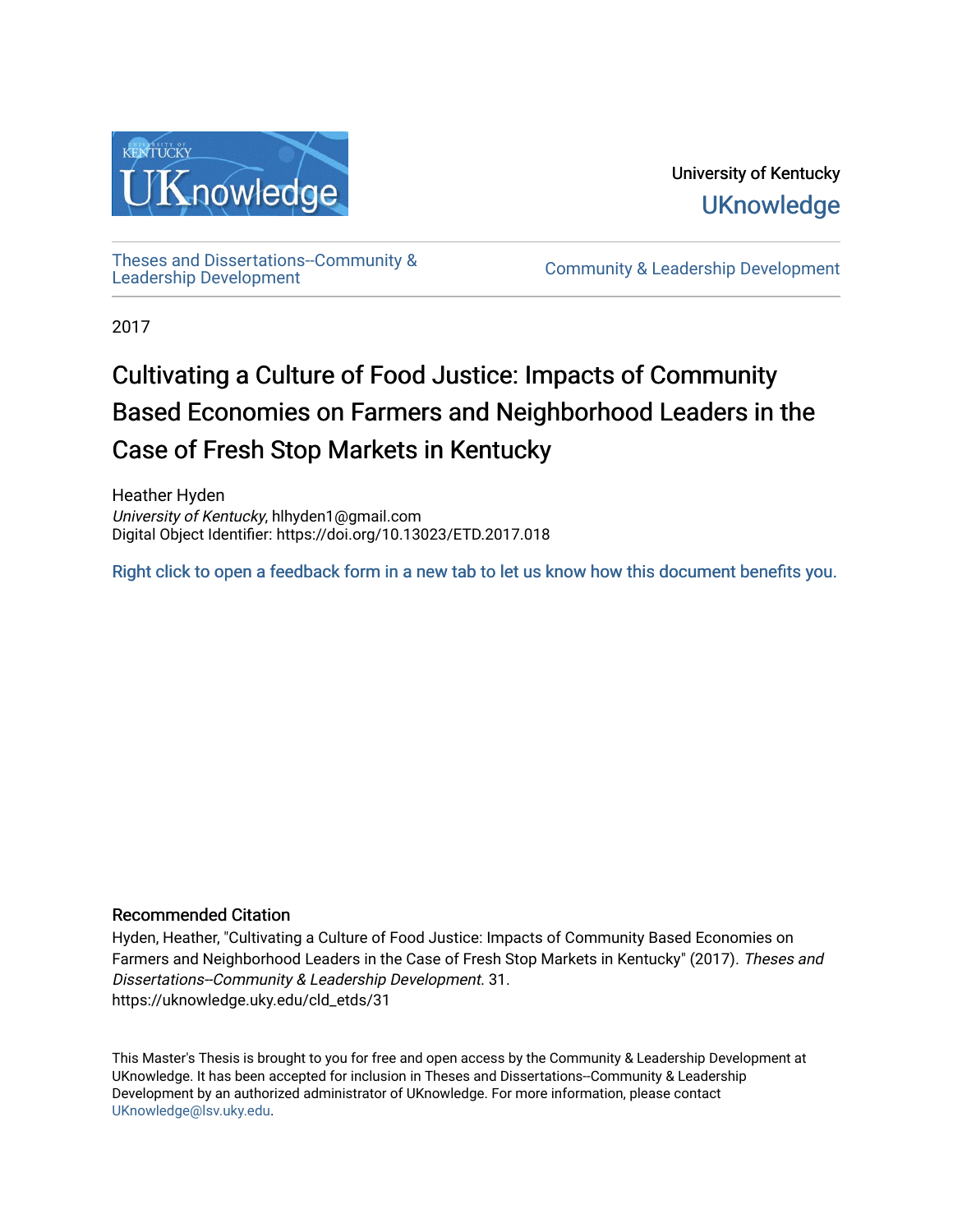# STUDENT AGREEMENT:

I represent that my thesis or dissertation and abstract are my original work. Proper attribution has been given to all outside sources. I understand that I am solely responsible for obtaining any needed copyright permissions. I have obtained needed written permission statement(s) from the owner(s) of each third-party copyrighted matter to be included in my work, allowing electronic distribution (if such use is not permitted by the fair use doctrine) which will be submitted to UKnowledge as Additional File.

I hereby grant to The University of Kentucky and its agents the irrevocable, non-exclusive, and royalty-free license to archive and make accessible my work in whole or in part in all forms of media, now or hereafter known. I agree that the document mentioned above may be made available immediately for worldwide access unless an embargo applies.

I retain all other ownership rights to the copyright of my work. I also retain the right to use in future works (such as articles or books) all or part of my work. I understand that I am free to register the copyright to my work.

# REVIEW, APPROVAL AND ACCEPTANCE

The document mentioned above has been reviewed and accepted by the student's advisor, on behalf of the advisory committee, and by the Director of Graduate Studies (DGS), on behalf of the program; we verify that this is the final, approved version of the student's thesis including all changes required by the advisory committee. The undersigned agree to abide by the statements above.

> Heather Hyden, Student Dr. Keiko Tanaka, Major Professor Dr. Patricia Dyk, Director of Graduate Studies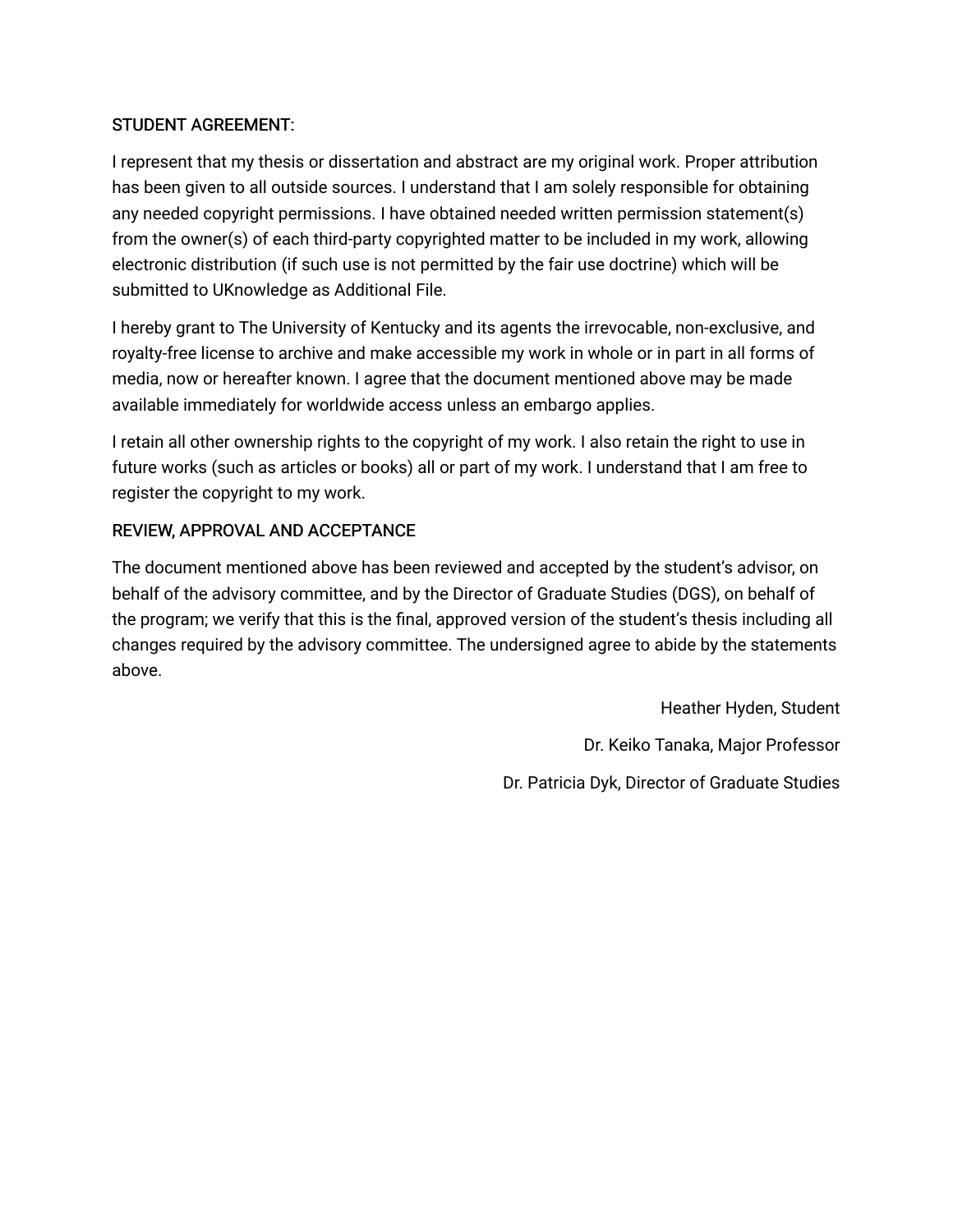Cultivating a Culture of Food Justice: Impacts of Community Based Economies on Farmers and Neighborhood Leaders in the Case of Fresh Stop Markets in Kentucky

## **THESIS**

A thesis submitted in partial fulfillment of the requirements for the degree of Master of Science in Community and Leadership Development at the University of Kentucky

# By

## Heather Hyden

# Lexington, Kentucky

Director: Dr. Keiko Tanaka, Professor of Community and Leadership Development

Lexington, Kentucky

Copyright © Heather Hyden 2017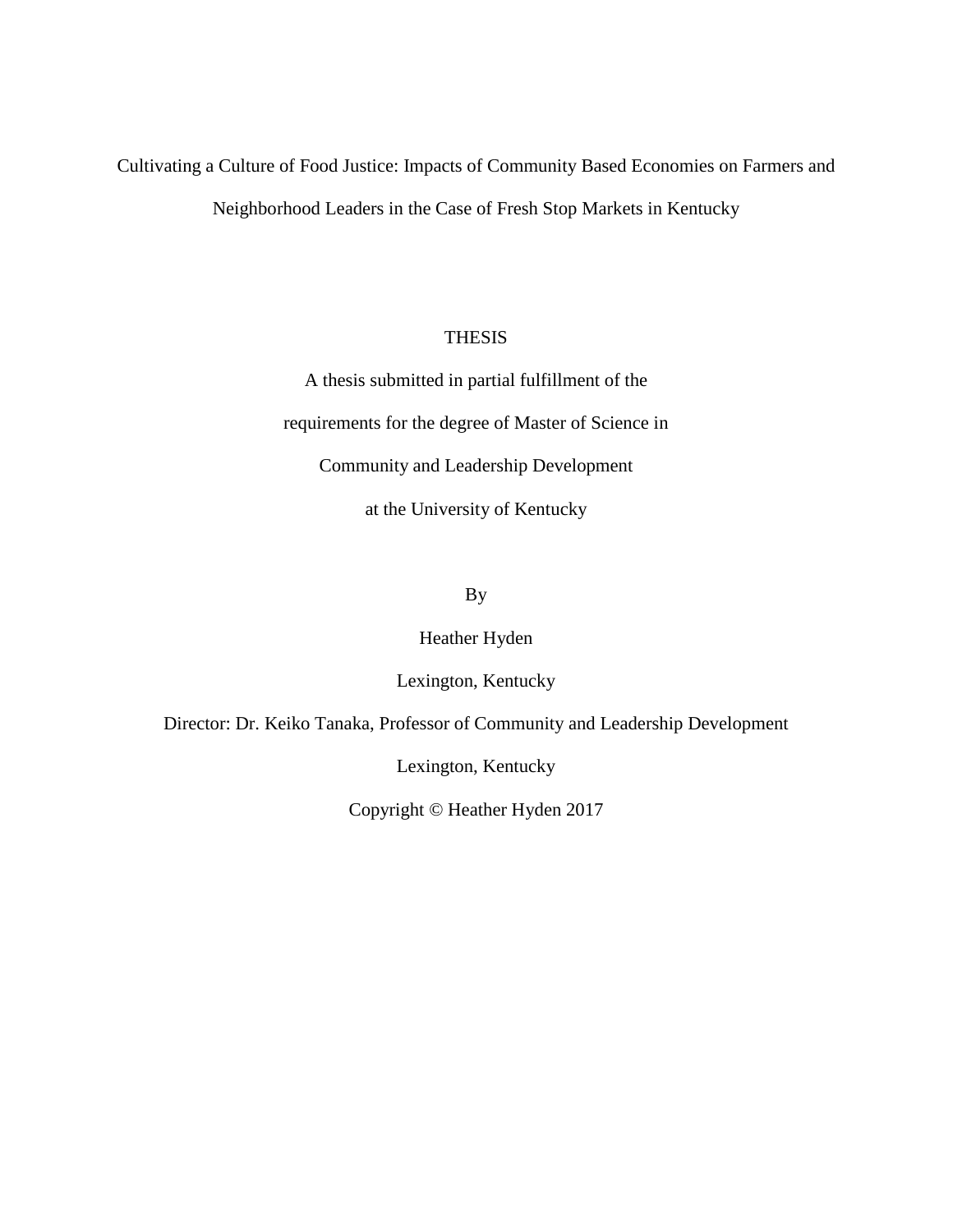## ABSTRACT OF THESIS

Cultivating a Culture of Food Justice: Impacts of Community Based Economies on Farmers and Neighborhood Leaders in the Case of Fresh Stop Markets in Kentucky

In this thesis, I focus on two tensions within the alternative agro-food movement. First is a question of who/what community is allowed to define food systems problems and then implement solutions. For example, food desert metaphors rely discursively on defining communities as being "without", which perpetuates needs-based narratives, in which only professional "experts" know how to solve problems of food access. These representations ignore the creativity, agency, and resiliency of everyday food justice mobilizations happening at the grassroots level. Second, what form can solutions take within hegemonic constructions of development? I build a theoretical model based on Black geographies (McKittrick, 2013) and feminist economic geography (Gibson-Graham, 2006) and apply it to an unique model of a grassroots-driven alternative agriculture initiative in Kentucky, Fresh Stop Markets (FSM). Further, with the use of the Community Capitals Framework (Flora & Flora, 2008), I analyze the value(s) of participating in FSM for both farmers and procurement organizers (farmer liaisons). My conclusions signal a need for increased investment in human, social, and cultural capital systems to create a culture of food justice in our communities. These investments allow for both farmers and limited-income consumers to benefit and create long-term sustainability, which center equity and cooperation.

KEYWORDS: Alternative Food Systems, Food Justice, Alternative Economies, Community Food Systems, Black Geographies, Feminist Geographies

Heather Hyden

 $2/1/2017$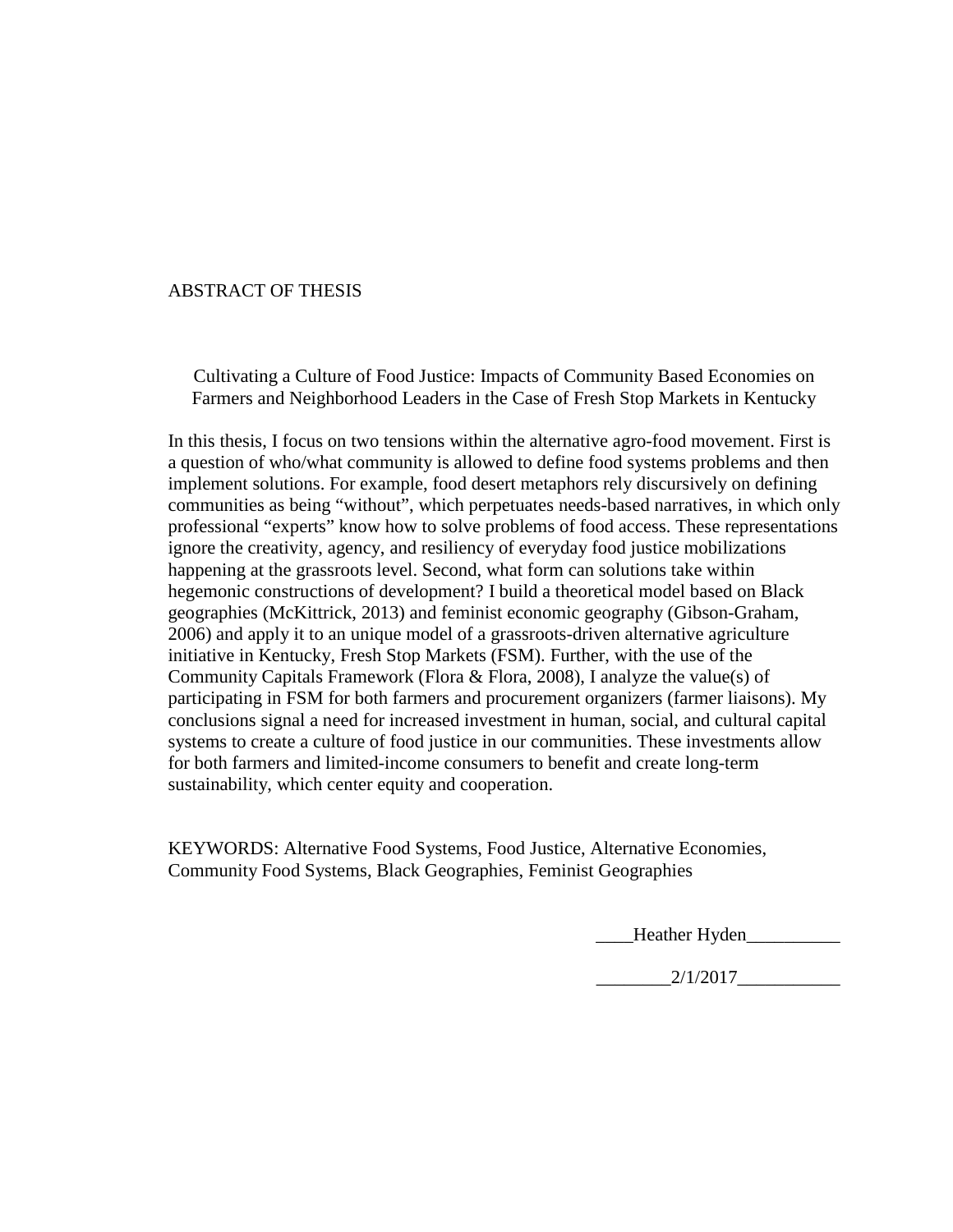Cultivating a Culture of Food Justice: Impacts of Community Based Economies on Farmers and Neighborhood Leaders in the Case of Fresh Stop Markets in Kentucky

By

Heather Hyden

Dr. Keiko Tanaka Director of Thesis

Dr. Patricia Dyk Director of Graduate Studies

> $2 - 1 - 2017$ Date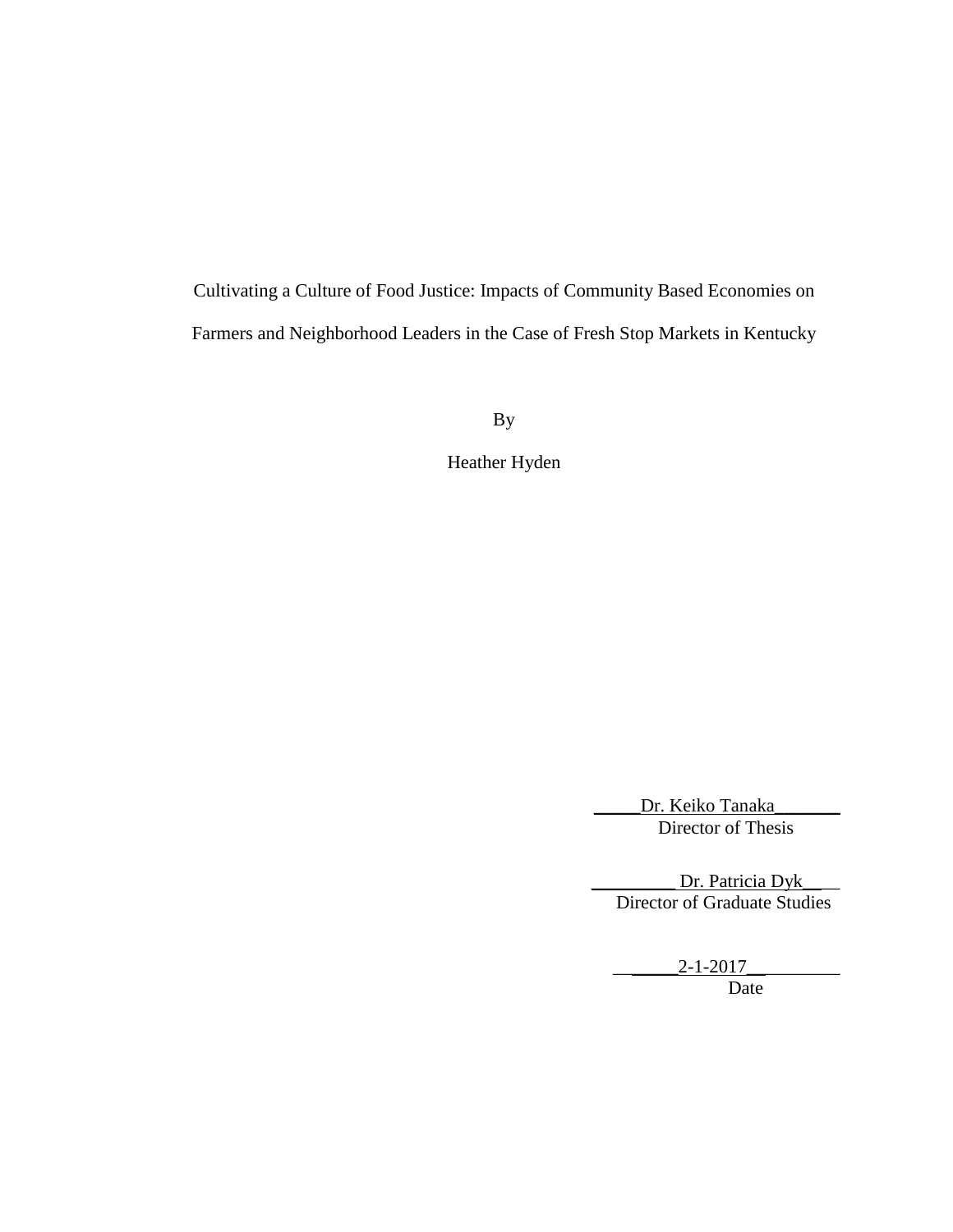#### ACKNOWLEDGEMENTS

This work would not be possible without the collective power of farmers, neighbors and community organizers who work every day for food justice across Kentucky. My deepest gratitude extends to New Roots Inc. staff, board, farmer liaisons and the farmers who provide fresh, healthy produce every season. I would especially like to thank the Lexington Fresh Stop Markets crew.

I would also like to thank my thesis chair, Dr. Keiko Tanaka for her mentorship, financial and emotional support and patience as I toiled through this project. As an academic leader, mother, Rural Sociologist and alternative agriculture leader, I owe her my utmost respect. Finally, my thesis committee kept me intellectually grounded and provided endless affirmation and care. Thank you, Dr. Karen Rignall, Dr. Patrick Mooney and Dr. Ron Hustedde for this support.

Further, it is critical that I mention the support of my mentor, Dr. Rosalind Harris for walking alongside me in reading McKittrick and Wood's Black Geographies theory. And most importantly, for her love and passion for critical community engagement. Finally, I must thank her for mindfully listening and compassionately guiding me through graduate school. She is a lifelong mentor and friend.

In closing, I must acknowledge support from the Kentucky Foundation for Women and the emotional guidance of my dear friend Emily Herrington and all of the powerful female leaders in my life. They are, but are not limited to: Cassia Herron, Michelle Howell, Andrea James, Joy Harris, Kristen Williams, Karyn Moskowitz, Dr. Carolyn Finney, Dr. Garrett Graddy, Dr. Nicole Breazeale, Kathryn Engle, Dr. Anna Secor and the members of the Speeding Vaginas.

iii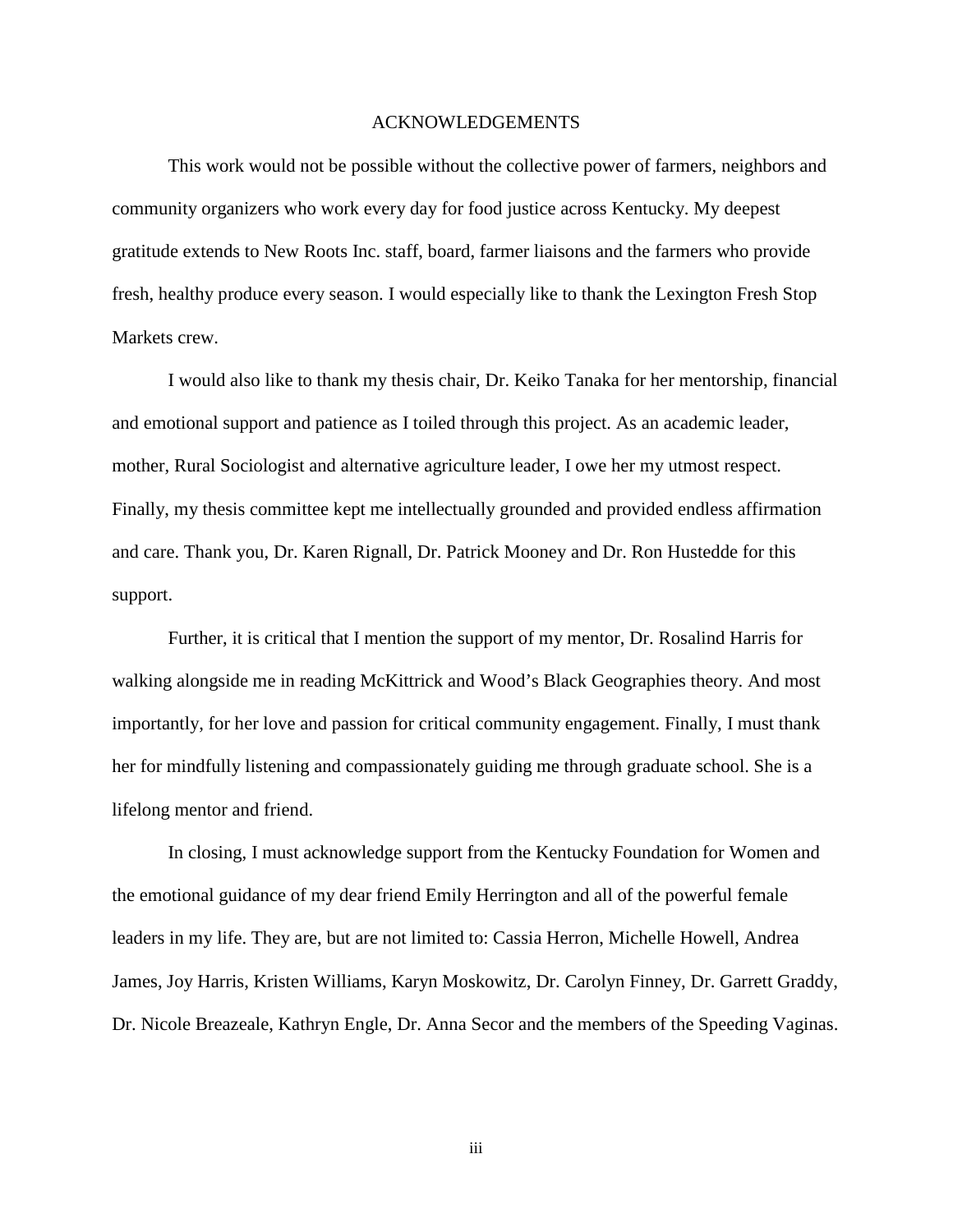<span id="page-6-0"></span>

# **TABLE OF CONTENTS**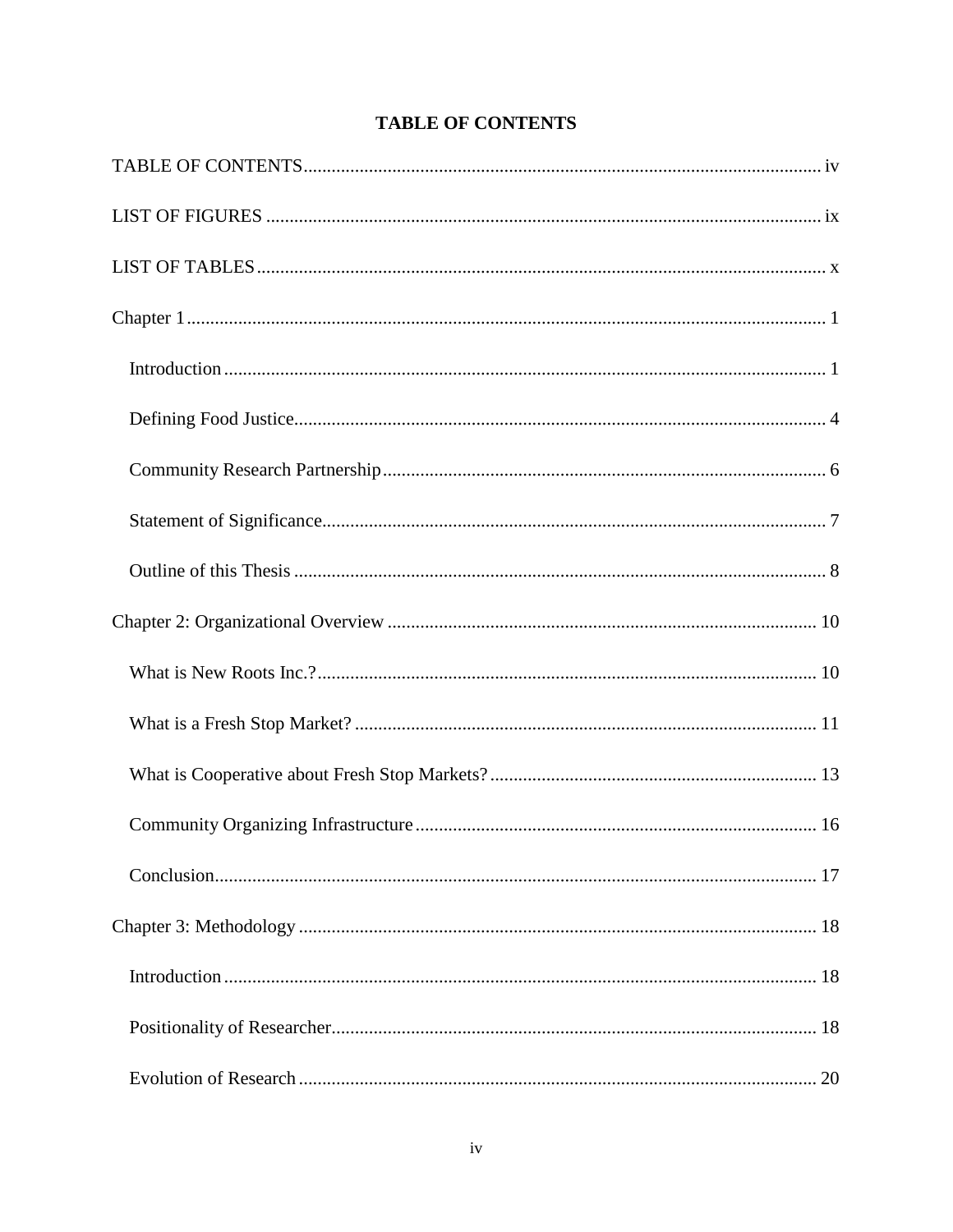| Chapter 6: Who is Involved in Fresh Stop Markets? - Farmers and Farmer Liaisons  43 |  |
|-------------------------------------------------------------------------------------|--|
|                                                                                     |  |
|                                                                                     |  |
|                                                                                     |  |
|                                                                                     |  |
|                                                                                     |  |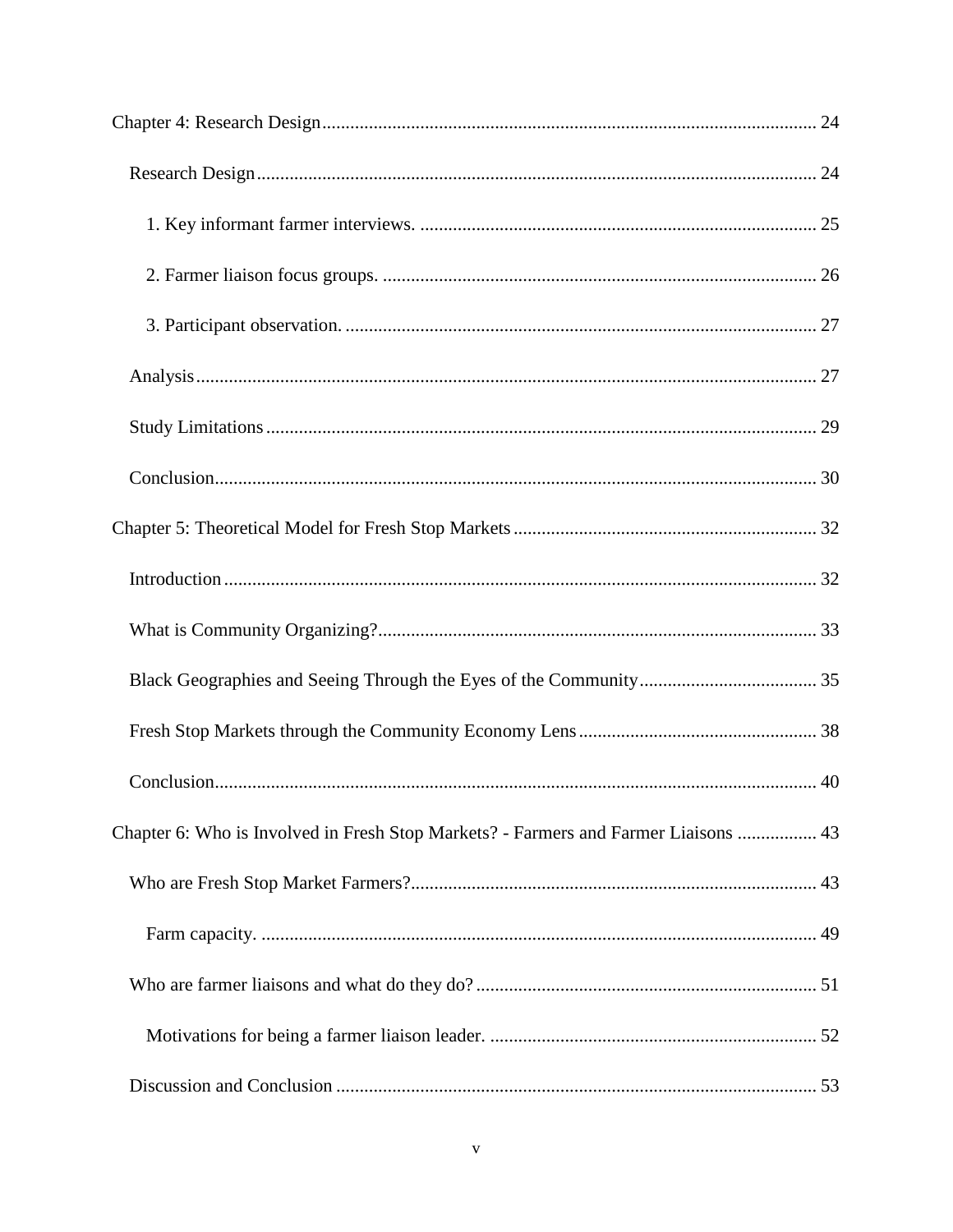| Chapter 8: What Hinders the Cooperative System Between Farmers and Farmer Liaisons?  70 |  |
|-----------------------------------------------------------------------------------------|--|
|                                                                                         |  |
|                                                                                         |  |
|                                                                                         |  |
|                                                                                         |  |
|                                                                                         |  |
|                                                                                         |  |
|                                                                                         |  |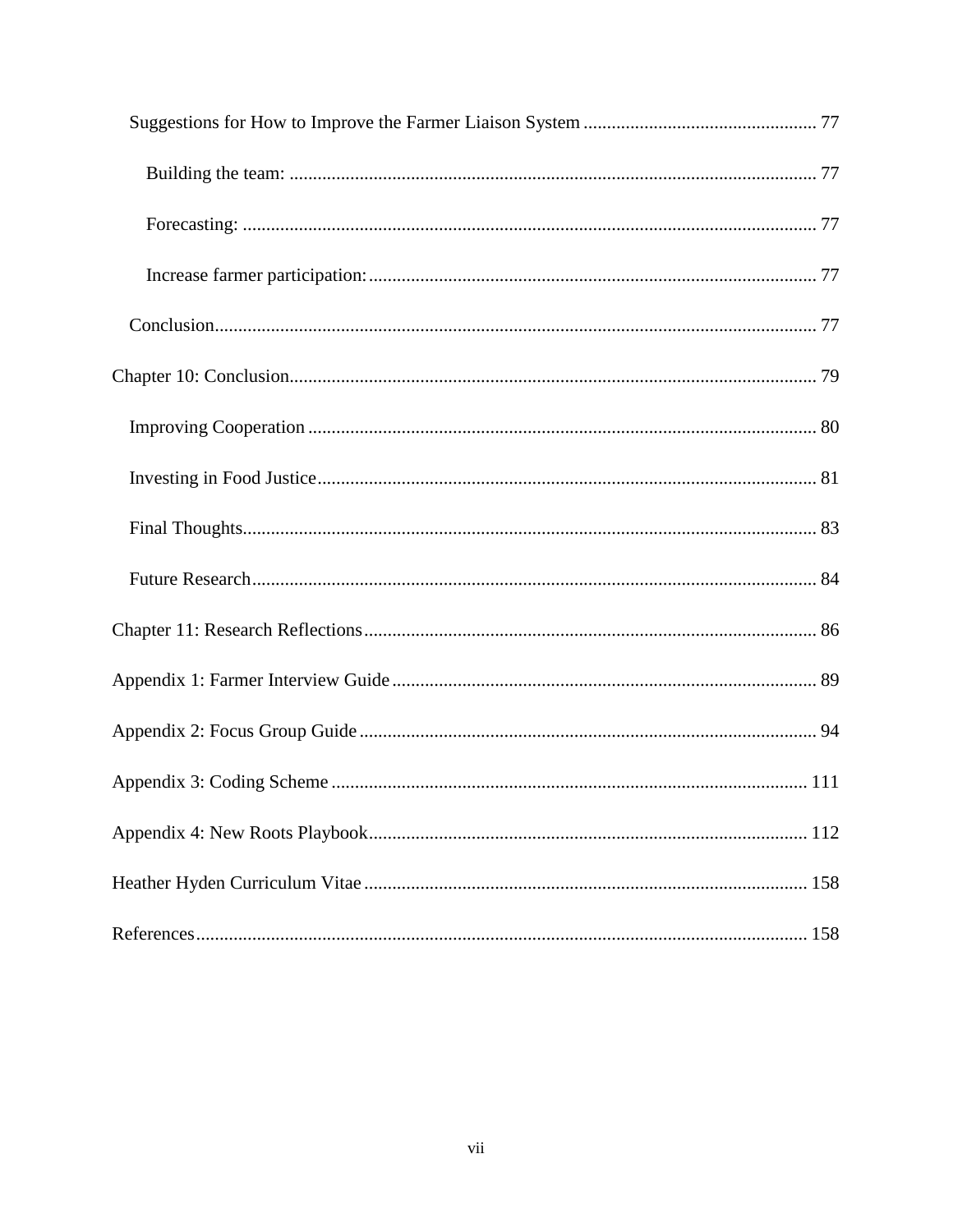# **LIST OF FIGURES**

<span id="page-10-0"></span>

|--|--|--|--|--|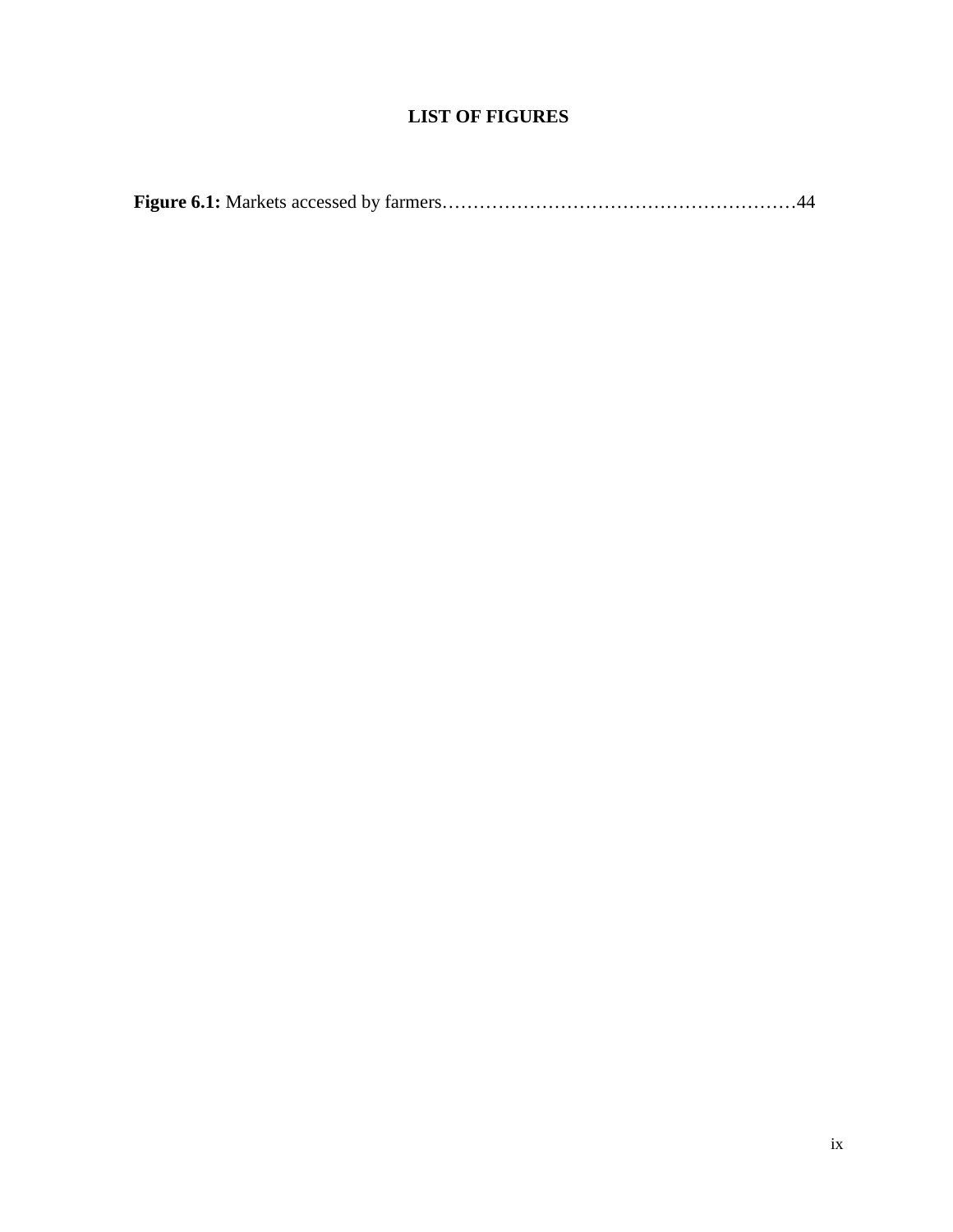# **LIST OF TABLES**

<span id="page-11-0"></span>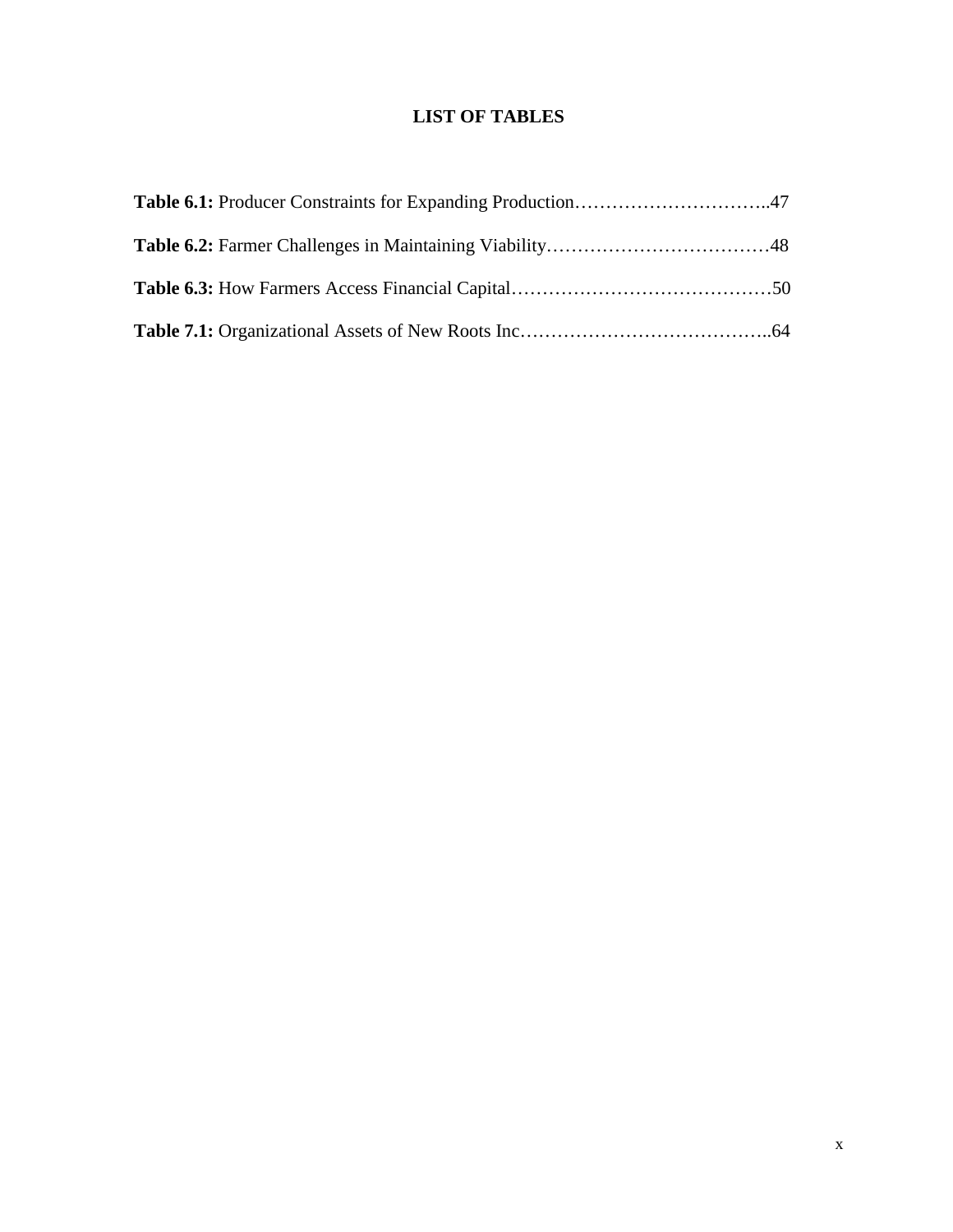#### **Chapter 1**

#### <span id="page-12-1"></span><span id="page-12-0"></span>**Introduction**

On August 18th, 2016 a press release notified the Louisville community that plans to develop the West Louisville Food Port had been scrapped. Elevated by its developers to become the largest food hub in the country across countless national and local media outlets, it was a pet project for Mayor Fischer and according to the project website, it was "poised to become one of the most transformative urban reinvestment projects of the decade," (**[http://westlouisvillefoodport.org\)](http://westlouisvillefoodport.org/).** The developers came from extremely wealthy and elite families who made substantial contributions to Fischer's campaign and helped fund his administration's local food efforts. They financially steered the ship of the local food movement touting from the Mayor's office with suspicion from grassroots leaders with one failed food hub under their belts.

Where this transformative development was expected to break ground was on 24 acres of vacant land (formally Phillips Tobacco) in the disinvested communities of Russell, Shawnee, and Portland in West Louisville. The city sold the land to them for \$1.00. All of the pieces seemed to exist for a glorious urban revitalization project with a local food economy twist. There was going to be 200 jobs, retail space, an indoor vertical farm, aggregation, processing and storage for local food distribution, and a few stories even claimed the development would be working to address food insecurity. From an outsider perspective, it seemed too big to fail. But, after three years of planning, \$3 million dollars spent, and countless questions from local residents left unanswered, the world renowned architectural mock-ups were rolled up.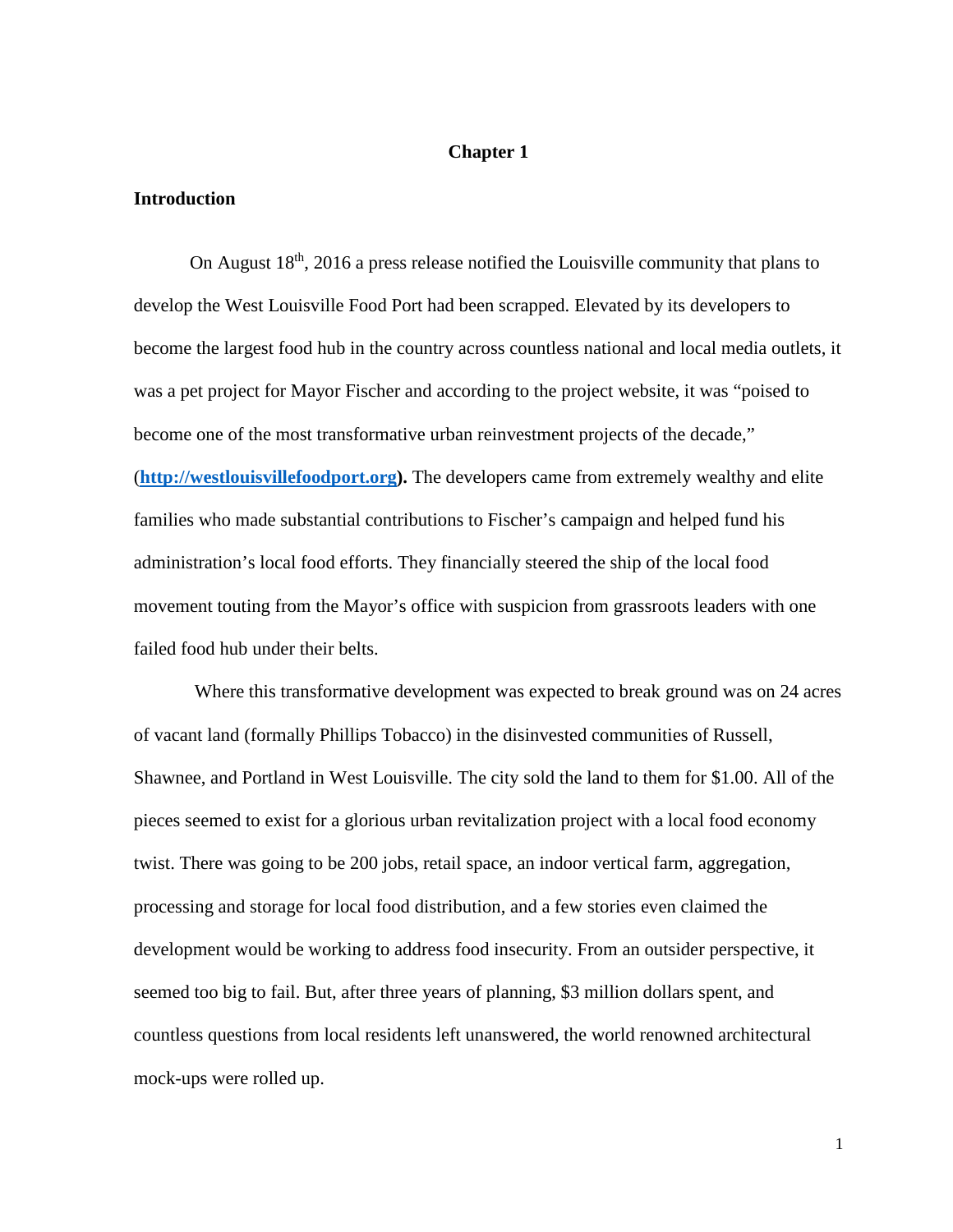For grassroots, food-justice organizers who had worked for decades on their own version of local food system *transformation*, this was not a surprise. Two hundred jobs and vertical farms were not going to change the historical and structural systems that have created food inequity in West Louisville nor farm insecurity in rural communities. Lack of community engagement at the beginning of the project design process reflected their disinterest in the quality of lives in the community. Many community leaders felt disrespected from day one. No one had asked the residents what they needed before plans were drafted. Nor did they attempt to ask food justice organizers who lived blocks away what they thought was needed to grow the local food economy. Myopically focused on scalar tactics of localization through the development of built infrastructure, the everyday lives, creativity, and expertise of nearby residents had been discounted, illustrating how food desert analogies rely discursively on defining communities as being "without." This view perpetuates dominant, needs-based narratives in which only professional "experts" know how to solve problems of food access. The human, cultural, and social capital of the predominantly African-American community in West Louisville had once again been trivialized.

To elaborate on the extent of disrespectful tactics leveled at West Louisville residents, Mayor Fischer said the project was, "too big for some people to grasp," and further that, "The bottom line is we're a little bit ahead of our time." He added, "To me, the big shame is when you *don't dream big* [emphasis added]" (Bailey & Downs, 2016). This was a slap in the face for community leaders who had been working on their own grassroots, local food initiatives for decades. Whose dreams were not big enough? And why could the Mayor not support dreams that were already being actualized by West Louisville residents? This clearly proved how entrenched the city's local food agenda was with local elites. In the pursuit of big, the innovation and leadership of limited-income communities was made invisible.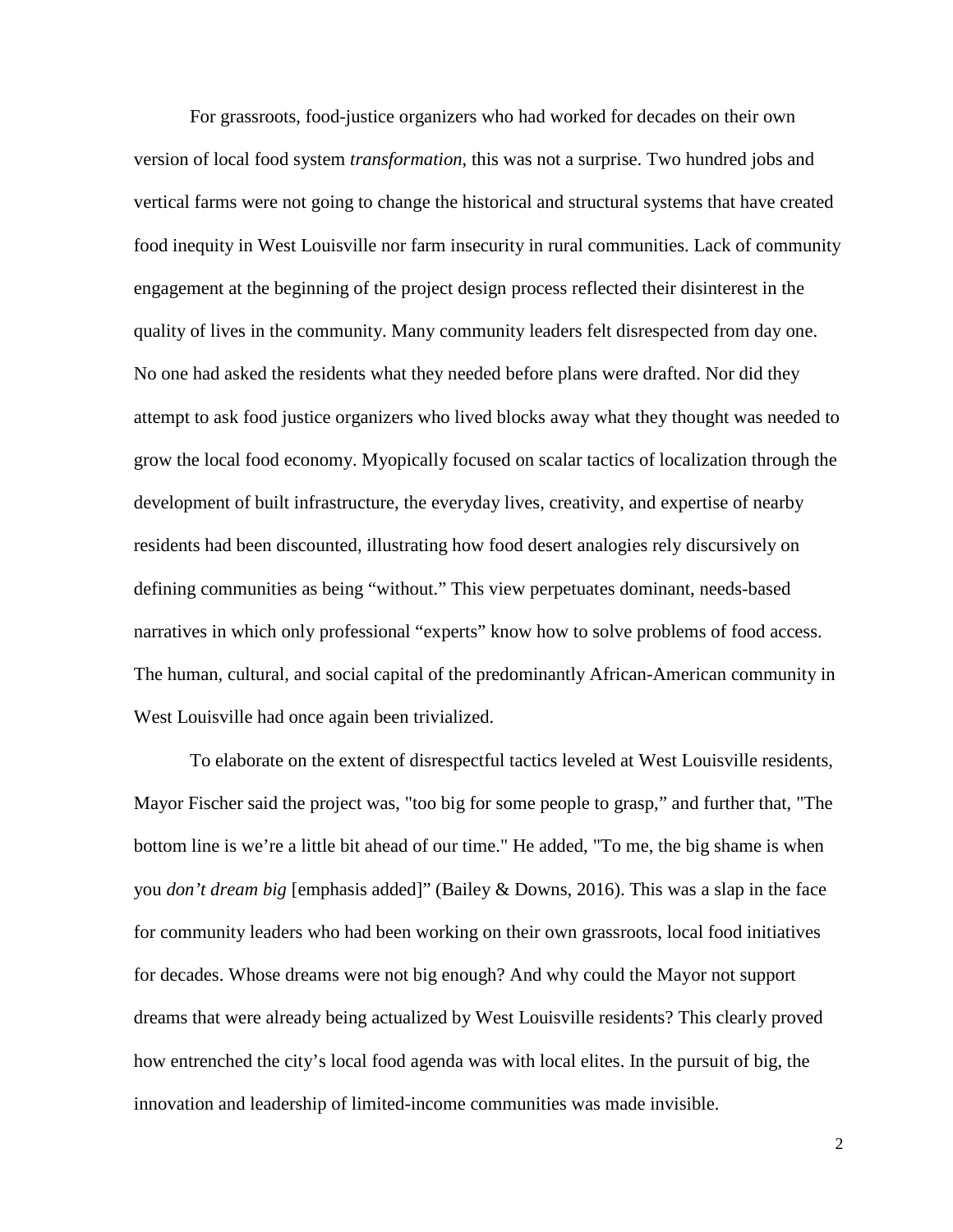I open my thesis with this story because it illustrates two contentious debates within the current alternative agri-food movement as I have experienced them working as a public health practitioner, community organizer, and graduate student. First is a question of who/what community is legitimate enough to define food systems problems and then implement solutions? In short, whose voices are invited to participate in food system transformation and what parts of their problems are heard? Second is what form can solutions take within our existing, hegemonic constructions of what development is supposed to be? What I have seen is a lack of imagination that limits what is possible. Development strategies are guided by a monolithic idea of "growth" and the goal of increasing profit margins, while silencing or rendering invisible the everyday, lived experiences of those most harmed by our dysfunctional food system.

Charles Levkoe (2011) argues that alternative food initiative projects that do not include democratic processes (in this case a community-driven planning process) reify political oppression. He offers a theoretical framework for transformative food politics that, "addresses the root causes of challenges within the industrial food system, rather than the symptoms," (2001, p.688). Recent critiques of the local food movement have also pointed to its failure to address racial and economic inequalities (Alkon & Ageyman, 2011; Cadieux & Slocum, 2015; Guthman, 2011; Holt-Giménez, 2015; Sbicca, 2012). Scholars have specifically pointed to the ways these efforts resemble "early colonial encounters between Europe and others…which often entails *bringing* individual improvement rather than *allowing for* (or supporting) collective action" (Guthman, 2011, p. 157). Truly, the Food Port developers thought they were bringing jobs to the downtrodden West Louisville community. But front page articles about the project, which represented the white developers in the foreground with a large swath of vacant land in the background and no one else as partners,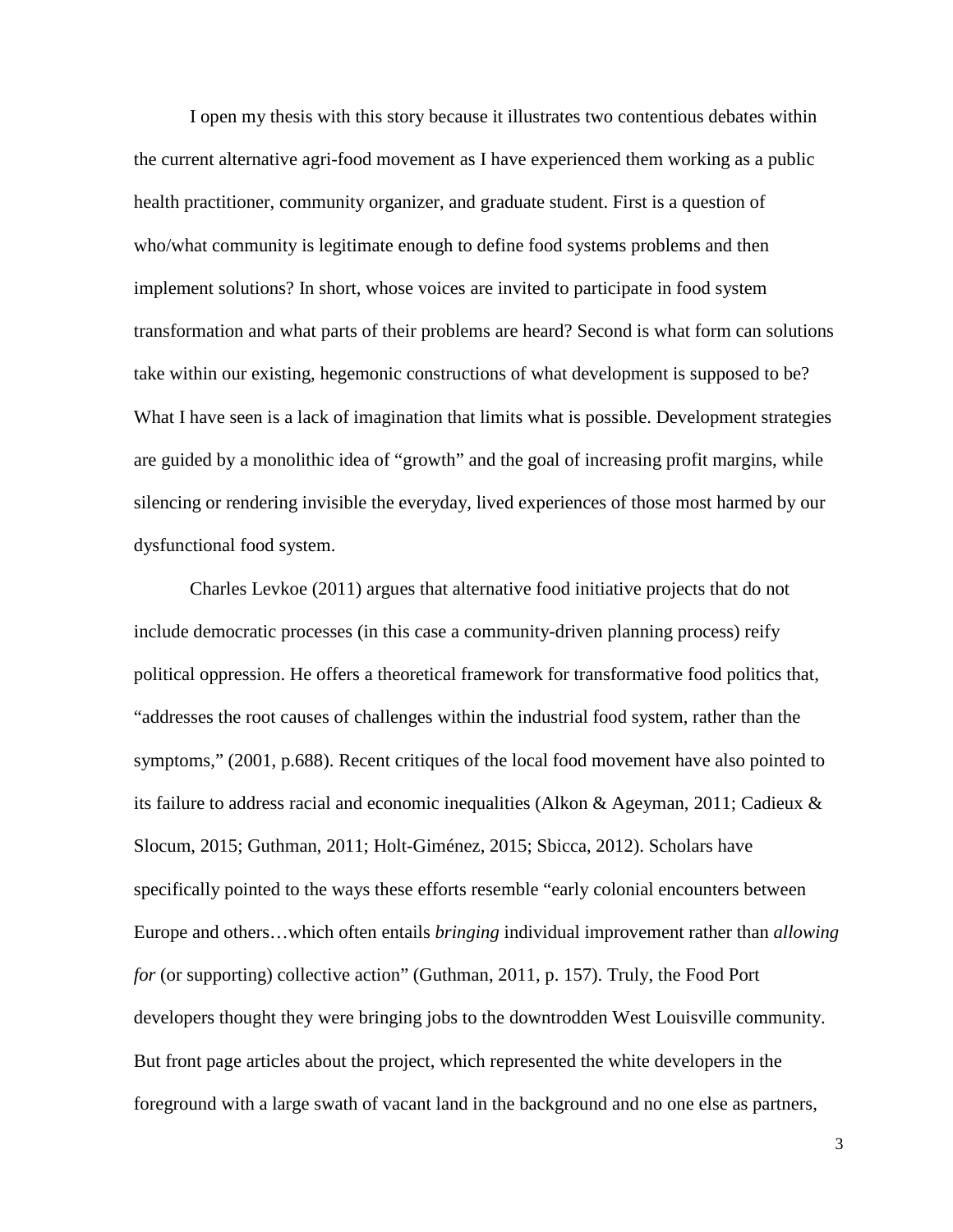certainly elicited images of colonialists on unclaimed land. As A. Breeze Harper reminds us, "food justice cannot be a reality . . . if the overwhelmingly white food movements, fail to engage in antiracism and critical whiteness-awareness activism," (2011, p. 235). And, I know a few community organizers who tried to call the developers in as the project was in process and were not taken seriously. It is clear that we cannot conflate local food projects with attempts to achieve food justice. We also need new ways of defining 'development' to truly realize lasting and equitable change.

#### <span id="page-15-0"></span>**Defining Food Justice**

In a piece published last year, Cadieux and Slocum (2015) ask: "What does it mean to do food justice?" On the surface this seems a simple question, but it is not. So many of us in food movements are struggling to translate the work of our organizations amidst a discursive space full of often overlapping, yet competing food movement identities. Emergent scholarship around food justice *theory* may provide us with much needed new languages to support our self-reflexive processes of realizing who we are, what we are doing, and why we do it. As Cadieux and Slocum argue, "if food justice means anything, it may stand for nothing" (2015, p. 15).

Potentially one of the greatest hurdles for developing work plans for more "justicecentered" food systems is the vague and multifarious definition(s) for "food justice." Sbicca's work (2012) elaborates how diverse interpretations of food justice can create complications for organizations. Gottlieb and Joshi (2010) in their book, *Food Justice,* provide a comprehensive action-centered definition as:

(i.) seeking to challenge and restructure the dominant food system, (ii.) providing a core focus on equity and disparities and the struggles by those who are most vulnerable, and (iii.) establishing linkages and common goals with other forms of social justice activism and advocacy-whether immigrant rights, worker justice, transportation and land use rights. (p. ix)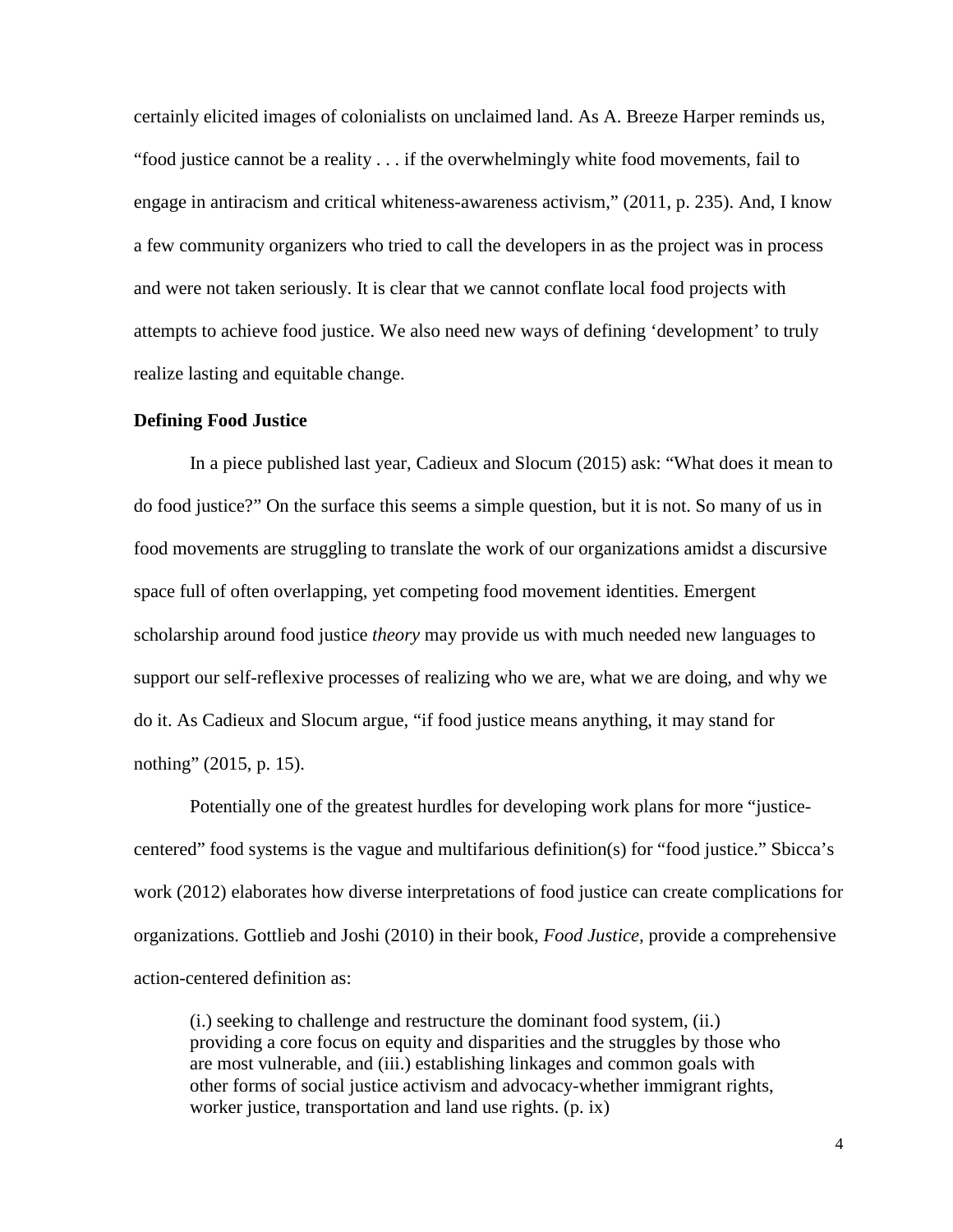Agyeman and Alkon (2011, p. 5) share a similar definition, but place more emphasis on "economic empowerment," "environmental sustainability," and "the influence of race and class on the production, distribution, and consumption of food."

In this thesis, I offer a case study of an emergent food justice movement in Kentucky, or a network of alternative economic spaces called Fresh Stop Markets. Compared to *solving* food access issues through *built* market spaces, these markets altogether are more dynamic and process-oriented spaces that emphasize relationships and culture-building. They exemplify that alternative food economies are possible with investments in an anti-oppression framework (Sbicca, 2012) that takes seriously how those most affected by our dysfunctional food system define their own problems of food injustice. Fresh Stop Markets invest and utilize the human, social, and cultural capital that constructs the spaces around which a culture of food justice can flourish.

By applying food justice theory to the everyday practices of a project like Fresh Stop Markets, we can bring into clearer focus: ways in which grassroots organizations attempt to navigate the food justice movement; especially how diverse actors describe their role(s) in relation to themselves, their organization, and others; "where gaps develop between ideal and action, strategy and capacity, or where people struggle in translating between reflection and action" (Cadieux & Slocum, 2015, p. 34).

Through the integration of Black geographies, feminist economic geography, and community development theory, this master's thesis uses participatory action research to dissect Fresh Stop Markets as illustrative of food justice practice. I focus specifically on their cooperative system of food procurement to evaluate the impact of this emergent economic system on the local farmers who sell to the markets and the farmer liaisons who lead their buying process.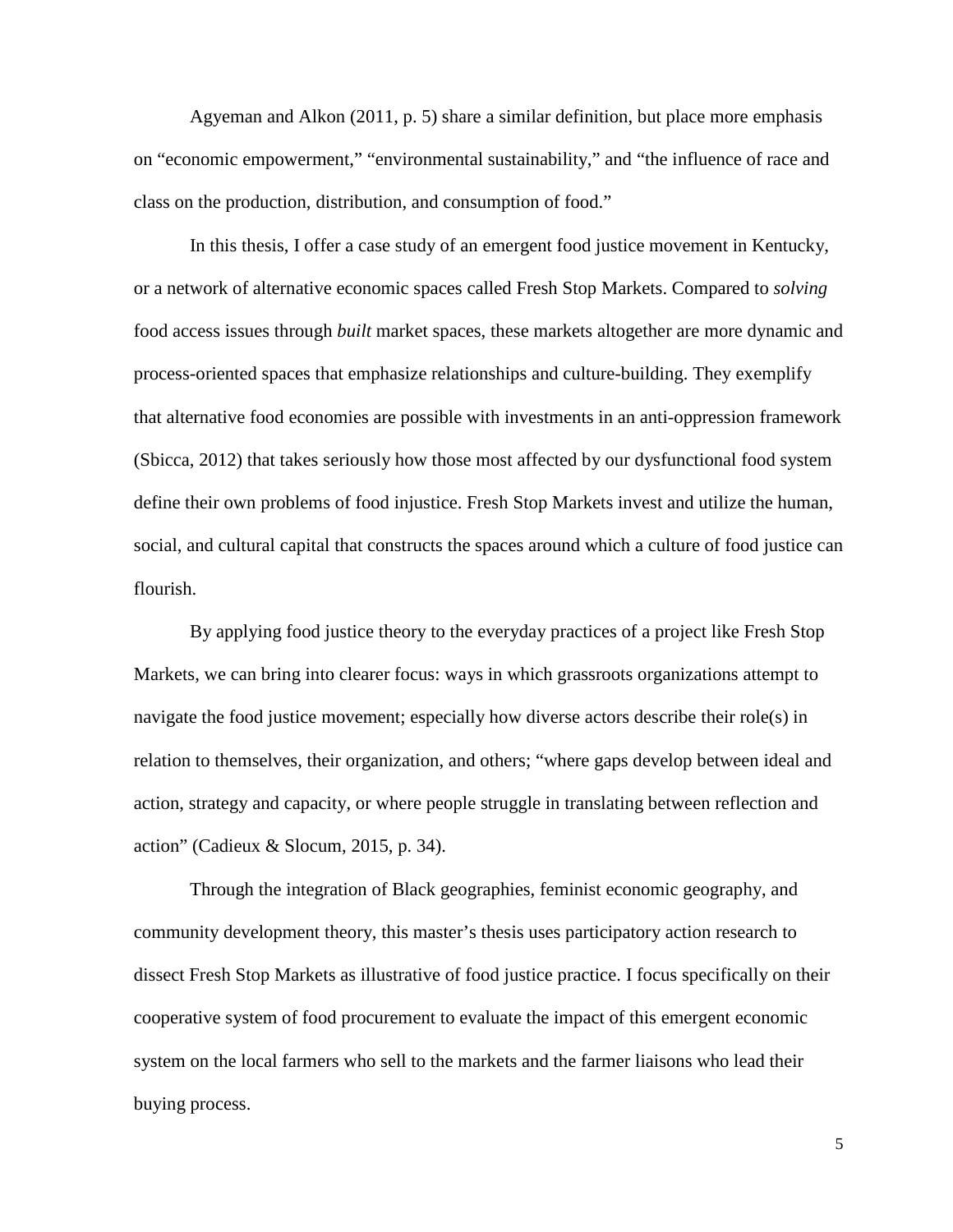#### <span id="page-17-0"></span>**Community Research Partnership**

Two years ago I sat across from a Community Farm Alliance (CFA) member and friend to dream about better food justice work in Lexington, KY. At the time I was still an organizer for CFA and was transitioning to graduate school and a new city. I remember gesturing wildly and laughing harder than I had in months. The laughter came from our shared dark sense of humor about disappointments with the local food movement; our failures in organizing; failures in grant writing; conversations that we wished we could have; voices that need to be heard but are never invited to participate; times when we wanted to scream at our funders, local government officials, and ourselves. It is easy to get burnt out on this work.

Then we refocused on dreaming. I told him, "stop what you are doing and call Karyn Moskowitz from New Roots Inc. Do it as soon as you leave here. Fresh Stop Markets are everything. I talked about their leadership development model, and the cooperative economics, and how shares are purchased on a sliding scale, and the energy of the pop up market spaces, led by African-American women. I mentioned the food justice workshops where shareholders direct what *they* want to learn about instead of being talked down to about dietary guidelines. I could have never imagined this thesis emerging from such a meeting over a couple of beers.

Within the first months of graduate school, we were already organizing our neighborhood around a 2015 Fresh Stop Market in Lexington. I tried to resist participation in organizing. Graduate school was supposed to be my retreat time. Yet, there I was attending church dinners with now Fresh Stop Market leaders. And then, after a year of recalcitrance, I was sitting across from the New Roots Inc. director discussing how I could help the organization through my thesis. Fresh Stop leaders call this being sucked into the "vortex."

In collaboration with New Roots, Inc., I aim to achieve four objectives through this participatory action research project, including: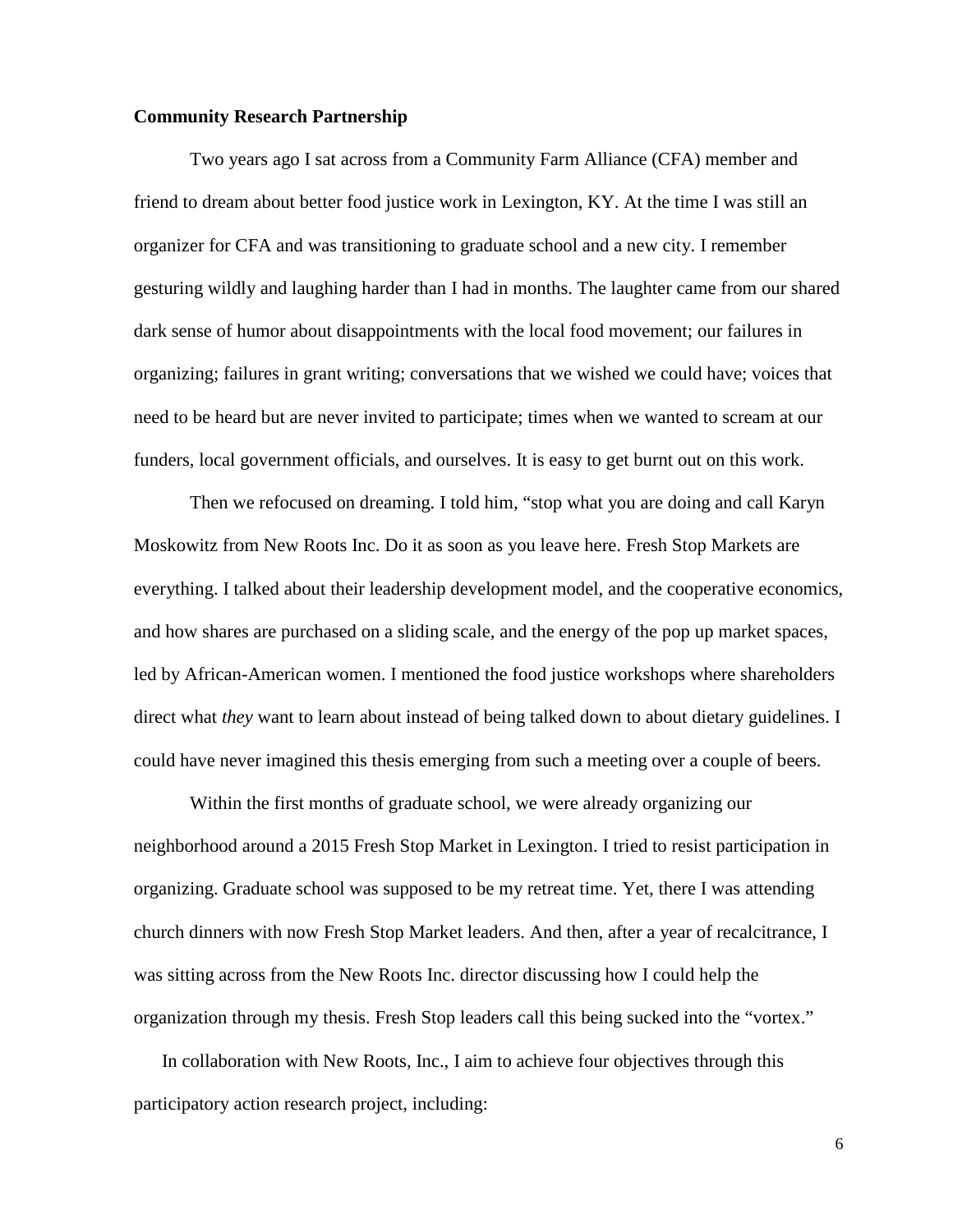- 1. Examine how an existing cooperative, alternative food network is mobilized on the ground;
- 2. Identify how existing communication and interaction systems enable or constrain multi-stakeholder cooperation;
- 3. Develop recommendations for improving their existing farmer and consumer cooperation networks; and
- 4. Explore the usefulness of feminist and Black geography theory as an analytical framework for understanding cooperative alternative food networks.

#### <span id="page-18-0"></span>**Statement of Significance**

In this thesis, I will argue that alternative agriculture economies are possible, and investing in community organizing is critical to addressing social inequalities. An examination of community organizing as a technique in food system transformation will make a significant contribution to existing thought and practice in the alternative agriculture movement. Specifically, there is a need to explore how investments in social and human capital through community organizers could contribute to a more just food system. By looking at the mechanics of a food justice organization like New Roots Inc., this thesis answers calls for more research that identifies how people who are involved in food justice work see themselves and their work in relation to others, as well as how resources are mobilized to achieve organizational goals. Also, to the extent that the impacts of Fresh Stop Markets can be articulated, this thesis explores the degree to which state-funded entities and policy makers see it as a legitimate "best practice," which influences the availability of funding and other support for cooperative alternative food initiatives.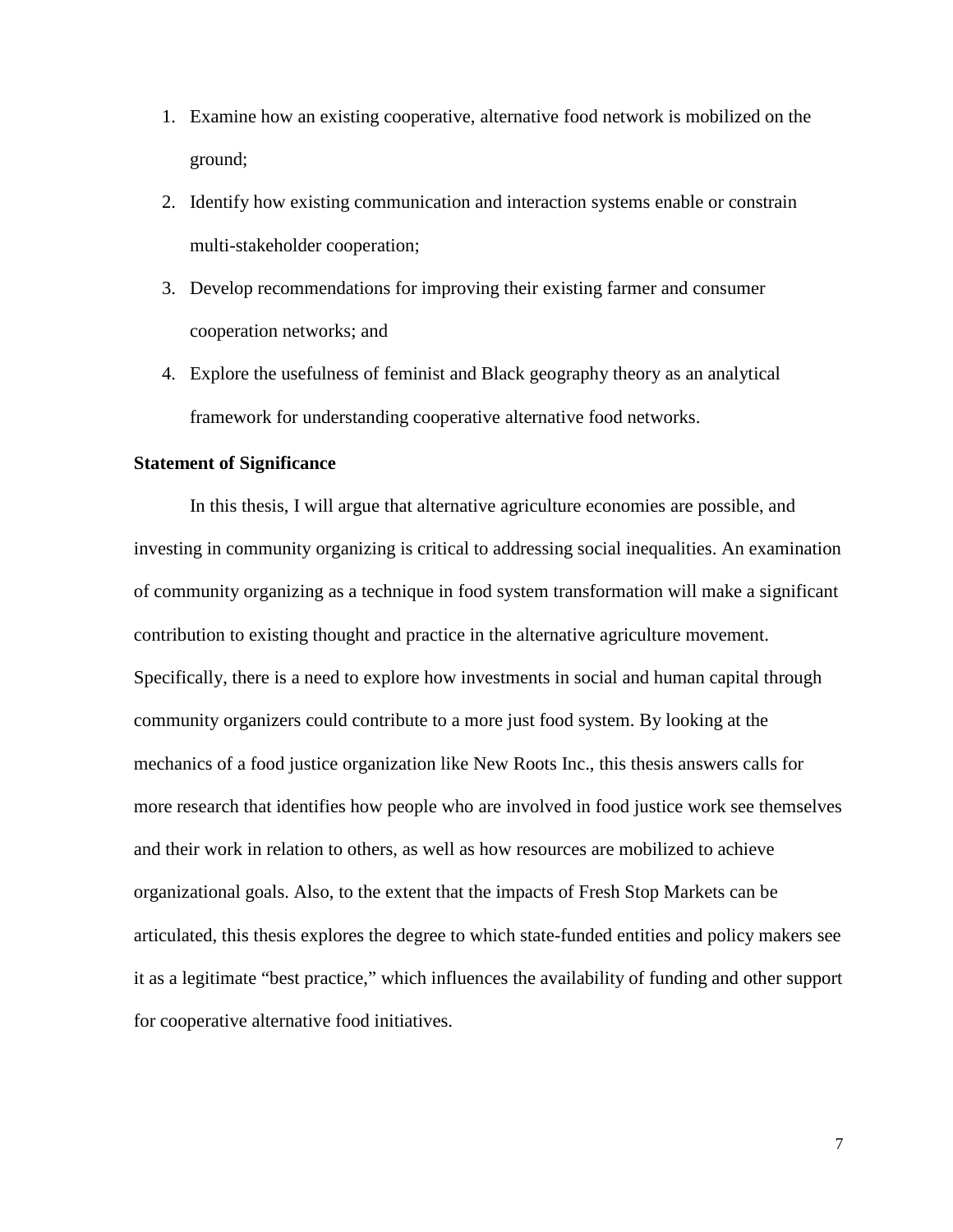#### <span id="page-19-0"></span>**Outline of this Thesis**

This thesis consists of 11 chapters. Chapter two will outline the organizational structure of New Roots Inc. including its relationship to the Fresh Stop Markets. It will also describe the mechanics of how the markets operate.

Chapters 3 and 4 explain how I carried out this study. In Chapter 3, I describe the methodological approach taken when developing my research design, and collecting and analyzing the data. I also explain my researcher positionality and how it influenced my findings. Chapter 4 outlines my research design including survey and interview instruments and participant recruitment. It also describes the elements of the community-based participatory research design and how I used participant observation in the study. Finally, it explains the data analysis framework including theoretical approaches and how it is informed by past studies.

Study findings are presented in four separate chapters to help the reader understand the diverse aspects of data collected. In Chapter 5, I develop a theoretical model for understanding how Fresh Stop Markets operate and how feminist and Black geography theory is useful for explaining the food justice and economic justice components of FSMs. Chapter 6 presents findings that help to research question one, especially describing the farmers and farmer liaisons who operationalize the FSM procurement system. Chapter 7 helps to answer research question two by explaining the value in participating for both farmers and farmer liaisons. Chapter 8 presents data to define the challenges for farmers and farmer liaisons to participate. Finally, Chapter 9 uses data collected from farmer interviews, farmer liaison focus groups, and participant observations to explain the recommendations for improving the FSM procurement system.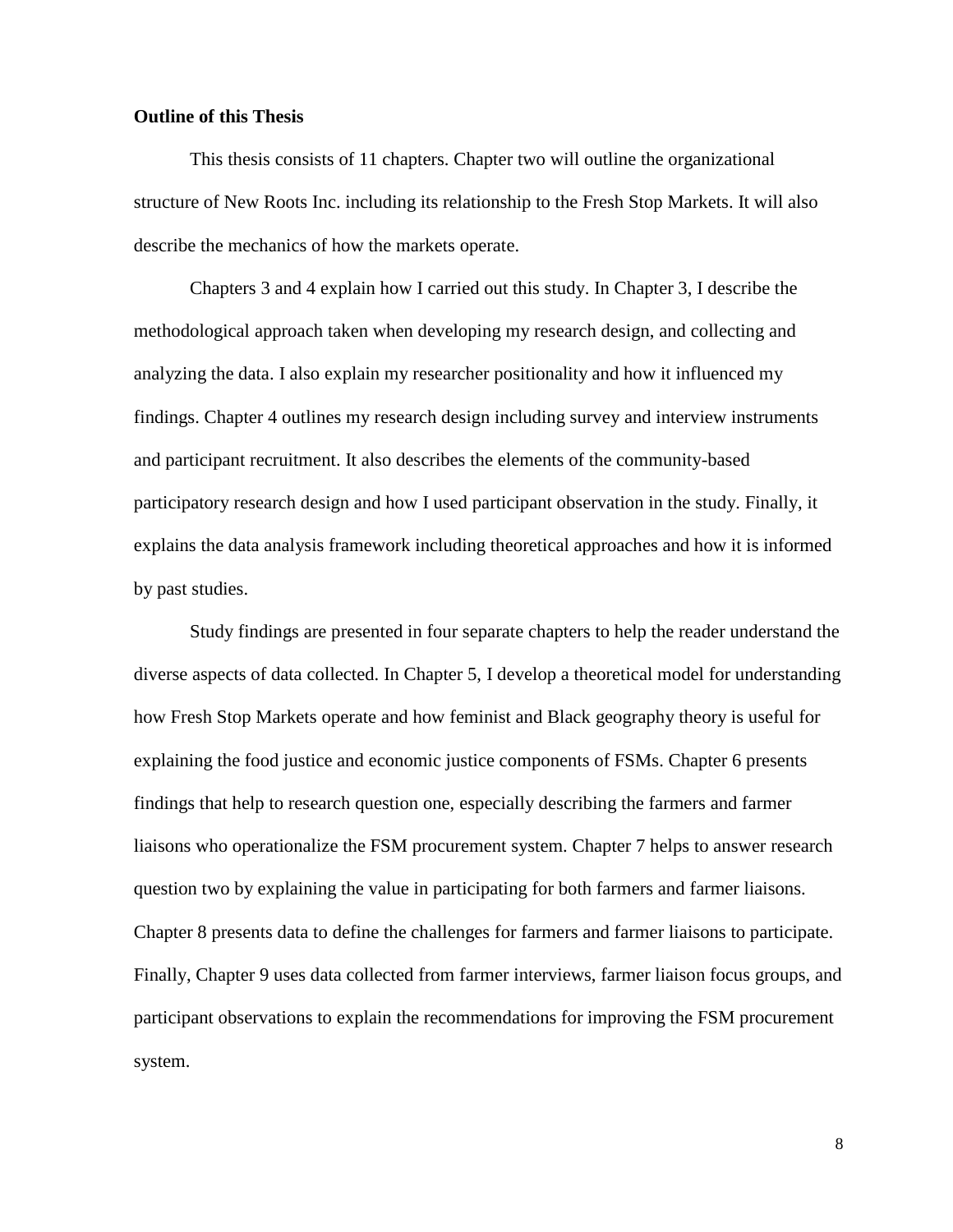In Chapter 10, I expand on the recommendations for improvement offered by farmers and liaisons by contextualizing changes needed as ways of developing a more intentional cooperation infrastructure for long-term sustainability of the organization. I also elaborate on how the asset systems findings of Fresh Stop Markets are valuable for food justice movement building, especially helping to inform future investments in system transformation. Finally, I offer future research directions and discuss the limits of this thesis research.

Following the need for critical reflexivity in food justice scholarship (Goodman et al., 2011), in Chapter 11 I offer personal reflections on the process of becoming a researcher and the complexities of working alongside my friends and colleagues through a formal community-based research design.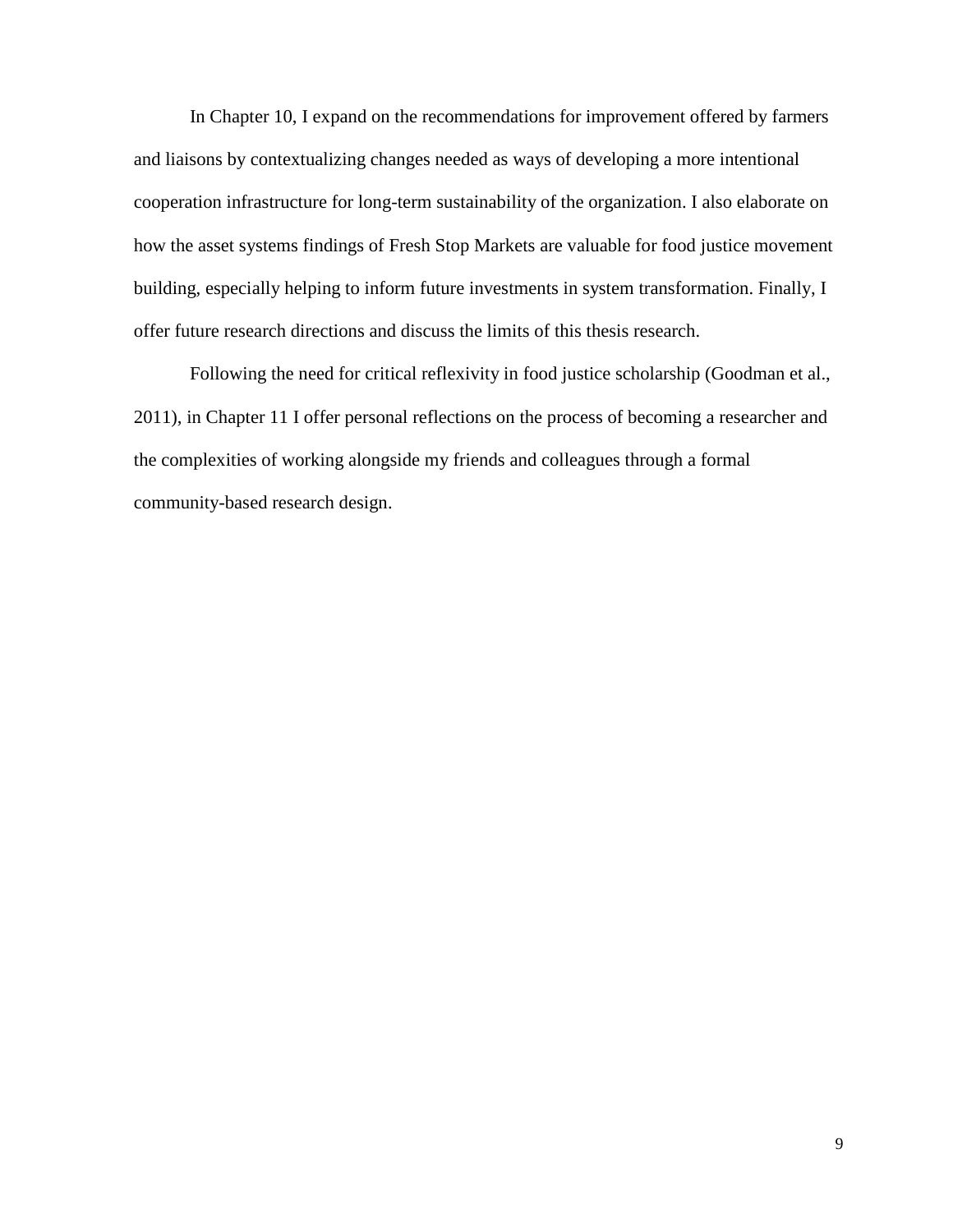#### **Chapter 2: Organizational Overview**

#### <span id="page-21-1"></span><span id="page-21-0"></span>**What is New Roots Inc.?**

New Roots Inc. is a 501(c)3 organization based out of Louisville, KY that began in 2009. They are the umbrella organization that helps mobilize Fresh Stop Markets. Currently, they operate with an annual budget of approximately \$237,000 and have two full-time staff people in Louisville (2.5 at the time my research began). There is also one strategic partner organization in Lexington with a half-time VISTA and a quarter-time employee to support two markets in that area. Also included in the organization are hundreds of volunteer leaders.

New Roots has a food justice mission, which proclaims that, "Just like air and water, everyone has a right to fresh food" (New Roots, n.d.) Their purpose statement further elaborates why they exist: "New Roots works with fresh food insecure communities to create sustainable systems for accessing the farm-fresh food we all need to be healthy and happy" (New Roots, n.d.). The organization is also guided by a set of six bold values, which help to describe how they define food injustice and what leads their theory of change. I discuss the implications of these value statements in Chapter 5. While Fresh Stop Markets are the organization's primary project, they also facilitate three other food justice initiatives: The Makeba Lee Fund, The Fresh Stop Training Institute, and Gendler Grapevine Interfaith Food Justice.

The organization is led by a 15-member board and operates from a horizontal leadership structure, which lends a great deal of autonomy to staff. At the present, there are three vacant seats including a farmer, attorney, and someone with human resources experience. Members are elected to the board based on a rigorous selection process with multiple levels of selection criteria. The categories for selection include: age; gender; race,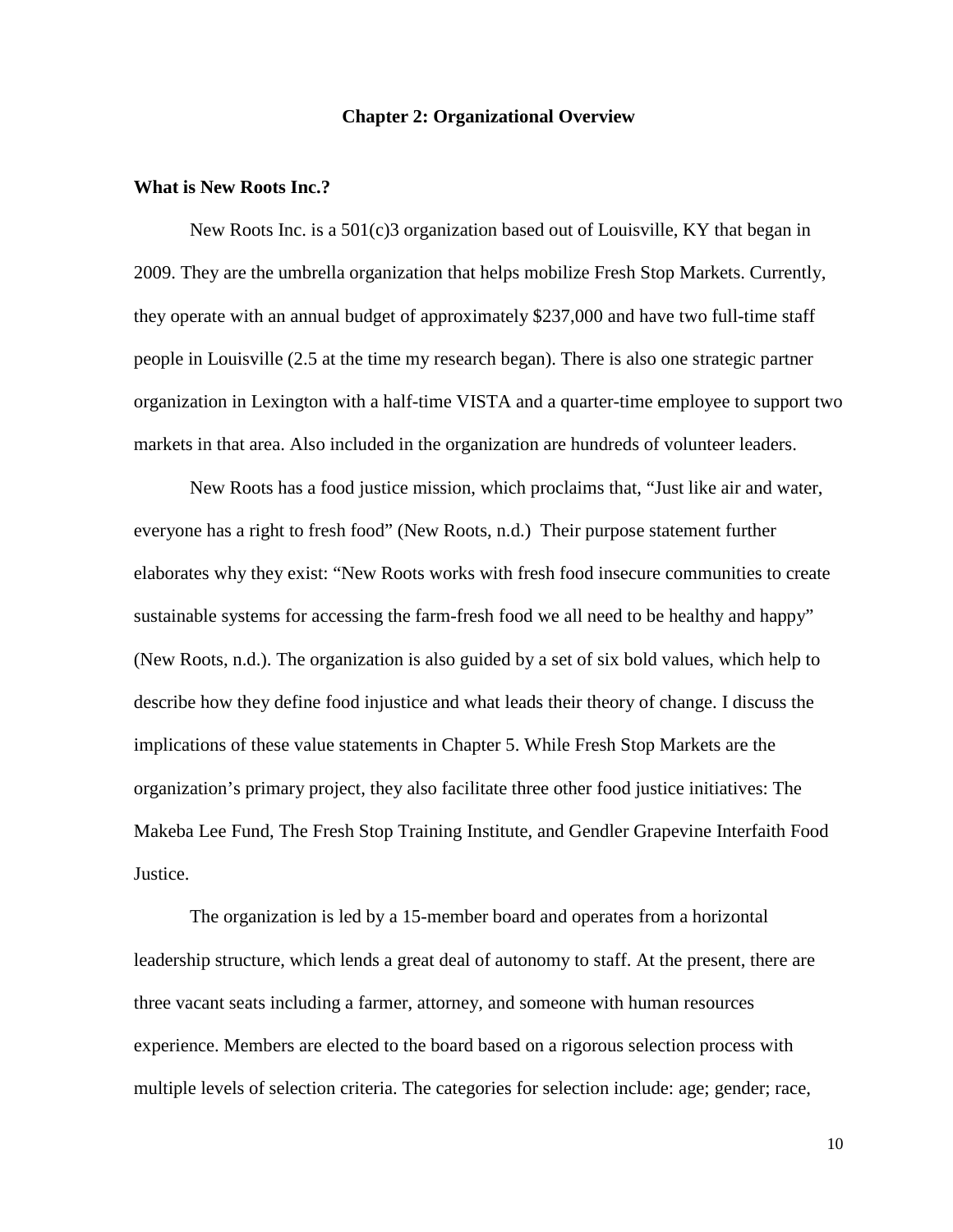ethnicity, and disability; resources; qualities; personal style; areas of expertise; and number of years serving on the board. It is a value of the organization for their board to be representative of the communities they work alongside.

New Roots Inc. was founded by a long-time community organizer who had deep connections with local farmers across Kentucky and Southern Indiana. The non-profit structure is organized to support the implementation of Fresh Stop Markets (FSMs). Originally, the director received mentorship from the first Fresh Stop model in Cleveland, Ohio called CityFresh. However, in its early years, the Cleveland model diverged from New Roots Inc. (NR) by making large investments in aggregation and processing built infrastructure, whereas NR followed a slow growth theory with grassroots community organizing.

The first market was started at Redeemer Lutheran Church located in the Shawnee neighborhood of West Louisville. One of the market's first farmer liaisons from the neighborhood is now a full-time staff member who procures food for all nine markets in the Louisville region.

#### <span id="page-22-0"></span>**What is a Fresh Stop Market?**

NR is the umbrella support structure to facilitate Fresh Stop Markets; but what are the markets? In this section, I will provide an overview of the market model including what roles NR staff and board play in facilitating them, and will conclude with an outline of the cooperative elements of market operations. In Chapter 5, I offer a theoretical model for understanding FSMs based on Black geography, feminist economic geography, and community organizing theory.

Fresh Stop Markets are "pop-up" cooperative buying markets that are organized biweekly for 20 weeks for a total of 10 markets in the Spring, Summer, and early Fall. The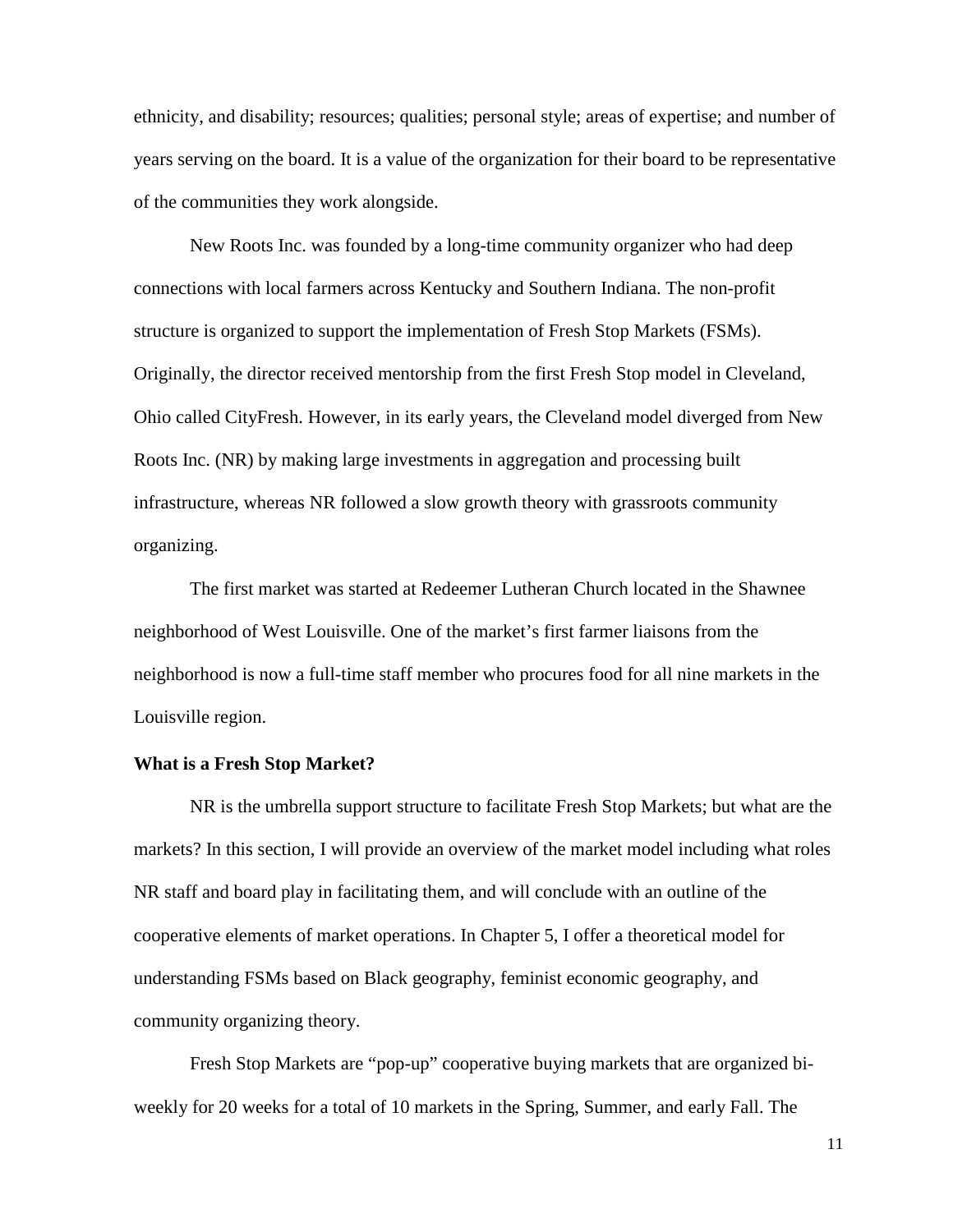markets provide local produce to each market's shareholders on a sliding scale based on income. The markets work with 35-75 shareholders every other week, and unlike traditional community supported agriculture (CSA) schemes, there is no expectation for shareholders to purchase all shares at the front end of the season, nor are they committed to participate in every market day. Last year the NR markets worked with over 1,000 families through a network of 50 farmers and sold approximately \$100,000 in produce. There are 12 Fresh Stop Markets in Kentucky and Indiana, including eight in Louisville; one in New Albany, IN; two in Lexington; and one in Brandenburg, KY. The markets are located predominantly at neighborhood churches, but are also found in shared farmers market pavilions and a local housing authority office.

New Roots Inc. does not start FSMs. Neighborhood leaders contact NR and express a desire to start a market, which begins the process of determining the opportunity for a market to exist. Ideally, capacity to start a market is determined by a community's ability to organize leadership teams to operate the markets. It is not the goal of NR to serve as primary operators for the markets. Staff are meant to act as facilitators to support the organizing efforts of the local community.

Once it is determined that there is enough capacity to start a new market, the new leaders are included in the FSM network, which includes peer to peer mentorship, leadership training, and food justice workshops. The foundational structure of all FSMs is the leadership teams that support market operations. Suggested teams are: (a) farmer liaison, (b) outreach liaison, (c) day of liaison, and (d) chef liaison. Teams are led by volunteers and/or partiallycompensated, temporary staff. The farmer liaison team is in charge of mediating between the shareholder community and the farmer community to procure at least 10 items for each FSM every other week. I describe their role in detail in Chapter 6. The outreach team works to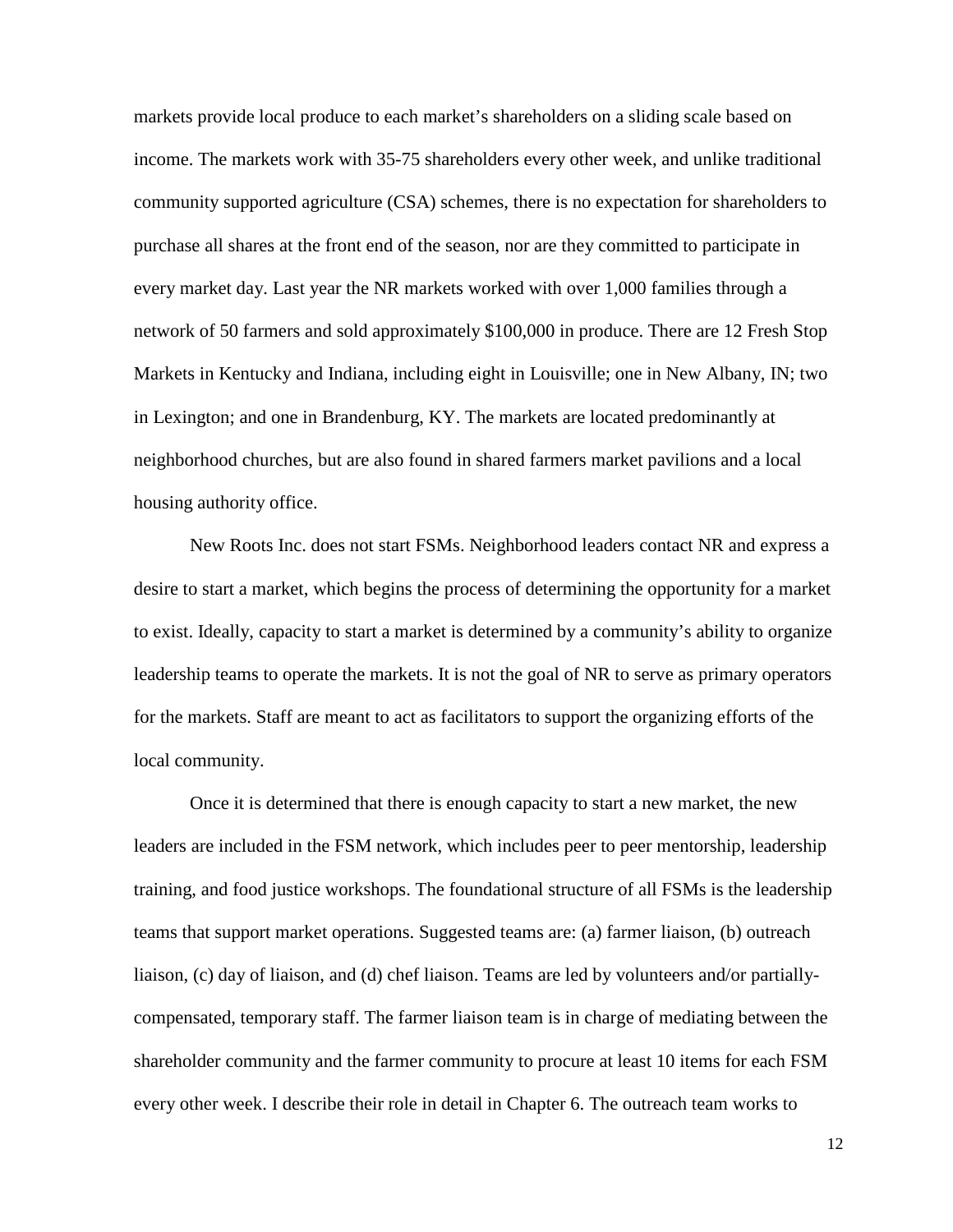recruit new shareholders and to maintain relationships with the existing shareholder community. They also help with public relations and marketing for special events. The day of team is in charge of receiving produce on the day of the market, counting and sorting the produce, and displaying it beautifully at each produce item's table. Vegetable ambassadors are the most common FSM volunteer leaders who are part of the day of team. They sit or stand behind each produce item and encourage shareholders to try new things with recipes and personal testimonies. The chef liaison is in charge of recruiting professional and lay chefs for cooking demonstrations on the day of the market.

The focus of this thesis is on the farmer liaison team, which includes team members from each market, staff who have past experience as liaisons and who provide mentorship to team members as well, as one full-time staff person who was hired during the writing of this thesis to coordinate all farmer liaison teams. Generally, the role of farmer liaisons is to act as a middle-woman between each market's shareholders and local farmers. They are the local food buyers who co-produce lists of desired items, build and maintain relationships with farmers and create purchase orders. Some liaisons also submit final orders to farmers every two weeks. A more in-depth description of role(s) of farmer liaisons is found in Chapter 6.

#### <span id="page-24-0"></span>**What is Cooperative about Fresh Stop Markets?**

The primary form of cooperation found in FSMs is between consumer shareholders. Shareholders pool their diverse resource abilities together to increase the collective buying power of all shareholders so they can make bulk purchase orders. This allows for individual shares to be sold on a sliding scale based on income and farmers to be paid wholesale prices. There are three income levels: \$12 for shareholders receiving SNAP benefits or on a fixed income; \$6 for WIC mothers (\$6 is subsidized by the Makeba Lee Fund), and \$25 for anyone who can pay more. While the share price is technically based on WIC income guidelines,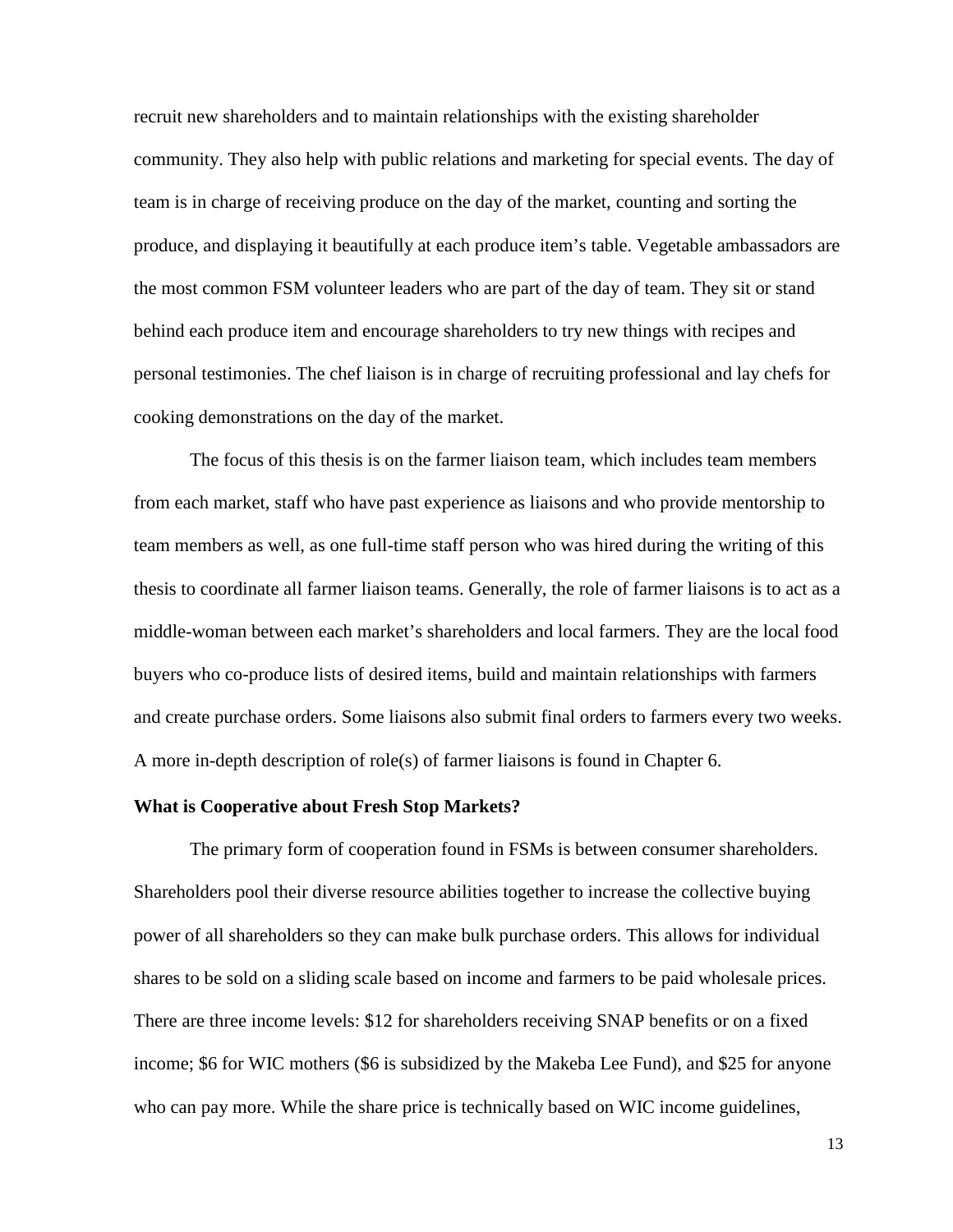shareholders are never asked to prove their income, thus creating an honor system and preventing shareholders from burdensome paperwork. By pooling resources together from a range of purchasing powers, the collective group has more buying power with local farmers. This form of cooperation is celebrated by leaders as a community-based economic model of working together to meet the needs of the community. Counter to many efforts at eliminating food deserts, FSM shareholders are skeptical of the ability of big box grocery stores to offer equitable, comprehensive, and sustainable development in their communities. Capitalist ventures like Kroger are seen more as invasive and extractive. For example, at one of the community interest meetings that I attended as a participant observer, leaders and staff described the FSM cooperative economics model as being an old-school form of meeting basic needs in the community that brought people together, while the current capitalist, profitdriven food system is divisive, individualist, and predatory on poor, minority communities.

An informal system of cooperation is between farmer liaisons and local farmers. There are no formal procurement contracts, memorandums of understanding (MOUs), or cooperative operational/guiding principles for doing business that commit FSM shareholders to their farm partners. There has been experimentation with formal agreements in the past. One of the most unique aspects of the Fresh Stop Market cooperative buying club model is the opportunity for shareholders to meet and develop a produce wish list with local farmers. This is called forecasting, and it ideally takes place in December. The goal of this exercise is to give power to consumers who have been limited by poor quality options in their neighborhoods. The second goal is to plan ahead with farmers before they purchase seeds so they know how many shareholders to expect and what items they would like to see throughout the season. This is a powerful process for consumers who may have never been asked what they want to see grown for their neighborhood. For farmers, it is a chance to enter into an informal sales contract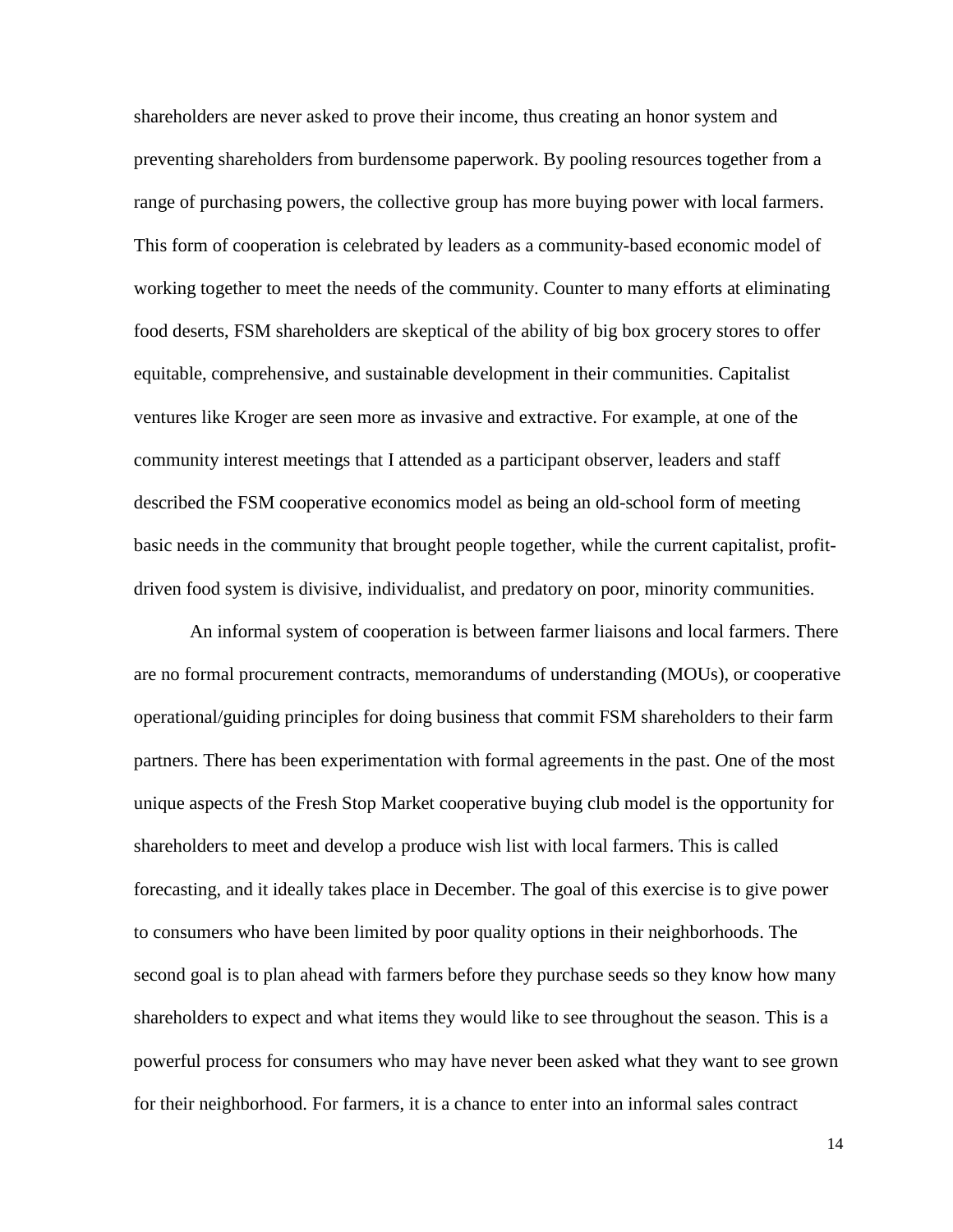(informal in the sense that there is not a legally-binding agreement, but formal in the sense that it based on solidarity with leaders and shareholders). It is a trust-building process with the expectation that if unexpected events occur, there is transparent communication between both parties. The process does not occur with all growers, but with two or three primary farmers who have already agreed to supply either a large portion of the markets, a large quantity of one or two special crops and/or multiple crops for a majority of the markets. The emphasis of this process is not on crop planning as much as an empowering space for shareholders to influence the upcoming season's produce offerings. There are also no formal democratic processes used to facilitate these gatherings.

Fresh Stop Markets' unique cooperative buying model has been defined recently by scholars in the alternative agri-food movement (Anderson et al., 2014) who argue that these type of organizational efforts represent "second-generation" localization efforts in the food justice movement. Where the first phase represents market development, this new phase includes projects that have matured beyond prioritizing monetary exchanges between farmers and consumers to include transformational relationships that connect a community of food system stakeholders whose collective power is organized to address root causes of food insecurity. Found in second generation efforts are projects that are attempting to build community-based economies that are more inclusive and centered on developing solidarity for movement building. In Italy, the Solidarity Purchase Groups (Gruppi di Acquisto Solidale; G.A.S.) are also reflective of this trend towards movement building beyond markets development. Christina Grasseni (2014) describes how farmers and shareholders co-produce economic value through solidarity practices such as providing extra support to farmers affected by flooding, earthquakes, and other disasters. Also, similar to FSM, with G.A.S., the shareholders do not dismiss farmers for not holding an organic certification, rather they place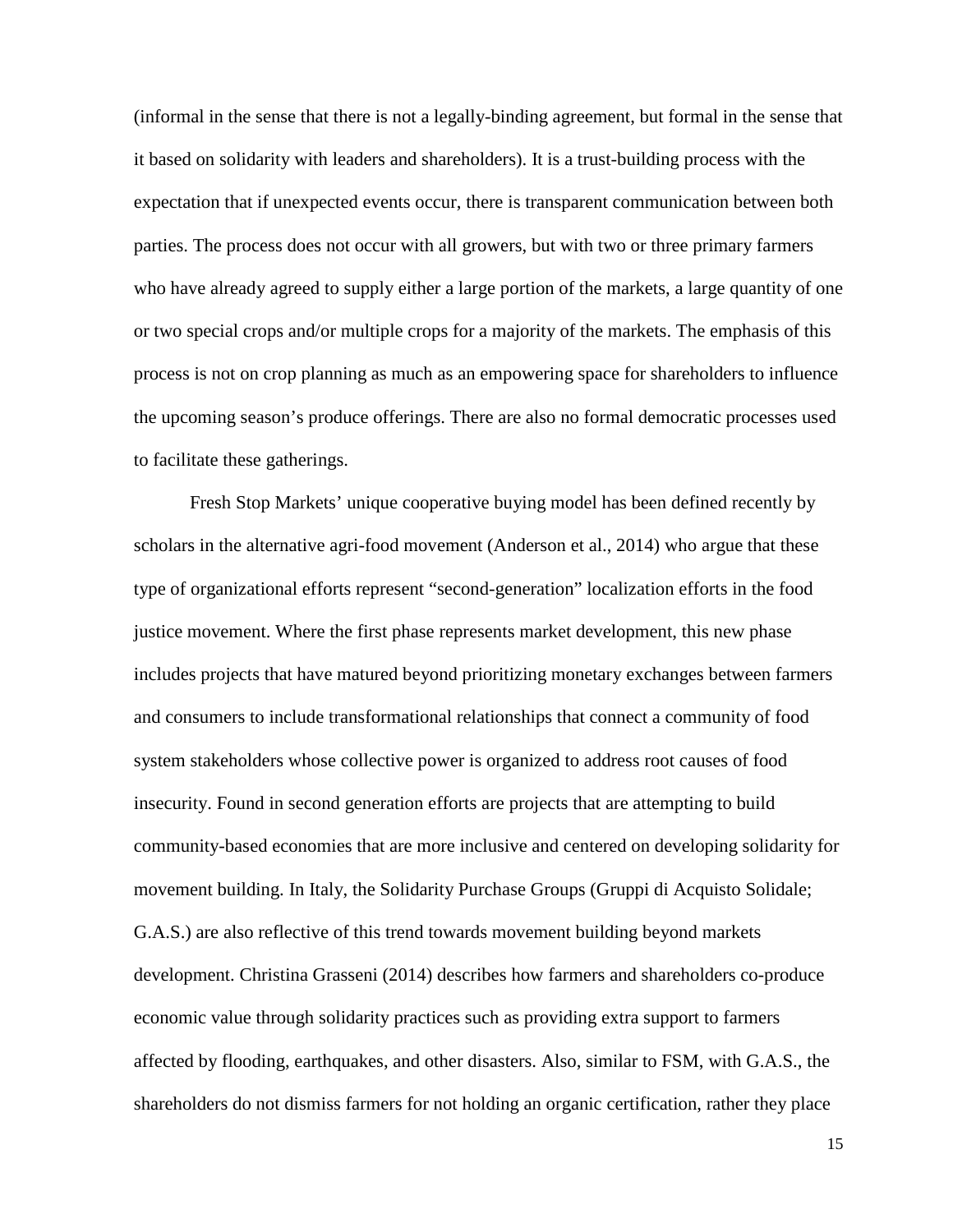more value on building individual relationships with the farmers and visiting their farms to build trust in their growing practices. Thus, social capital through trusting relationships is more valuable than the organic label.

While FSMs are not structured as formal cooperative businesses, there are elements of reciprocity, collective resource control, and decision-making that help to define it as a cooperative economics model. Leaders, staff, and farmers have also expressed a desire to consider ways for the organizational structure to resemble a more formal cooperative business. This thesis research is a first step in that collective conversation. However, a restructuring process could be devastating to an organization with limited capacity. Evaluating the farmer liaison system of cooperation helps in the identification of challenges in the system and allows the farmers and liaisons a platform to offer their own recommendations for improving the system.

#### <span id="page-27-0"></span>**Community Organizing Infrastructure**

The technique for community development used by NR is relationship-based, community organizing. In differentiating it from other local community food projects, the Director (Moskowitz, 2013) speaks to the valor the organizing approach:

Often professionals who work for government agencies or large nonprofit organizations will attack a problem *on behalf* of those perceived as unable to speak for themselves. Alternatively, *community organizing* is characterized by the mobilizing of volunteers or leaders. (p. 24)

Processes of community organizing are scantly understood within existing alternative agri-food literature. The activities that make up day to day operations of organizing for FSMs can help develop a better understanding for other practitioners who are not as familiar with the mechanics of this community development technique.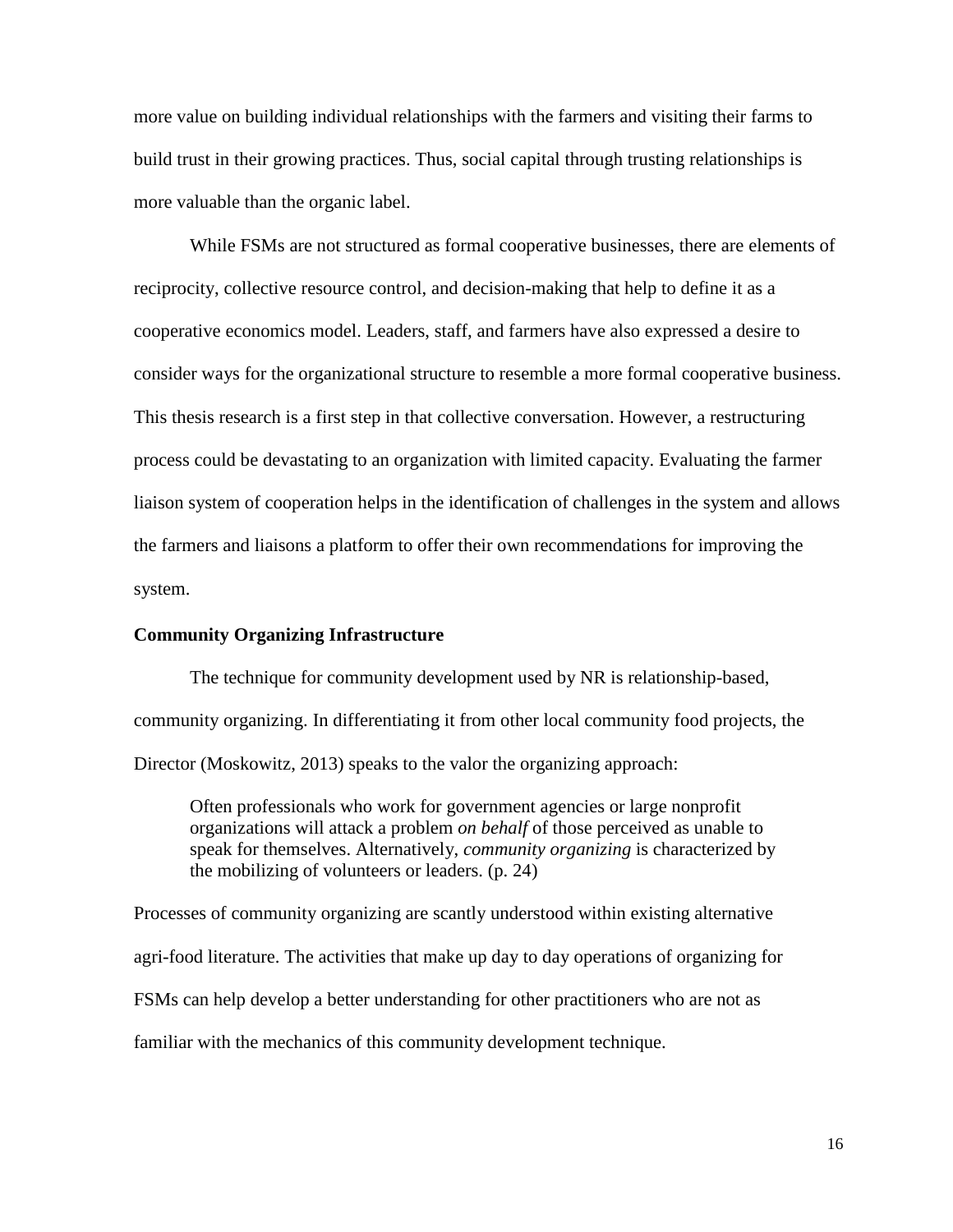Activities that I have observed from five years of working with FSM organizers are: individual house meetings (both with farmers and in the process of recruiting new shareholders); strategic partnership planning; advocacy through policy memos, direct action, and leadership in state and national policy organization; leadership development training; conflict mediation; forecasting with shareholders; grassroots-led market teams; peer to peer mentoring; annual leadership recognition events; and opeds.

The organization has not led a policy or direct action campaign, but several FSM leaders are personally involved in local and statewide social justice organizations and campaigns. Often, market set up time became an informal space for discussing campaign strategies and connecting with other leaders across issues. Therefore, an internal culture of advocacy and political organizing did exist. The markets helped facilitated these spaces of deliberation.

#### <span id="page-28-0"></span>**Conclusion**

The FSM model is a cooperative buying club for limited income families. In this chapter I have attempted to describe the mechanics of the organizational structure and the cooperative components of its emergent alternative economic system to help clarify it to the readers. What I hope to further elaborate in subsequent chapters is the complexity of this system from the perspective of those who mobilize it every day. There is no static model for a FSM, rather there are values, people, and processes embedded in its practice. Chapter 3 and 4 will outline and verify my research methodology and design. Then, Chapters 5-10 will present my findings.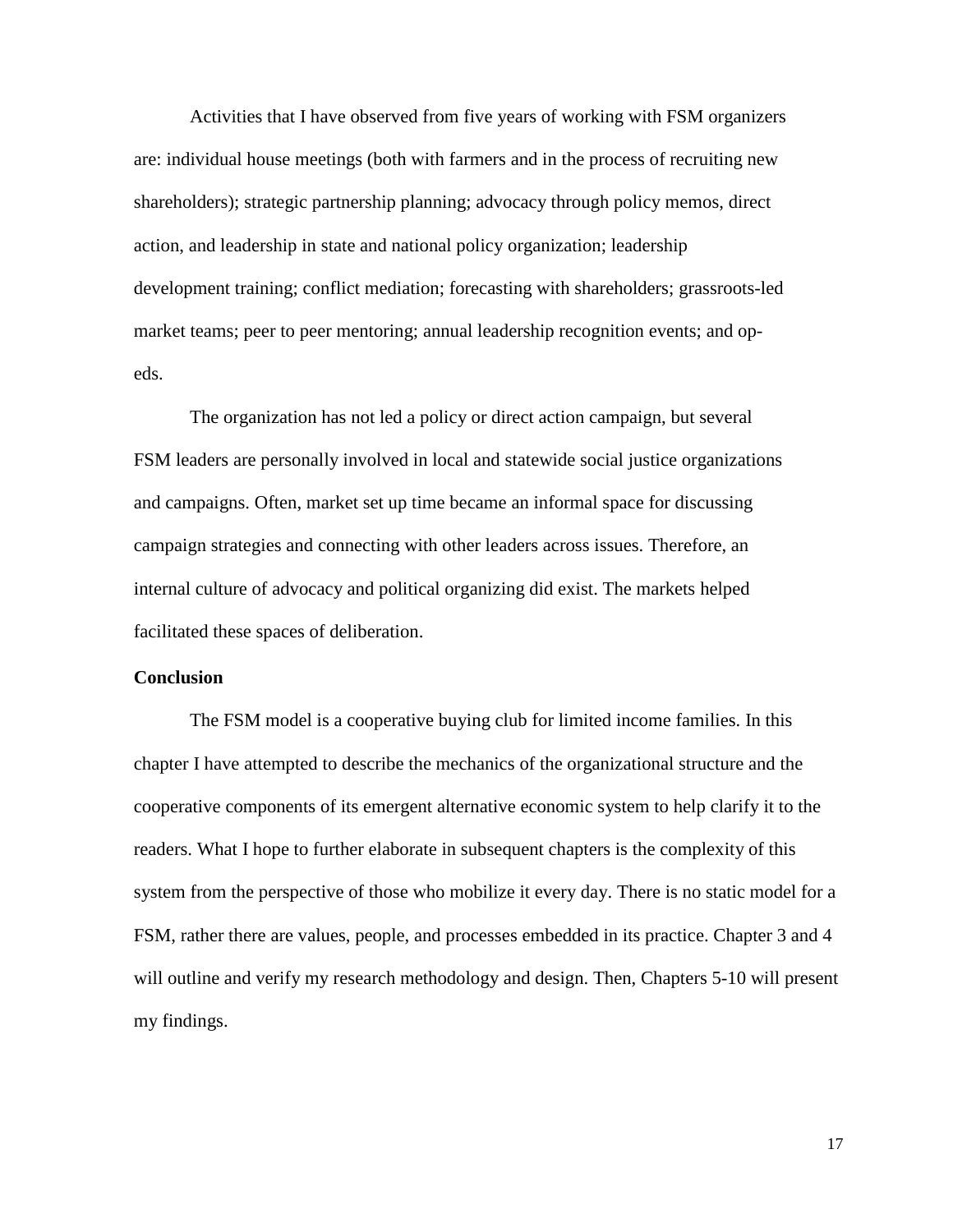#### **Chapter 3: Methodology**

#### <span id="page-29-1"></span><span id="page-29-0"></span>**Introduction**

Recently, food justice scholars have advocated for what they call an "anti-colonial food justice praxis" (Kepkiewicz et al., 2016) approach to research. They are asking scholars to consider their privilege, be self-reflexive, and work more alongside as a research partner rather than follow traditional hierarchical dynamics of researcher and researched. Such studies are intentional towards working *with* community partners and aim to actively address organizational concerns or lead to policy or systems change. It requires a significant amount of vulnerability and displacement from conditioned positions of power for the researcher. Selfawareness of the positionality of the researcher is crucial, but intentional, and committed listening is most important. The project of the following pages is to exemplify anti-colonial food justice praxis. In the sections that follow within this chapter, I will outline how the project was started, define my positionality, explain the evolution of research questions, and draw on critical praxis theory and action research theory to specify my approaches.

#### <span id="page-29-2"></span>**Positionality of Researcher**

I come to this project as a white woman in my late 20s. My childhood was spent in rural towns, and later in Memphis, Tennessee. I grew up in a highly dysfunctional, limitedincome household and was expected to "cook" microwaveable meals for dinner. I *lived through* food insecurity before I *learned* food justice theory.

In my first community organizer job, I worked with low-income teenage mothers. I saw first-hand how overlapping structural and individual conditions compound to create food insecurity. Beyond scant access to reliable transportation and distance to the nearest fullservice grocery store, housing insecurity was a major challenge that dictated when, how, and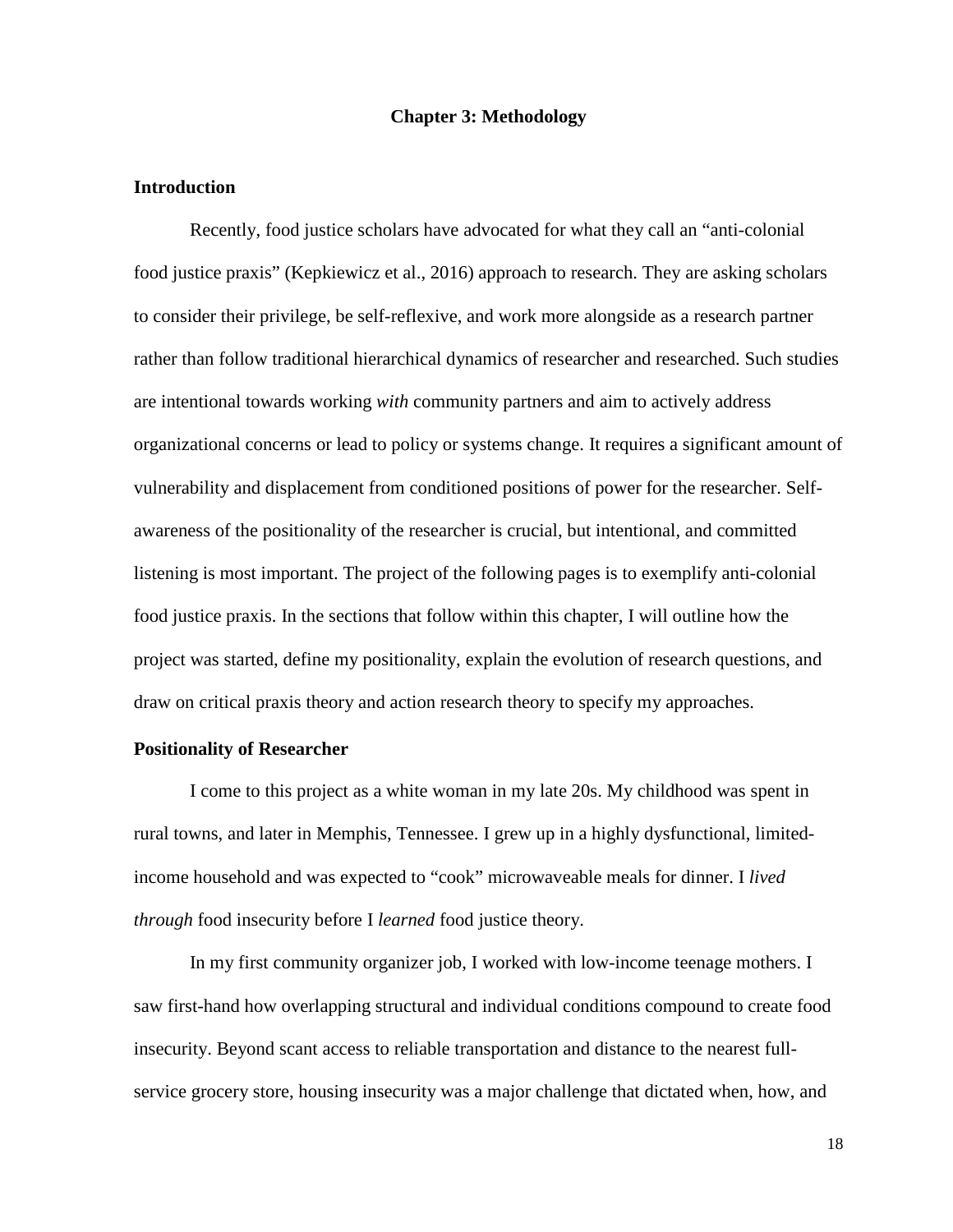where their families ate. Notorious slumlords did not return calls to replace broken refrigerators and stoves, while poor insulation guaranteed astronomical utility bills. Their situations were not simply a matter of "if they only knew where their food came from" (Guthman, 2008). Instead, their crisis of affordable housing, precarious employment at low wages for extensive hours, and a lack of safe and affordable childcare compounded to constrict them from shopping at the local farmers markets. They had a wealth of wisdom and knowledge about food insecurity, but it didn't look like the kind of knowledge that local farmers market advocates wanted them to know – magically, by somehow leapfrogging all of the aforementioned problems.

That experience and the subsequent years I have spent in the field as a food justice organizer is what shapes my understanding of food insecurity. My positions on issues of food injustice come from difficult and vulnerable places. They are embodied as a deep anxiety. I take a deep breath and find solace in Patricia Hill Collins' compassionate stance that knowledge can be significantly enhanced by the personal and cultural biographies of an *outsider within* (1986). It feels empowering to know this type of sociological science exists.

Through this project I have embraced a position as an *outside* activist *within* the academy. I have worked in food system change for over seven years with most of that time spent as a grassroots, small farm policy organizer. Two years were spent working for the local public health department in Nashville, TN. I have seen this work from both a government and activist lens and have been involved in multiple food policy reform campaigns from farm to school to organizing a statewide food policy network. However, even with my extensive personal background, there were moments during the research and writing process when I had very little confidence about my ability to carry out research appropriately. But, it has been a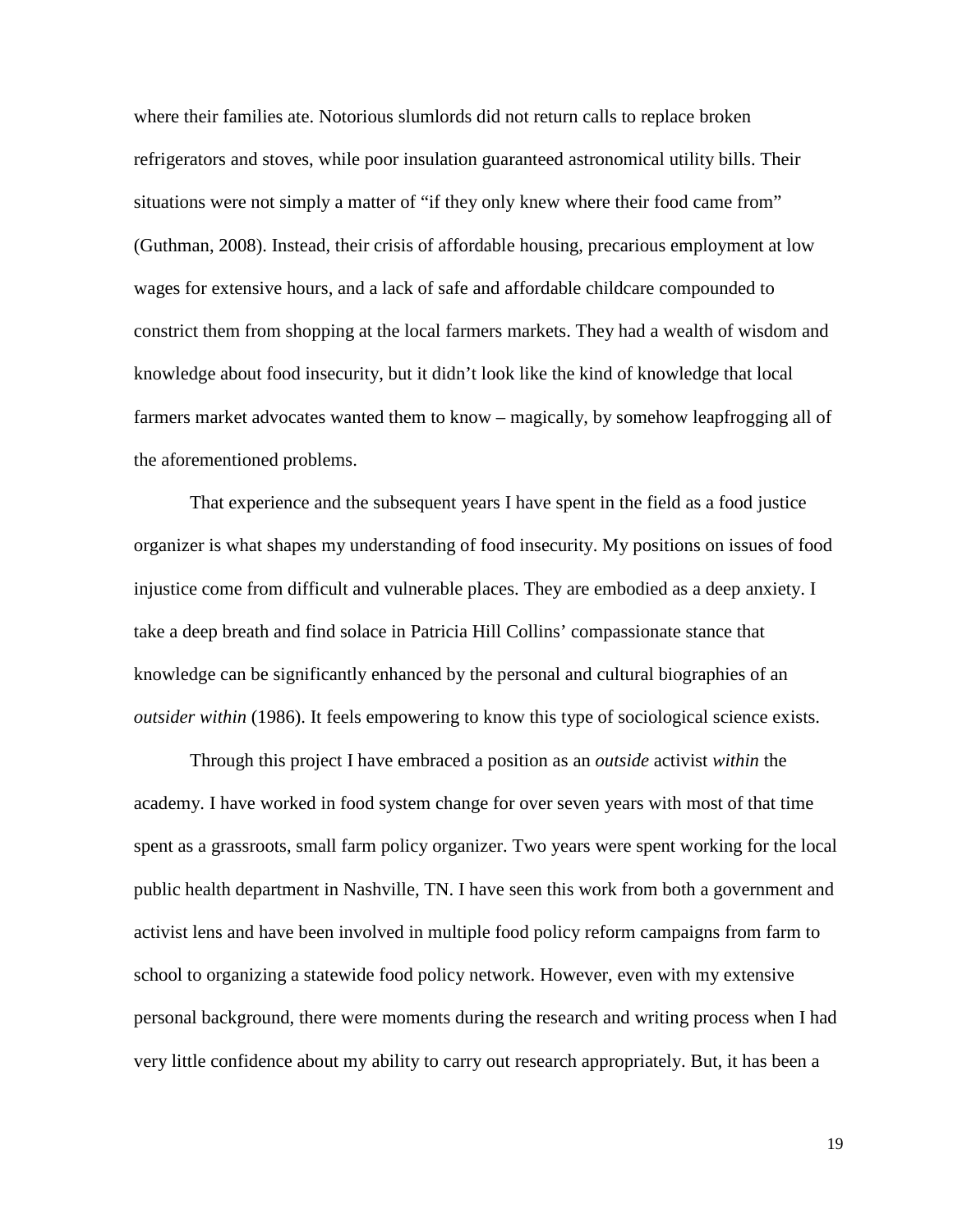transformational opportunity to work in powerful new ways with friends and colleagues whom I have known for several years.

#### <span id="page-31-0"></span>**Evolution of Research**

During my initial meeting with NR's executive director, it was agreed that I would serve as an evaluator and coordinate a farmer interview guide created by New Roots' data and metrics board team. One goal of the evaluation was to create a report that provided an overview of their farmers' operations, production capacity, market profile, barriers to expansion, and challenges in maintaining economic viability. In addition, they wanted to evaluate the impact of Fresh Stop Markets on their farmers, including challenges and how New Roots could make working with them better. In the evaluation I was generally looking at the cooperative produce procurement system between farmers and farmer liaisons from the position of being an outreach coordinator. Specifically, I looked at what value farmers gleaned from selling to Fresh Stop Markets and what aspects of cooperation were challenging. Data collection methods included one on one intensive interviews with farmers and two in-depth focus groups with farmer liaison leaders.

We knew the work would be collaborative, therefore I began designing it as a participatory action research project (PAR). However, the research plans dreamt up in the first month of meetings barely resemble this final project. As I have learned from other scholars who have engaged in this research approach, "university-based researchers must interrogate and resist their impulses to hasten, manage, or otherwise control the always evolving, frequently surprising process of PAR" (Smith, Bratini, Chambers, Jensen, & Romero, 2010, p. 422).

I had overly romanticized ideas of how the research team and I would interact. Theoretically, I imagined we would meet as a team bi-weekly. But, the reality of distance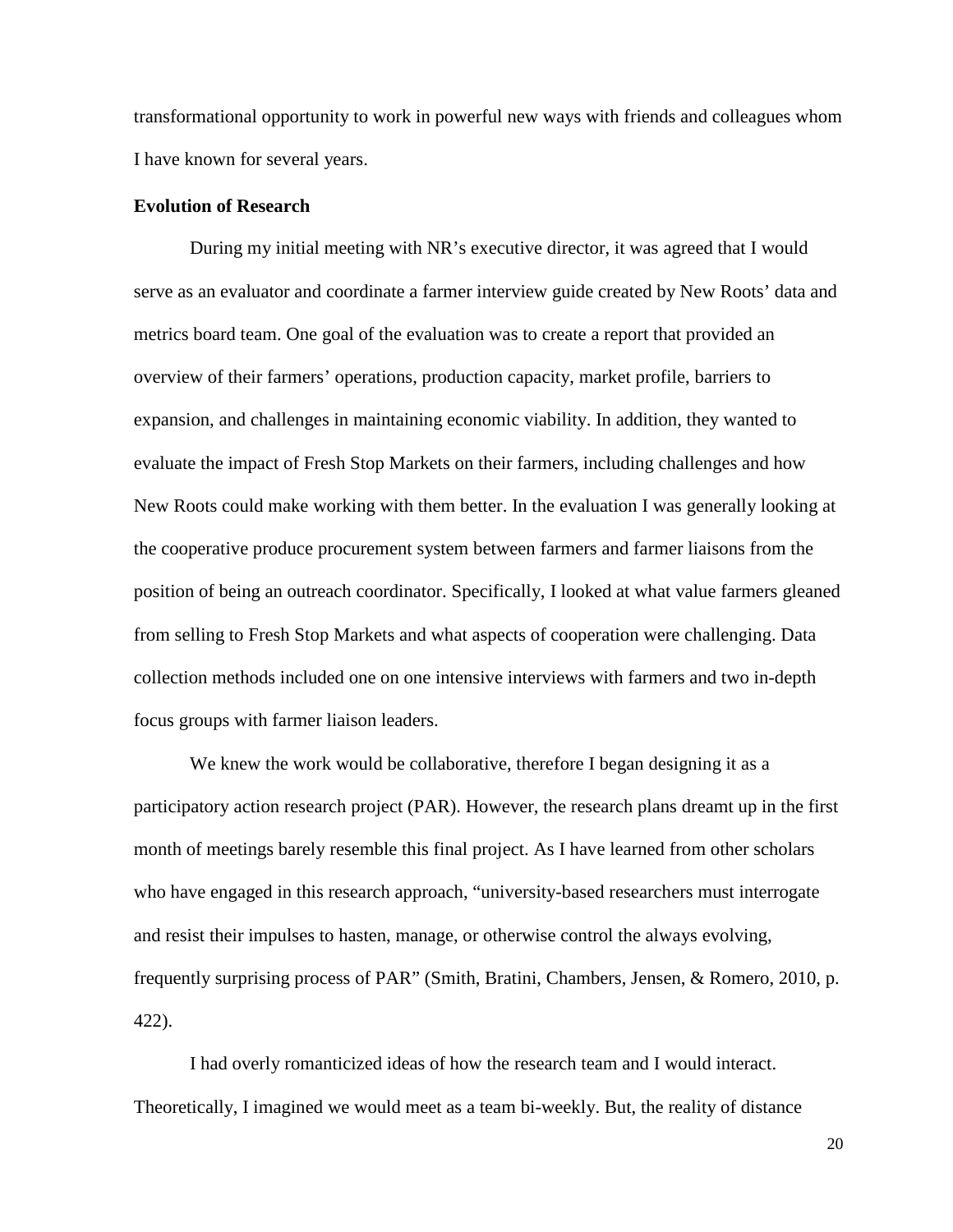(Lexington to Louisville) and the fast pace of the organization meant that many of our debriefing sessions happened over the phone, via text or email, and after events. We did communicate regularly (sometimes daily), but the situation was not ideal for handling tough decisions or ensuring clarity.

The final research objectives and questions from my approved proposal are as follows:

- Q1. How are cooperative alternative food initiatives mobilized in a local setting?
	- Q1-a. Who is involved and what are the roles of key participants?
	- Q1-b. How are resources mobilized?
	- Q1-c. What are constraints?
- Q2. What are the key benefits and challenges for major actors in participating in Fresh Stop Markets?
	- Q2-a. What resources does New Roots Inc. provide to those actors who participate in Fresh Stop Markets?
	- Q2-b. How does New Roots Inc. assist those actors to overcome their challenges?
- Q3. What are the areas for improvement in the cooperative system?

Q3-a. How can the farmer liaison team improve?

- Q3-b. In what ways could New Roots Inc. support farmers more in the future?
- Q4. What imaginations of "food justice" inform the organization of Fresh Stop Markets? Q4-a. What multiplicities of people, activities, histories, and purposes are represented in New Roots Inc. convened spaces?
	- Q4-b. How are problems defined and what solutions are developed?
	- Q4-c. How do New Roots Inc. staff, Fresh Stop Market farmers, and shareholders perceive their participation in Fresh Stops Markets as alternative?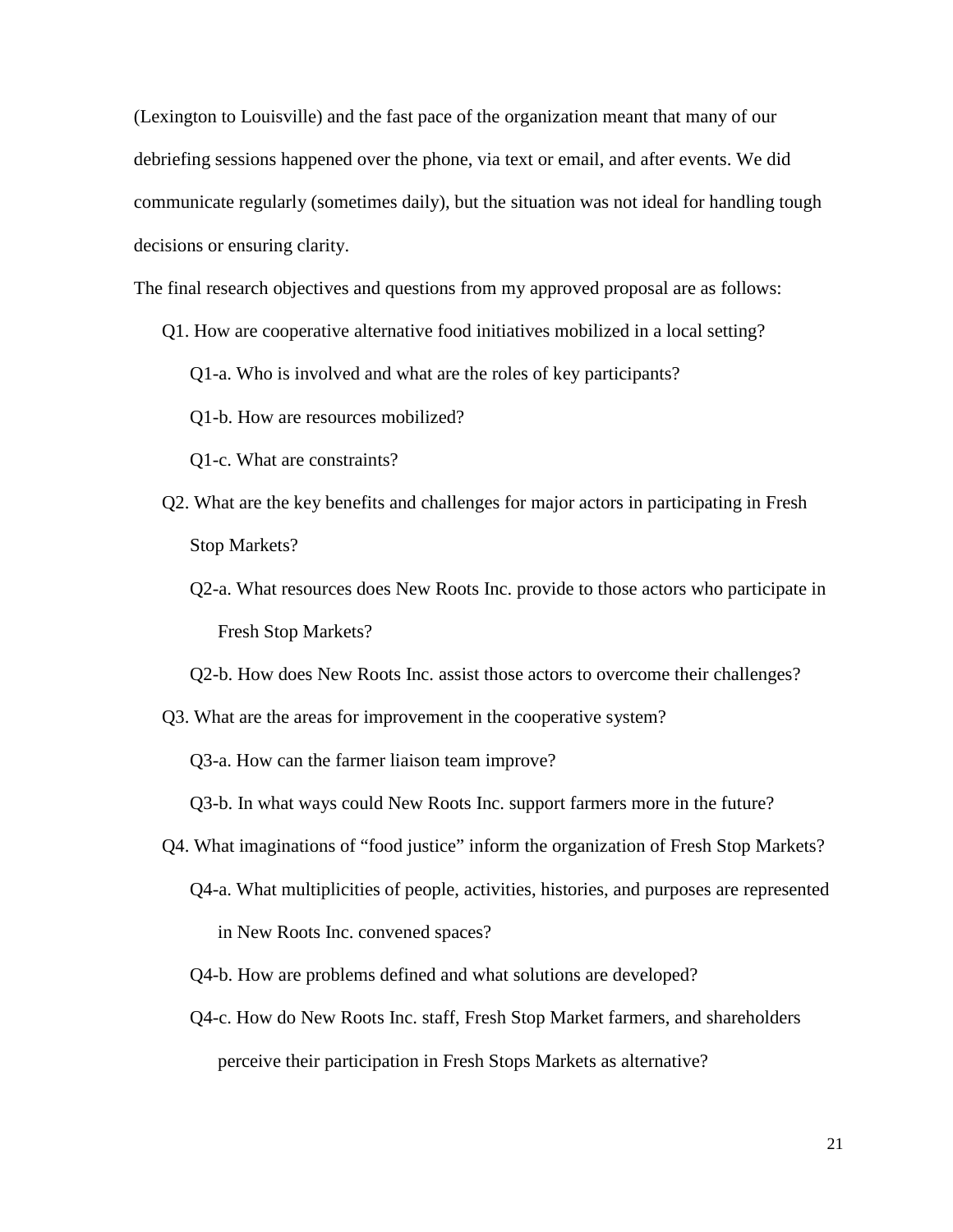More than simply descriptive, we wanted our approach to be *practical*. A goal we considered while constructing research questions was to support lines of inquiry to investigate each dimension of the cooperative system. The dimensions include: the people (farmers and farmer liaisons), the communication/interaction system (conflicts and benefits), and overall perceptions of value.

Also, we wanted to position our inquiry efforts towards enhancing critical alternative agriculture scholarship. My analysis identifies how the organization *does* food justice work through the lens of Black geography and feminist economic geography theory. My goal is to elaborate on the everyday politics of food justice organizations, particularly the transformational potential of community organizing techniques for systems change. Through this process, we are able to contribute "lessons learned" from the underrepresented perspectives of farmers, volunteers, and staff to the ongoing conversation about ends and means in local food justice initiatives. Listening closely to the insider voices of farmers and farmer liaisons simultaneously confirms and problematizes widely held assumptions about who benefits and how in the food justice movement. Thus, I imagine myself as a researcher within the newly emerging postcolonial method of inquiry, as an outsider positioned to help amplify voices that enervate "the power of the dominant discourse" to "create spaces for competing community discourses to emerge" (Wallerstein & Duran, 2008, p. 40).

One crucial realization emerging from this bottom-up view concerns the assumptions held by stakeholders and policy makers about the goals of local food initiatives and how these grow the health of communities. Where the local food movement emphasizes terms like "nutrition," "economics," and "sustainability" and seeks capitalocentric solutions to long term problems, a focus on food *justice* is a different effort altogether, indicating different ways of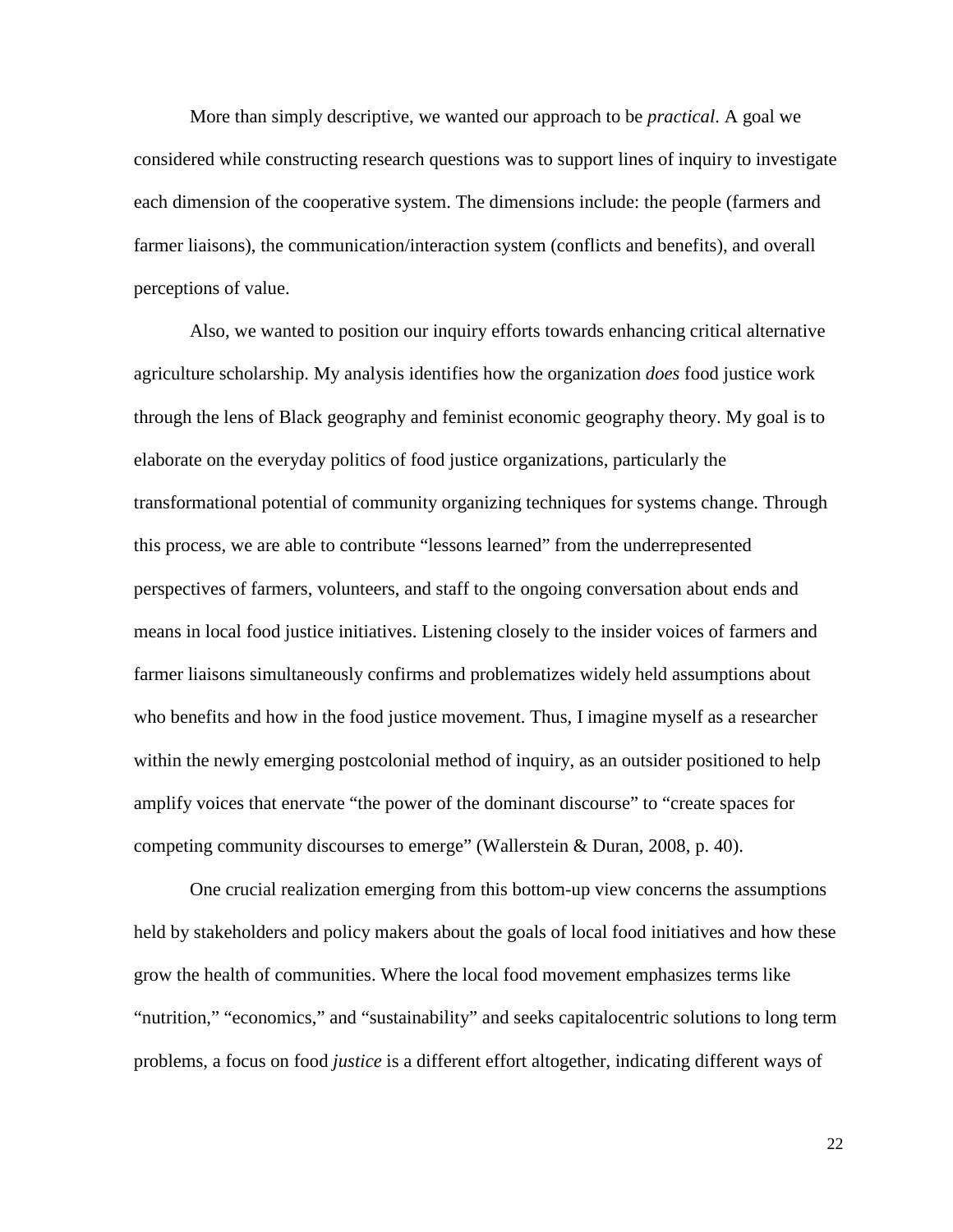defining problems, engaging those who are most directly impacted, and pursing solutions that are often unmeasurable to traditional funders.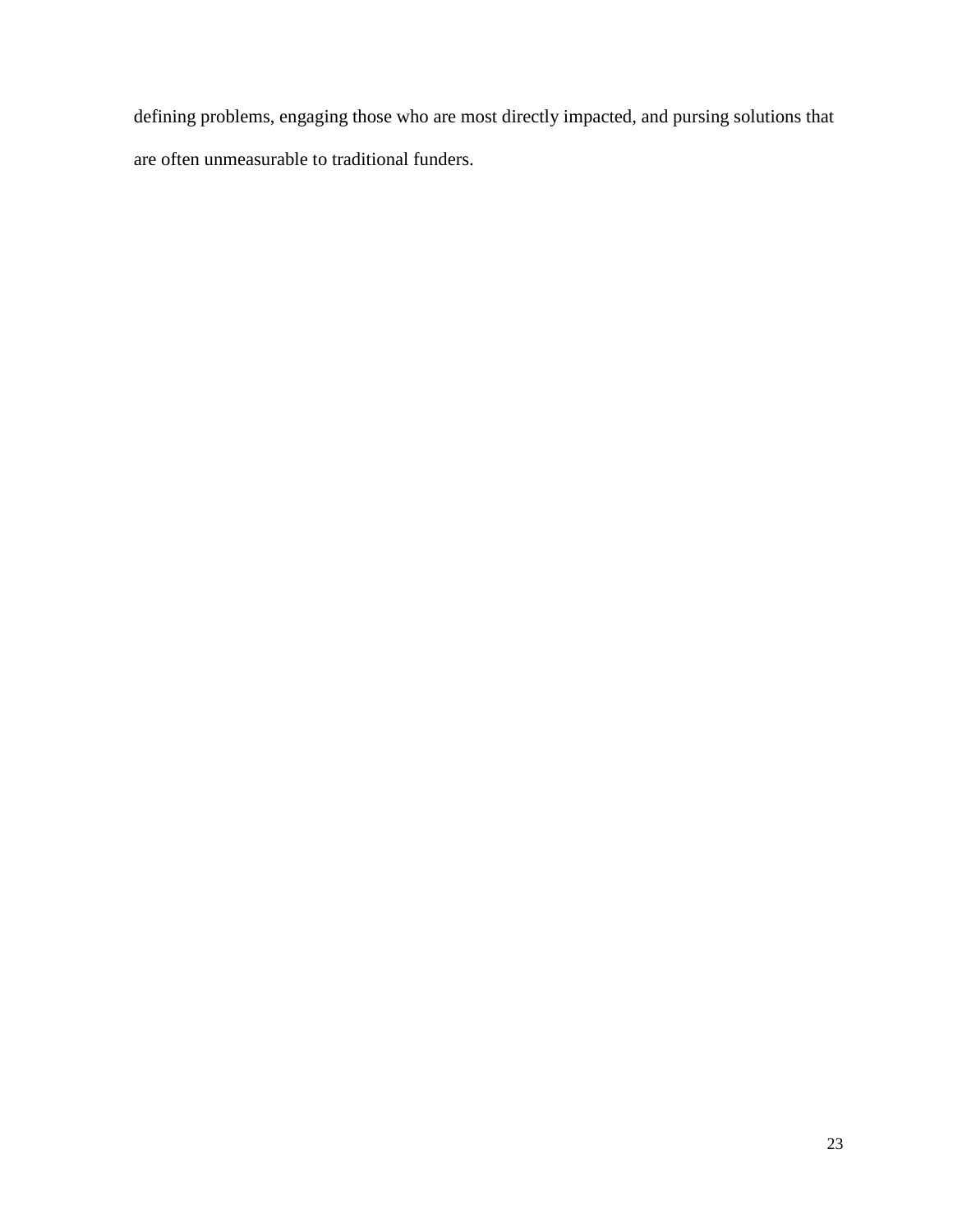#### **Chapter 4: Research Design**

<span id="page-35-0"></span>In order to work intentionally alongside New Roots Inc., a Participatory Action Research (PAR) approach that includes participant-observation, focus groups, and in-depth interviews was necessary. This system of collaboration, "offers a democratic model of who can produce, own and use knowledge" (Pain, Whitman, & Milledge, 2007, p. 2).

As a PAR project, the approach included two levels of community engagement. The "community" was defined as the liaison-farmer network of Fresh Stop Markets. The first level of engagement included the research partnership with the New Roots Inc. Executive and Assistant Director, one farmer liaison team leader, and one board member. As community study personnel, they shared in the responsibilities for designing data collection instruments, recruiting research participants, facilitating focus groups including note-taking and evaluating the data collection process, analyzing the data, and developing recommendations based on findings.

The second level of community engagement was the development of recommendations for change. They were co-designed in a three-step process. First, farmer and farmer liaison team recommendations were collected through interviews and focus groups. Next, they were collated to reflect common concerns and suggestions. Finally, all research participants had an opportunity to review the combined recommendations and respond to me and the research team with feedback through a public presentation. This provided a member-checking process to the project and ownership of the theory of change as developed by the participants themselves.

#### <span id="page-35-1"></span>**Research Design**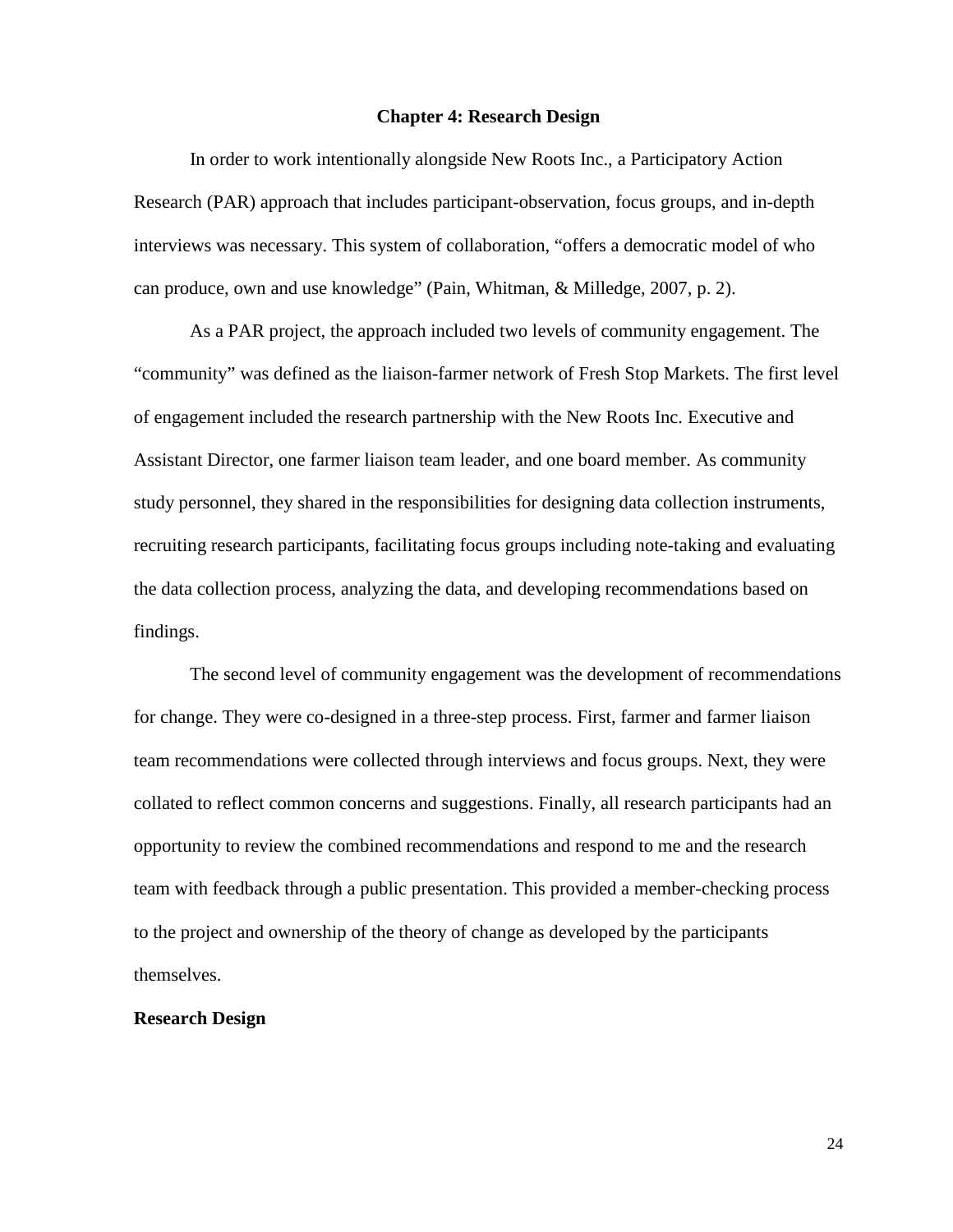#### **1. Key informant farmer interviews.**

Purposive, quota sampling was used to recruit participants. Eighteen farmers were interviewed, which is a representative sample from a pool of over 50 farmers who have sold to the markets. Minimum quotas were used to capture the diversity of farmers based on the following: (a) farmers who serve Lexington Fresh Stop Markets (n=2), (b) farmers who participate in a produce cooperative (n=4), —it was found during the interview process that two farmers in the cooperative did not sell to New Roots Inc. in the 2015 season, but had sold to or partnered with the organization in the past three years— (c) farmers who are new sellers  $<$  3 years (n=3), (e) growers who have sold to Fresh Stop Markets for more than 3 years (n=4), (f) urban growers in Louisville  $(n=2)$ ; and  $(g)$  farmers that can be defined as "Beginning" Farmers" by the USDA (n=3). According to the USDA's limited resource farmer/rancher website (2010), "a Beginning Farmer or Rancher means an individual or entity who: "Has not operated a farm or ranch, or who has operated a farm or ranch for not more than 10 consecutive years. This requirement applies to all members of an entity."

Recruitment was volunteer-based. Community study personnel helped recruit participants by providing contact lists and sending emails. Consent forms were signed before the interviews began. Participants participated in-person  $(n=11)$ , by phone  $(n=4)$ , or by email (n=3). Interviews lasted between 30 minutes and one hour and were recorded with a digital tape recorder. The farmer interview guide was already developed by New Roots Inc. board and staff members before I became involved in the project. The instrument I inherited resembled a structured survey, and I amended it to include open-ended questions and removed some multiple-choice and yes/no questions. Interviews were transcribed then uploaded into an online Qualtrics survey form for interpretation of questionnaire style questions while open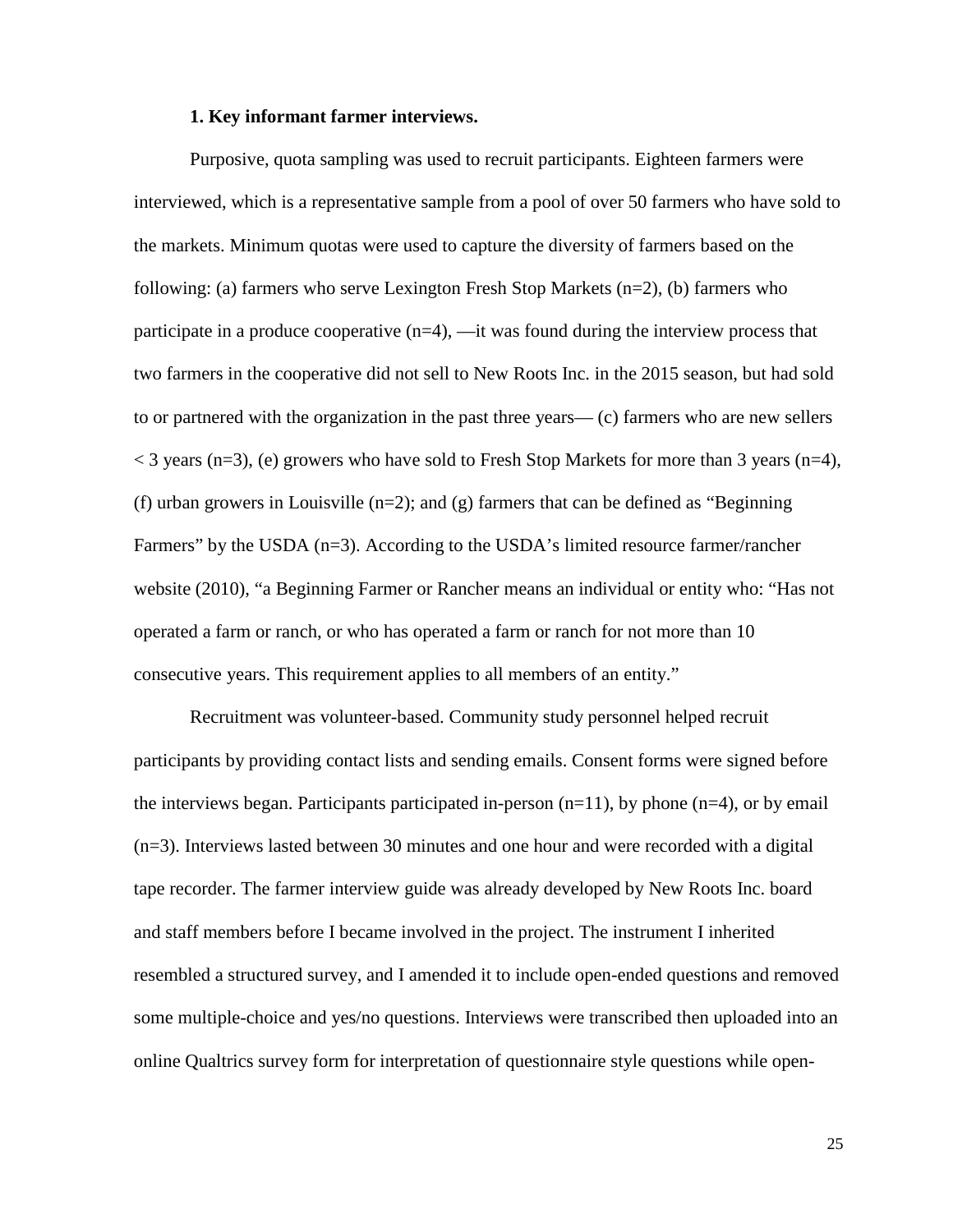ended responses were coded by hand by me. The draft interview guide is located in Appendix B.

The purpose of the first set of interview questions was to create a snap-shot of farmers that included: demographics, sales percentage to Fresh Stop Markets, operational system, and threats to their livelihood. The second part explored their experiences selling to Fresh Stop Markets. Questions asked were: "What do you love about selling to Fresh Stops? What are challenges to selling to Fresh Stops? And how could New Roots make working with us better?" Each of these questions allowed us to understand who Fresh Stop Market farmers are in order to understand if a typology exists and to identify their on-farm challenges so that New Roots Inc. can develop solidarity with those issues in the future through a policy/advocacy board team. Additionally, the second set of questions allowed us to identify how farmers define value in participating and what challenges they have experienced.

## **2. Farmer liaison focus groups.**

Focus groups were convened with the help of community research personnel. These convenings were structured like a debrief meeting where farmer liaison leaders came together from different Fresh Stop Markets to evaluate the season and share best practices and lessons learned. I moderated the "meetings" using a semi-structured interview guide, while two community research personnel took notes and helped clarify questions for the group. The first focus group lasted one hour; and the second focus group was two hours.

Participants in focus groups  $(n=10)$  included: new leaders who have been on the farmer liaison team for two years or less  $(n = 5)$ ; established leaders who have been on the farmer liaison team for three or more years  $(n = 2)$ ; staff who also work as farmer liaisons to support all Fresh Stop Markets (n = 3). Seven unique Fresh Stop Markets were represented (n = 7). The total (n=10) who participated are also representative of a sample of all farmer liaison leaders.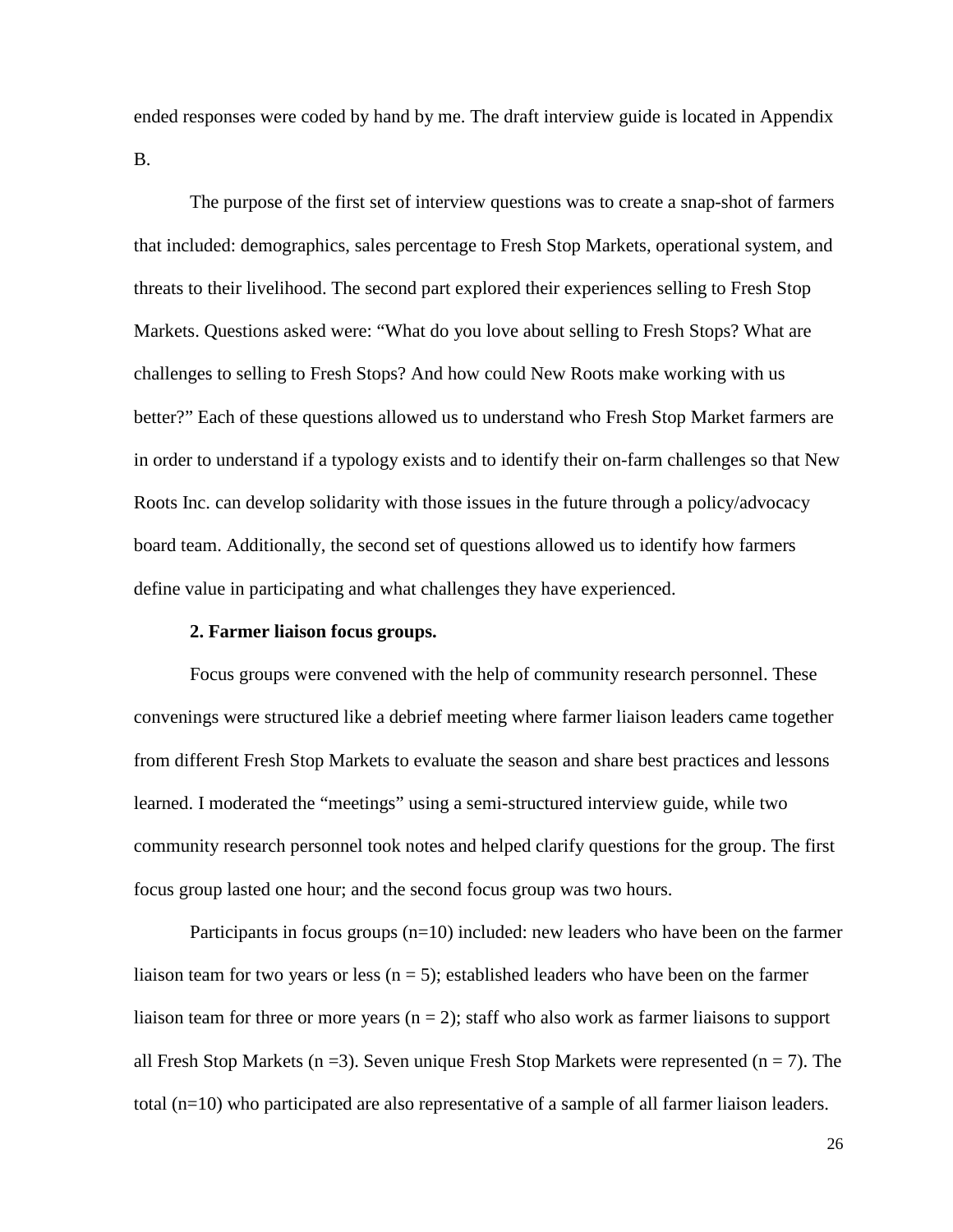### **3. Participant observation.**

My four years of pre-existing history with New Roots Inc. and first-hand experience as a Fresh Stop Market organizer during the 2015-2016 seasons enhanced this method of inquiry. Field notes include: observations during events, reflections, and debriefs with community researchers, and personal reflections on the research process as well as critical reflexivity about my position as a researcher. Feminist and Black Geography theory informed the research reflexivity process.

## **Analysis**

To better understand the everyday implementation of community organizing strategies through Fresh Stops Markets' cooperative procurement system, there are evaluative tools from interactional theory and community asset mapping to examine who is participating, what roles they perceive themselves playing, what benefits they define for participating, and when conflicts occur that interrupt the system. By looking at the mechanics of interaction among farmer liaisons and farmers, it is possible to understand how each group identifies success and what possibilities exist where each social field can better support the other, which is necessary to increase mutual cooperation.

Since the first part of the farmer interviews focuses on demographic make-up and operations, responses were simply compared based on the purposive quota sampling categories and provided as descriptive profiles for New Roots Inc.'s evaluation. But, as part of the overall systems analysis, the questions helped answer "who" is involved in cooperative alternative food initiatives. Emergent themes related to "challenges" and "recommendations for improvement" were coded based on frequency used. Responses to this set of questions were compared to data collected in farmer liaison focus groups to understand what common challenges and recommendations were defined by both farmers and farmer liaisons.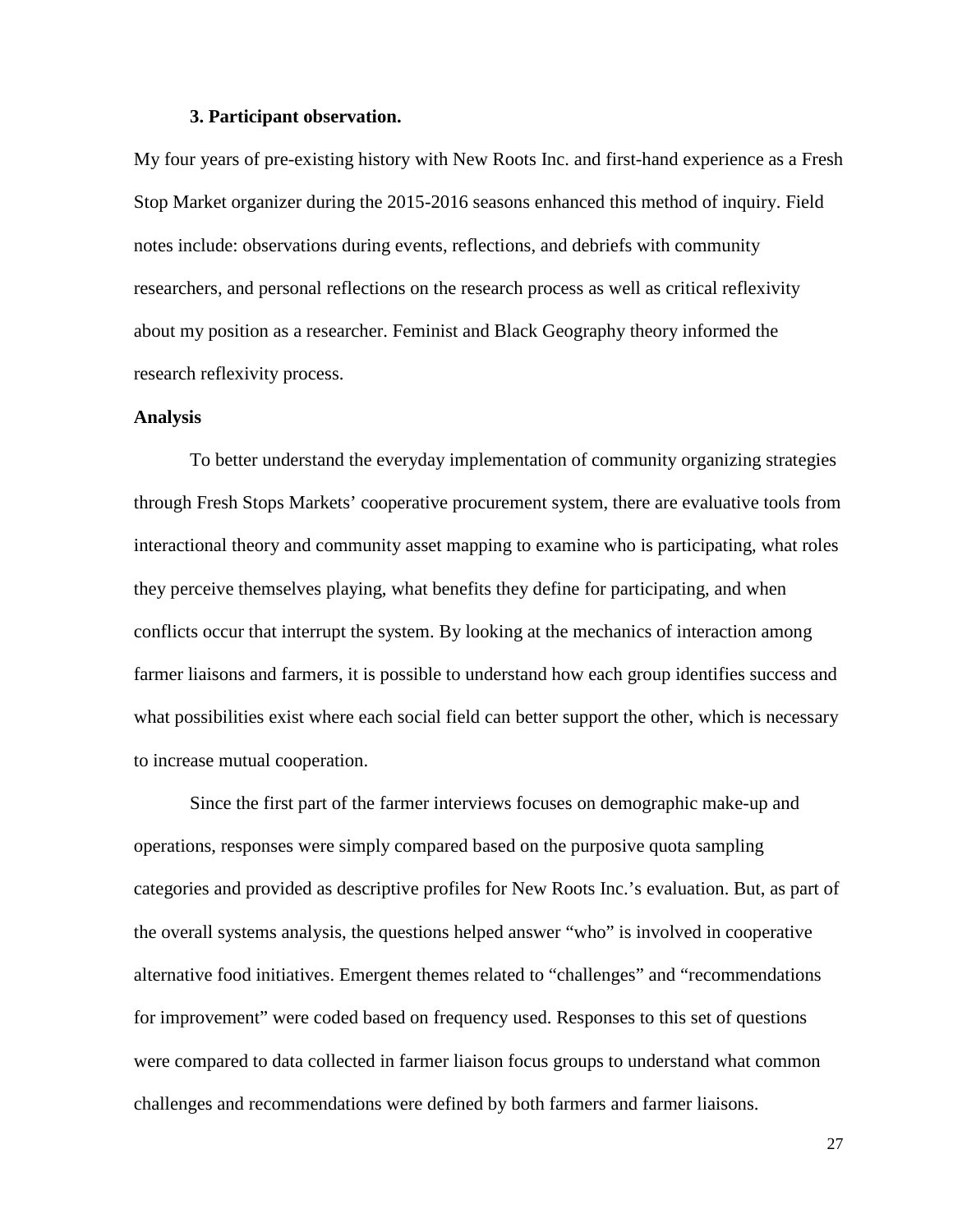Due to the active nature of social interaction among farmers and farmer liaisons (and the additional resources they each mobilize to successfully procure produce for nearly 1,000 families in 2015), Bridger, Brennan, and Luloff (2011) would define Fresh Stop Markets as a *community*. Or through the lens of feminist economic geography, they are representative of an emergent alternative economic practice or community economy. Through both interpretations, it was critical to find an analysis framework to assess the impact of the community/economic practice from a systems perspective. Therefore, Flora and Flora's (2006) community capitals framework was used to take stock of assets gained in seven unique capital categories: human, social, cultural, natural, built, financial, and political. Through further analysis, I applied Emory and Flora's (2006) *spiraling up* thesis to analyze the flow of assets between capitals and how they influence each other.

I used Flora and Bregendahl's research (2012) as a model for identifying themes and I discuss this analysis tool more in Chapter 7. In the study they applied the community capitals framework to a similar food system project to define assets gained for farmers and shareholders who participated in four cooperative CSAs in Iowa. The cooperative system of Fresh Stop Markets resembles cooperative CSAs except that there are no upfront financial commitments for shareholders, and instead of organizing a cooperative of farms, FSMs organize consumer shareholders.

Because Fresh Stop Markets are more justice-driven, there are limitations to applying the community capitals framework (CCF). The CCF tends to be operationalized for groups looking at organizational sustainability rather than systems transformation. I made analysis adjustments based on feminist and Black geography frameworks in order to accommodate the unique model of Fresh Stop Markets. For example, I expanded the "built capital" category to include a broader definition of infrastructure to include social systems and structures.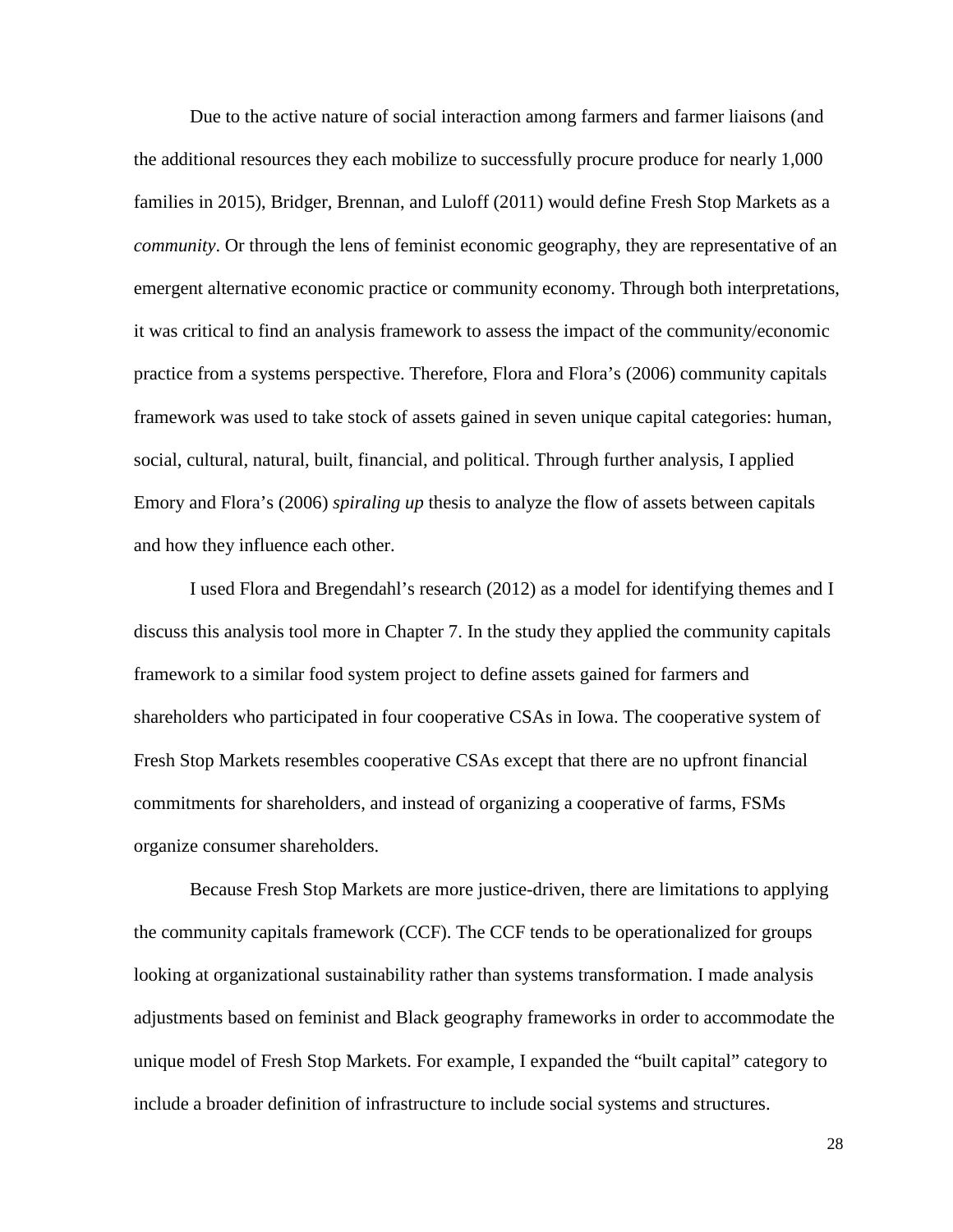Therefore, structures are not just fixed physical objects, but represent space as the place where history, processes, and relationships meet (Massey, 2005). Also, in the social capital category, I included "solidarity"; and in the cultural capital classification group I added "visibility" to ensure the coding scheme reflected the FSM focus on food justice. I explain my rationales more in Chapter 7 with specific examples.

It is also important to note that I am critical of the community capitals framework. Too often I have been in spaces where the tool is used as an apolitical cataloging method that seems to operate inside a vacuum where macro political-economic contexts are not explained and/or disregarded. I have rarely seen it used as a way to mobilize for systems transformation or policy change. But, I have intended it to be used as a community organizing tool to build a counter-narrative to food desert metaphors. It is used to spotlight the efforts of FSM leaders who live in so-called food deserts, but are also passionate neighbors who are skilled at local food procurement and cooperative economics. Underneath dusty food desert maps, I attempt to prove the value of their efforts for themselves, their communities and the farmers with whom they work. My intention is to reveal the resources mobilized by neighbors who were tired of waiting for the city to act, and how modest investments in community organizing has created an alternative food economy that is building a culture of food justice co-produced by farmers and consumers. In other words, it is a storytelling device to show how investments in human, social, and cultural capital create emergent assets for local farmers and the liaisons who work with them to procure food for FSM families.

## **Study Limitations**

Due to the limited timeline of this study and the scope of this Masters thesis, I was only able to interview 18 farmers from a list of over 50 from the research group's original sample. One issue that arose was the inaccessibility of Amish farmers whose religious beliefs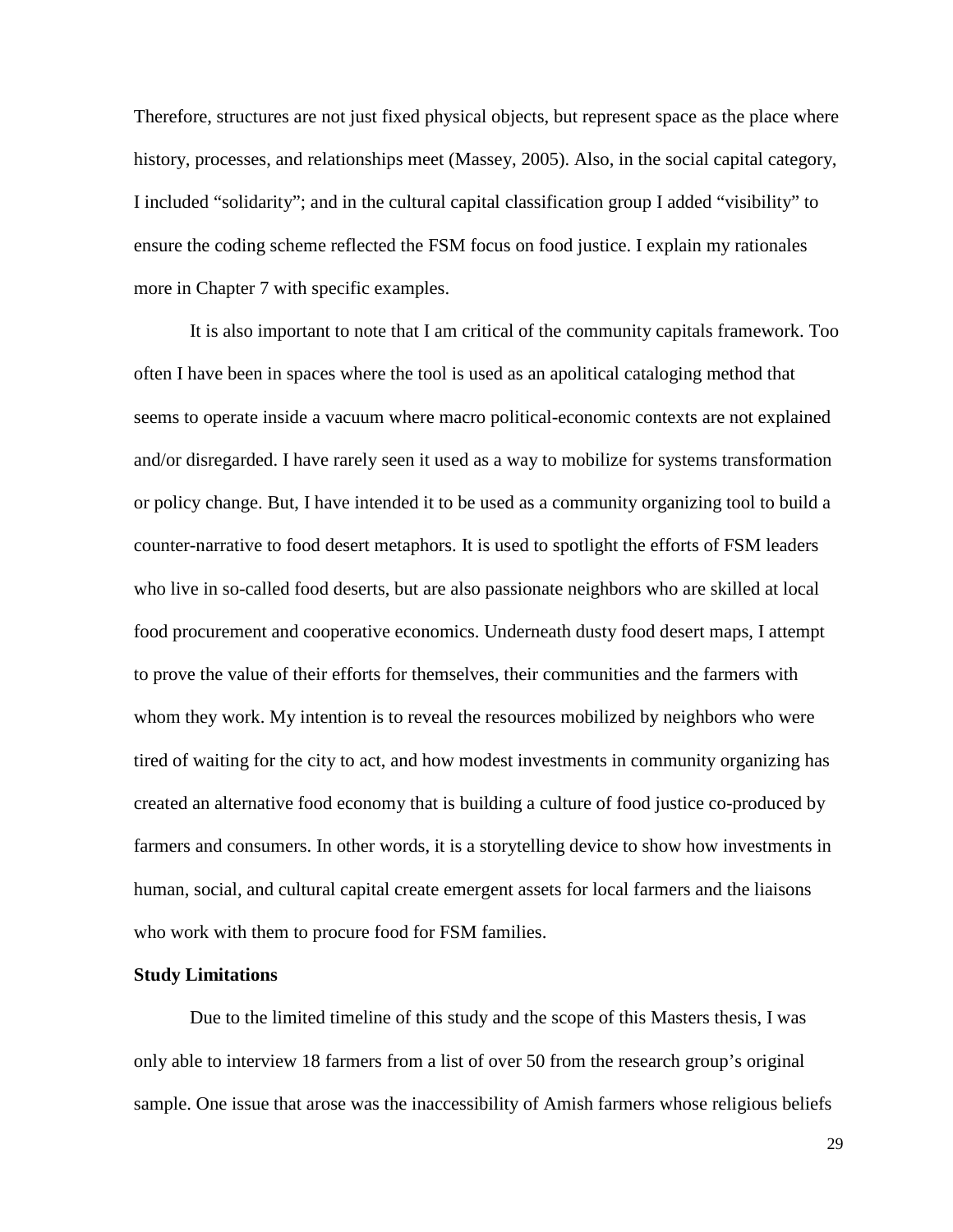did not allow them to be interviewed. In addition, in-person interviews were not conducive to some farmers' heavy work demands, especially as the season progressed closer to spring.

Potential outlier responses were found. During an interview with a producer co-op, it was revealed that two of the farmers I interviewed had not sold produce to any Fresh Stop Markets during the previous 2015 season. Therefore, their interview responses reflect past experiences and perceptions of other farmers in their group's experiences. Also, during this interview, we learned that the co-op was in an inactive phase of development.

In addition, the farm interview guide was difficult to administer because the format was originally intended to be a survey. Future evaluations could explore the use of focus groups, which would facilitate peer to peer networking and knowledge exchange among growers or administer a structured survey with few open-ended questions to farmers during the farmer appreciation dinner at the end of the season to capture more responses in a timely manner.

## **Conclusion**

Based on the research methods and data analysis scheme outlined above, the following four chapters will present findings for my research questions. The theoretical framework section (Chapter 5) will guide the readers toward an understanding of the emergent model of Fresh Stop Markets. This helps accomplish my first and last research objective to: examine how an existing cooperative alternative food network is mobilized on the ground and explore the usefulness of feminist and Black Geography theory as an analytical framework for understanding cooperative alternative food networks*.* Specifically, I will use participant observations and content analysis to provide an overview of the organizational structure for the non-profit New Roots Inc. and how the Fresh Stop Markets are operated on the ground. My goal is to assist the readers in understanding the cooperative elements of the markets, how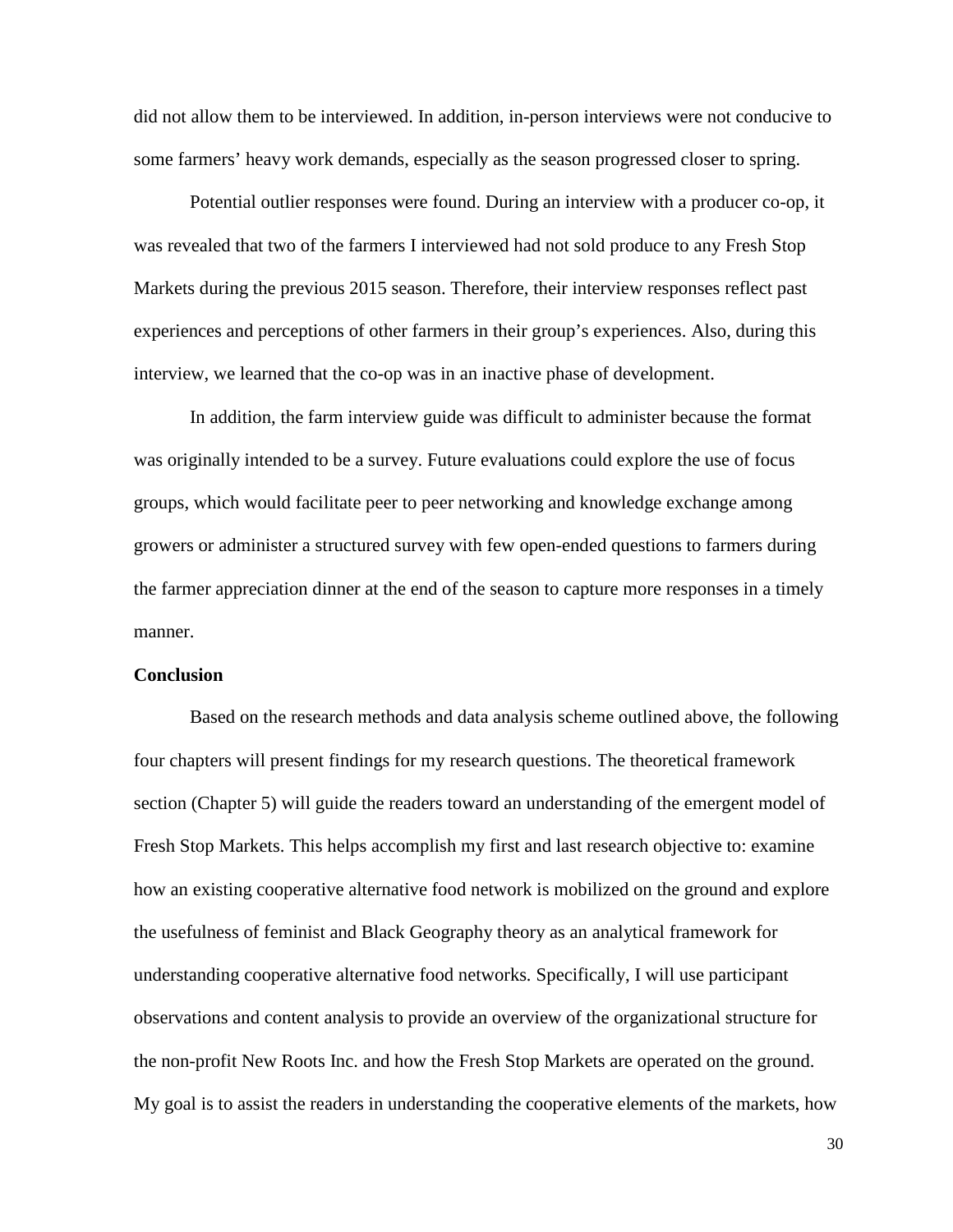the non-profit structure mobilizes resources to support the markets and how the mission and values of the organization guide operations. I will use Black geography theory to outline how New Roots Inc. approaches defining problems of food injustice. Then, I will use feminist political economy theories to describe the alternative economic system of Fresh Stop Markets. Finally, I will apply community organizing frameworks to define the community development approach of New Roots Inc.

My hope is for this chapter to frame the rest of the thesis by offering a theoretical model for Fresh Stop Markets. As an emergent project, it is not easy to define. Therefore, a theoretical model can help readers understand the multiple aspects of it and how they work together to support food justice. Additionally, the model development process has created new languages, which has been emancipatory for myself, my co-researchers, and anyone else involved in the project who has struggled to describe the "magic" of Fresh Stop Markets. There is new confidence that comes from being able to more effectively proclaim, "hey world, this is what we are!" and further, "this is why you should support us!" To do this through the imaginative lenses of theory and applied, practical frameworks of community development has made this task challenging and exciting as I have tried to comingle theory with the everyday practice of organizing the markets.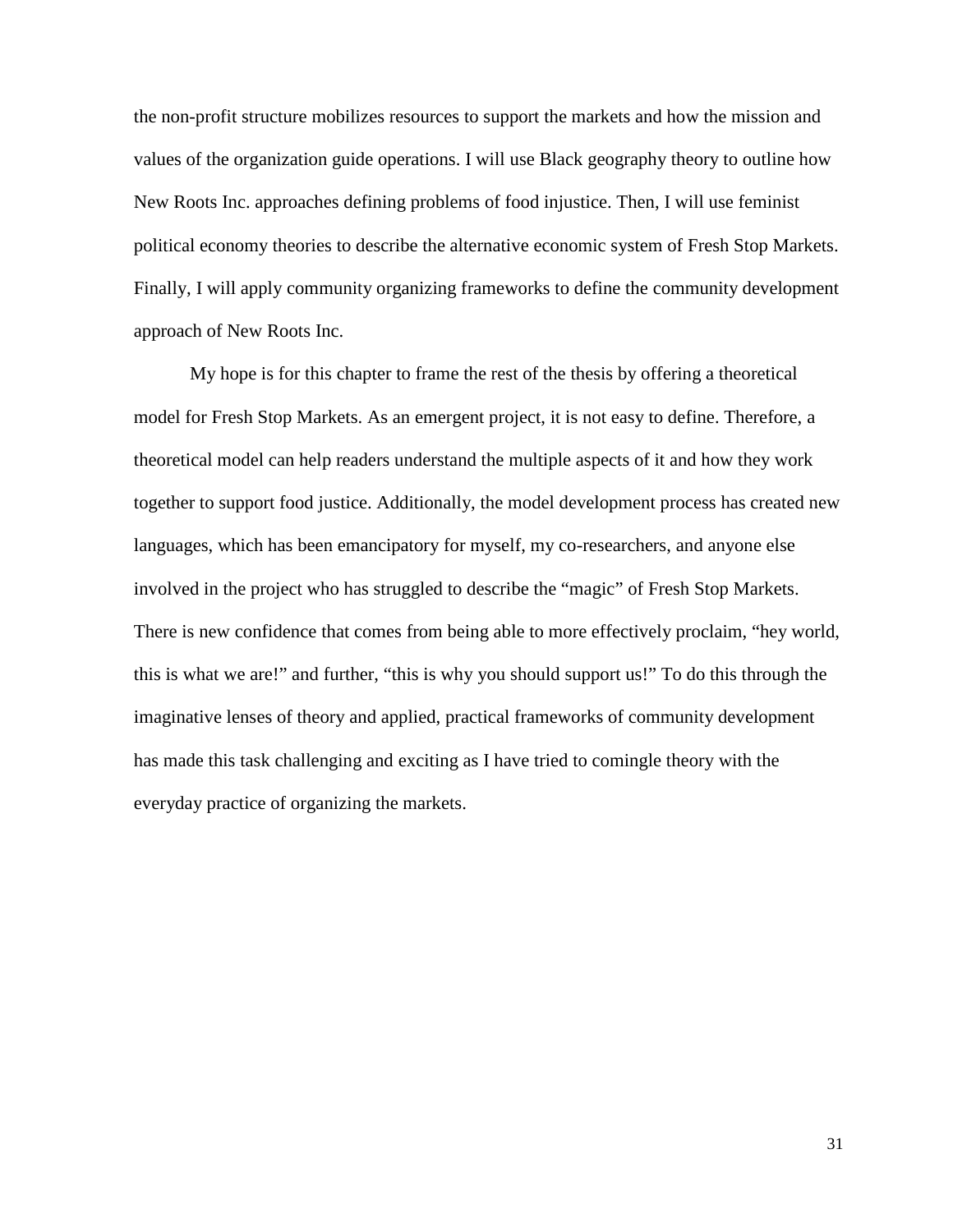#### **Chapter 5: Theoretical Model for Fresh Stop Markets**

### **Introduction**

In Chapter 2, I introduced the basic operational structure of FSMs. In this chapter, I aim to develop a theoretical model to describe the complexity of this emergent economic system. Specifically, I focus on the food justice components of the organization. Following the characteristics of food justice outlined by Cadieux and Slocum (2015), I introduce J.K. Gibson-Graham's community economies framework to outline the economic justice work of Fresh Stop Markets. Then, I offer Katherine McKitterick's Black geographies theory as an analytical frame that acknowledges and confronts historical, collective trauma, which is another food justice characteristic embodied in the work of Fresh Stop Markets. I close with an explanation of how these theoretical frameworks have enhanced the methods of inquiry in the next three findings chapters.

I was inspired to use these two theoretical frames after reading and reflecting on the newly developed New Roots Playbook (Appendix 4). This document was developed to guide new FSM leaders by clarifying the history, mission, values, and lessons learned. I was particularly drawn to their "values" section, which describes "what guides our actions each and every day" (p. 9). There are six values from the document: (We are at our best when we):

- 1. See the world through the **Eyes of the community**
- 2. Combine **Passion with Purpose**
- 3. Are **Fresh-Food Obsessed**
- 4. **Never Accept No** as the answer
- 5. **Disrupt, Improvise, Innovate**
- 6. Are **In It Together (pp. 9-10)**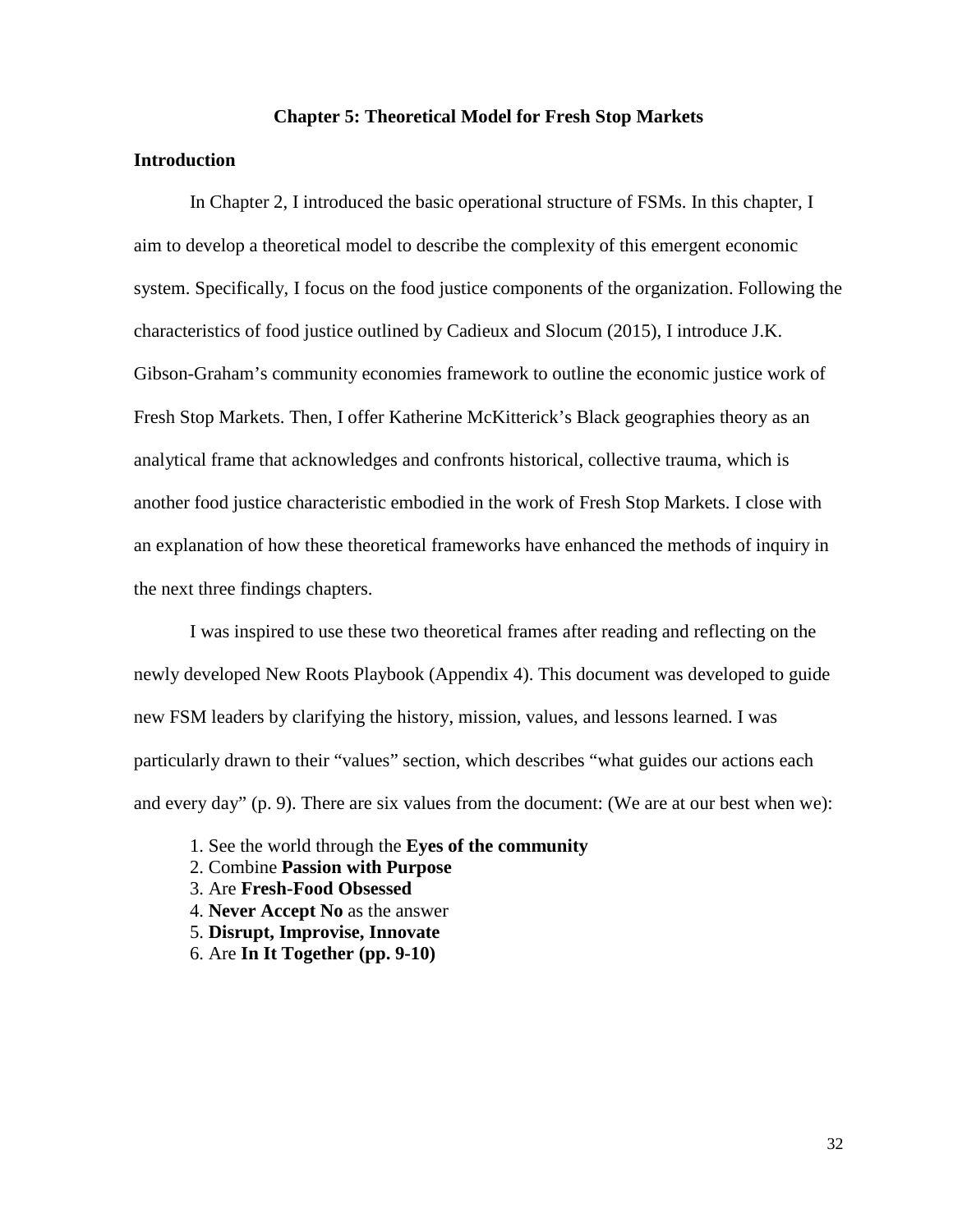For the purpose of this theoretical modeling chapter, I elaborate through new languages of theory how the organization "Sees through the Eyes of the Community," "Disrupt, Improvise, and Innovate," and how their economic model is an example of how they "Are in it Together."

A fundamental building block for the FSM theoretical model is that the markets are not static, physical locations but are fluid spaces where constant negotiations take place. Markets are meeting points where the politics of relationships and processes meet up. Feminist geographer, Doreen Massey (2005) helped shape this spatial framework for me. She argues that place is an event so, "there can be no assumption of pre-given coherence, or of community or collective identity. Rather the throwntogetherness of place demands negotiation" (p. 141). Applying this concept to the food justice movement allows for an indepth analysis of the everyday mobilizations by movement actors to create more just spaces. As feminist geographers Rachel Slocum, Kirsten Valentine Cadieux, and Renata Blumberg have written (2016; building from the work Massey),

It might appear that agrifood space is a market, the kitchen, fast food retail, farms and watershed, food 'deserts' and so forth. But none of these would exist were it not for the relations and processes that made them (agricultural policy, systemic racism, gender relations, assumptions about health, food movement organizing). . . . Spatial politics is about *changing the relations* that constitute space. (p. 3, emphasis added)

## **What is Community Organizing?**

FSM stakeholders are actively creating new economic spaces by building on the existing human, social, and cultural assets present in communities that are often overlooked or considered resource scarce. And they are doing this work with grassroots community organizing techniques.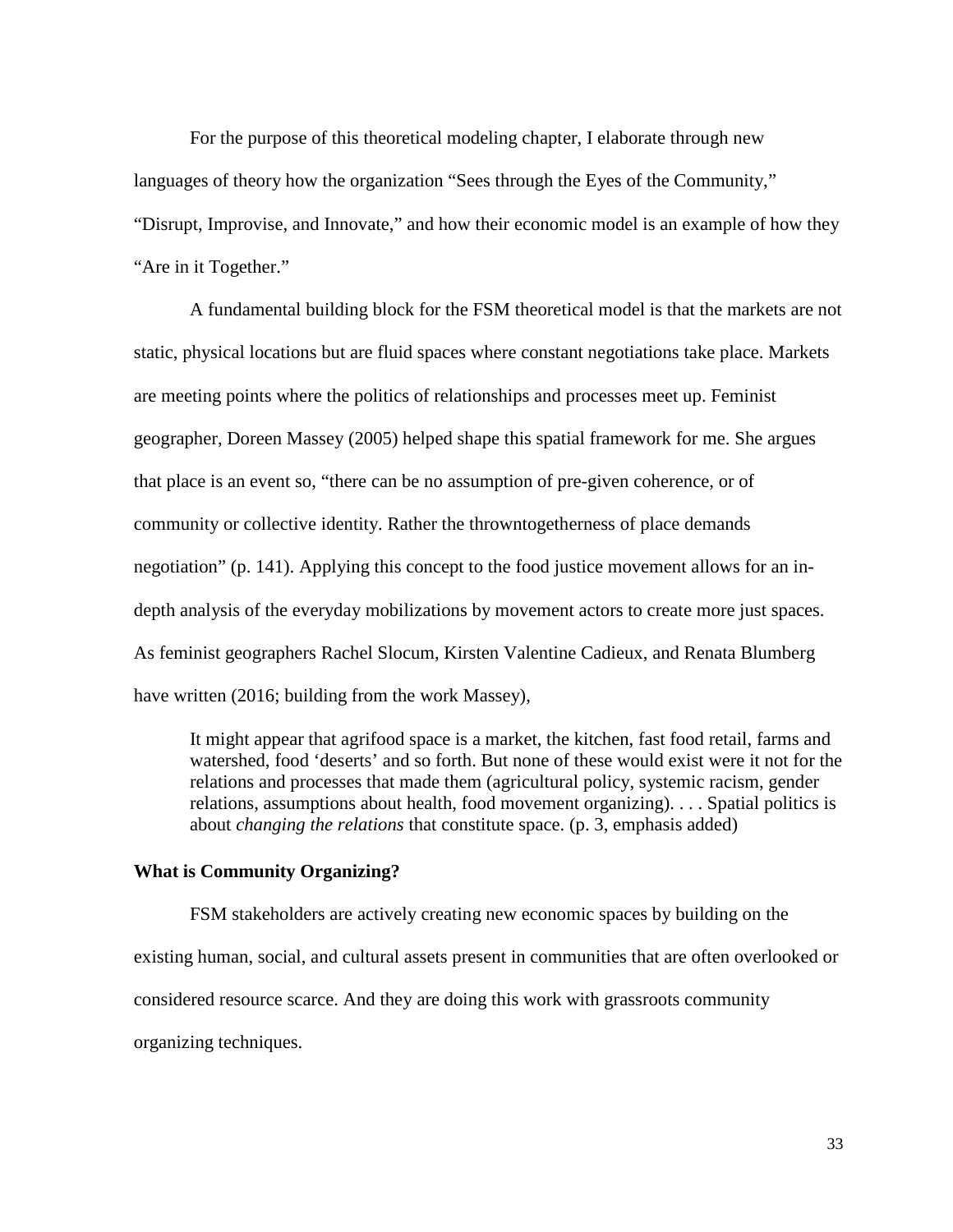Over the past 40 years, community organizing as a social change strategy has become increasingly relegated to the periphery and more top-down approaches have proliferated in government agencies, universities, and the non-profit industry. DeFilippis and Fischer (2012) argue that this shift represents an over-professionalization of the community development field, which has been a reaction to neoliberal funding regimes and conservative political leadership. Additionally, Sites et al. (2012) conclude that, "the community development field experienced pressure to resemble traditional social planning approaches (e.g., an increased focus on data-driven and "evidence-based" practice) but with less tolerance for notions of long-term system change" (p. 43). I can identify with DeFilippis, as I have worked as both a community organizer for non-profits and a program coordinator within local government. Brahm Ahmadi (2011) applies this same critique to working on food system change with local governments: "It's even tougher at the local level to get public officials to think in longer terms, when they're always looking for ways to position themselves for their next campaign" (p. 157).

But, what I have witnessed more pervasively is a trend towards apolitical programming and devolution of funding from grantors for general staff support. Thus, what overprofessionalization in the food justice movement looks like *is* the local food movement. Increasingly, government agencies are piloting Local Food Coordinator positions where staff have to defend the merit of their work in order to stay employed and are expected to accomplish widespread policy, systems, and environment changes without engaging in any kind of advocacy activities (cautiously traversing a terrain that does not allow "lobbying," but does not suitably define advocacy). Thus, local food system development as economic development has become the standard work plan directive. Local food demand studies are an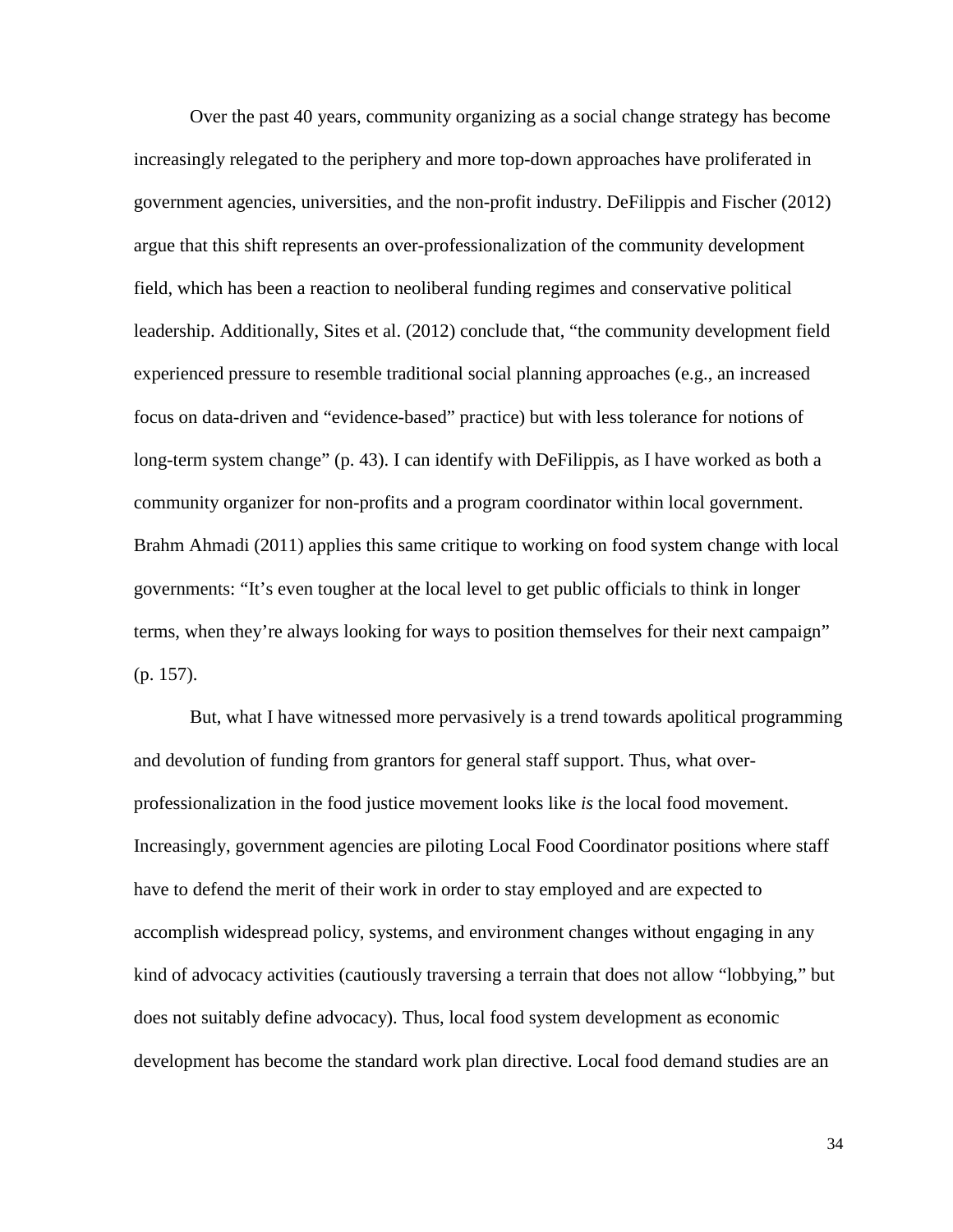easier sell than a campaign to change land use policy or incentives for paying a living wage for farm labor or food service workers.

In the non-profit world, programming is diluted into social media platforms littered with "facts" about an issue. And in the world of food movements, this is usually an ask for an individual to make a behavior change instead of bond together to speak truth to power. There are not even simple call campaigns anymore to hold local officials accountable. Collective action is not a prioritized mobilization in this resource stripped environment. It is important to understand that this is the context in which NR is attempting to do community organizing work.

To understand *why* they do this work, it is important to point out the emergence of the markets as meeting a shared need. Central to the FSM model is the collective power of neighbors who bond together in solidarity with local farmers to achieve the common goal of fresh food access. Following Brennan and Israel (2008), the collective agency expressed through FSMs is an example of how local power is used to "facilitate social interaction" (p. 86). This emergence of collective agency originated as a reaction to the failure of alternative agriculture initiatives like farmers markets. Also, residents were tired of waiting for government and retail interventions to address the extremely poor quality of produce available at scantly accessible supermarkets. There was a need for a community-based prescription to change their food environment.

## **Black Geographies and Seeing Through the Eyes of the Community**

In Louisville, there is a dominant perception that the area West of  $9<sup>th</sup>$  Street is blighted, unsafe, and abandoned. But following NR's value of *seeing through the eyes of the community* debunks this perception in two ways. First, it opens the space for the everyday lives of people in West Louisville to be seen beyond their statistical representations in reports. Second, it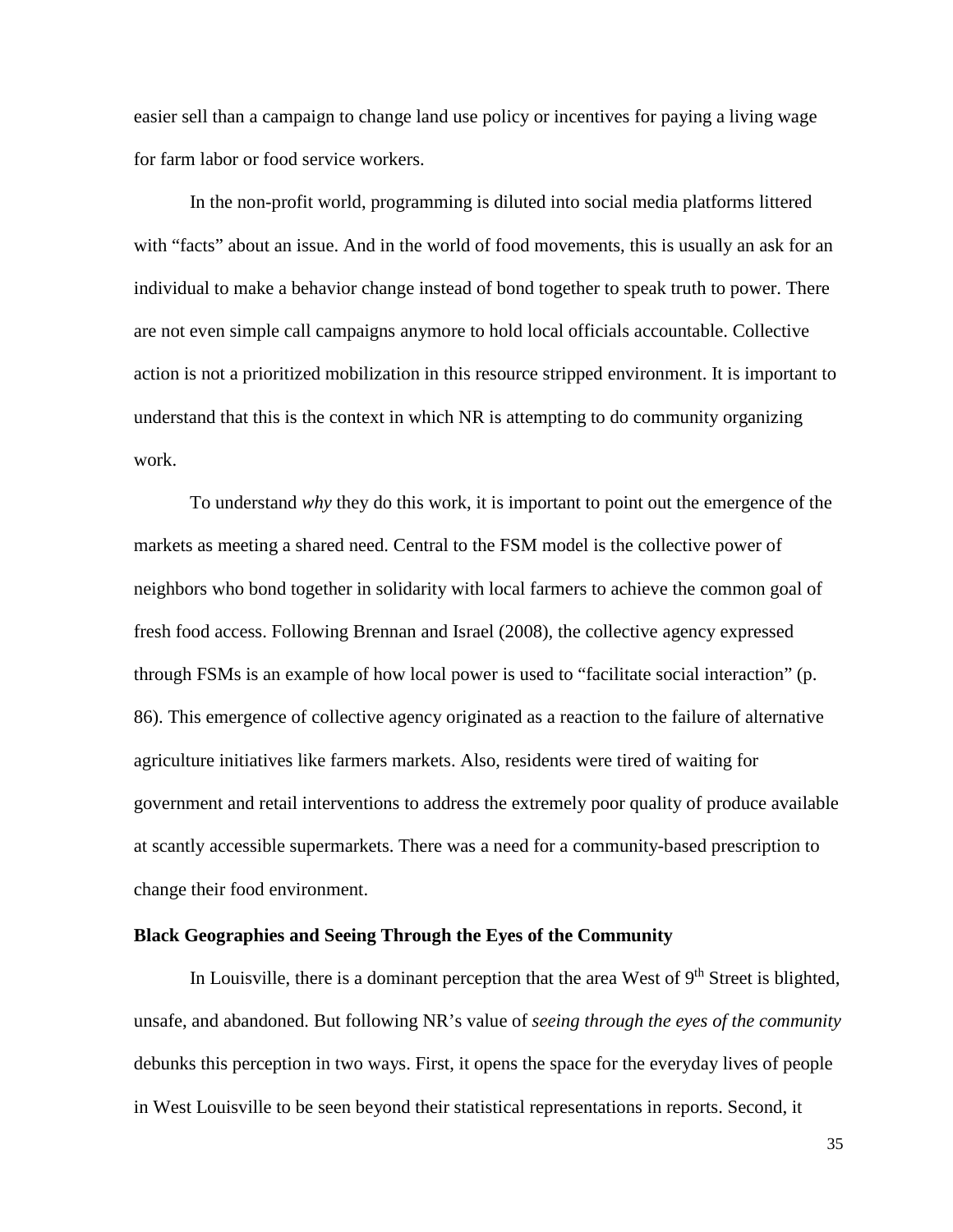gives the people who are most affected by our dysfunctional food system the power to tell their own food story, rather than it be scripted through food desert maps. As the NR Director has argued about food insecurity reports:

These statistics have been tossed around so often that most people have become numb to what they are really telling us. But behind every number in these reports real people exist, living this reality, every day. (2013, pg.24)

Food justice workshops are a place where this value comes alive. These spaces for deliberation allow shareholders and community members to convene and share their personal experiences of food injustice and connect that individual struggle to broader issues.

Because Fresh Stop Markets follow a community organizing model, they give agency to the individuals and families who live in so-called food deserts. Instead of dooming these places and the people who live there, Black geographies (McKittrick, 2014) theory offers praxis that illuminate collective action that has happened and is continuously reorganizing against economic, social, and political violence. Thus, shareholders actively define the food security problems in their neighborhood and create their own solutions by working cooperatively on FSM leadership teams.

At the beginning of every Fresh Stop interest meeting, one of the first ways that organizers describe the project is, "This is cooperative economics. You know how to do this. We have been doing this forever to make ends meet. This goes all the way back to our roots" (field notes, Jan.5, 2016). The "we" is understood to be the African-American community since that is where FSMs emerged. Scholars like Dr. Jessica Nembhard (2014) focus on African-American cooperative economic thought and practice. Her book, *Collective Courage,* inspires us to consider ways in which cooperative food enterprises represent spaces of resistance to not just failures of the capitalist system, but are also collective actions against structural racism and multiple oppressions. By beginning the history with collective survival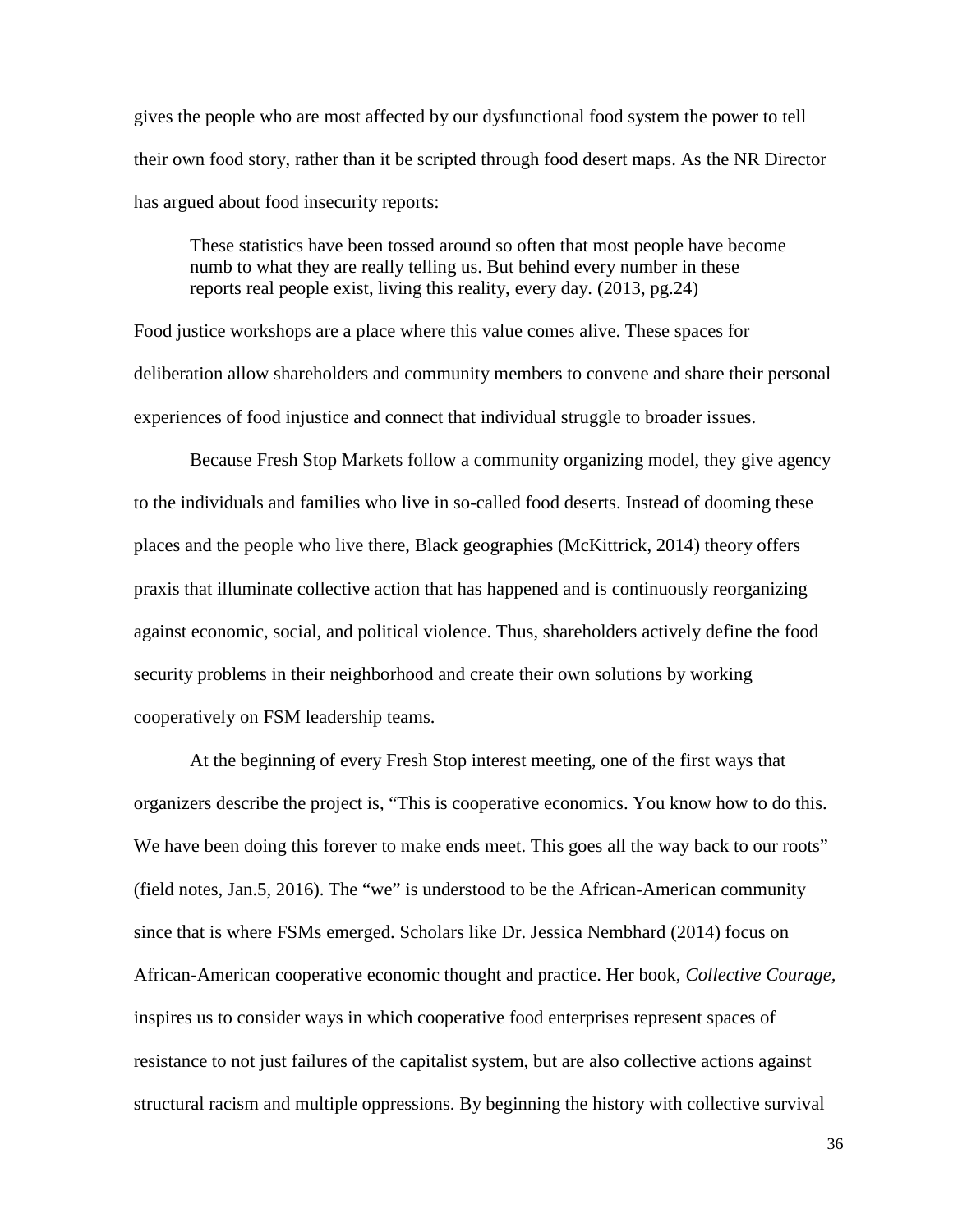techniques during slavery, she enlivens a debate about what cooperative businesses have been, what they currently are, and what they could be.

Applying the work of another Black geographies scholar, building the narrative and practice of FSM around legacies of economic practice that have been successful for African-Americans, is an example of how Fresh Stop Markets are intentionally built around a Black geographic epistemology (Ramirez, 2015). In Ramirez's case study research comparing blackled and white-led urban agriculture projects, she argues that black-led projects inspire hope among residents who are conditioned into thinking their communities are lacking. They, "produce powerful political alternatives and spatial imaginaries of a more just future," (Ramirez, 2015, p. 759). Thus, who is representing food justice leadership within an organization is important. Cooperative Extension agent and former Center for Social Inclusion Fellow, Shorlette Ammons, elaborates this point further and calls for "changing the narrative" about the food justice movement in the South (2014). In her work, *Shining a Light in Dark Places*, she argues:

These small initiatives, led by women of color, are innovative examples of collective community-based efforts that are steeped in Southern traditions, but are often invisible because of lack of resources and scale. Dating back to slavery, cooperative economics among African Americans, working together and sharing resources, was necessary for basic survival, meeting both practical and spiritual needs and often facilitated by women. (p. 40)

The leaders of FSMs are working to making their lives visible and to change the narrative about who can be involved in the local food movement and how the work can benefit farmers and limited income communities. It is an uphill struggle when local elites such as those who led the West Louisville Food Port project have a direct line to the Mayor's office. But, every season the growing FSM movement *disrupt* business as usual through their *innovative* community-based economic system.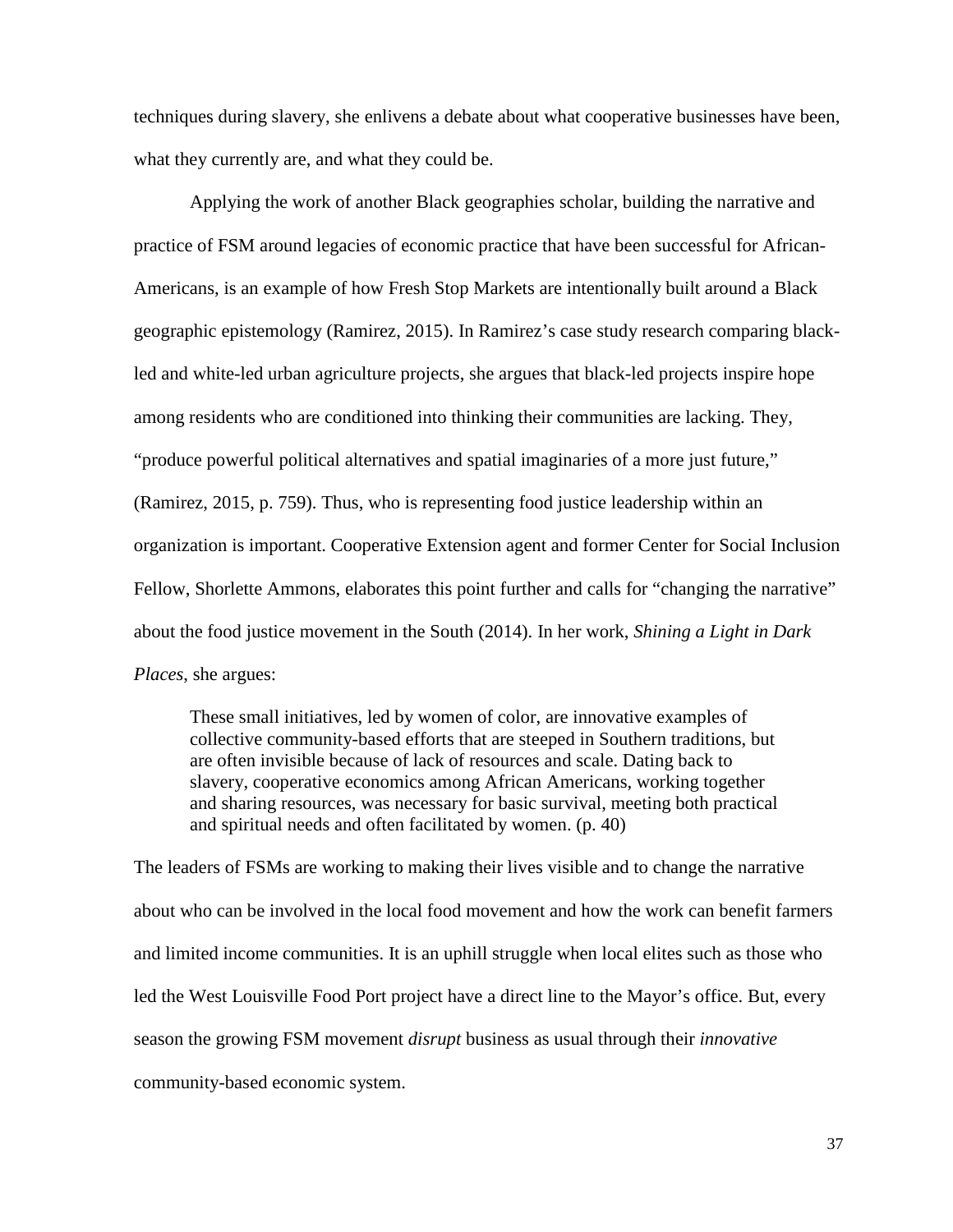## **Fresh Stop Markets through the Community Economy Lens**

Through an understanding of agri-food space as the processes and relationships that create places, dual authors J.K. Gibson-Graham (2006), offer a way of interpreting economic systems that focuses on the economic forms. Their diverse community economies thesis reworks dominant notions of a fixed, singular capitalist economy structure. They argue that a diverse array of economic forms exist where multiple permutations of production, exchange, surplus, ownership, and appropriation are practiced by diverse economic subjects. Therefore, FSMs are not capitalist or non-capitalist, rather they can be explained as spaces of constant exchange negotiations. Each market may practice differently depending on the cultural contexts of people who are involved, their role in the exchange system and the ways they are constantly mediating between their own economic identity and others. Therefore, the markets are not fixed models, but emergent or representative of economic "becomings." What they are negotiating is their own exchange ethics. Applying the framework of diverse community economies, we can locate exchange interactions between farmer liaisons and farmers to analyze how specific decisions impact their livelihoods. Thus, we can develop an idea of the extent to which their interactional systems are mutually beneficial.

Agri-food scholars have applied the diverse community economies thesis to their work. For example, Little, Maye, and Ilbery's (2010) use Gibson-Graham's theory of diverse economies to highlight buying clubs as new economic "becomings" and advocate for future research to explore how collective action is performed, how legal structures influence sustainability and the motivations of consumers to participate. What they found in analyzing 30 buying groups in the U.S., Japan, and Europe is an emphasis on the transaction *process* and that "social and communitarian capitals are derived and generated through the process of collective action…being a vehicle for both cultivating and for maintaining a sense of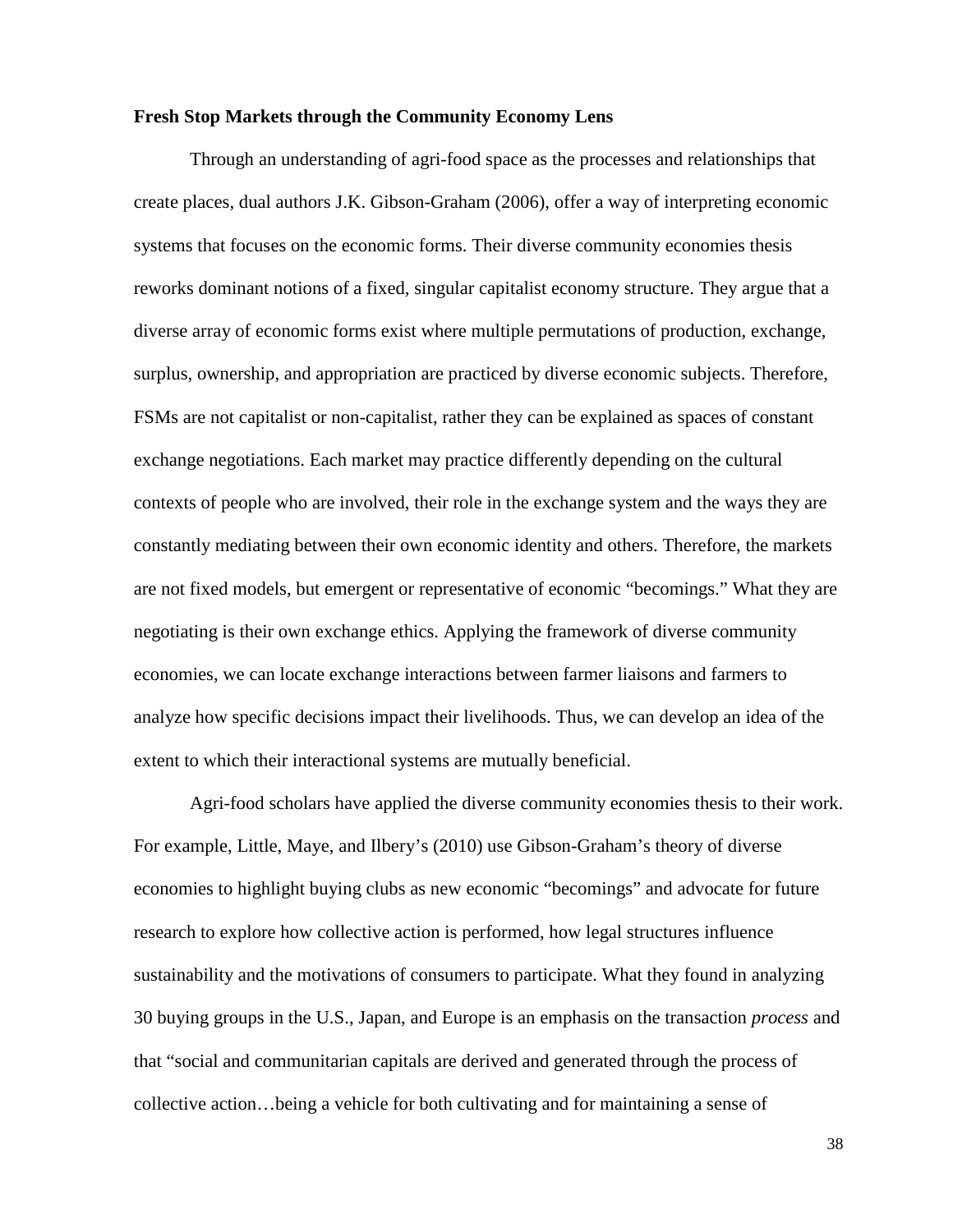community" (Little, Maye, & Ilbery, 2010, p. 1807). Through this analysis, Fresh Stop Markets go beyond food to providing a social network and with it services to foster connections like the food justice workshops and leadership teams. Shareholders are not simply given a box of produce, they develop relationships with a community of shareholders and farmers. The process of exchange where shareholders pay based on their income and can participate in the procurement process, is what makes the economy of Fresh Stops Markets different under Little, Maye, and Ilbery's thesis. The space is empowering and transformational, rather than just transactional.

Traguer and Passidomo (2012) also apply Gibson-Graham (2006) to CSA and organic cooperative case studies. Through the lens of post-capitalist futures, they argue that "the renegotiation of the economic basis of agriculture generates new subjectivities directed toward a more integrated, interdependent and cooperative economy of agriculture" (2012, p. 282). Their piece engages civic agriculture literature to "center the farm," which is an attempt to reconceptualize the farmer subject to advocate for new languages of economic interdependence or "new ways of being in common" with consumers. But, who is shaping the new languages and ways of being in common? Yes, new economic relationships can change how farmers and consumers value each other. I would argue through the lens of African-American cooperative history, communities that have had to be creative through historical injustices already have social assets. There is less of a need to focus on "new ways," but on learning from those who have made do with the languages they were given. Taking Black geographies seriously allows us to find the tools from past languages of economic interdependence that were necessary for survival.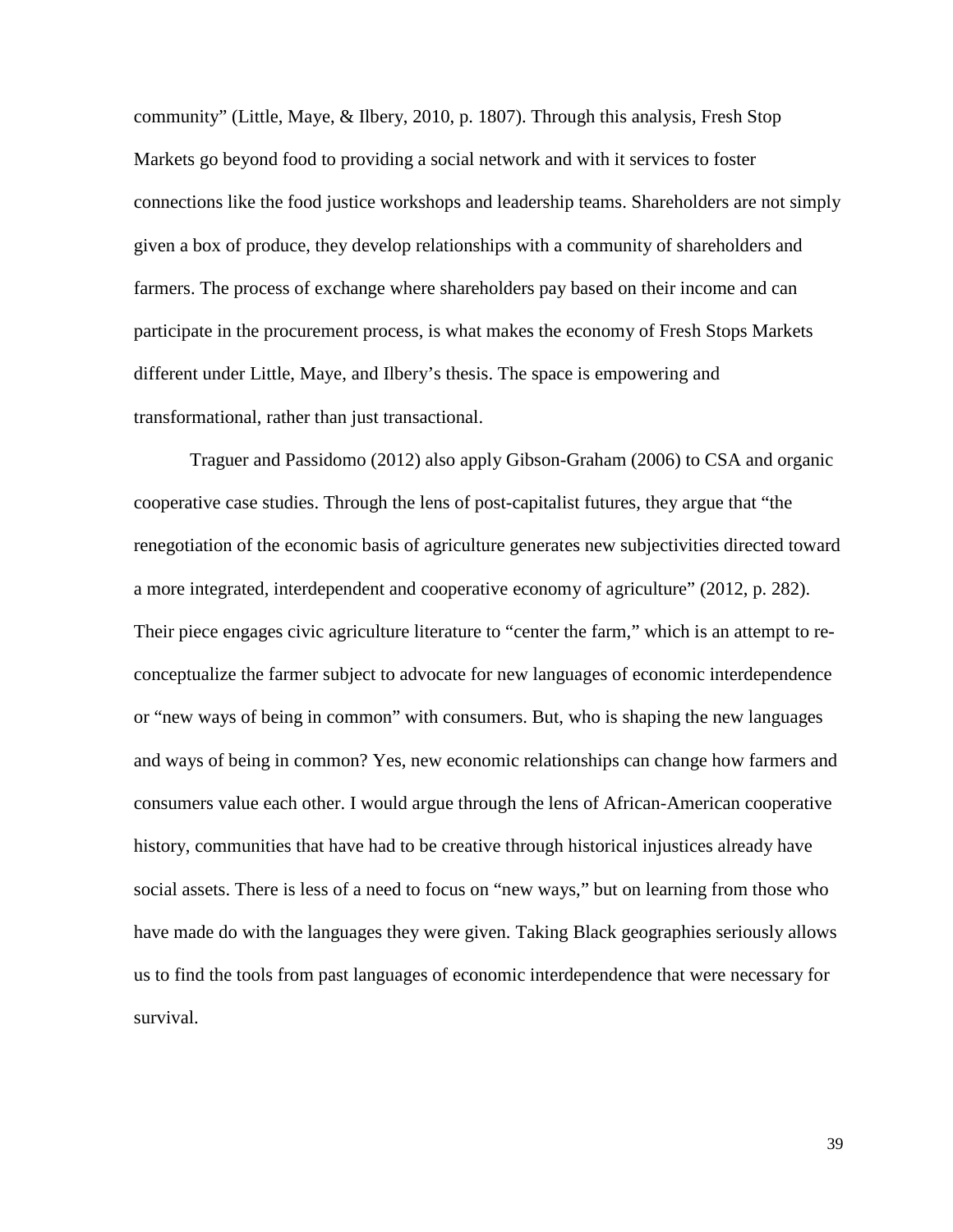## **Conclusion**

Through the lenses of feminist and Black geography, attention is drawn to the alternative economic spaces created through Fresh Stop Markets and how anti-racist, community organizing efforts which make the markets possible "brings into focus networks and relations of power, resistance, histories, and the everyday, rather than locations that are simply subjugated, perpetually ghettoized, or ungeographic" (Woods & McKittrick, 2007, p. 7). The latter asks that alternative food movement activists and scholars consider the imaginative bankruptcy or epistemic violence done by categorizing our neighborhoods as "food deserts." Black geographies help to illuminate dominant discourses about neighborhoods that are defined as "without," i.e., lacking or deficient through the food desert metaphor. A "without" representation perpetuates a process that does not allow one to *see*  particular members of the community and/or community knowledge as valuable enough to contribute to the conversation. Conceptualizing the geographic violence of "without" gives us additional tools for intentionally bringing the legacy of the plantation bloc into focus and speaking truth to power against ahistorical analyses of food insecurity that obscure the role anti-Black violence has played in the economic underdevelopment of neighborhoods (Woods, 1998). This frame pushes us to look beyond the phenomena (*food desert*) to how the very act of defining the problem *for* communities rather than *alongside* them neglects their creativity and histories of active resistance (actively producing their own space) while also "reducing black lives to essential measurable facts" (Woods & McKittrick, 2007, p. 6).

Also, by bringing Black geography theory into conversation with feminist economic geographers, I am advocating that as we continue to investigate the possibility of alternative food economies that we also need to consider the role of difference in shaping them. In addition, there is a need to consider how historical and present racial violence has facilitated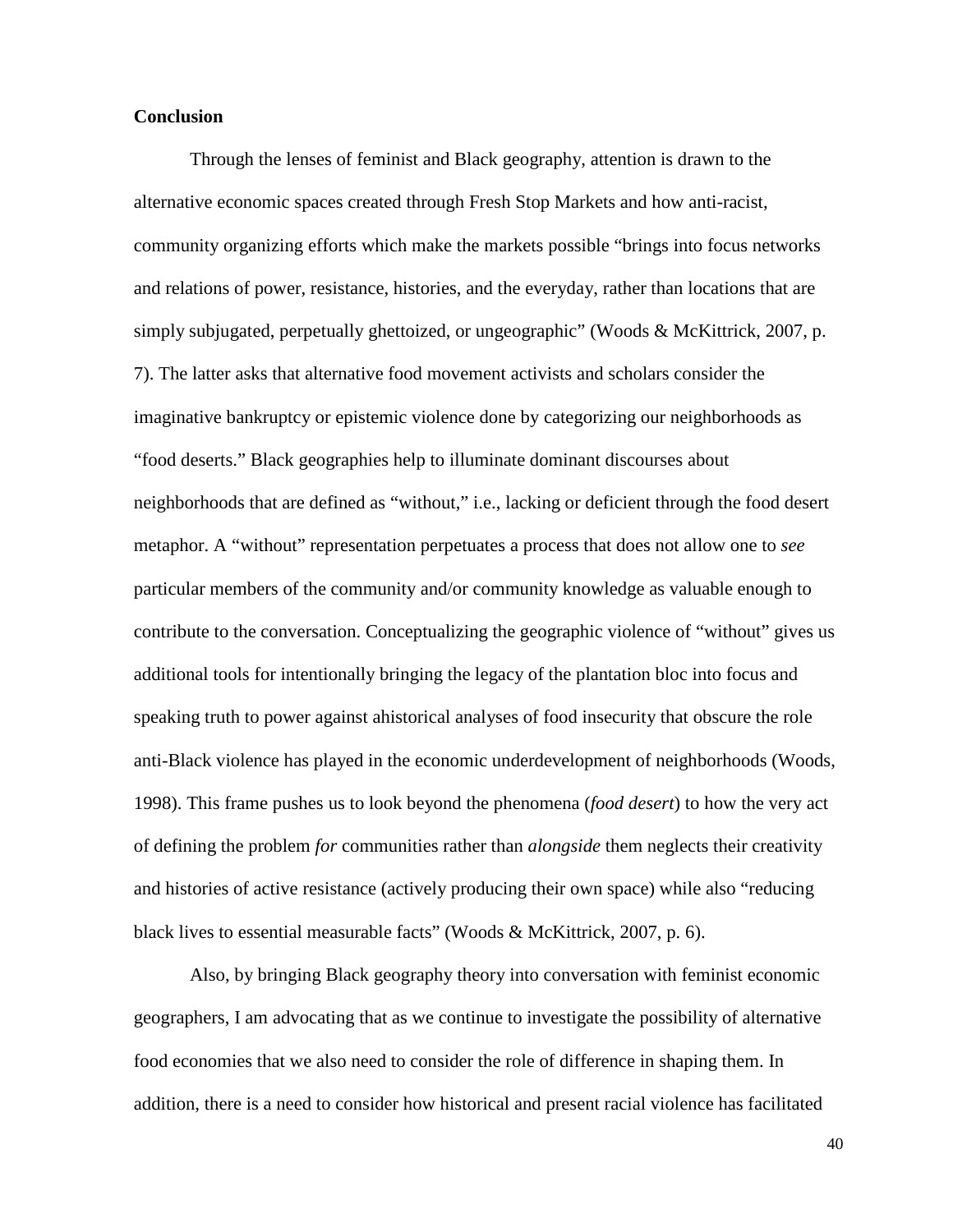the *necessity* for alternative food economies to be created as a form of resistance to oppressive economic systems. The desire to organize an alternative project is likely to be multifarious depending on who is organizing it, therefore the indicators of success will be different as well. A cooperative food project will look, feel, and perform very differently in West Louisville, KY; Lexington, KY; Jackson, MS, etc. than in New Hampshire or Berkeley, CA. The following points surmise the theoretical projects of Fresh Stops Markets.

1. They value community organizing as a mobilizing tactic for leadership development and community engagement. Their everyday, political project is driven by the principle that those who are most affected by oppressive systems should be defining their own problems and leading the implementation of solutions. As New Roots Inc. staff would say of leaders, "They are creative, resourceful and whole." Within the current conservative political-economy of development, following this strategy that emphasizes conflict and power building through human and social capital development is not valued as much as neo-classical economic development initiatives. Therefore, hegemonic capitalocentric development discourses are limited and may not recognize Fresh Stop Markets' emergent economic languages.

2. Fresh Stop Markets build power through food justice workshops where the root causes of food insecurity are discussed and personal stories are connected to local, regional, and national food injustices. Power is also built through participation in leadership teams, where the resourcefulness of people is respected and histories of participating in resisting oppression is acknowledged and built upon.

3. Fresh Stop Markets are an emergent form of cooperative, alternative food networks that build from a legacy of African-American cooperative economic thought and practice. They are representative of diverse economies as part of a post-capitalist framework. But, as they are developing new languages of economic practice, they are also learning how to interpret from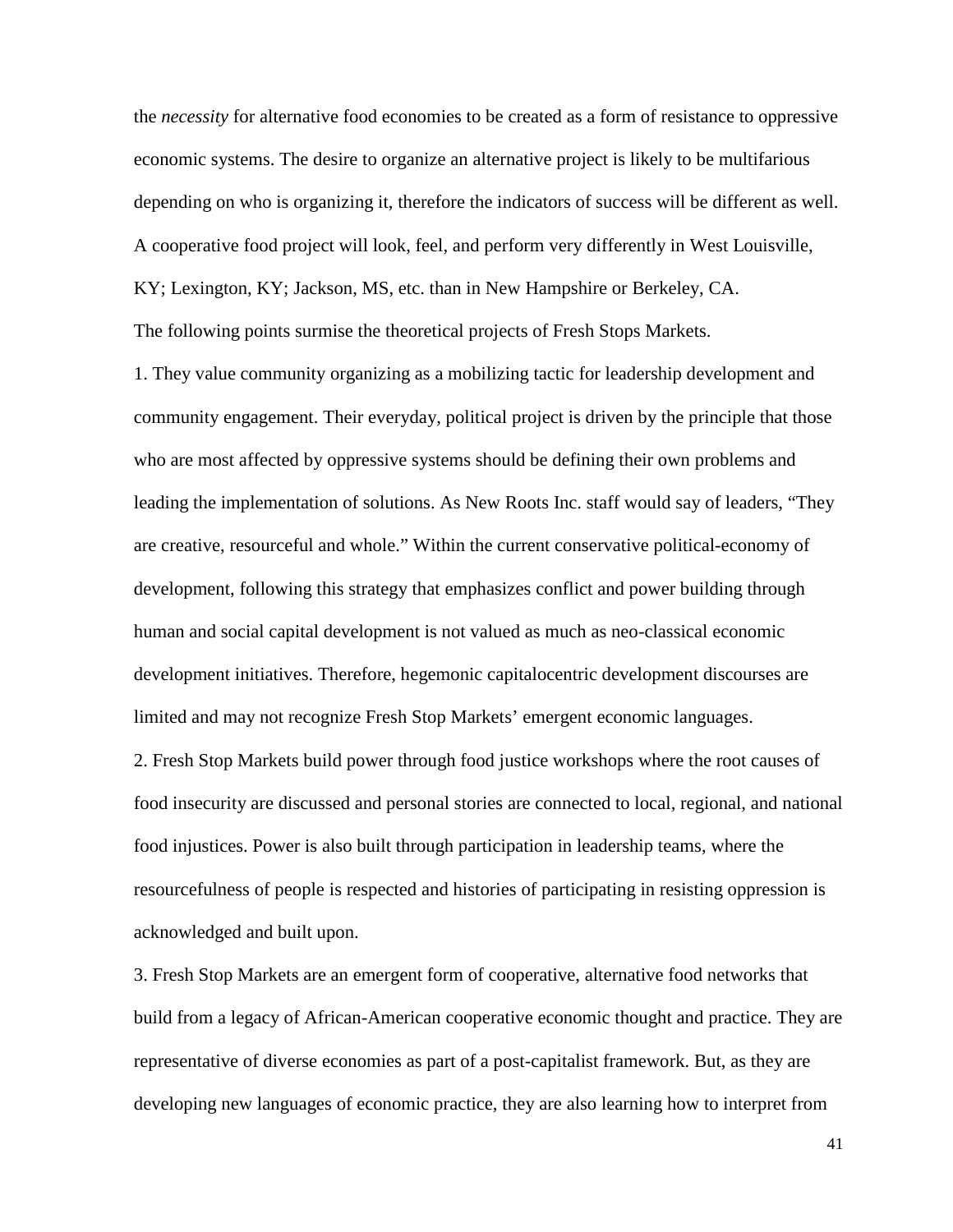their leaders' past experiences in resisting racial economic violence. Black geography theory has helped me to understand this by pointing to historical structures of economic oppression as a way of defining the "problem" of food *injustice*.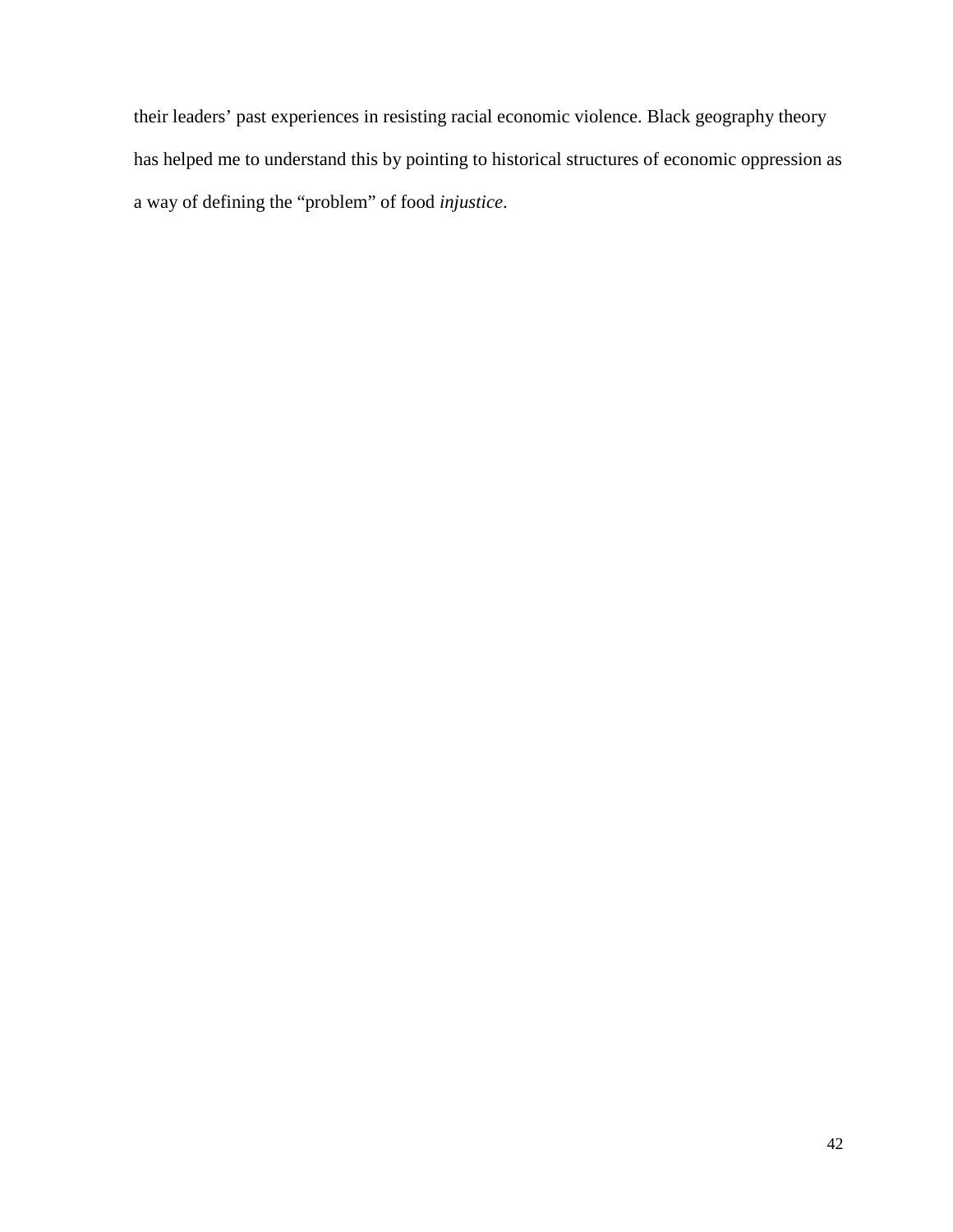#### **Chapter 6: Who is Involved in Fresh Stop Markets? - Farmers and Farmer Liaisons**

In Chapter 6, I present the findings from farmer interviews and focus groups with farmer liaisons. I provide an overview profile of FSM farmers who were interviewed and an analysis of their experience selling to and collaborating with Fresh Stop Markets. This section is supportive of New Roots Inc.'s organizational evaluation goal to develop a greater understanding of their farm partners' production practices and therefore develop deeper solidarity with them. The profile analysis includes: existing market outlets, perceptions of risk, production capacity, Fresh Stop Market produce sales percentage, and how they define challenges to their economic viability.

In the second half of the chapter I provide data from the farmer liaison focus groups in which they defined their role in organizing the markets. This section is significantly shorter than farmer descriptions because the primary goal of this study was to better understand who the farmers are that sell to Fresh Stop Markets. However, the goal of presenting this data is to further answer "who" is involved through their unique perspective as well as understanding the system of interaction between farmers and farmer liaisons.

## **Who are Fresh Stop Market Farmers?**

Farmers who participated in the study represent diverse backgrounds, methods of production, experience, and knowledge. Most are limited resource or minority farmers. New Roots Inc. defines limited resource or minority as: household income of less than \$23,000/year, small acreage producers, female farmers, ethnic-minority farmers, and farming in any of the 53 "Appalachian" counties. Fourteen of eighteen farmers self-identified in this category. Interviewees also operate at diverse scales, in two different states and with a range of experience from beginning to retiring. Their market portfolio (Figure 6.1) includes multiple sales outlets with most being direct to consumer such as farmers markets and CSAs.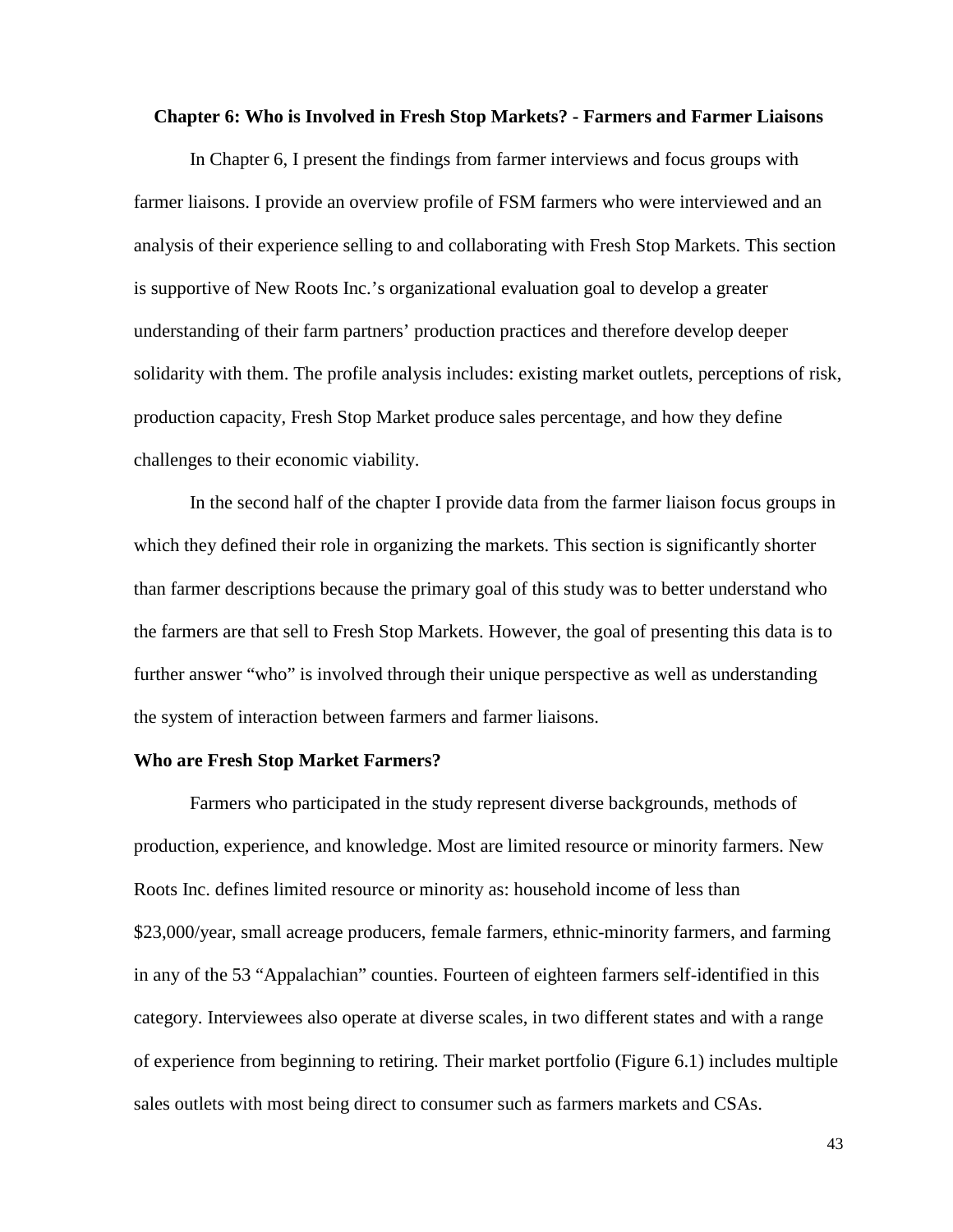

Farmers who participate in wholesale markets, which are most comparable in scale to FSMs expressed varied definitions for what constituted this type of market. Some farmers included Fresh Stop Markets in their wholesale definition and others singled it out as a unique point of sale. This points to the fact that different types of farmers define markets based on their unique background, scale and knowledge. Thus, farmer liaisons' ability to translate the diverse languages between each unique producer is important for avoiding miscommunication about market expectations.

Another question that reveals how diversely farmers define markets is when we asked what markets are the riskiest for their farm. One farmer felt unqualified to answer because of their small scale. Of the remaining farmers interviewed  $(n = 15)$ , farmers markets were identified as the top riskiest by 5 interviewees. One grower explained the risk in selling to farmers market as: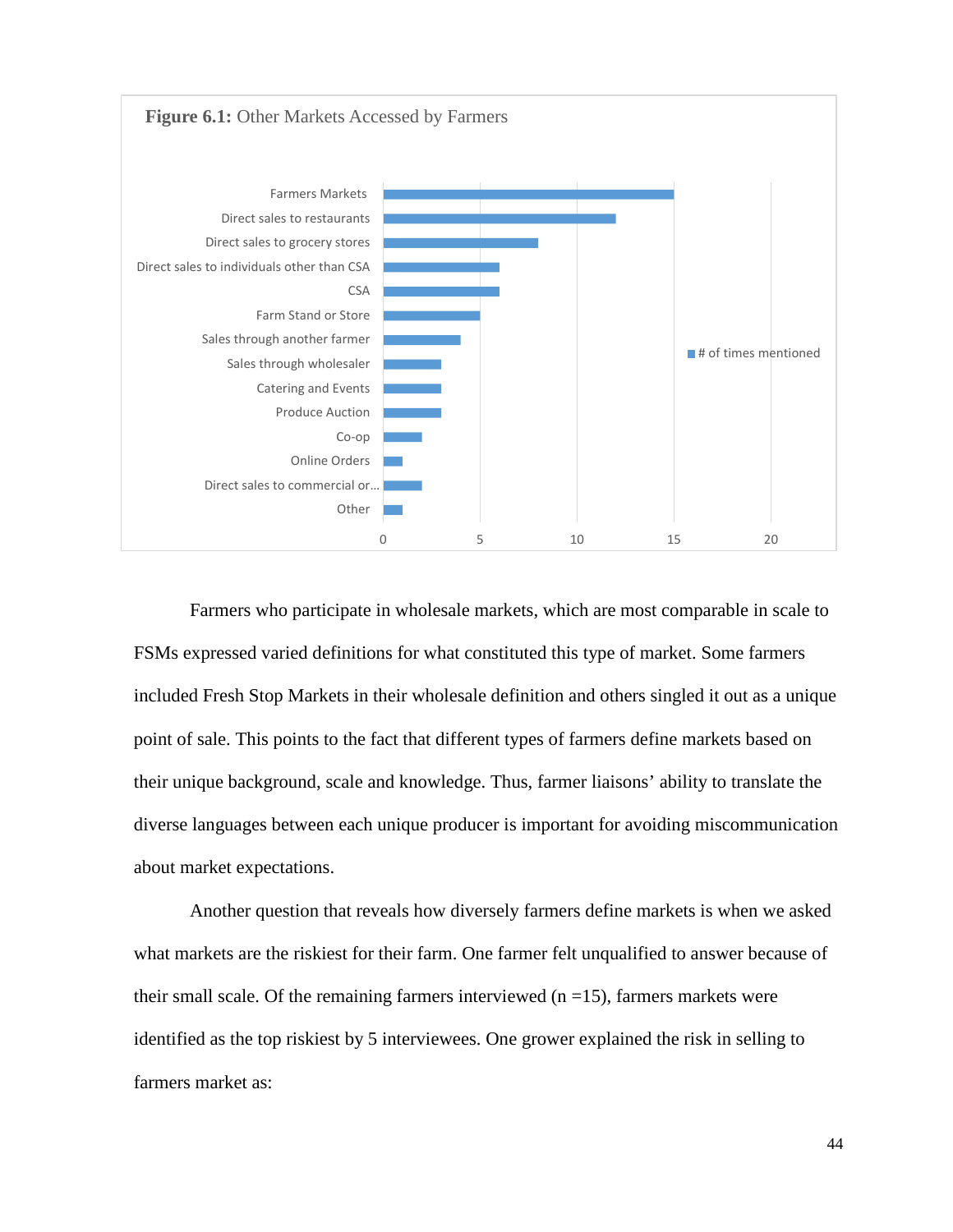I think the hardest thing about it is the price from my standpoint. Sure, I want to get top dollar for everything I sell. I would rather sell more at an economy of scale, (Farmer interview 8, 2015).

Out of the 15 remaining, one farmer listed Fresh Stop Markets as the top riskiest because of

miscommunication within the producer cooperative he sells through. He elaborated:

Because we just don't know. We don't know who to talk to. We want to go out and plant so much for Fresh Stops, but we don't know who to talk to receive that type of go ahead push, (Farmer interview 7, 2015).

Two established growers also listed Fresh Stop Markets, but included them within their overall wholesale category where one included restaurants and the other included grocery stores. They expressed that all wholesale markets were risky and to them Fresh Stop Markets fit within that category. The following quote is an illustration:

The wholesale stuff is not reliable at all. It's so variable whether it is to grocery stores or Fresh Stops because they may buy one week and then decide they don't want to buy for the next two weeks, (Farmer interview 10, 2015).

Other top riskiest responses include: schools and restaurants. Produce auctions were listed twice. One grower answered that they did not have any risk.

Farmers Markets do appear to stand out as the riskiest market, which is not a surprise to New Roots Inc. Through the years, their farmer partners have mentioned that selling to FSMs has helped them transition from selling to *as many* farmers markets as before their partnership with FSMs. But, just as there does not appear to be a typology of farm operations, there are also varied perceptions of risk. What is challenging for one grower may not be considered by others. This once again points to the need for liaisons to clearly communicate with each producer to understand *how* their diverse farm partners define success and risk when entering into a relationship with FSMs. Applying the community economies thesis from Gibson-Graham (2006), these conversations are part of the process of negotiating "necessity"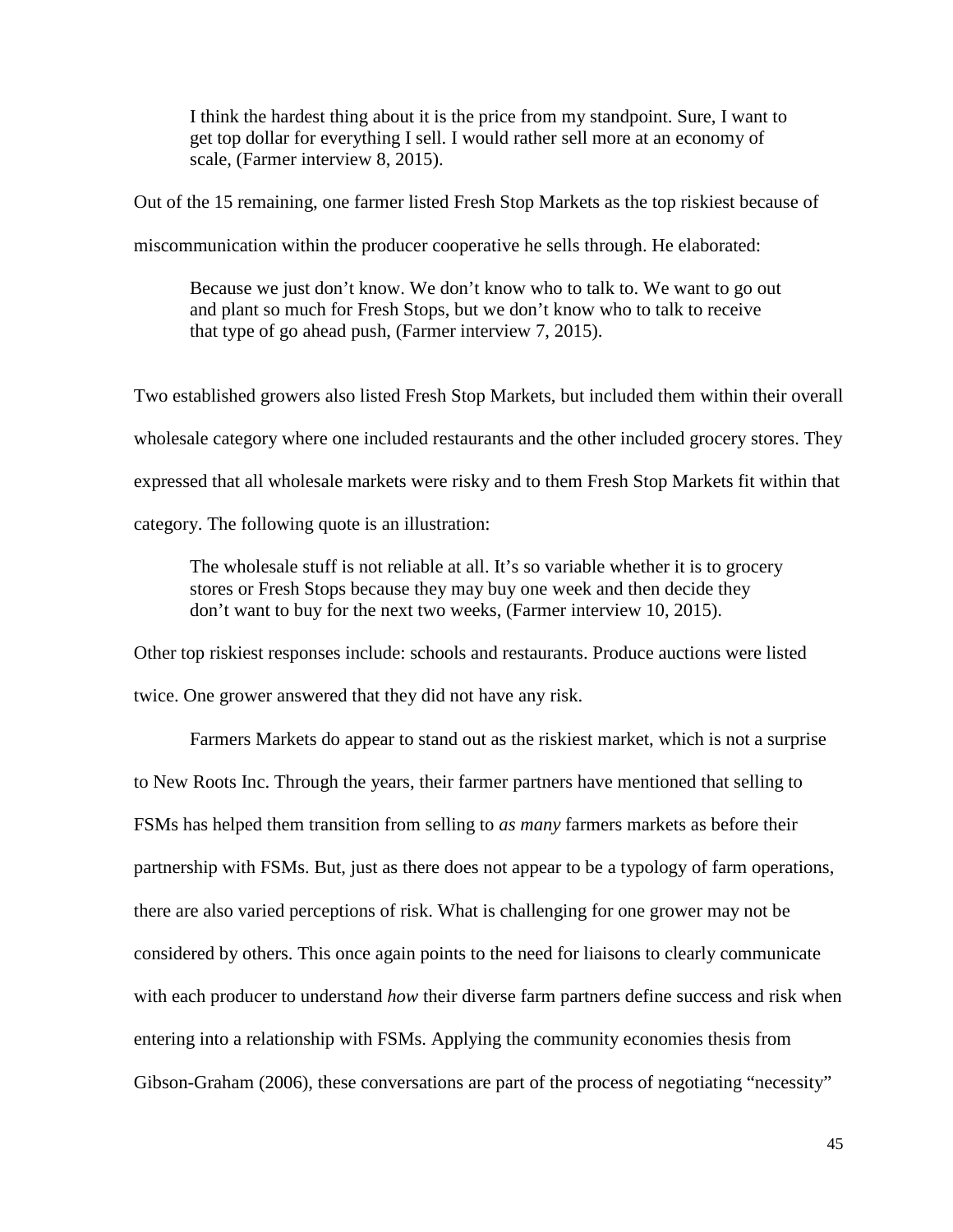or meeting the needs of both farmers and shareholders within the emergent exchange system of FSMs (p. 88). The next two sections elaborate how producers define their on-farm constraints and challenges to economic viability which influences their perception of risk.

Noted earlier, New Roots Inc. is interested to learn how the organization could potentially help increase farm production capacity to meet the needs of their expanding markets. Table 6.1 below represents results from a multiple choice interview question that asked what major constraints producers face in expanding their operation. What we found is that labor is a major concern, followed by capacity to handle larger volumes of post-harvest handling, which includes packing, storage, and delivery.

It is important to note that no farmers interviewed identified low demand for their products as a barrier for their success. On the contrary, several farmers recognized the growing demand for local food and expressed anxiety about their ability to meet the demand. However, a few were hopeful and even excited about increasing production next year. Expressions of excitement appeared during interviews when farmers asked if we were planning to start new markets for the 2016 season and when I told them how many new markets had been established since 2014.

Overall, farmers interviewed were excited about FSM's growth and wanted to know more about how they could sell more next year. However, there were also five farmers who were not interested in expanding either because they were nearing retirement or they were satisfied with their current scale of operation and followed a slow growth theory of production. This is an important finding as it suggests that these farmers may be limited in how much they can commit to sell. They may only be able to provide one or two items consistently.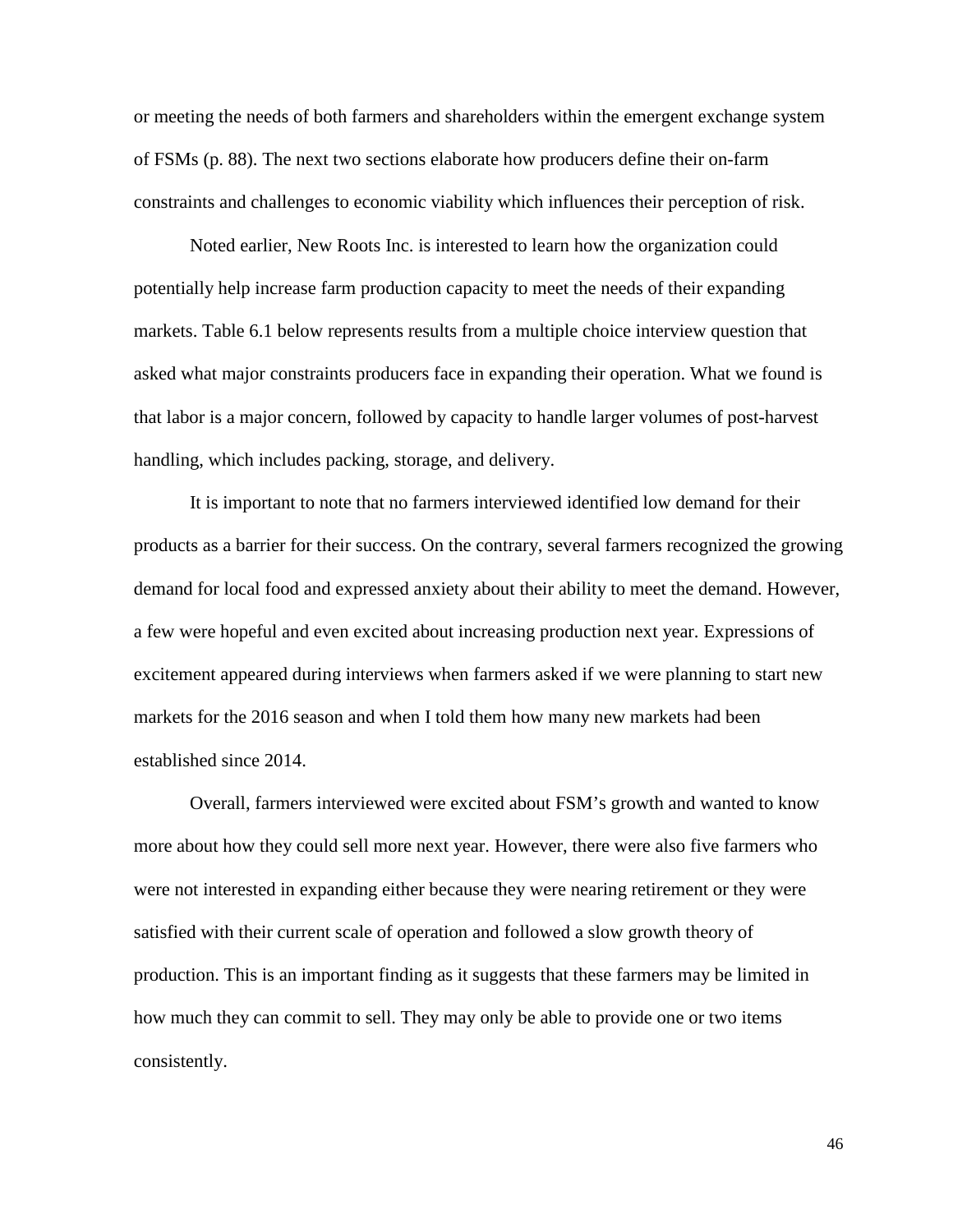| <b>Constraint Choices (selected all that apply)</b>                                |                 |  |
|------------------------------------------------------------------------------------|-----------------|--|
|                                                                                    | <b>Selected</b> |  |
| There doesn't seem to be an expanding market for my product                        | $\Omega$        |  |
| I cannot access enough suitable land                                               | 1               |  |
| Transportation costs seem too high                                                 | $\overline{2}$  |  |
| I cannot get a loan (at a reasonable interest rate) to make necessary investments  | $\overline{2}$  |  |
| I do not have the equipment that I would need                                      | 3               |  |
| Costs of marketing (time and effort needed to find buyers and negotiate contracts) |                 |  |
| seem too high                                                                      |                 |  |
| I do not have adequate storage facilities                                          | 3               |  |
| I am not interested in expanding production                                        | 5               |  |
| Alternate markets seem to require lots of red tape (contracts, insurance,          | 6               |  |
| bookkeeping, etc.)                                                                 |                 |  |
| I am not set up for larger volumes of post-harvest handling (washing, sorting,     | 8               |  |
| grading packaging, cooling, etc.)                                                  |                 |  |
| Other constraints or obstacles                                                     | 8               |  |
| I cannot find enough farm labor at a reasonable wage                               | 9               |  |

**Table 6.1:** Producer Constraints for Expanding Production

Other constraints and obstacles described by interviewees were: not having enough product and feeling concerned about over-committing. Also, time was a major concern, especially for producers who rely primarily on off-farm income. But, time was also a challenge for beginning farmers who were learning how to balance production demands. Time constraints also relate to labor access constraints, effort needed to find buyers, and the labor required to manage the books for larger markets. Another issue was finding markets for second grade products that could not be sold through wholesale or at the farmers market. Finally, there was one grower who did not have access to enough acreage for scaling up.

We also found that the format of this question was challenging for a few of the interviewees. One of the experienced producers offered the following (Farmer interview 13, 2016):

These are all very nuanced issues. It doesn't seem like you can just check them off. Very specific concerns. [For example] we have access to working capital, but not necessarily access to purchase some of the things we need. We just have operating capital.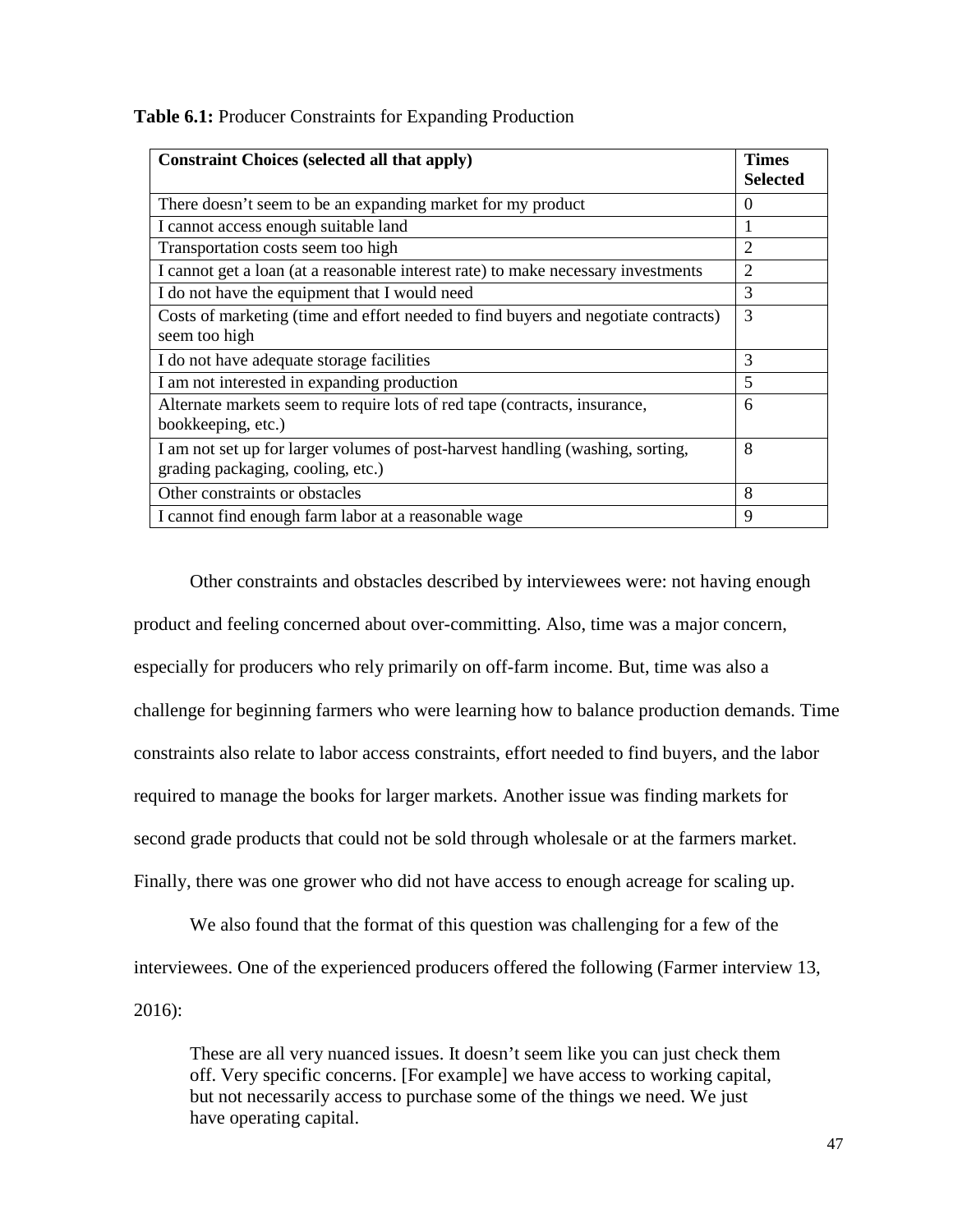Future research could use these responses as a base line or launch point for deeper discussions with growers, possibly in focus groups.

Another question concerning on-farm challenges of producer partners was meant to help New Roots Inc. understand challenges in *maintaining* viability on the farm versus *expansion* of production. This question was also open-ended and functioned to allow for farmers to describe issues in their own words as opposed to the above question that was multiple choice. Table 6.2 represents common themes among all growers interviewed and those specific to New or Established farmers.

| Table 6.2: Farmer Challenges in Maintaining Viability |  |  |  |
|-------------------------------------------------------|--|--|--|
|                                                       |  |  |  |

| New and<br><b>Established Share</b> | Committed Customers, Food Safety and Balancing labor input<br>to sales                     |
|-------------------------------------|--------------------------------------------------------------------------------------------|
| <b>New</b>                          | Food waste, Development vulnerability and Scale                                            |
| Established                         | Government regulations, Accessing labor, Weather, Having<br>enough and competitive pricing |

What we found is that both New and Established farmers are concerned with making enough profit to cover the costs of inputs such as infrastructure, equipment, and most importantly, labor. Other shared concerns are *committed* customers and food safety. As mentioned above, farmers did not feel that *demand* for their products was a burden to their economic stability, however committed customers is a concern for *maintaining* stability. Therefore, farmers interviewed are less concerned with finding markets or points of entry, but are concerned that those markets may be instable. Thus, stability is not gained through a physical market location, but the security of trusting relationships with buyers who are consistent customers, which supports farmer efforts to develop and implement their whole farm business plans.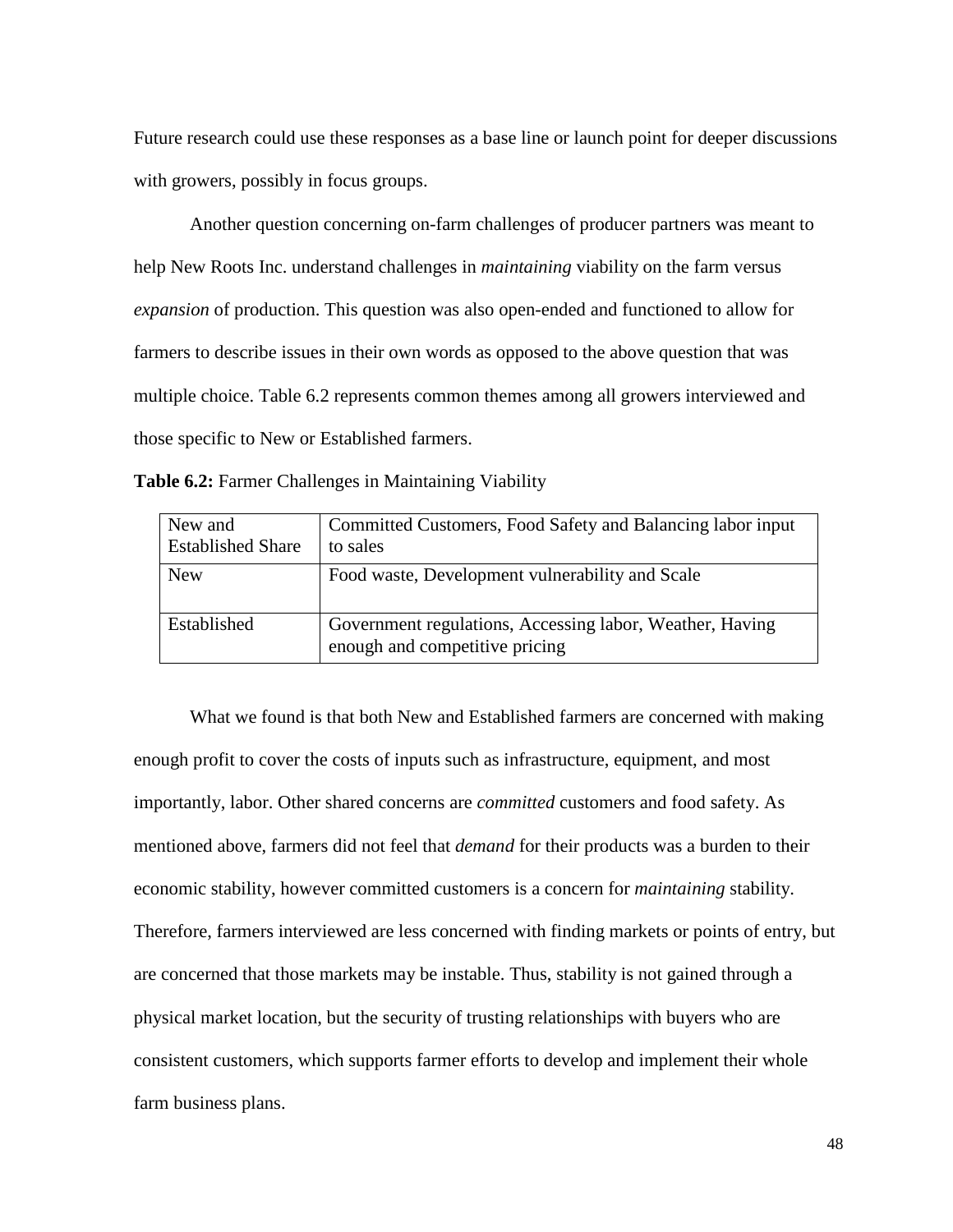As New Roots Inc. and FSM leaders continue to work towards improving relationships with their farm partners, it will be critical to understand the FSMs as a market system for farmers rather than fixed physical locations. Organizers and staff have expressed a desire to be a *guaranteed market* for farmers, which according to how interviewees have articulated their concerns in maintaining economic viability, means that a market systems perspective will be necessary. Therefore, communicating that shareholders are committed during the planning season and also while the season is in full effect is important affirmation that farmers need from New Roots Inc. staff and FSM leaders to feel more secure about the economic viability of their operations. This conception of the market as a system rather than a fixed location is affirmed through Cadieaux Slocum's (2015) feminist geography food justice spaces thesis. Thus, implicating that maintaining trust and reciprocity within the market *system* (rather than providing guaranteed physical locations where transactions can occur)*,* will lead to a sense of market security or guarantee, which support farmers in maintaining their economic viability.

Also, regarding food safety concerns, FSM leaders can help by taking extra caution that once food arrives it is being handled safely so that risks are mitigated. These are direct ways that New Roots Inc. can address on-farm challenges as one of their farm partners' markets.

## **Farm capacity**

As illustrated in Table 6.3, we also found that farmers are accessing a diverse array of financial resources. Within the crowd funding category was a new micro lending project called Kiva Zip loans. Three farmers had participated in Kiva Zip and one farmer had managed her/his own crowd funding campaign. Other ways of accessing funds included: Landowner philanthropy; County Agriculture Development Fund; Credit cards; and Non-profit structure.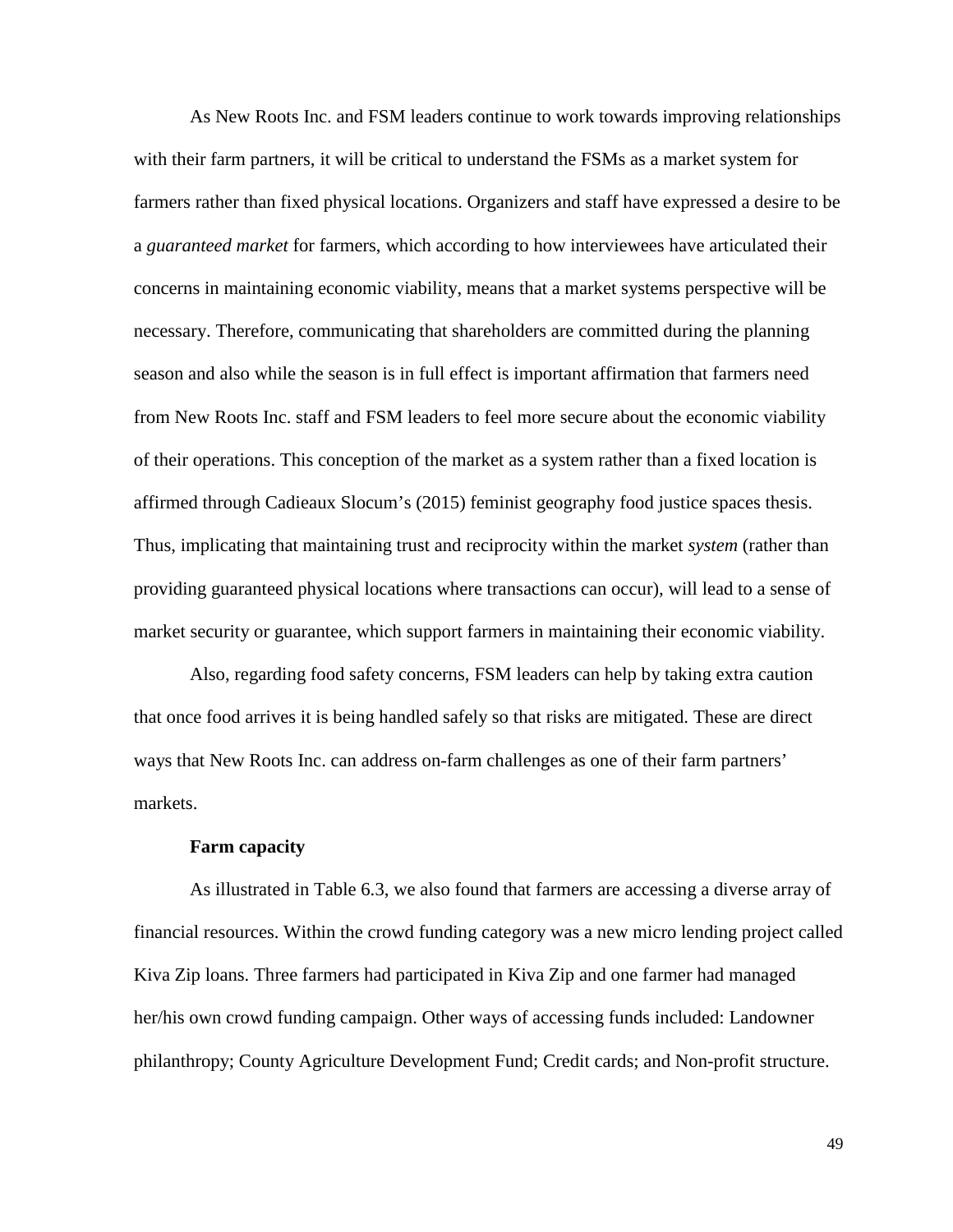| <b>Capital Resource Type</b>     | # Mentioned                 |
|----------------------------------|-----------------------------|
| Crowd Funding/Micro-lending      |                             |
| <b>CSA</b>                       | 3                           |
| <b>Bank Loans</b>                | 3                           |
| Savings                          | 3                           |
| Personal out of pocket           | $\mathcal{D}_{\mathcal{L}}$ |
| Outside jobs                     | $\mathfrak{D}_{1}^{(1)}$    |
| Grant                            | $\mathcal{D}_{\mathcal{A}}$ |
| Profits go back into investments | $\mathcal{D}_{\mathcal{L}}$ |

**Table 6.3:** How Farmers Access Financial Capital

To quantitatively measure the financial impact of Fresh Stop Markets in 2015, we asked what percentage of their overall produce sales came from selling to Fresh Stops. All produce sales were self-reported during interviews. Two producers could not provide an approximate number. We reported a wide range. The breakdown is: less than or equal to 5%  $(n=5)$ ; 6-49%  $(n=7)$ ; and 50% and above  $(n=2)$ . Since the majority of produce sales fall below 50%, it appears that FSM are not a main source of income for the farmers we interviewed. Instead, FSMs are a part of the diverse market portfolios identified in the previous section. The range could reflect the diversity of farm capacities for meeting shareholder demands at FSMs. Additionally, both farmers who fell into the 50-98% range were working as aggregators for multiple farmers and were in a reorganizing phase at the time of the interview. Therefore, it is difficult to assess whether Fresh Stop Markets can viably serve as a primary market outlet for their farmers.

The number of farmers who reported sales percentages below 15% may be because some growers only sell one or two specialty items to the markets. For example, there could be a "carrot guy" and a unique "potato grower" who has a reputation for producing a particular item at a high quality and at a price point that meets budget needs. In addition, at the time of this evaluation while Fresh Stop Markets were expanding into new neighborhoods and towns,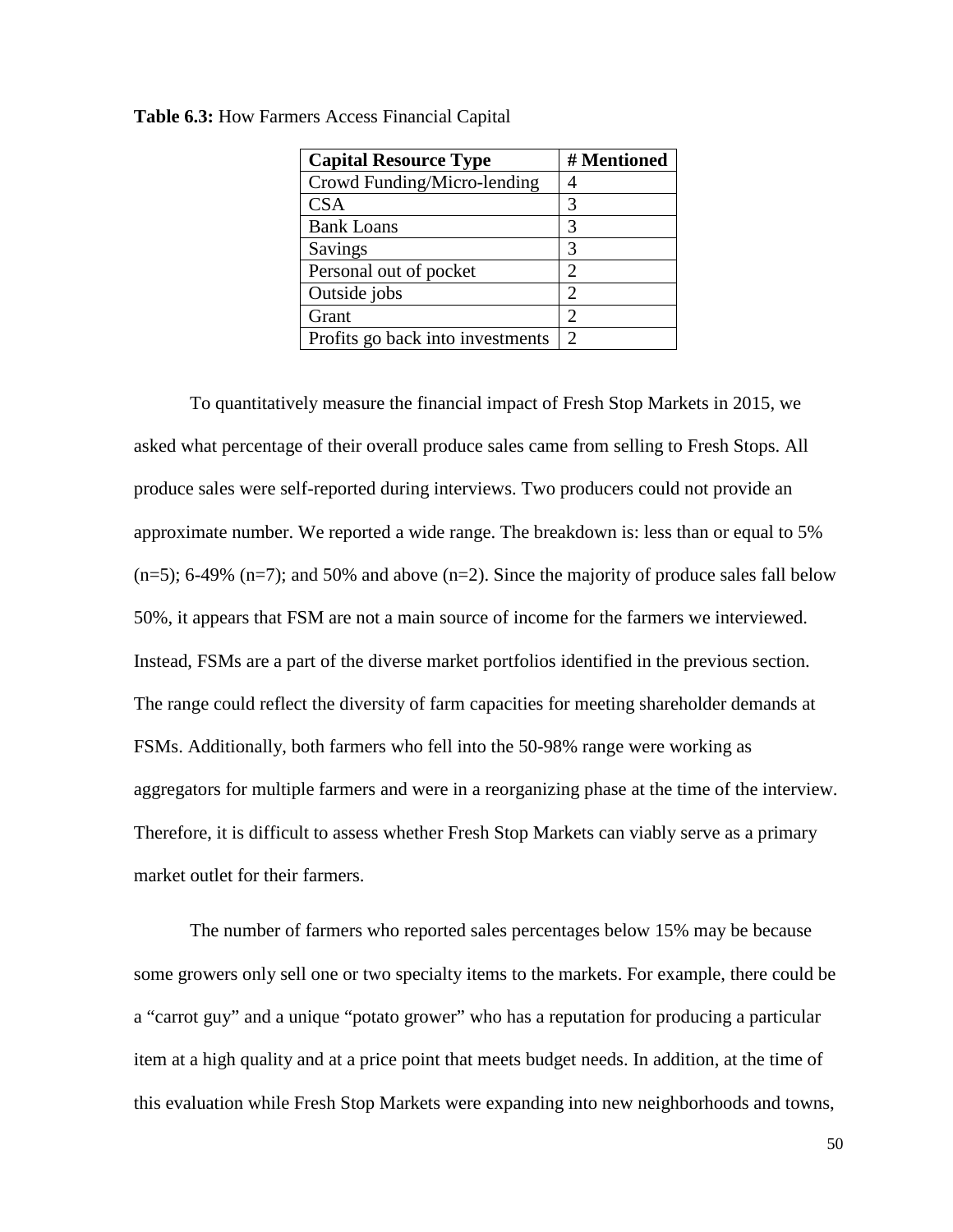it appears that the FSM procurement system is *dependent* on *diversity*. In order to supply their twelve markets across multiple neighborhoods and regions, multiple farmers who operate at multiple scales and produce a wide array of products was needed to *test* new partnerships. Quality of produce, ease of working with, as well as price points were tested as several markets were in their first year or reorganizing. Future research should use this data as a baseline to analyze shifts in sales with each farmer over time at each market.

#### **Who are farmer liaisons and what do they do?**

Farmer liaisons are farmers  $(n=1)$ , former farmers  $(n=1)$ , New Roots Inc. staff  $(n=3)$ , non-residents of market neighborhood  $(n=1)$ , and residents of neighborhood markets  $(n=4)$ . They identified a wide range of roles and varying levels of participation in the produce procurement system for their neighborhood FSM or cluster of markets. Consistently, liaisons described themselves as "coordinators" who make contact with farmers to procure their produce, but also handle the logistics of delivery. A few even described themselves as "ad hoc delivery men" who would "do whatever it takes to meet a farmer, even at a Waffle House at 6:45 in the morning." The following quote exemplifies how they manage logistics of delivery and use their social networks (in this case a brother and restaurant owner) to ensure excellent produce quality for shareholders:

My brother would meet the apple farmer. We adopted him. He would meet them every Wednesday and get the apples. And then we would use [X Restaurant] for refrigeration. (Focus group 2, 2016)

Also, aside from serving as "logistics gurus," liaisons help facilitate dialogues with other team members and neighbors about produce quality and farmer expectations. As one liaison stated:

Yes, it needs to be high quality but on the other hand when it's certified organic it's not going to look the same as the grocery store. That was a big learning curve for some people so that's a big part of it and that's just some education and dialogue on what real food looks like. (Focus group 2, 2016)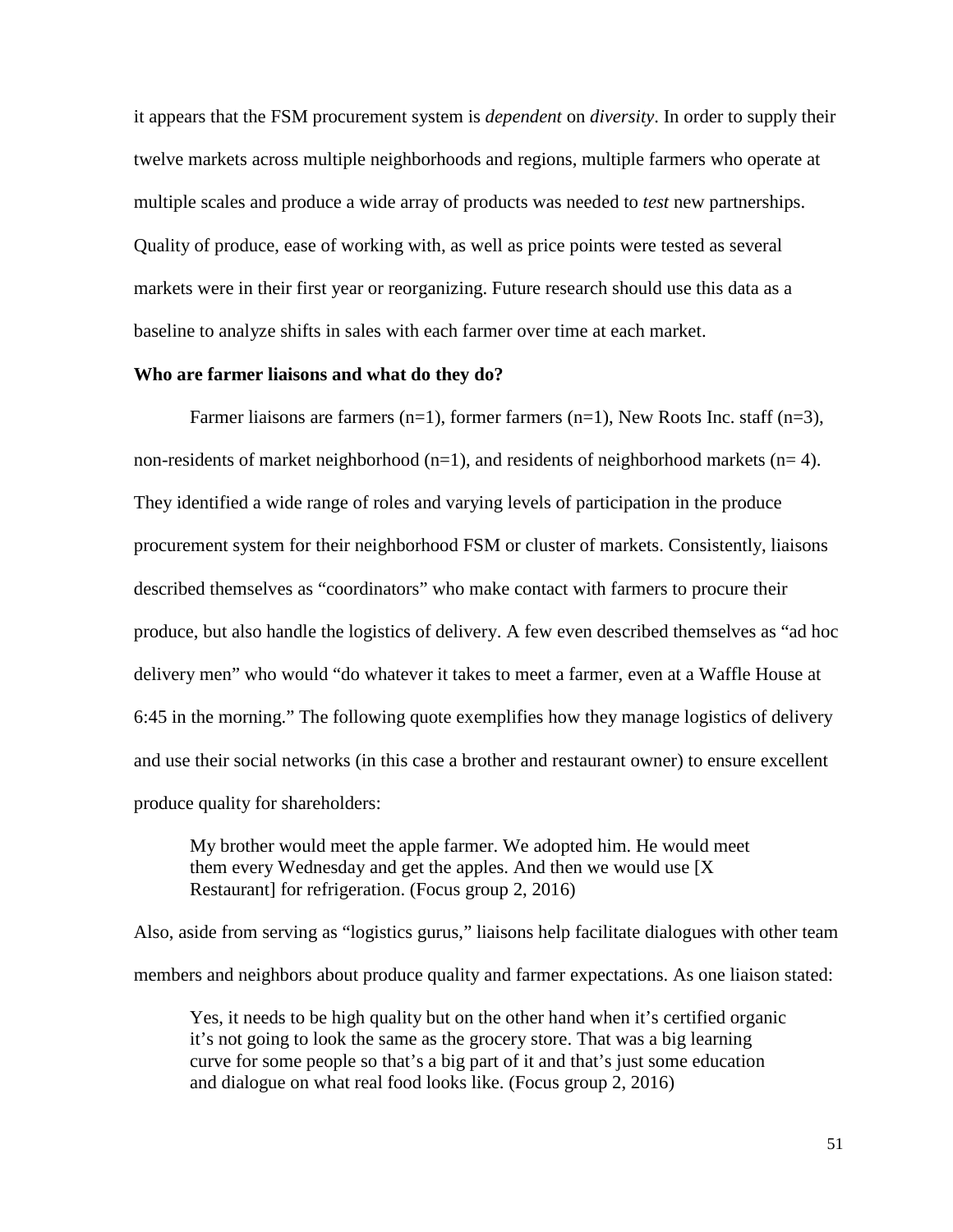In addition, drawing in volunteers and providing technical assistance and/or mentorship to other liaisons were identified roles.

#### **Motivations for being a farmer liaison leader.**

The two motivations most frequently mentioned by farmer liaisons in focus groups were: "Because I was asked to do it" and "I wanted to learn more about farmers." However, several other motivations were expressed. The one leader who is also a farmer cited that her/his ability to "wear both hats" is a benefit because she/he has connections with local farmers. So, it made sense for her/him to take on that role. Additionally, she was motivated by rural community development goals such as increased food security and increased participation:

I wanted to see it happen in my community . . . I wanted our food to go to our own community . . . I wanted to be move involved in the community and this seemed like a good way to do that. (Focus group 2, 2016)

The former farmer leader also expressed that her/his background contributed to her/ his interest in participating. Speaking specifically to her/his motivation to be a farmer liaison s/he was inspired to work with farmers because: "I love them, they are my heroes." Two additional themes in motivation to participate were learning new skills and playing a larger role in promoting the project. The following quotes illustrate both: "I wanted to gain a skill. Learn how to do produce procurement" (Focus group 2, 2016). And one of the liaisons who is also the lead coordinator for her/his community said, "I wanted to promote participation" (Focus group 1, 2016).

What we have found in asking about the motivations for people to get involved is that having a background in agriculture is not a pre-requisite for recruitment. Alternatively, it appears that quickly filling a role for the system to function is how some liaisons have gotten to their position.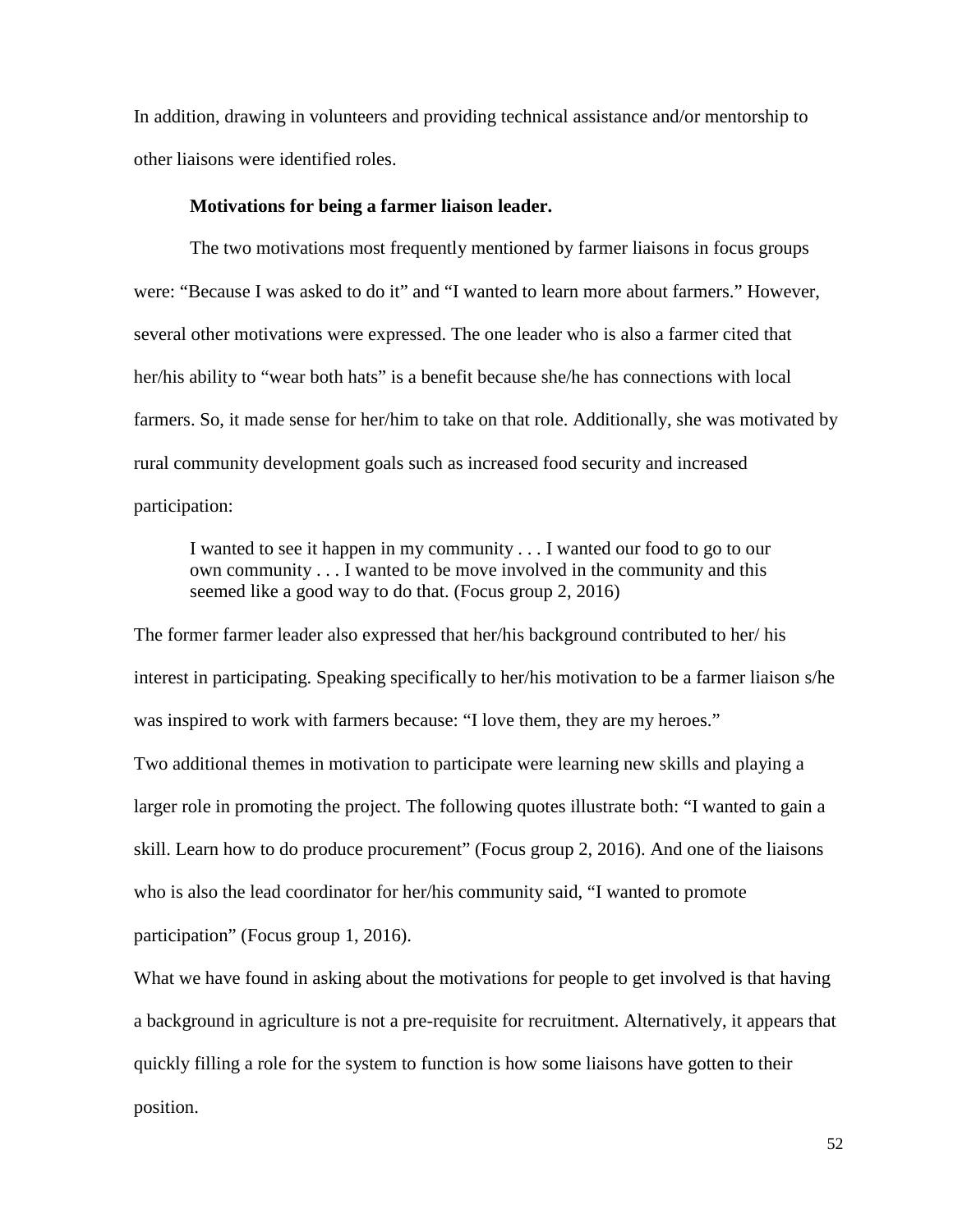## **Discussion and Conclusion**

The farmers and farmer liaisons who activate the FSM procurement system represent diverse identities. There is no single "type" of farmer who sells to FSMs. They vary in background, scale, production practices, market portfolios, access to financial capital, perceptions of risk, and barriers to success. However, there are a few common trends. A majority are minorities or limited resource farmers and most sell primarily to direct to consumer markets. Similarly, there is no common motivation for laboring as a farmer liaison other than a desire to meet a need, whether s/he is asked or volunteers to fill the role. Also, we found that the "job" of a farmer liaison morphs to fit the unique needs of each market. A question this analysis leaves us asking is: how can this role be flexible for its unique community and responsive to multiple farmers' needs?

Applying the language of diverse economies, we have explored the "multidimensional nature of economic existence" of farmers and farmer liaisons. Therefore, each actor is motivated to participate based on their own unique identity with the use of an ethical compass to guide decision making. For example, the hybrid identity of a farmer liaison who is also a farmer creates a unique positionality which influences how procurement decisions are made by that particular liaison. It is a tough space to occupy, making decisions that could benefit community food security and/or farm security, but one that appears to be seen as an extraordinary asset for performing the role of farmer liaison. While it may be an asset, diverse identities require multiple languages or ability to translate the needs of diverse economic subjects, which is a unique challenge for an organization that seeks to embrace its diversity. In Chapter 8, we look more at perceived assets in FSMs to further understand how each stakeholder benefits from participating and what may be needed to support a more viable cooperative system.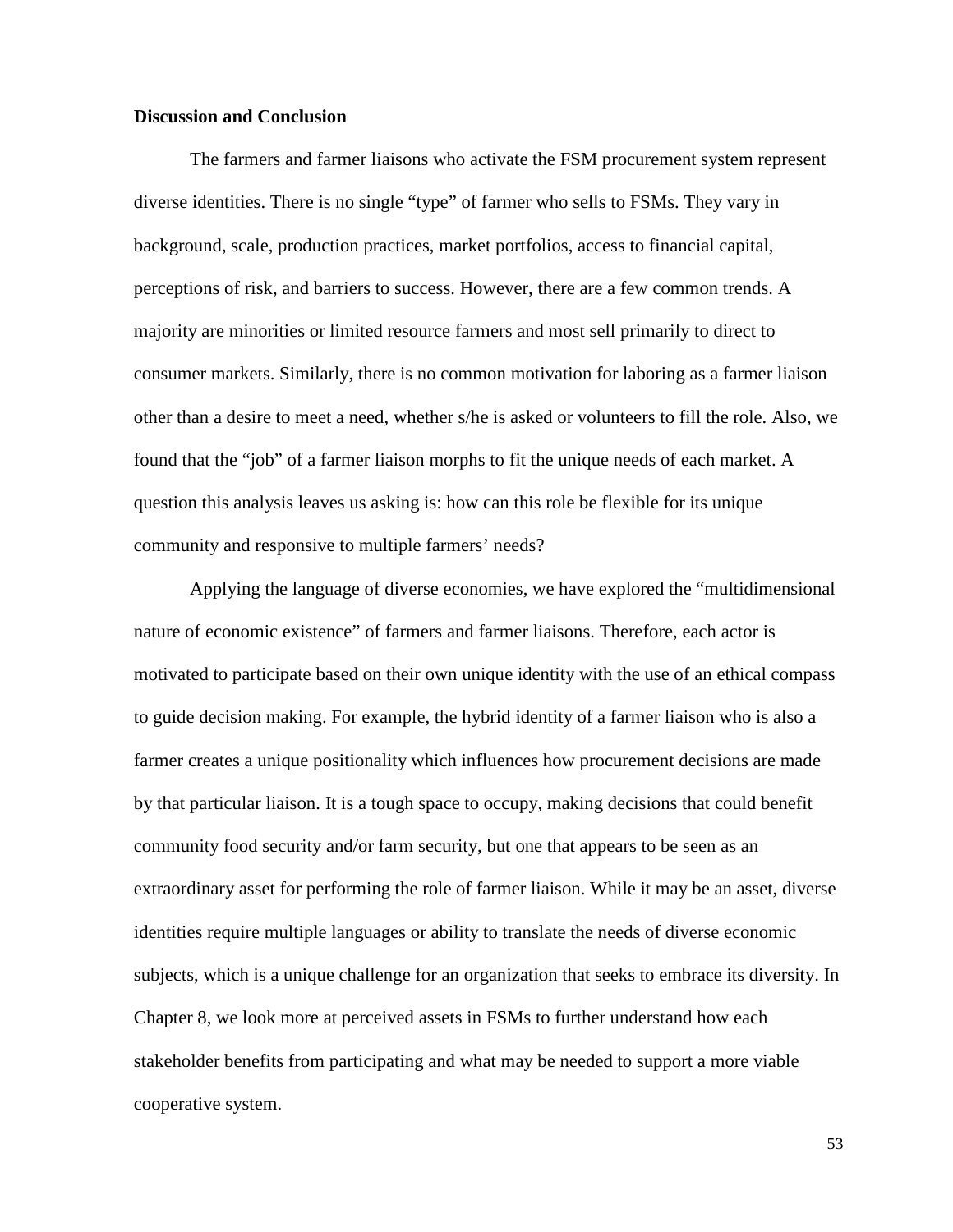## **Chapter 7: How Existing Systems Enable Stakeholder Cooperation**

Chapter seven adapted concepts from Flora and Bregendahl (2012) to develop a comprehensive understanding of how farmers define the value (assets) in participating in Fresh Stop Markets. We used their "capital scale items for producers" table (2012, p. 338) to categorize value gained into human, social, cultural, financial, built, natural, and political capital systems. As you will see in Appendix 3, I modified their coding scheme. We did not find the same scale items in our interviews and newly identified items are noted with an asterisk in the appendix. I explain modifications in each section below.

## **Farmer Assets Identified**

## **Cultural Capital.**

## *Maintain a sense of shared identity with members of the community around local or*

*organic foods or farm products.* A common thread among a majority of the interviewees was

the expression that they shared the same mission or values as New Roots Inc. For example,

one farmer explains:

Anything we do together we always make sure we are backing each other. Most businesses it's like eye for an eye. And it seems like since I've been with Fresh Stop it has not been that way. It was either all or none it seemed like. (Farmer Interview 3, 2015)

*Live your philosophical, spiritual, or ethical values.* One farmer describes how

important it is for customers to appreciate his/her food beyond making the highest profit

margins at the farmers market and that FSM shareholders may appreciate the produce more:

I mean, I love my farmers market because I'm getting the most bang for my buck, but most people are probably letting most of what I sold them rot before they cook it. People at farmers market are not as fully appreciative of it as they should be. (Farmer Interview 14, 2016)

Another farmer describes how FSMs align with her/his ethical and moral values: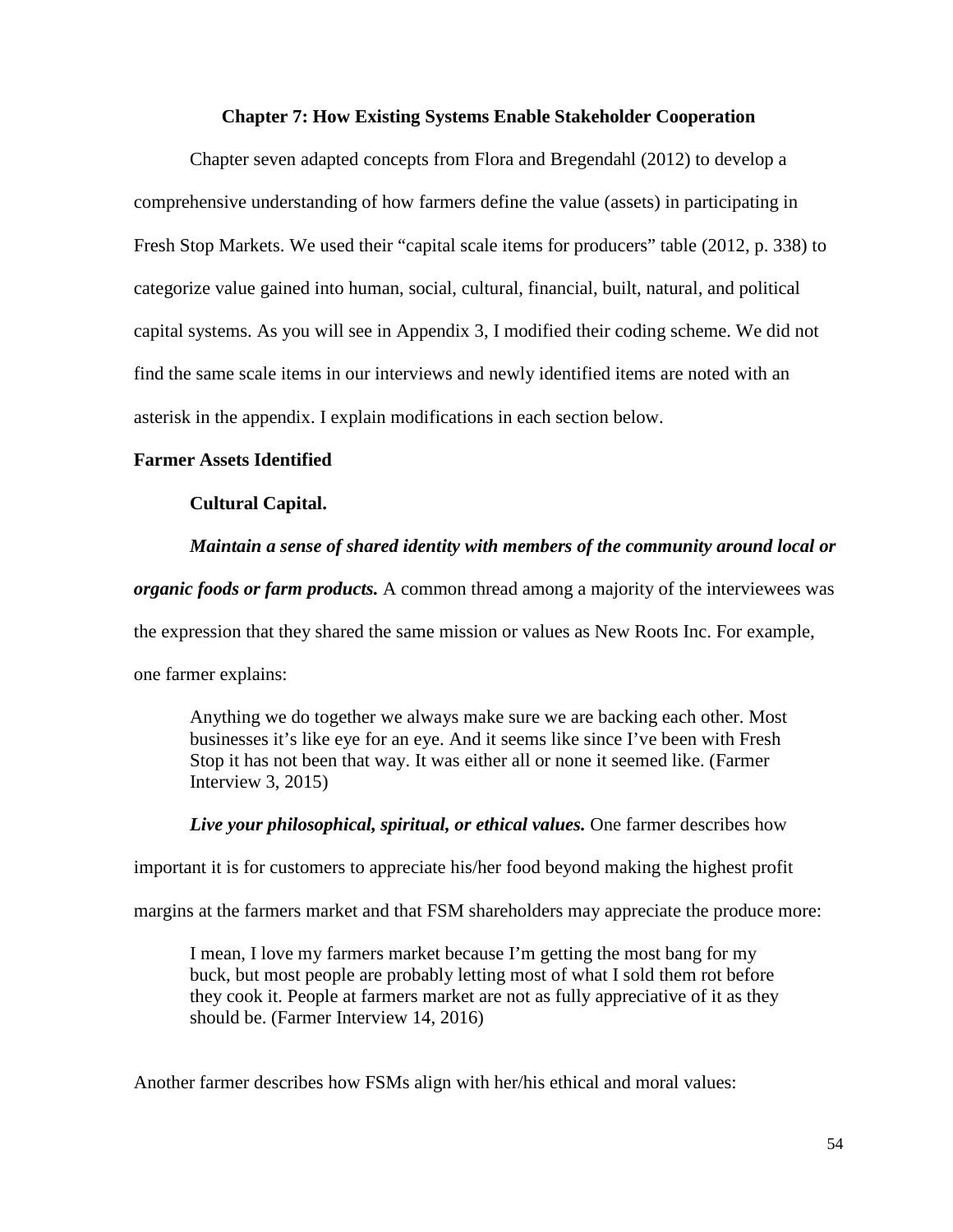I think they are doing great work and it's important to me that the food I'm growing…is getting eaten by people who live close to there. I have ethical misgivings about producing food in a low income neighborhood to people who are in affluent neighborhoods. (Farmer Interview 9, 2016)

*Hosted events, festivals, potlucks, etc.* A few farmers also mentioned the end of the season farmer appreciation dinner that New Roots Inc. as a valuable space for meeting shareholders and connecting with other farmers. This intentional space for farmer appreciation fits within another overarching theme regarding the culture of kindness of working with New Roots Inc. and the Fresh Stop Market leaders. The following quote illustrates this point and the sense of shared missions:

Secondly, I like the attitude and the people or the staff that I've had to deal with and I don't mind helping an organization that is actually helping the community. So, I like Fresh Stops. (Farmer Interview 4, 2016)

## *Help CSA members connect with the land through farm tour.* Farm tours are another

way that New Roots Inc. staff and leaders are intentional about creating spaces where shareholders and farmers can connect with each other in meaningful ways. Specifically, this is an opportunity for shareholders to physically see how difficult farming is for their producers and learn about the on-going struggles of maintaining a viable farm business, which helps connect farm and food security issues:

They have really embraced us and they have come tour the farm and they appreciate and value what it is rather than just trying to get the cheaper price. (Farmer Interview 18, 2016)

*Participate in an important social movement*. The quote below illustrates a common sentiment from interviewees that by selling to Fresh Stop Markets they felt part of the food justice movement, which according to this producer is a reason why many producers decide to farm in the first place: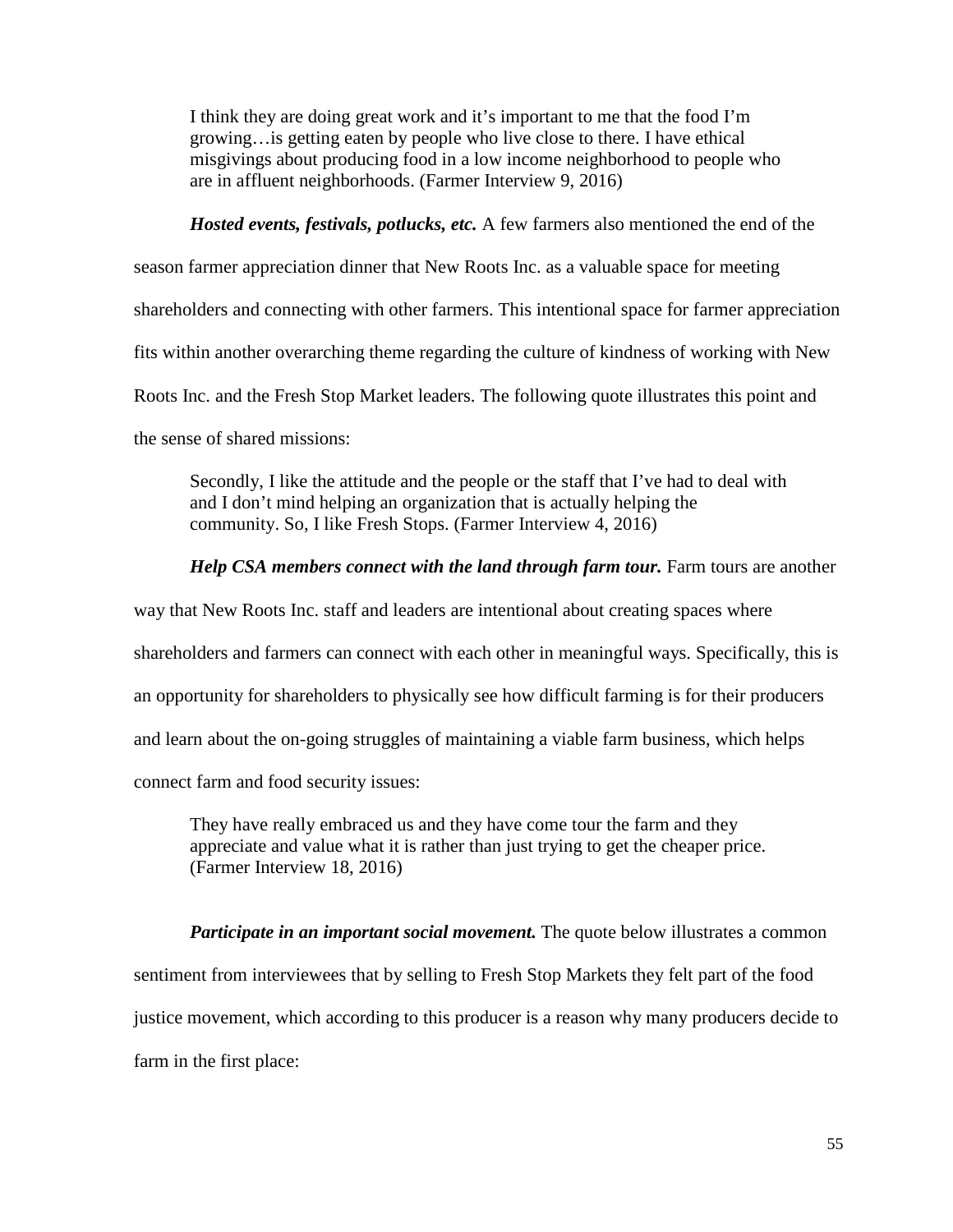It goes way back to why most farmers that I know got into farming. Because they want to feed people who don't have access to good food…it's a call to serve a community, really. (Farmer Interview 14, 2016)

#### **Social Capital.**

This section is meant as an opportunity to recognize how farmers described the value of *relationships* in selling to Fresh Stop Markets. It is the cultural capital system that may lead them to the project in the first place, then social capital is gained through shared identities.

#### *Strengthen relationships in the community.* What we found from producers is that

they value their relationships with the staff of New Roots Inc., the farmer liaisons and the

shareholders. The following quote illustrates this:

Because of the relationships we have built with the families, volunteers and then the administrators. . . .We all had the same goal and same vision. It was something I wanted to do anyway. . . . Sometimes seeing smiles on the families' faces seeing something that they normally don't get, sometimes that takes more pride than the money. (Farmer Interview 3, 2016)

Also, there were a few farmers who valued the overall community building aspect of the project, which we coded as: *Establish a broader network of relationships in the community.*  Specifically, one grower from the one rural Fresh Stop Market appreciated that this kind of community development work could happen in a rural area also. According to her/him it seemed like food security efforts mostly happened in urban areas and s/he valued that the model could work in her/his rural community also:

I really like the community aspect of it, especially for being out in the country…It was cool seeing some of the lower income people out here getting excited for fresh food. I feel like there are more opportunities in the city for things like that, but to see that being addressed out here was cool.

**Human Capital.** Farmers described FSM liaisons, staff and volunteers as a mobilizing resource for their farm, therefore a labor force. This expands human capital assets gained to include the whole the farm system, rather than just the individual farmer. Thus, labor capital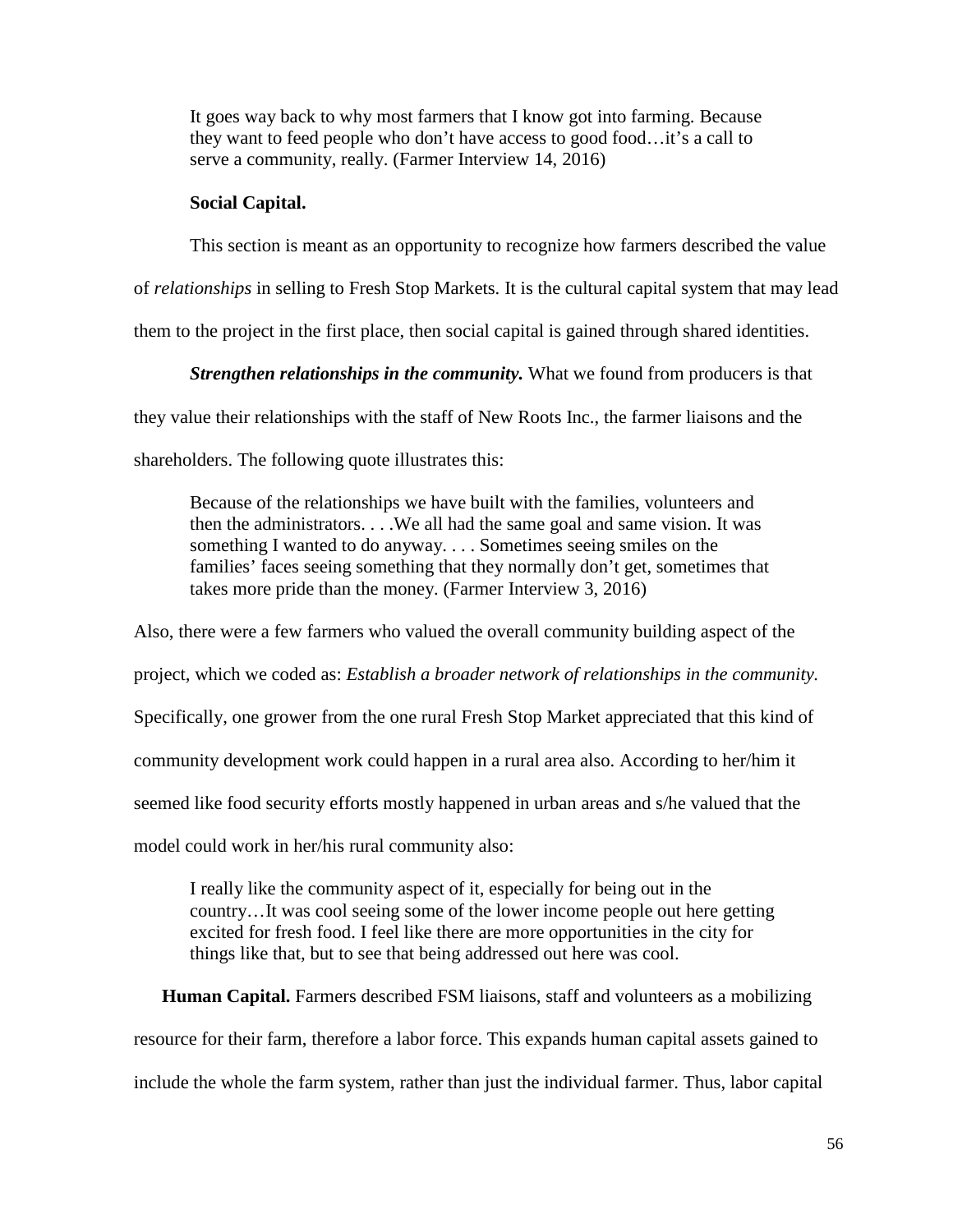through community organizing is the mobilizing force that creates value and/or savings across the whole farming system such as: *Reduced time spent gaining access to markets*; *Reduced time spent managing farm business aspects like billing, managing accounts*; *Reduced time spent distributing farm products- less time at farmers markets.* 

The following quote reflects how the system of staff, volunteers, and leaders provide outreach and marketing labor that is mobilized for helping farmers meet their goal of increasing community food security, therefore connecting cultural and human capital systems:

Like working food access into our business plan has been something we have struggled to do on our own. We have looked at doing reduced price CSA shares, but the outreach that it takes to get people to sign up for those shares is very hard…Fresh Stop helps us include that into our business model without us trying to do that on our own. We feel good about building food justice and feeding a more diverse group of people into the model. (Farmer Interview 13, 2016)

An additional example of a farmer identifying Fresh Stop Markets providing human capital support is through marketing labor:

In the Newsletter they will mention our farm and that gets my name out in the community some more which is a good thing. (Farmer Interview 6, 2016)

Farmers also valued their role in supporting community food security efforts through selling to FSMs. Similar to Bregendahl and Flora (2012), we found that farmers articulated both individual benefits for their farm, the community, and the local food system movement. Therefore, individual farm gain was not the sole value in participating. In fact, some farmers expressed how the project helped them establish a broader network of relationships in the community and participate in an important social movement. This reflects how social and cultural capital gains are interconnected and reinforce each other. As Flora and Bregendahl (2012) point out, community capitals influence each other and relationships are not static, but processes.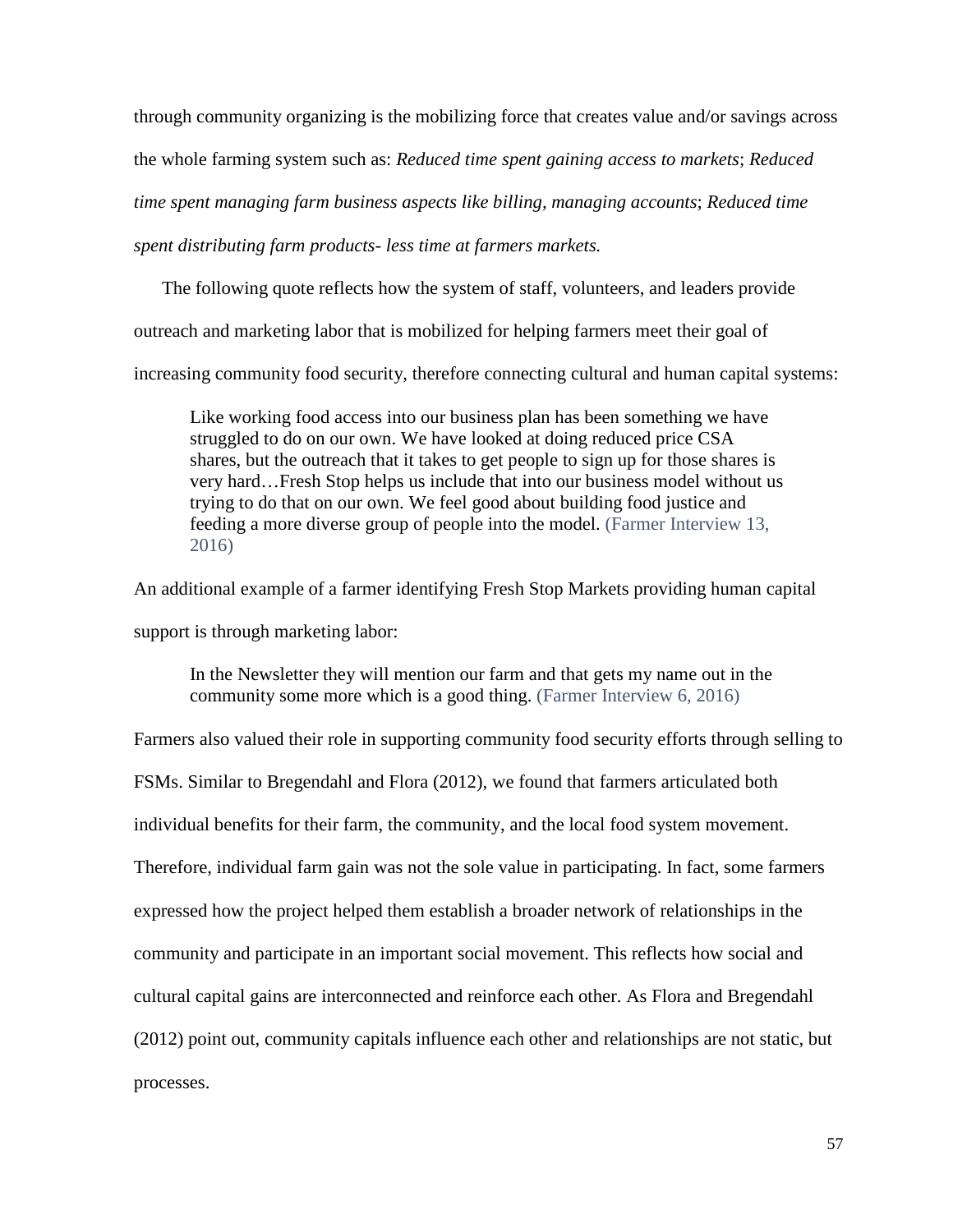**Built Capital.** Our analysis strayed from Flora and Bregendahl's findings in the built capital category because I synthesized the community capitals framework with ideas from feminist geography. Instead of built capital and financial capital parlayed together, I found that built, social, and human capital assets were a more organic fit for FSM farmers. During interviews, farmers referred to the markets as a "structure" or "mechanism." Also, the logistical "system" was mentioned as a draw to participate. This more feminist geography framing of "built capital" revealed additional interpretations of what infrastructure could be beyond fixed, physical objects and better reflects how the farmers interviewed were defining words like "structure" as valuable to their operations. Additionally, it combines the human capital assets of FSM farmer liaisons with the operational systems they enact when procuring food and organizing shareholders. Thus, a *process* infrastructure is revealed. The following quote is illustrative of how the labor of organizers is valued as a marketing resource and how the overall structure is beneficial:

There are so many reasons…because it gets food to people who we have a hard time marketing to and they collect all those people together. It's just a great organized structure to help us get food to people who we want to sell to. (Farmer Interview 1, 2016)

However, farmers described built infrastructure assets also. For example, the physical locations where markets "pop-up" every two weeks were described as easy to for deliveries. For example, one farmer explained:

It was very nice to have large quantities going to one location. The locations were easy to deliver to. (Farmer Interview 10, 2016)

**Financial Capital.** Through the market infrastructure there are direct, financial assets identified by farmers. Drawing from Bregendahl and Flora's coding scheme, we did find that FSM farmers also expressed that selling to the markets allowed them to *reduce or share risks associated with farming.* However, I further coded for common themes that emerged that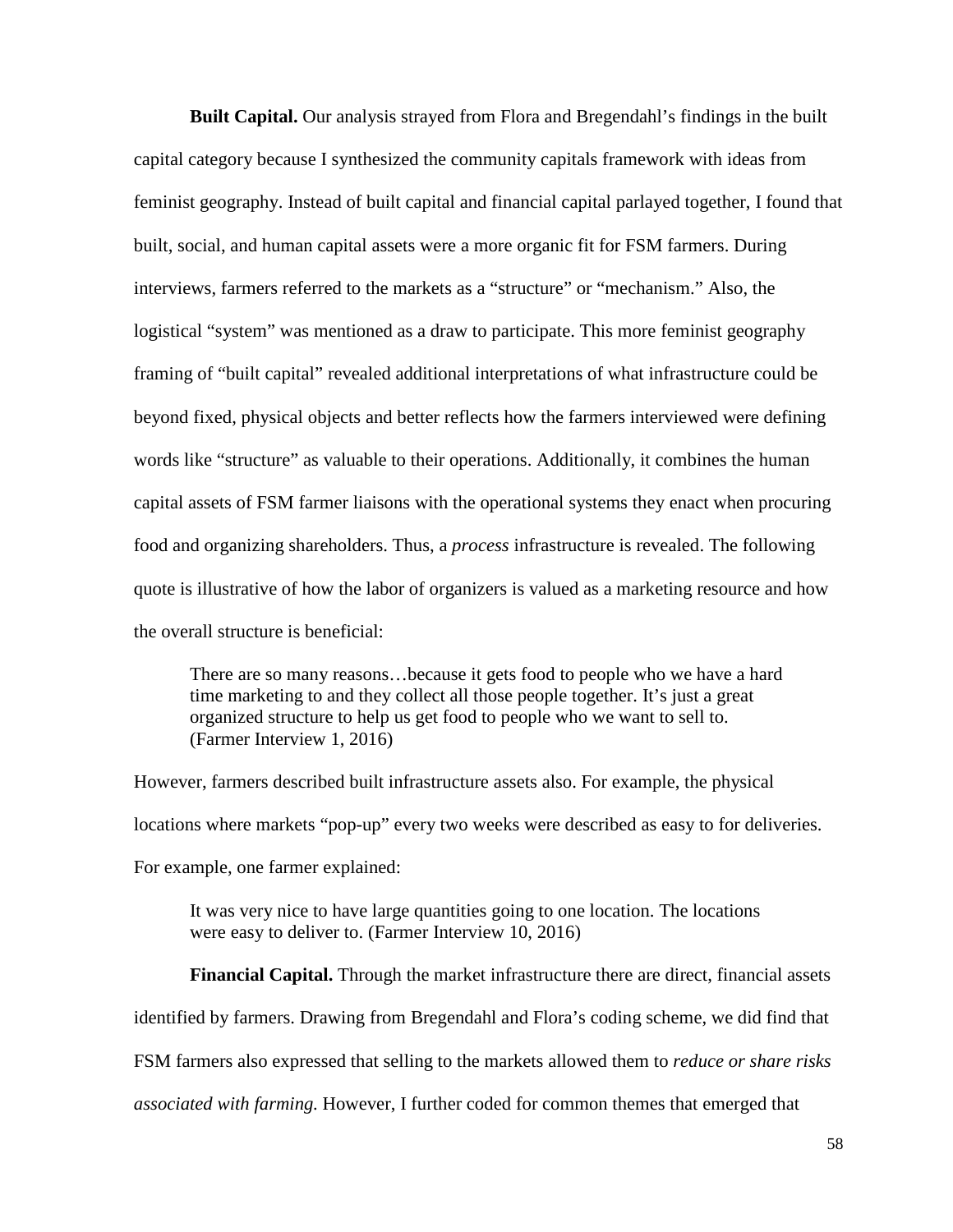better described *how* the FSMs system helped to mitigate risk. The ability to sell large volumes; time savings through payment on delivery and avoiding farmers markets; and fair pricing. The following quote is representative of large volume purchases and fair pricing advantages:

There are a lot of reasons. One is quantity. Compared to similar customers like groceries or restaurants, Fresh Stop on a weekly basis is the biggest customer in that category. We have always worked out fair pricing, which I like. It is economically good to sell to Fresh Stops. (Farmer Interview 13, 2016)

One farmer appreciated the time savings compared to set up at farmers markets and the

payment on delivery:

It was kind of a nice relationship. I didn't have to worry about setting up and what I was going to sell. I knew that up front. That was really nice. (Interview 8, 2016)

**Natural capital**. The ability to maximize the land by providing large quantities of

produce to Fresh Stop Markets was expressed by one farmer:

And we can't move all of it through the farmers market. I'd rather maximize the production of the land and actually feed people instead of my compost pile which we did a lot last summer. (Interview 14, 2016)

**Political capital**. In the political capital sphere, I identified one farmer who explicitly

referred to the political value of Fresh Stop Markets. S/he loved that the project is "community

owned," which is also a cultural asset because it references a shift in who is positioned to lead

community development projects. Because FSMs are organized by shareholders through a

grassroots community organizing process, it shifts traditional power dynamics where a more

top down approach to community engagement is utilized.

# **Farmer Assets Discussion**

The process of listing capitals through the use of the Community Capitals Framework

is useful as a surface analysis, but there are limitations. Since the cooperative relationship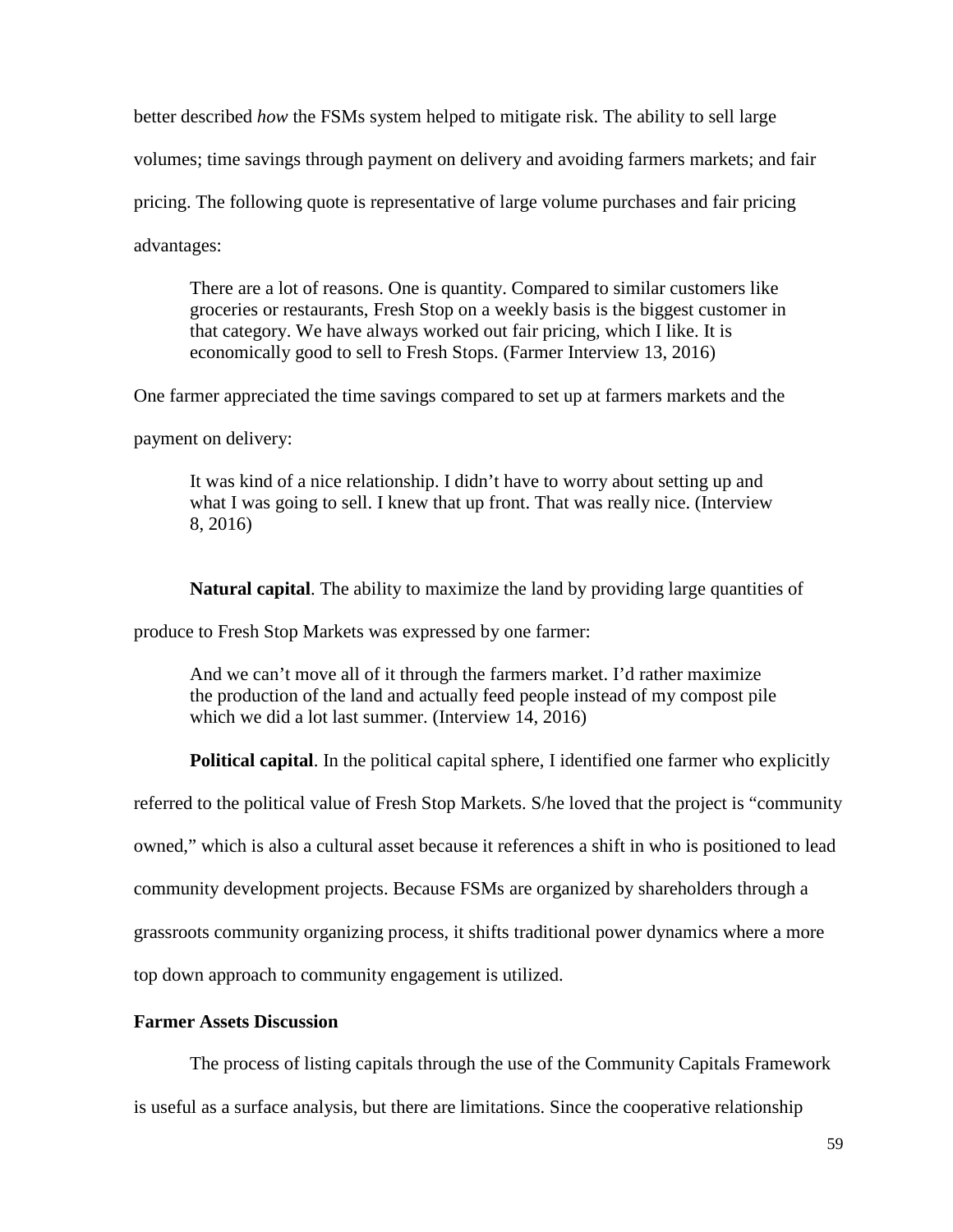between farmers, liaisons, staff, and shareholders is an active system with multiple micro systems of people, ideas, values, communication techniques, farm operations, animals, vegetables, delivery logistics, etc. it was necessary to apply additional theoretical interpretations of *value* and *space* to more comprehensibly identify assets. Simply cataloging assets, which the most familiar use of the CCF that I have seen used in community development does not effectively describe connections among capital systems, nor does it allow for multiple scales of value to be analyzed. For example, when asked why farmers liked selling to FSMs, interviewees identified on-farm, shared (the mission of the farm and mission of New Roots Inc.), and community scales of impact.

However, to interpret how capital systems are interconnected Emery and Flora's "Spiraling Up" thesis (2009) was productive. One question it helped raise is: What capital system has the most influence on overall value? Similar to their findings in 2009, human and cultural capital provided a foundation, which made the other assets possible. I will discuss this more in the conclusion section at the end of the chapter.

## **Farmer Liaison Value of Participation**

Three questions prompted liaisons to reflect on the value of their relationship with farmers, on their experience as a liaison and how the organization facilitated their success. Yet, responses show the multiplicity of values that farmer liaisons perceive. To honor each value sphere, we separated the sections into: (a) personally expressed value of relationships with farmers (the relationship sphere), (b) impact on self of participation (individual sphere), (c) perceived value of Fresh Stop Markets on farmers (system sphere), (d) perceived value of Fresh Stop Markets on their neighborhood and local municipalities (system sphere), and (e) values facilitated through New Roots Inc. (organizational sphere). The community capitals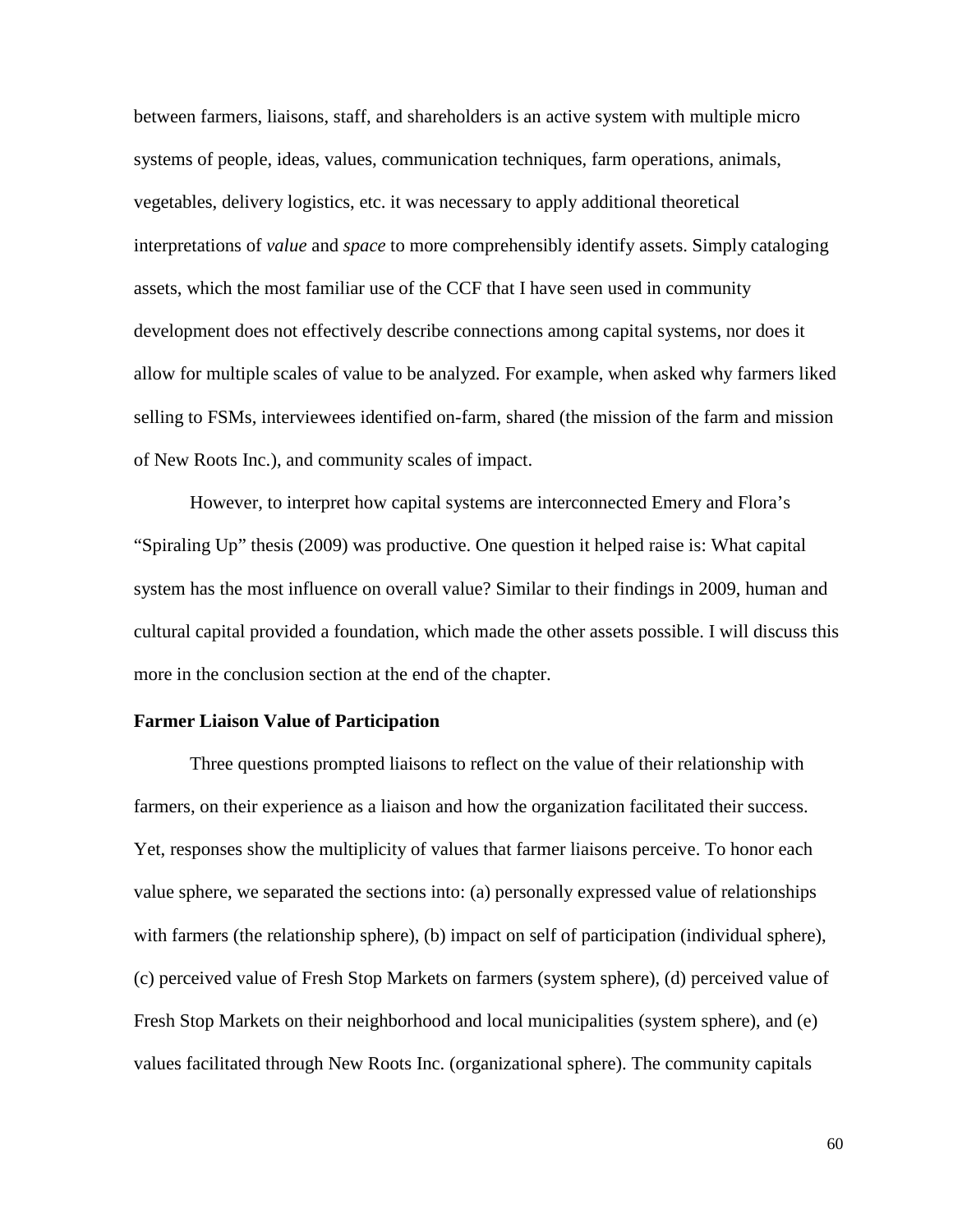framework (Figure 1) from Flora and Emory (2009) was used to categorize assets expressed in each sphere and describe the interconnections among each capital system.

#### **Relationship to farmers sphere.**

Inherently, the interaction between farmer liaisons and farmers is a social capital asset to the overall FSM system. However, there are also unique cultural and social assets that help to facilitate the social capital of that system, which we learned from asking farmer liaisons what they valued about their relationship with farmers.

First, *visibility of farmer liaison communities* was identified as a valuable component of the relationship with farmers. Liaisons expressed an appreciation that when farmers deliver to their communities, they are able to see them beyond dominant, pervasively negative representations of their neighborhoods. The following two quotes from focus group two (2016) illustrate the importance of relationship bonds in dismantling preconceived ideas about their neighborhoods:

…being able to know he or she and them coming to my community and finding out about me and about the community.

And:

Once you get over the hump of going past X street…and you are like Oh, it's cool over here. It's not like how people say it is.

McKittrick and Woods black geographies framework further affirms the value of this shift in cultural understanding such that it, "brings into focus networks and relations of power, resistance, histories, and the everyday, rather than locations that are simply subjugated, perpetually ghettoized, or ungeographic" (2007, p. 7). Through increased interactions there is a growth in cultural understanding, which lays a foundation for solidarity to be developed. Friendships have emerged between farmers and liaisons, which reflects a transition from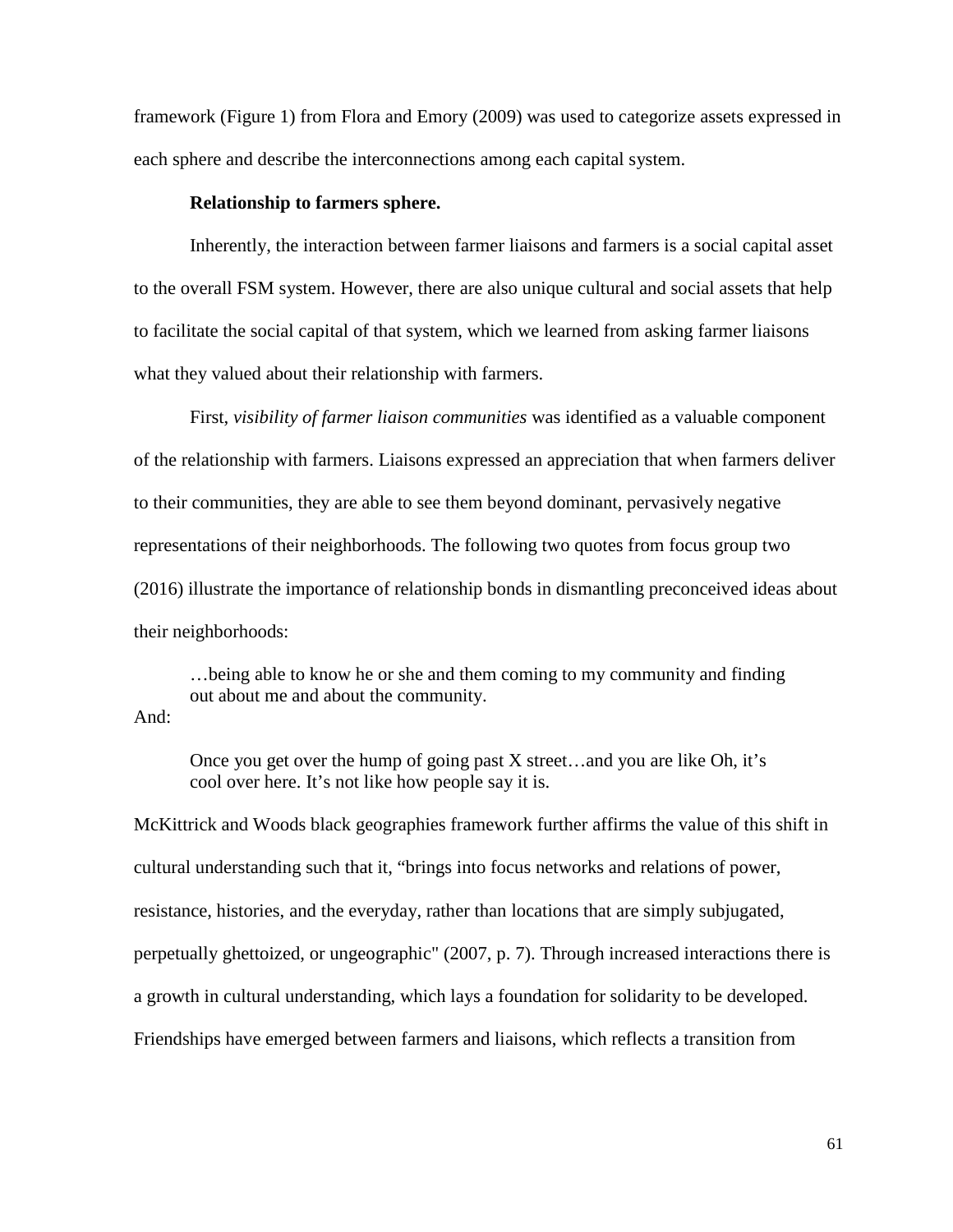bridging to bonding capital. The following quote illustrates how liaisons value those

relationships:

Just getting to know them. Know who they are as people and you know chat about a few things…you know, it was great to meet different people. (Focus group 1, 2016)

For liaisons, solidarity with their farm partners is also fostered through the coproduction of

knowledge about the food system. An example from focus group two reflects the

interconnection of knowledge production and solidarity building:

It shrinks our world and makes it so much more real and tangible and small in beautiful ways. Because of all of those reasons. Because we really know each other and we keep getting to know each other. (2016)

The outcome of solidarity building is increased reciprocity between liaisons and

farmers as captured in the following quote:

Getting a good rapport with them so like if they were gonna be late or gonna be early they could text me and talk to me about having flexibility. (Focus group 2, 2016)

# **Individual impacts on farmer liaison leaders.**

Being a farmer liaison can have profound impacts on the lives of leaders. Liaisons

expressed their individual gains primarily as social and human assets. But, it is the

organizational culture that instigates and maintains them.

First, through the procurement process, liaisons gain new skills such as computer

literacy. The use of google spreadsheets is taught either through peer to peer mentorship,

online tutorials and/or model order sheets.

Also, through the process of mediating between farmer and shareholder needs, liaisons expressed how they gained leadership development skills such as deep listening or the ability to "lead across differences" as Emory and Flora (2009) describe it. The quote below is an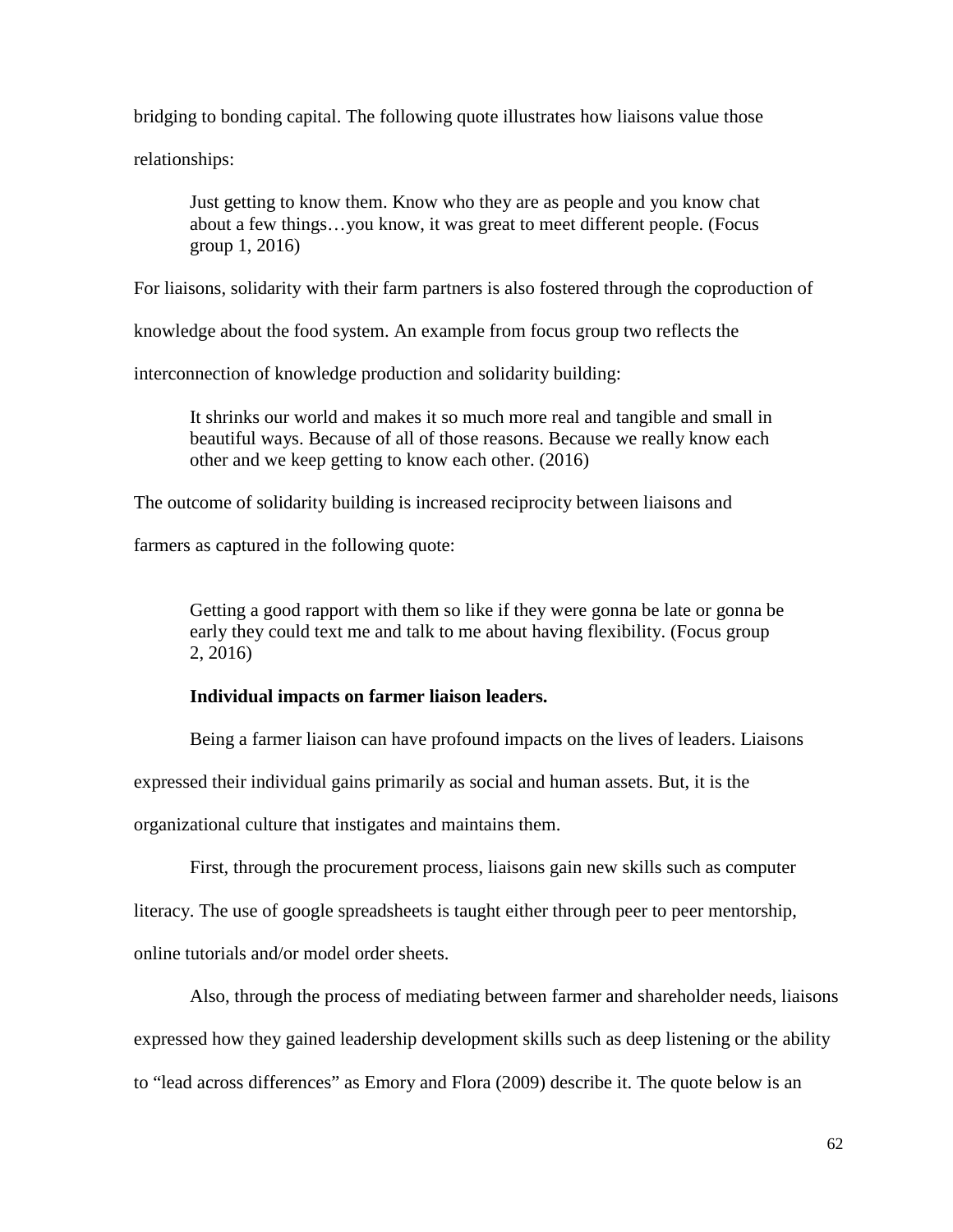example of a liaison who valued learning how to cooperate with diverse shareholders on produce quality. The liaison is also communicating learned empathy or respect for others:

…what my fellow fresh stop leaders taught me was that holding the farmers to standards was good for our neighborhood because, while I was extending grace to these farmers knowing the life they are living, *seeing it through my neighbors' eyes* they were feeling that it was communicating a lack of respect to them. (Focus group 2, 2016)

Human capital was also identified as a feeling of satisfaction for helping support farmer

livelihoods, which is illustrated in the following quote:

For me, and this may come from wearing two hats, is just knowing that I'm part of contributing to someone's livelihood and my work is supporting that. (Focus group 2, 2016)

They also appreciated the increased social capital from being part of the organization of FSMs. They identified bonding, bridging, and linking capital. Bonding and bridging was discussed in the farmer relationships section. But, was also found in descriptions

of friendships gained with fellow team members and staff. New Roots Inc.'s efforts to

convene all market leaders across the state once or twice a year serves as a bridging

resource for liaisons. Linking capital came from opportunities to work with local

policy makers. One liaison articulated the value (excitement) in building relationships

with diverse stakeholders through FSMs:

I think it amazingly and miraculously crosses more lines than I can ever imagine crossing when I exist in a week of Fresh Stops. It's like Wow! (Focus group 2, 2016)

#### **Organizational sphere: New Roots Inc. as a resource.**

New Roots Inc. as an organization was recognized as a critical resource that facilitates the valuable experiences of farmer liaisons. Table 7.1 reflects the array of assets identified by liaisons during focus groups.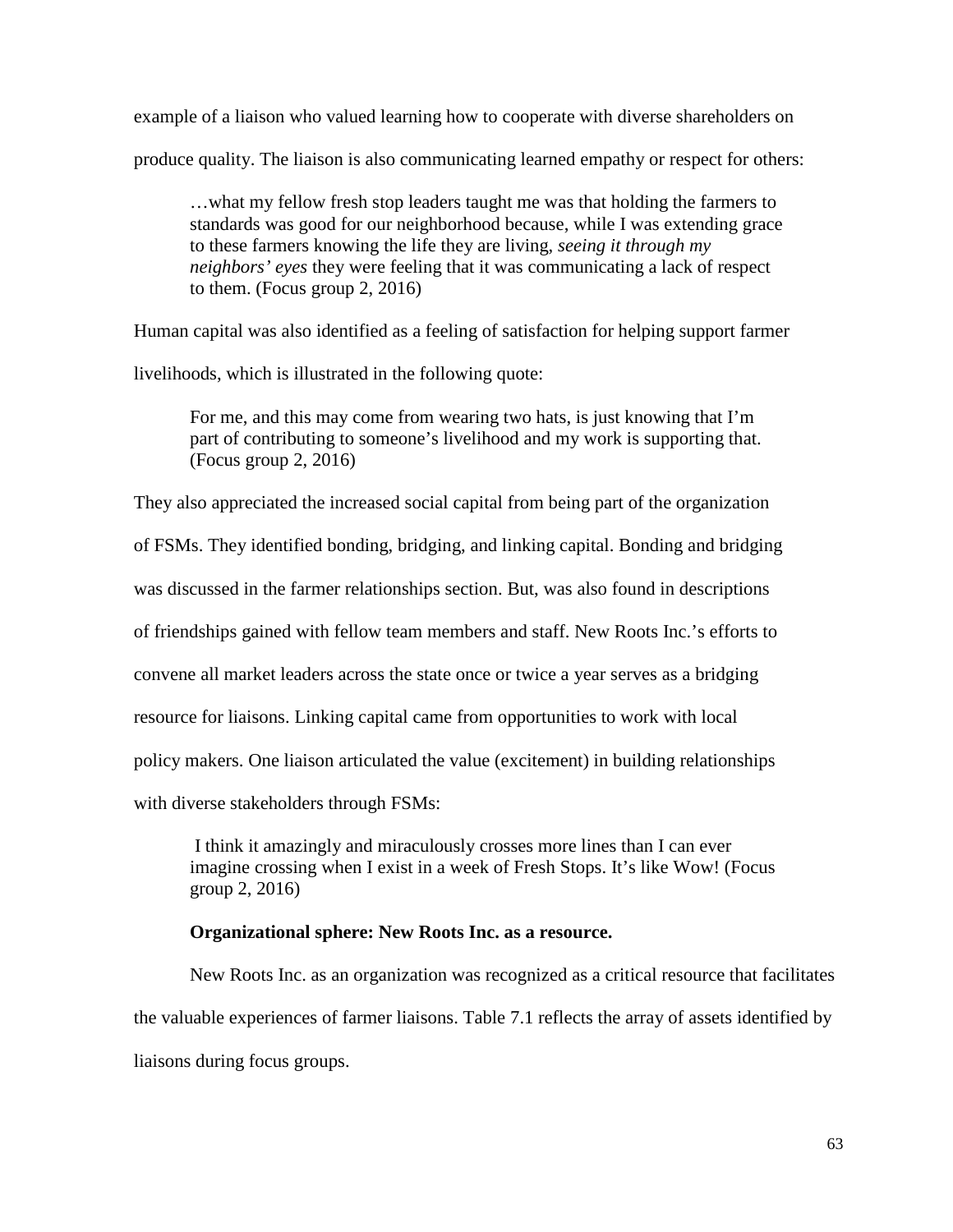**Table 7.1:** Organizational Assets of New Roots Inc.

| Organizational<br><b>Asset</b>                   | <b>Example</b>                                                                                                                                                                                                                                                                                                                                                                                               |
|--------------------------------------------------|--------------------------------------------------------------------------------------------------------------------------------------------------------------------------------------------------------------------------------------------------------------------------------------------------------------------------------------------------------------------------------------------------------------|
| Political                                        | Meeting with Senators and USDA administrators at the White House                                                                                                                                                                                                                                                                                                                                             |
| Social                                           | <b>Bridging capital:</b><br>Feeling part of something way bigger than the small thing that my<br>community is organizing. - Focus group 2, 2016                                                                                                                                                                                                                                                              |
| Human<br>Resources                               | <b>Staff labor:</b><br>I can't tell you how many nights we sat here waiting for eggs. It was<br>a labor of love, let me tell you. - Focus group 2, 2016                                                                                                                                                                                                                                                      |
|                                                  | <b>Staff Experience- Inspiration and emotional support from staff</b><br>and peer leaders::<br>I think in some ways just having blazed the trail before- knowing that<br>it can be done because it has been done because you all have done it.<br>That it's not just possible, it's already happening. - Focus group 2,<br>2016                                                                              |
| Human:<br>Informal<br>education<br>opportunities | <b>Fresh Stop Training Institute (Online and in-person):</b><br>FSTI was really helpful because I got to hear your stories and how<br>you interact with farmers all season.                                                                                                                                                                                                                                  |
| Social/Human                                     | I was on the phone with Kim listening to the relationships she has<br>with farmers. And she said, now I want you to do it. It's all in how<br>you talk to people that you can get things. It was on the job training.-<br>Focus group 1, 2016                                                                                                                                                                |
|                                                  | <b>Mandy:</b> Yeah, just to visit and see how they're doing and to pitch<br>inyou know mingle and be able to meet other folks from the Fresh<br><b>Stops</b><br><b>Brandy:</b> that's really the only way to learn it is through those of us<br>who have already done it before and just give them little tips. Chat<br>them up a little bit and sharing the knowledge. We did all the hard<br>stuffya know? |

# **System sphere: Asset to the community**

*Human/Cultural*. In agreement with farmers, liaisons also perceive FSMs as

contributing to community food security. In our focus group discussions value was placed on

Fresh Stop Markets as a mechanism for obtaining fresh, affordable produce. But, equity was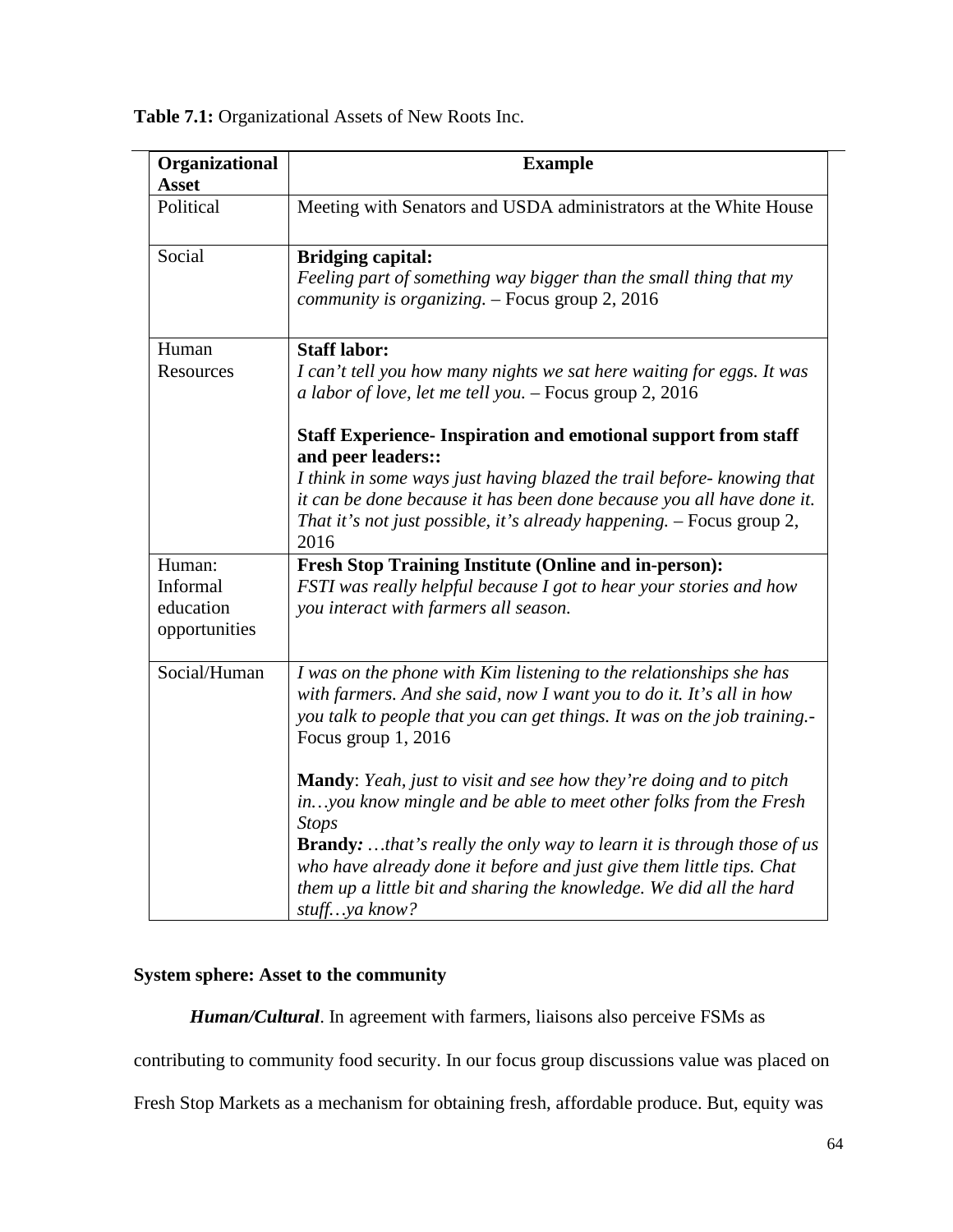also mentioned beyond *just accessing* food. One liaisons proudly talked about their joy knowing s/he is obtaining produce grown by the same farmers who sell to markets in more expensive parts of town:

Them being able to grow my food and come into my community and offer it at an affordable price so that I can enjoy the food the same as individuals in the East End. (Focus group 2, 2016)

This quote illustrates the value liaisons place on being part of shifting power in the

local movement. The food is not only perceived as contributed to greater health outcomes, but

the *process* and *relationships* embedded in the material produce items makes equity

possible/visible. Thus, a cultural shift had occurred.

Another example of the value of this cultural shift is a leader who elaborates that the

"creativity" of the markets expands the imagination of what is possible in the local food

movement:

I also find value in the creativity that the Fresh Stops put out in the community. I'm saying the community loosely- like the immediate neighborhood and just the larger local food movement that it can be done differently and it can look differently. I think cooperative development is the way for us to be going in this work and I think that the Fresh Stop model illustrates that to a lot of different audiences. (Focus Group 2, 2016)

*Built Capital*. Similar to farmer responses, liaisons defined the markets using a broader

definition of infrastructure that includes "systems". The discussion below reflects how the

language of "systems" is deployed by liaisons. It is also another example of how the

organization feels about its position within their local food movement. What is expressed is a

feeling of being overlooked because of who is leading the work and how they do it:

**Kim**: ...even though we are community people and many of us are volunteers and we seem like a rag tag group, we are actually quite organized and professional. We know our spreadsheets. We understand this. It's like we know how to source local food. We are experts. More than anyone probably in the city.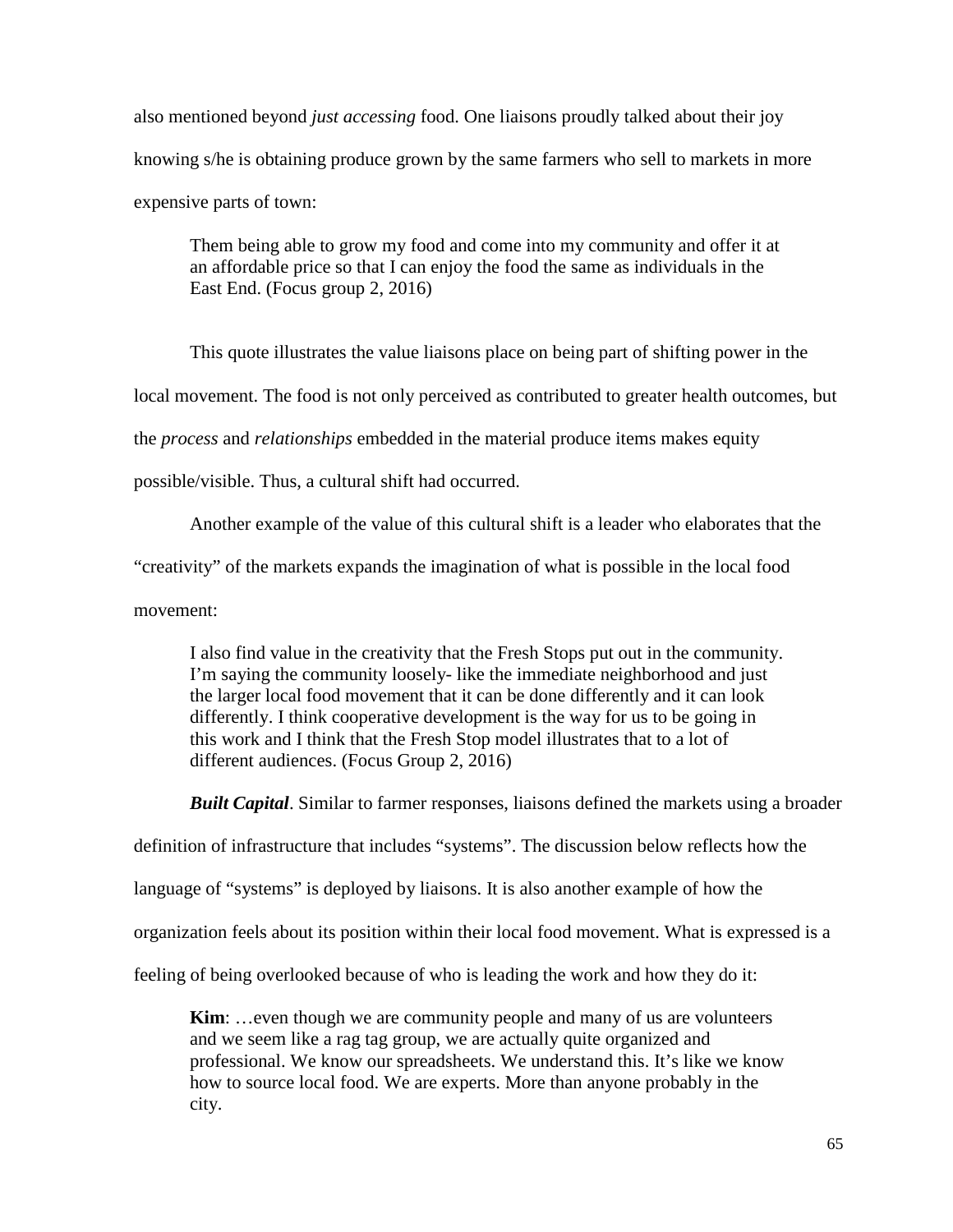**Jason:** Yeah, and that kind of building out doesn't mean that we're not organized, it just means that we're building up the system. **Kim:** That's right because the system doesn't exist! (Focus Group 2, 2016)

# **External infrastructure assets specific to the farmer liaison system.**

#### *Built and Social Capital.*

*Farmers Markets.* While Fresh Stop Markets were created as a reaction to the failure of farmers markets in disinvested communities, they were still identified as a key external resource by liaisons because they are spaces where they can go to build relationships with local farmers. In focus group two farmers markets were described in the following way:

I should say that these farmers markets have been pretty important to us. That's how we met most of the farmers. (Focus Group 2, 2016)

*Local Churches.* Fresh Stop Markets have traditionally partnered with local churches as anchors to both recruit leaders and as the spaces where the markets "pop-up" every two weeks throughout the season. Congregation halls and fully equipped kitchens that may otherwise be dormant are transformed into what leaders describe as "the mix between a family reunion and a vegetable flash mob." The spaces are warm and inviting environments with volunteer leaders behind every vegetable table and running all other operations from signing shareholders in to cooking to collecting payments. In stark contrast to a CSA box pick-up, Fresh Stop Markets at local churches encourage conversation and friendships to emerge. Therefore, the bonding, bridging, and linking capital that is fostered through these church environments is a sizable asset, which starts in a physical space (built capital) and leads to a transformative exchange system that shifts the culture of food provisioning for the shareholders and leaders involved.

# **Farmer Liaison Assets Discussion**

From the farmer assets discussion, we learned that liaisons are a foundational asset that mobilize or activate other capital systems to benefit farm participants. Thus, an analysis of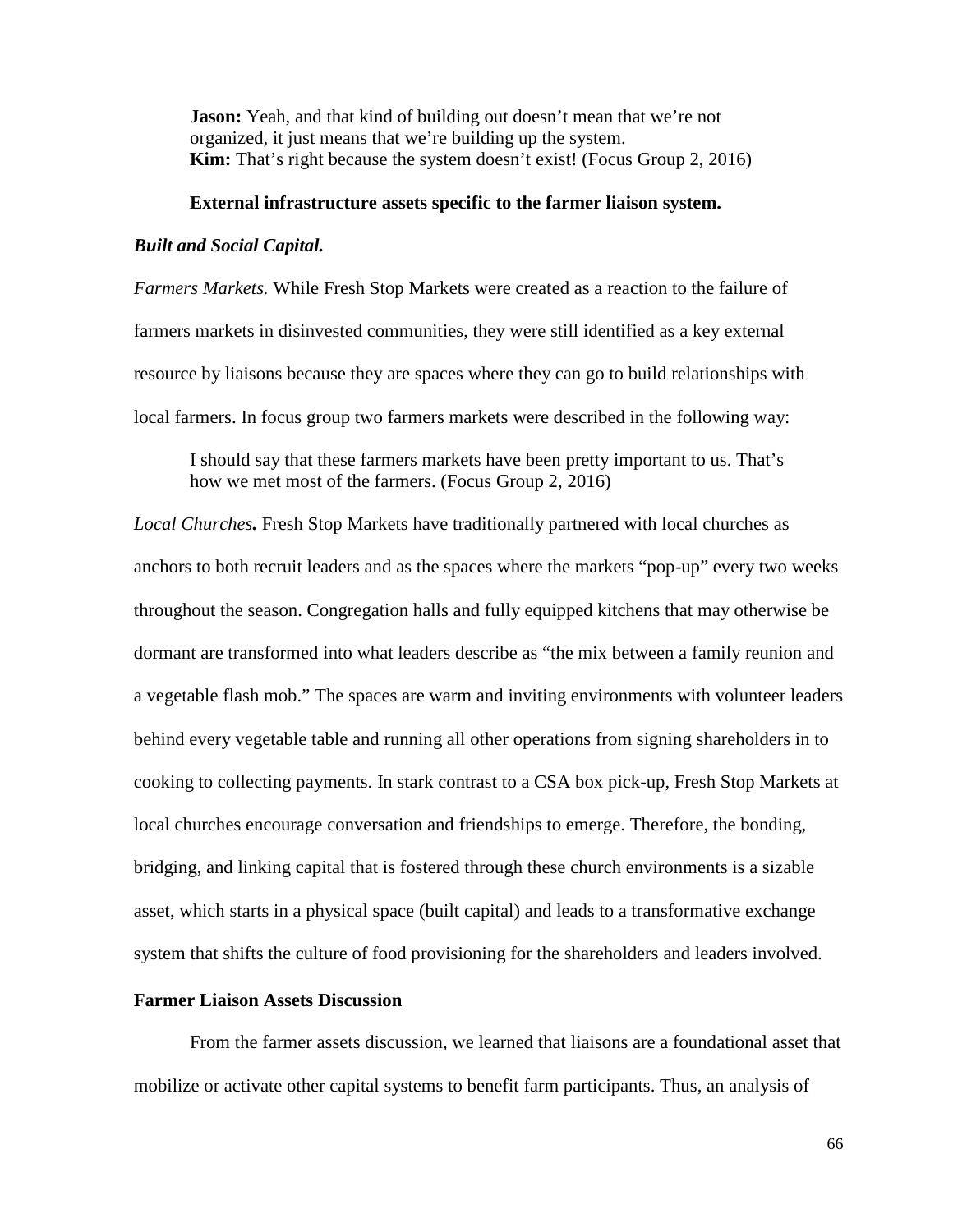how liaisons are supported by New Roots Inc., and what asset systems encourage their participation is important for understanding their role in facilitating a viable cooperative procurement system. In other words, they create the environment for farmers to thrive. So, exploring the multiple asset scales they operate with is critical to identifying indicators for successful cooperation, especially New Roots Inc.'s role(s) in facilitating that success. The organizational culture of New Roots Inc. is fundamental to success. It inspires the liaisons in their weekly struggle to provide food for 50+ families.

An in depth conversation about the "magic" of FSMs affirms the New Roots Inc. culture of community organizing, which places relationships at the center of all activity:

I think that part of it is that so many people are working together on it with so many different resources. Social networks and resources and if you have a problem, you have a lot of people working on it. So, maybe that's what feels like the magic because it's not just you, it's the group. *It feels like magic and I think it is but it is also because it is a community effort that everyone is invested in making it happen.* (Focus Group 2, 2016)

Indeed, it felt magical to be in the room during this discussion. But, how does one explain "magic" in an academic venue? Esther Farmer (2015) does so by identifying the role of creativity in fostering magical moments in community development efforts. Building from her thesis, I argue that the extensive social capital accessible to farmer liaisons allows for creativity to thrive. As the liaison expresses above, when there are multiple people available to solve a problem, it just feels more possible and challenges seem to "magically" resolve themselves. But, it is really the relationships that make this possible. Also, because New Roots Inc. operates from a horizontal leadership model, the FSM environments feel more like testing grounds where any leader can innovate at any time.

As Emory affirms, "risk-taking is greatly facilitated by playful environments in which people can try new activities without concern for "getting things right.…Magic involves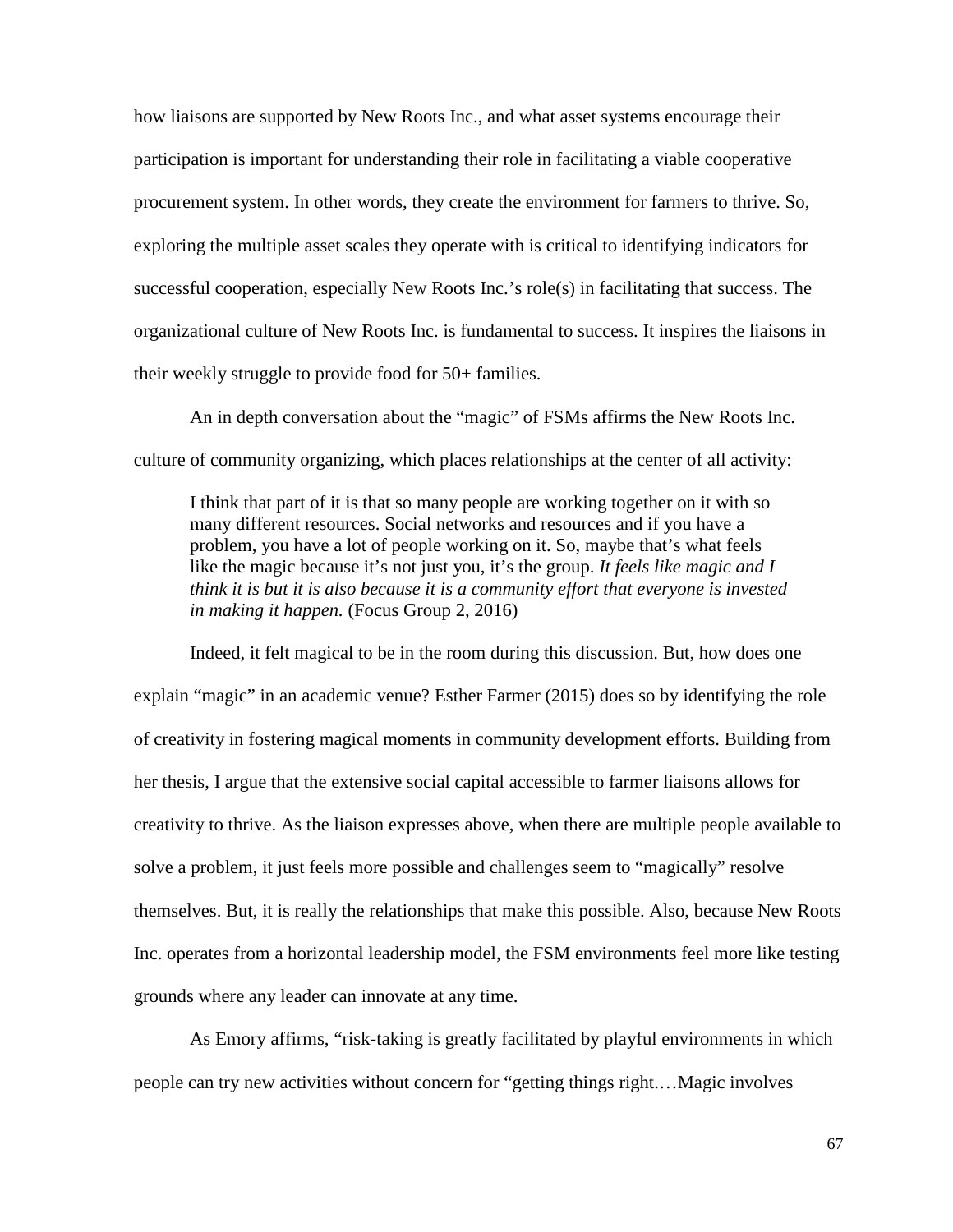surprise and the unexpected. A posture of "not-knowing" can help us collectively discover those surprises" (p. 305). However, how the magic is communicated to others becomes the next challenge. If it remains within the bubble of one market or is not made transparent to farmer partners, then it runs the risk of stagnating. For Emory, magical moments can help create a culture of democracy for community development efforts, but if there is not an intentional space for it to be shared and deliberated upon then it is not democratic.

#### **Chapter Conclusion**

We have found that farmers and farmer liaisons share value perceptions of the FSM system. Social, cultural, and human capital are shared and appear to be the building blocks for successful cooperation between farmers and liaisons, but also help develop the collective power of FSMs.

One value that farmer liaisons perceive about themselves that farmers also recognized is mutual support and cooperation. Liaisons recited several examples of how they stepped in to help farmers be successful, such as aggregating from two small growers to fill an order and meeting them half way for deliveries. These actions reflect the strength of their social capital bonds.

I think we were working within the means and bounds of what they could and doing the best that they knew how to do. But, we knew how to call them [farmers] to do better. And when we did, they would say, okay. (Focus group 2, 2016)

Additionally, similar to how farmers articulated the value in having access to a market like Fresh Stops, liaisons identified this as a main draw for participation. Specifically, liaisons identified themselves as providing a market that is comparable in scale to institutional spaces, like wholesale. The following quote from a discussion thread reflects how liaisons seem themselves as a labor support for helping farmers access markets: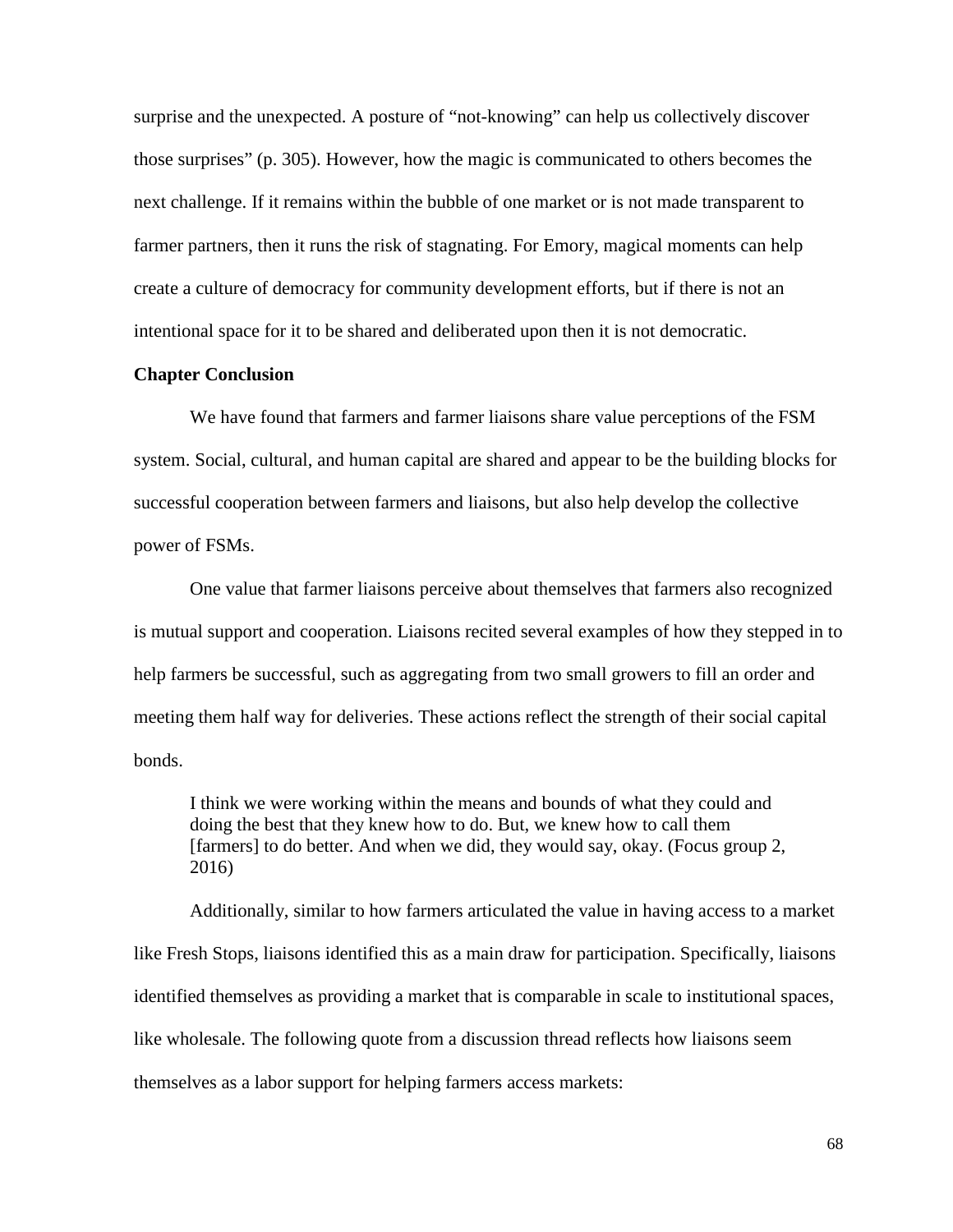What Fresh Stops/New Roots offer is a market for farmers first, I think. And if we continue to do what we do we will continue to make markets available for those who want to market in this way. (Focus Group 2, 20160 What will be important is how clearly liaisons can define themselves as institutional

scale buyers. This is an especially difficult challenge because of multiple translations needed to communicate with the diversity of "wholesale" definitions found in Chapter 6.

In conclusion, FSMs act as a mechanism for reaching the shared goal between farmers, shareholders and New Roots Inc. of community food security. New Roots staff and Fresh Stop Market team leaders support the system by mobilizing its assets. Farmers identified them as labor support for reaching their goals, therefore a human capital resource. Chapter 8 will look closely at the challenges of the cooperative system as described by farmers and liaisons.

Common and disparate concerns will be identified and discussed.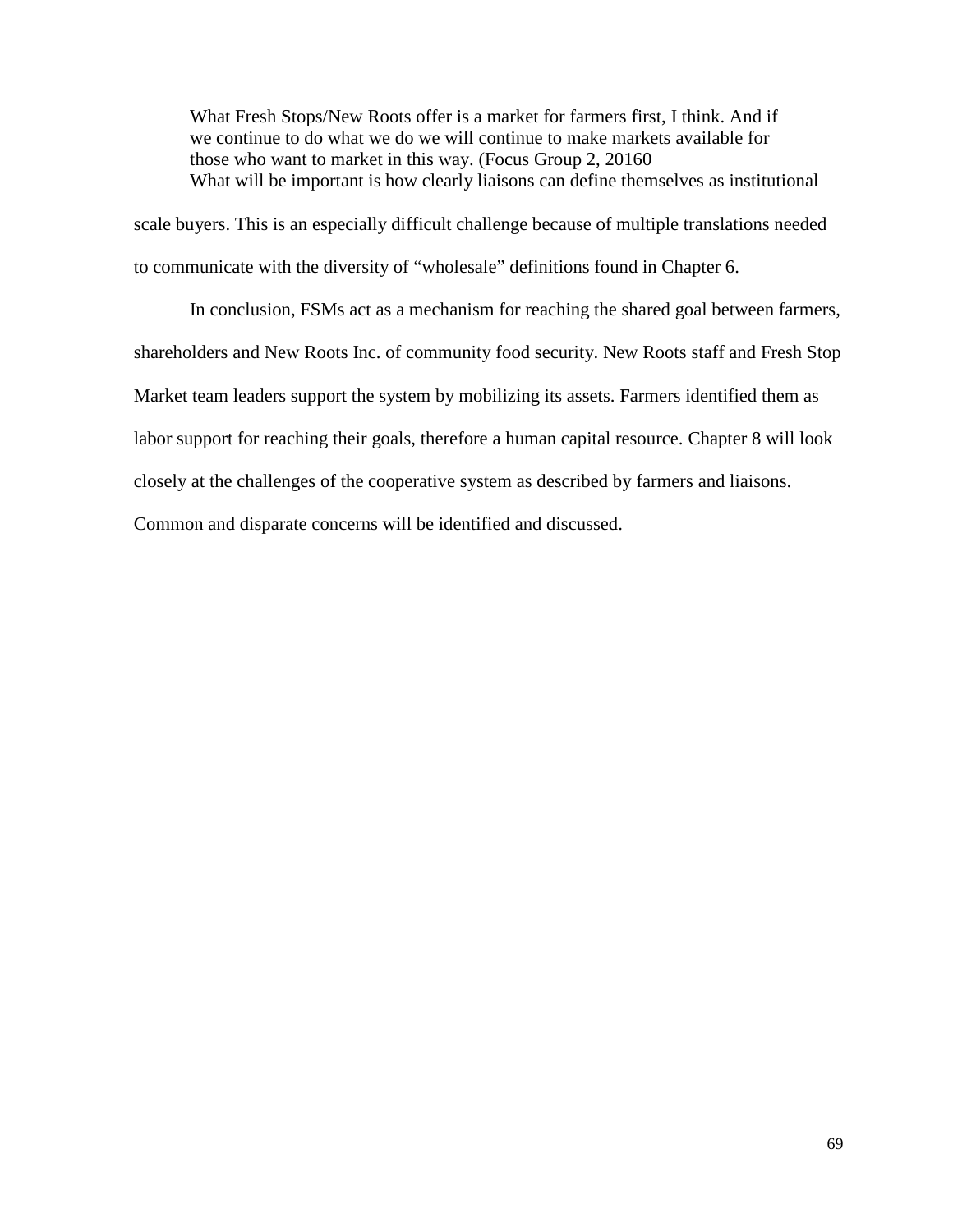# **Chapter 8: What Hinders the Cooperative System Between Farmers and Farmer Liaisons?**

The following chapter defines moments when conflict occurred in the cooperative procurement system between liaisons and farmers. Farmer defined conflicts are offered first, followed by uniquely identified liaison conflicts and finally, shared concerns. Farmer and liaison challenges were coded in interview and focus group transcripts when participants were prompted to provide detailed descriptions of specific instances when conflicts occurred.

# **Unique Farmer Challenges**

Miscommunication was a major theme reflecting instances when liaisons and farmers were lost in translation during the ordering process. The following quote represents the theme of frustration about miscommunication:

Sometimes we would go back and forth on pricing. Frustration wasn't the back and forth but that I knew we weren't talking about the same produce. (Farmer Interview 13, 2016)

Distribution challenges were also identified. The most frequently cited challenge was driving into town multiple days during the week to drop off for different Fresh Stop Markets. A quote from Interview 13 (2016) reflects this distribution challenge:

We would rather spend 5 hours on a couple days a week rather than going in for multiple fresh stops.

Both the scale of particular farm operations and the scale of the overall Fresh Stop farmer network were also challenges expressed by interviewees. Two new farmers were worried that they did not produce enough to sell to a single Fresh Stop market. Anxiety about meeting FSM demand is found in the following:

What I started thinking is- If I'm too small to sell to Fresh Stops then do I have to sell to restaurants? There are not enough outlets for selling to low-income neighborhoods. (Farmer Interview 9, 2016)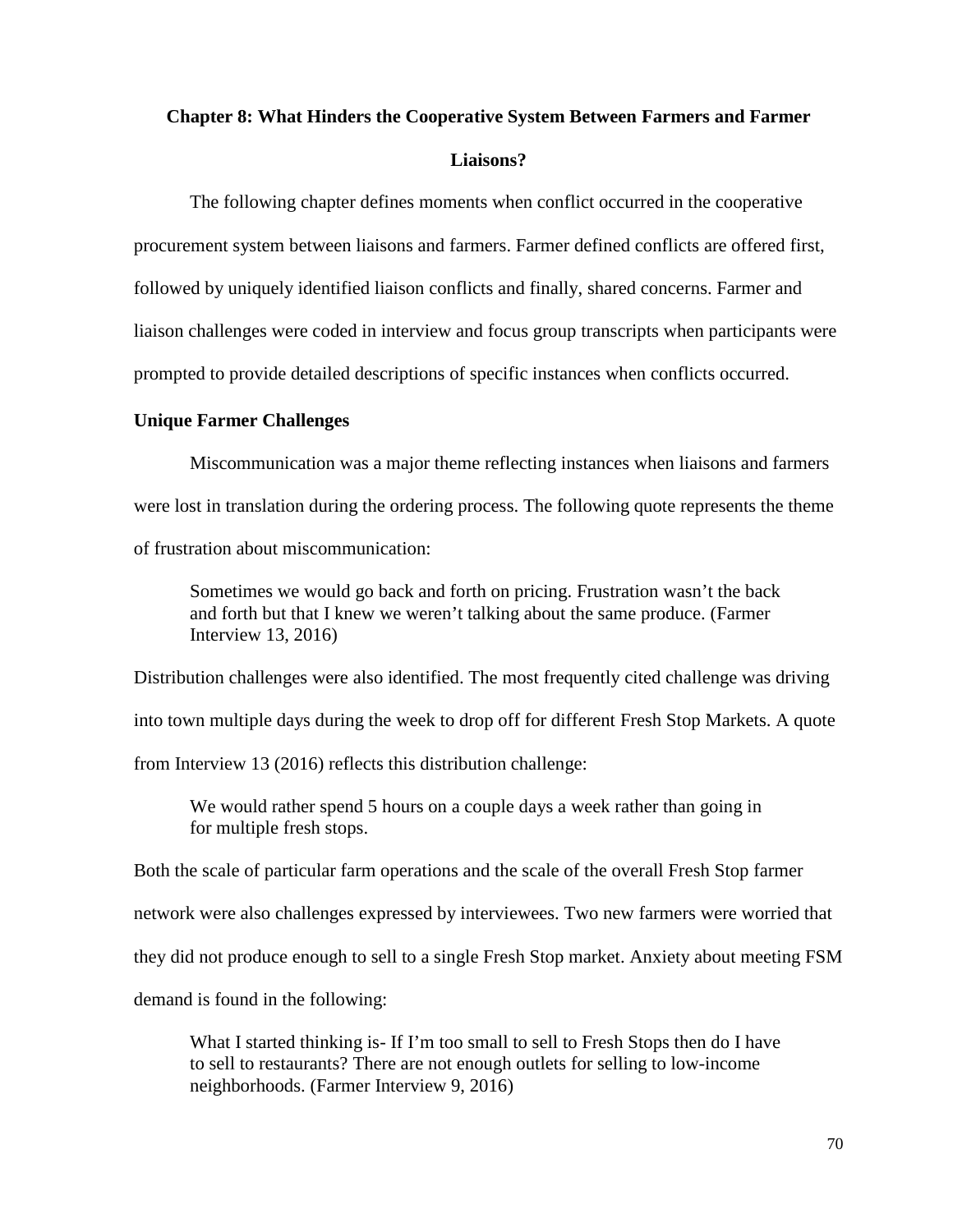Another issue of scale was expressed by an established farmer who was concerned that 50

farmers serving a network of 12 markets may be overwhelming for the whole system:

Just logistically, I understand that you want to have several [farmers] so you can spread your risk out…Especially at the scale they are now. Maybe if they were up to 4,000 shareholders, then yea, 50 farms, that sounds about right.(Farmer Interview 13, 2016)

New farmers were also critical of their own operations:

I understand the [delivery time] window and I'm not beyond working with it…And if I was a full time farmer then it wouldn't be an issue. (Farmer Interview 8, 2016)

Or saw the long-term benefits of the existing system:

I think the logistics is just one of the downsides of decentralized organization. But, it does build leadership though and you can't put a price tag on that. (Farmer Interview 9, 2016)

Finally, five out of the eight new farmers interviewed, stated that there were no challenges to participation. And, one of the growers who worked with the grower cooperative acknowledged that the challenges were not with New Roots Inc. but with the cooperative's communication system.

# **Unique Challenges of Farmer Liaisons**

Two unique challenges emerged from our liaison focus groups. First is what they perceive as a lack of accountability from the farm partner. In the scenario described below, the farmer did not give the liaisons enough time to replace an item that the farmer had forgotten was on an order. Liaisons did recognize that weather and pests can happen sporadically. But, what causes conflict is when farmers do not communicate in a timely fashion. A quote from focus group one (2016) illustrates time conflicts:

Communication is key to make a fresh stop successful. Maybe they told you four hours ahead—I feel like I can salvage that. I could replace it. But, they call you an hour before and you're scrambling.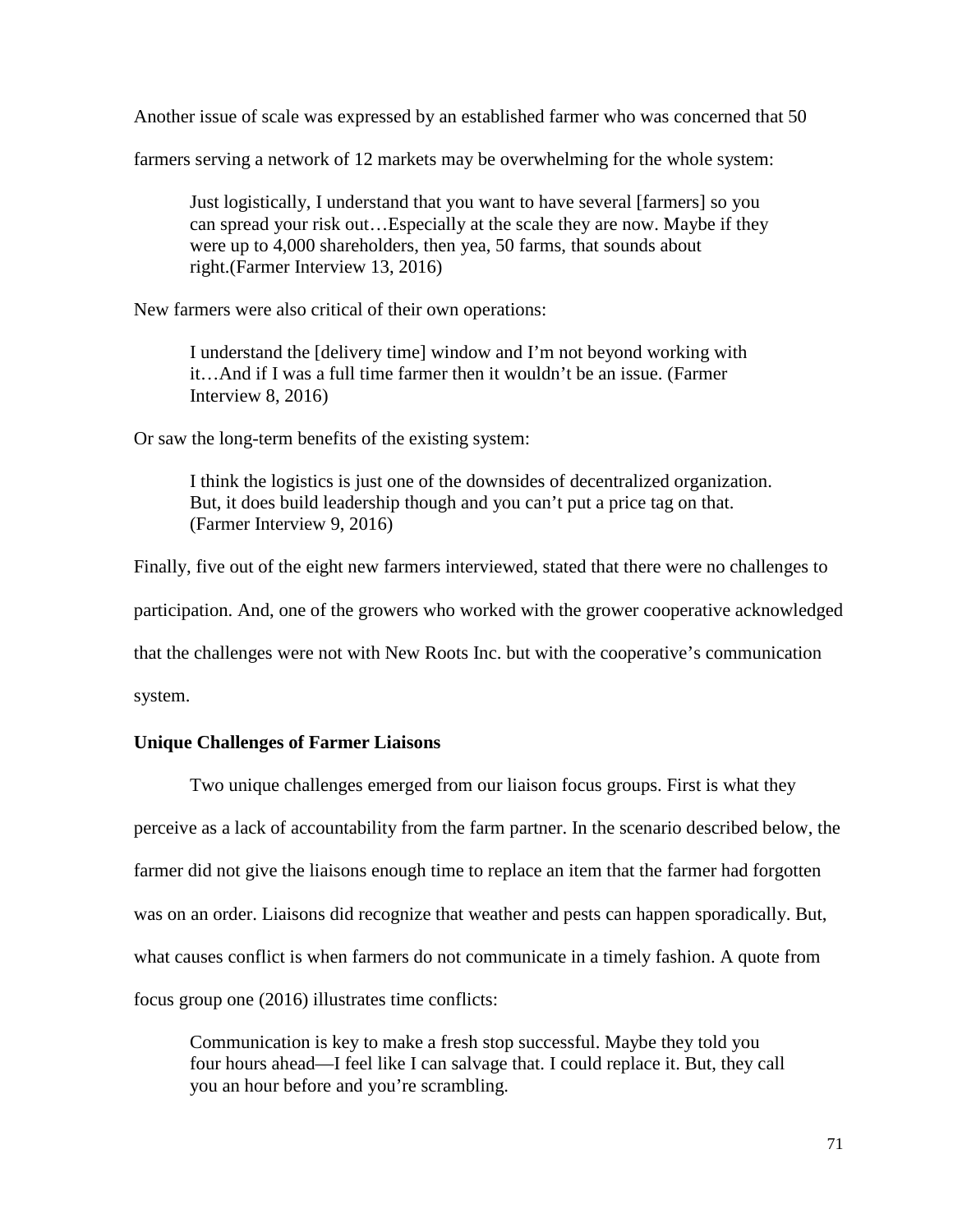Other than miscommunication, liaisons also identified logistical challenges such as storage, aggregating produce from multiple growers to accommodate diverse farm scales and mismatched delivery schedules. Often, liaisons would have to commit their time to reconciling these issues by acting as ad hoc distributors and/or aggregators. This activity reveals how resourceful liaisons are and the importance of their social networks, which is described by Emory and Flora (2009) as "entrepreneurial social capital" or "willingness to consider alternative ways of reaching goals" (p. 21).

Another challenge specific to the liaison team development process. Lacking time to focus on leadership development was a concern for new leaders. This particular challenge draws attention to human capital need. Instead of one person sharing the whole responsibility of the farmer liaison job, it is intended to be a team effort. One liaison's feedback from focus group two (2016) illustrates this challenge:

So, when I think of improvements that I want to make for the next year, I think about the people who expressed interest in helping with the farmer liaison team and I didn't do a good job of cultivating them. In the beginning of the year, it was for different reasons and throughout the season it was because we were in the weeds and just trying to get it done.

# **Shared Challenges**

One shared challenge is incompatible communication during the ordering process. The issues primarily circled around timing. For liaisons, there was frustration with farmers who could not respond quickly enough to an order question. While liaisons expressed this concern, they also recognized that there may have also been a mismatch in communication style. For example, they may have received a faster response if they had communicated by phone or text message, rather than email:

And sometimes not hearing back in enough time. So, to be able to contact somebody else. And do I wait on you? And then I don't like conflict so it's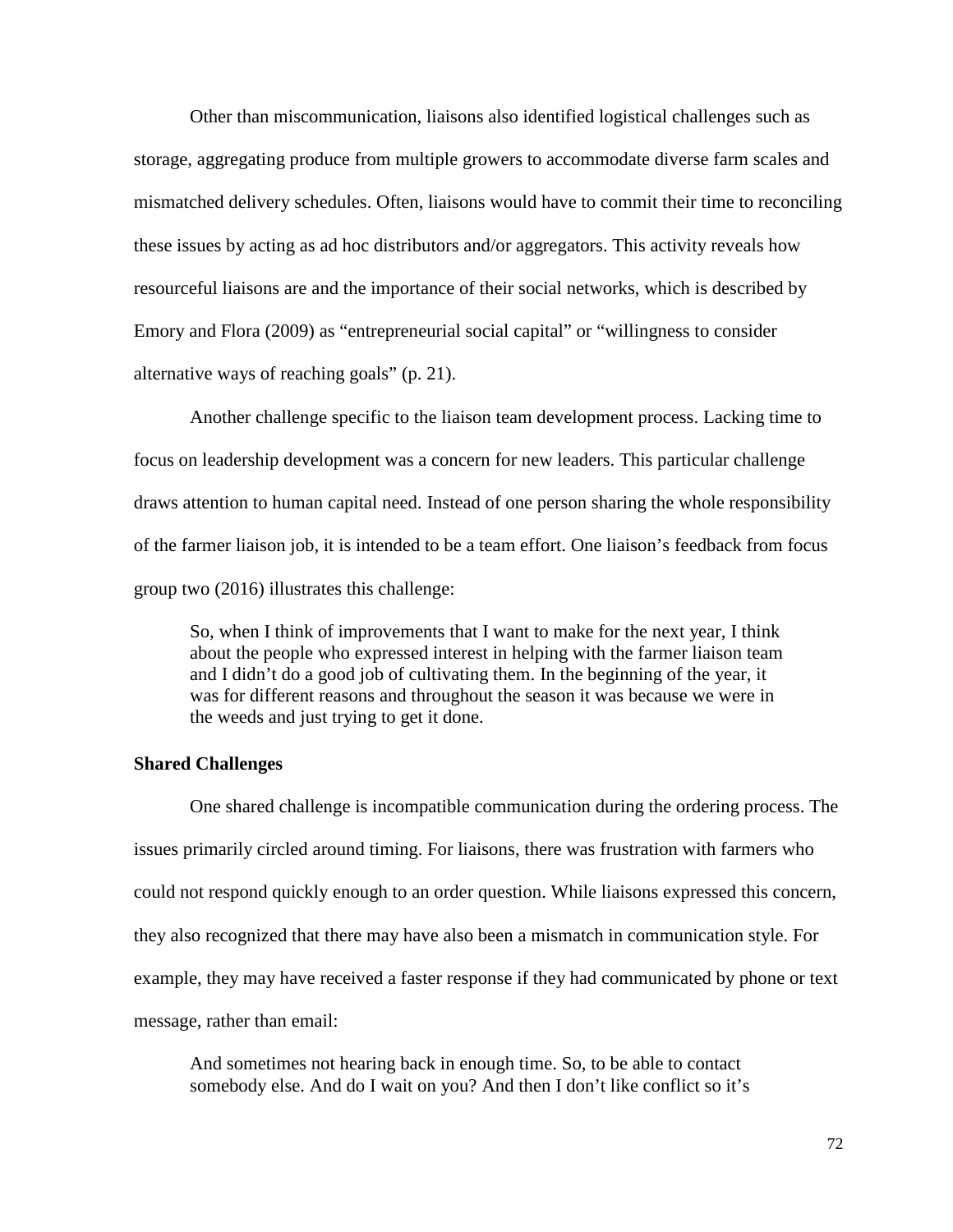hard to tell someone, Well, I'm sorry you didn't call me back so I had to go ahead. I don't like that feeling. (Focus Group 1, 2016)

Farmers were also frustrated by communication timing. A few farmers were concerned that

they were treated like back-ups and therefore did not receive orders until the night before they

were expected to deliver.

A couple times last year they didn't call me until later in the evening the day before to tell me what they wanted and I already had the truck loaded.

Another farmer who worked had trouble responding to questions after normal business hours:

The communication would be outside of work hours for a normal business. They were used to dealing with growers and with this organization it was hard. (Farmer Interview 10, 2016)

# **Forecasting Challenges**

What we have found is that there are conflicts other than weather and pests that create

break downs in the pre-season planning system. Farmers expressed frustration about the risk

involved in the process. The risk was attributed to a lack of a formal contract and a feeling that

there "is no guarantee" due to favored farmer relationships.

There's not a contract and you can't say there is a guarantee if she talks to another farmer before me.

The quote above reflects overlapping issues of miscommunication and a lack of contracts from

a new farmer partner (Farmer Interview 6 2016). An established grower shared a similar

concern (interview 10, 2016):

…we have done projections for the past four years. But, they typically don't hold. Like they say we want to buy greens but if X farm has them then there is no guarantee…they favor the relationship with X farm.

The above expression reflects a few farmers' concern that they are not valued as much as other

growers. To them, the lack of a guarantee is because there may have been established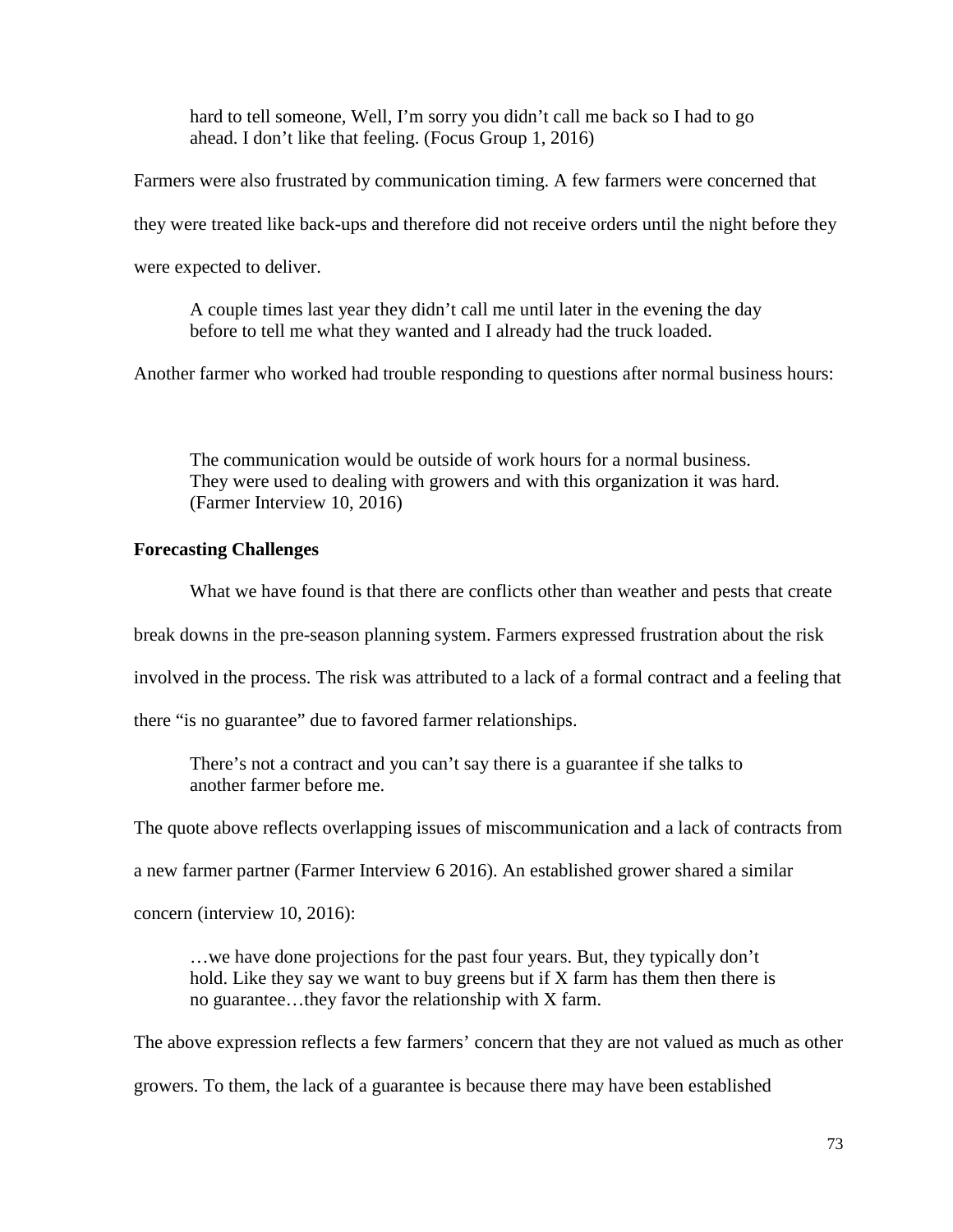guarantees with others. Another grower (Interview 13, 2016) also expressed this frustration, but suggested that conflict could be avoided if liaisons are transparent that some growers are back-ups:

Well, what we said is that the only way it worked for us is because we had excess and as a business, we are trying to figure out how to eliminate excess.

For liaisons, it is difficult to schedule pre-planning meetings based on the diverse schedules of shareholders, staff and volunteers. Due to the time and capacity needed to organize a market, the produce forecasting process may start late (after seeds have been ordered by growers) and/or it is challenging to create procurement schedules with multiple growers. But, they were also concerned about relying too much on a few growers.

# **Conclusion**

These findings suggest that transparency through clear communication of expectations and challenges is critical as the markets continue to grow throughout the state. New farmers, shareholders and leaders will need to be trained in how to effectively communicate during the entire process to avoid conflicts. In Chapter 9, I analyze farmer and farmer liaison recommendations for improving the procurement system and managing conflict.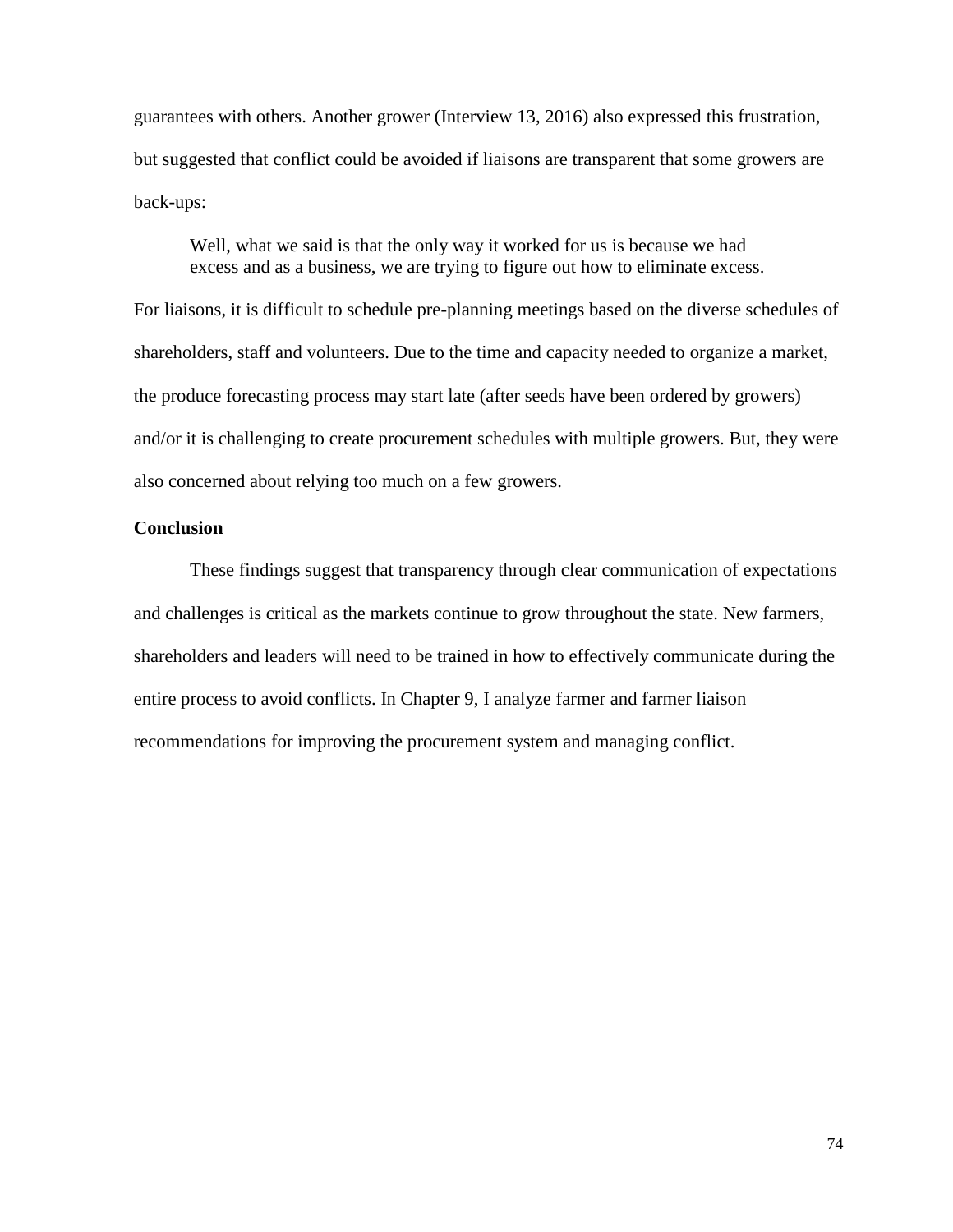#### **Chapter 9: Recommendations for Change**

In this chapter, I offer the direct recommendations offered by farmers and farmer liaisons when asked three questions: Is there anything that New Roots can do to improve or make working with us better (farmers); Do you have any suggestions for how to improve the farmer liaison system (farmer liaisons); And, are there any ways that you think the fresh stop network could address farmer challenges (farmer liaisons)? The final question elicited recommendations to do with addressing challenges in selling to FSMs and also broader everyday challenges in being a farmer.

# **Farmer Recommendations**

Farmer recommendations align well with challenges defined in chapter eight. For example, most new producers who did not identify challenges also did not have advice for improvement. However, there were new growers who did not think New Roots needed to improve, but offered other recommendations for improving the local food system as the following quote illustrates:

I don't think it's on them. I think we need a pooling mechanism for small growers. (Farmer Interview 9, 2016)

Additionally, a couple of new farmers did have recommendations based on their understanding of local food system challenges and past experience working with cooperatives. They were:

1. Provide refrigerated storage to extend the life and quality of produce.

2. Provide a price sheet (Farmer Interview 8 2016):

…I think that you would have a much broader span if you gave everyone a sheet with prices…Well, this takes the guess work out for you all. And it takes the guess work out for me…that way we know what the margin is. We have to have a margin to go by.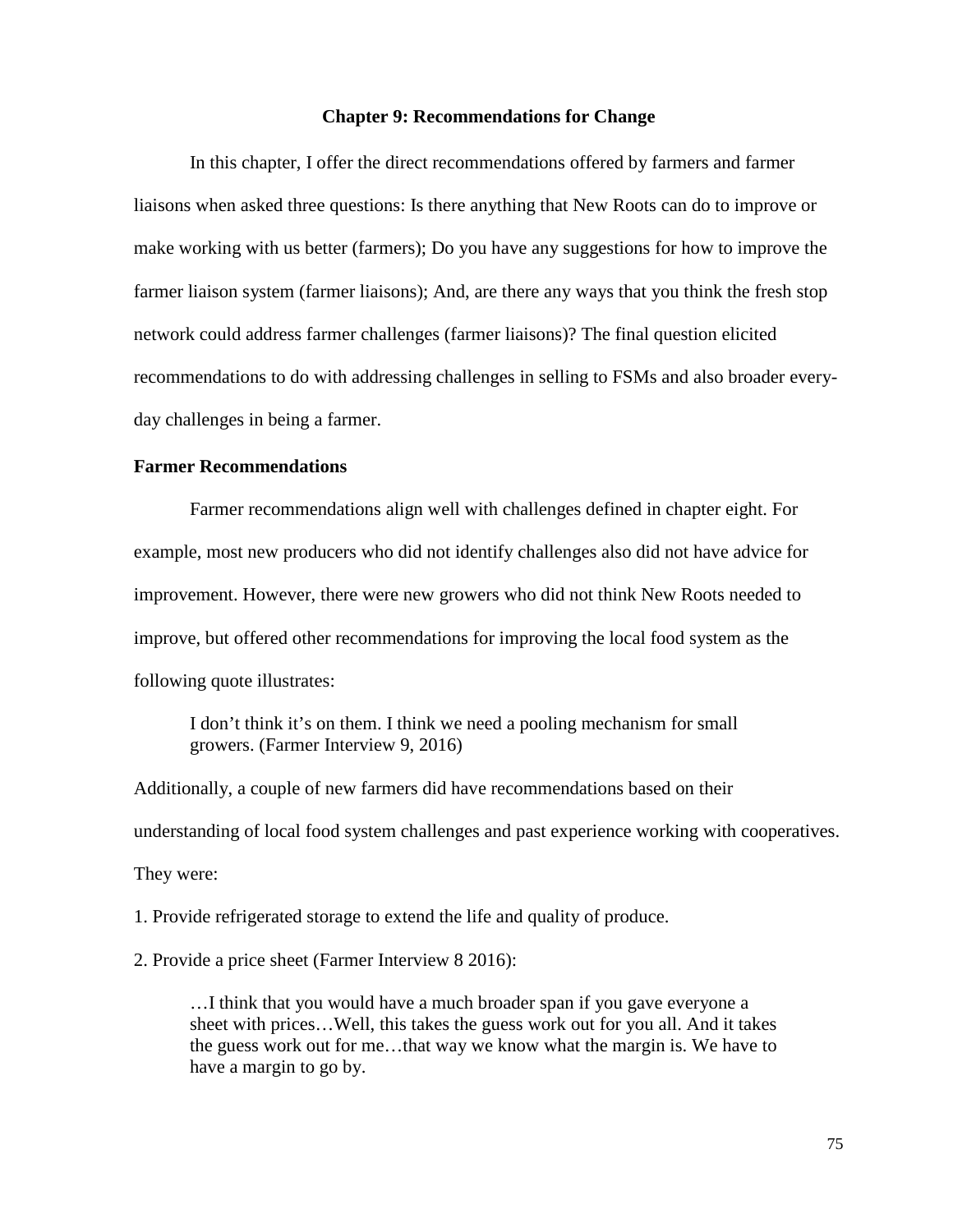Established growers who had been selling to FSMs for three years or more offered more detailed recommendations, just as they were more capable of articulating their challenges. Most suggestions for improvement were about addressing break downs in communication. These farmers, primarily focused their attention towards needs for improvement in the farmer forecasting process. They advocated for more transparent communication and suggested new process systems. Farmers from interview 13 (2016) brought advocated for both with the following ideas for improvement:

…Tell us that we are going to try to get as much as we can from these farmers and we need you to be on standby or these are the crops that they do not grow.

And;

To me, I feel it would be way better if we could treat them like a CSA. Like take on 100-150 members a week.

Another structural communication recommendation was for New Roots Inc. to re-organize the farmer liaison engagement system so that only one liaison placed orders for multiple markets. For farmers, communicating with just one liaison would help avoid order mistakes and ensured that expectations are clear. Because of the diversity of liaison backgrounds, they also communicate diverse expectations. Therefore, speaking with only one liaison ensured less confusion.

Finally, one farmer who had sold to FSMs for over five years, felt that New Roots Inc. could go a step further to not just make adjustments to the system of communication between liaisons and farmers, but to actually hire a Farmer Organizer. This person could help manage farmer relationships, better identify on-farm issues and ensure that the forecasting process is clearly communicated and beneficial for diverse growers.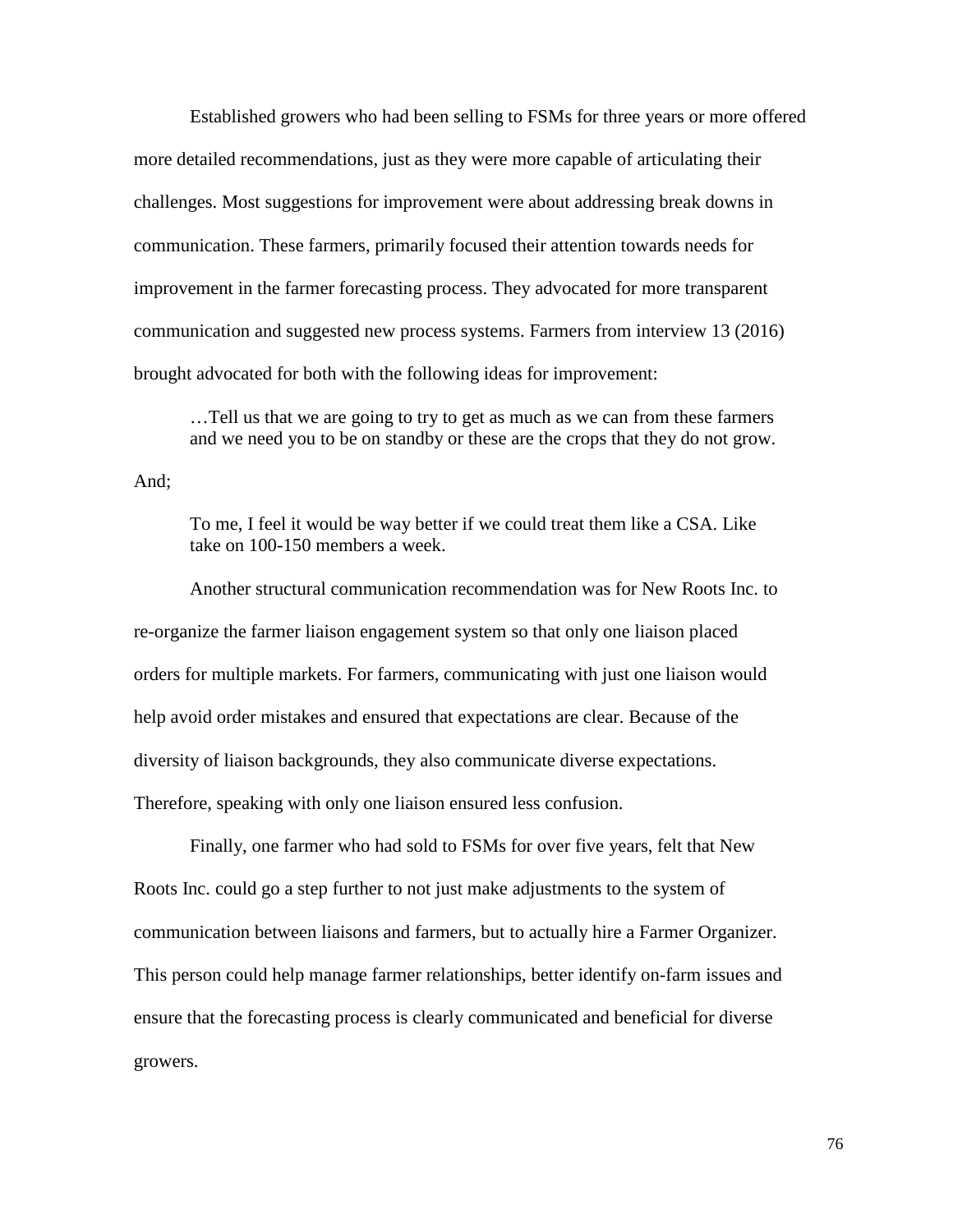# **Suggestions for How to Improve the Farmer Liaison System**

As one of the most critical resources for Fresh Stop Markets to succeed, farmer liaisons who experience the system from the ground every day are the most knowledgeable about what innovations are needed to improve the process. The ideas below reflect their expertise. They are categorized by: Team building; Forecasting and Farmer Participation.

# **Building the team:**

- 1. Recruit more volunteers from the pool of shareholders
- 2. Spend more time building leaders- identify people's strengths (focus group 2, 2016):

Maybe try to identify people's strengths and acknowledge those. Sit down with them and say, what do you think you would be good at?

- 3. Peer to peer mentoring by visiting other markets and more spreadsheet training
- 4. Change the procurement system so that one person is making final orders in Louisville.

# **Forecasting:**

- 1. Organize meetings earlier before the season starts
- 2. Change the system so that farmer liaisons take the lead on facilitating meetings

3. Organize producer-only meetings to encourage cooperation and learn individual farmer schedules.

# **Increase farmer participation:**

- 1. Communicate financial benefits of participation
- 2. Provide more opportunities to listen to farmers' concerns and ideas for innovation

# **Conclusion**

Based on the findings above, there are three different levels of recommendations offered by farmers and farmer liaisons. At the base is human resource development of farmer liaisons through individual skill building and team development. The second level includes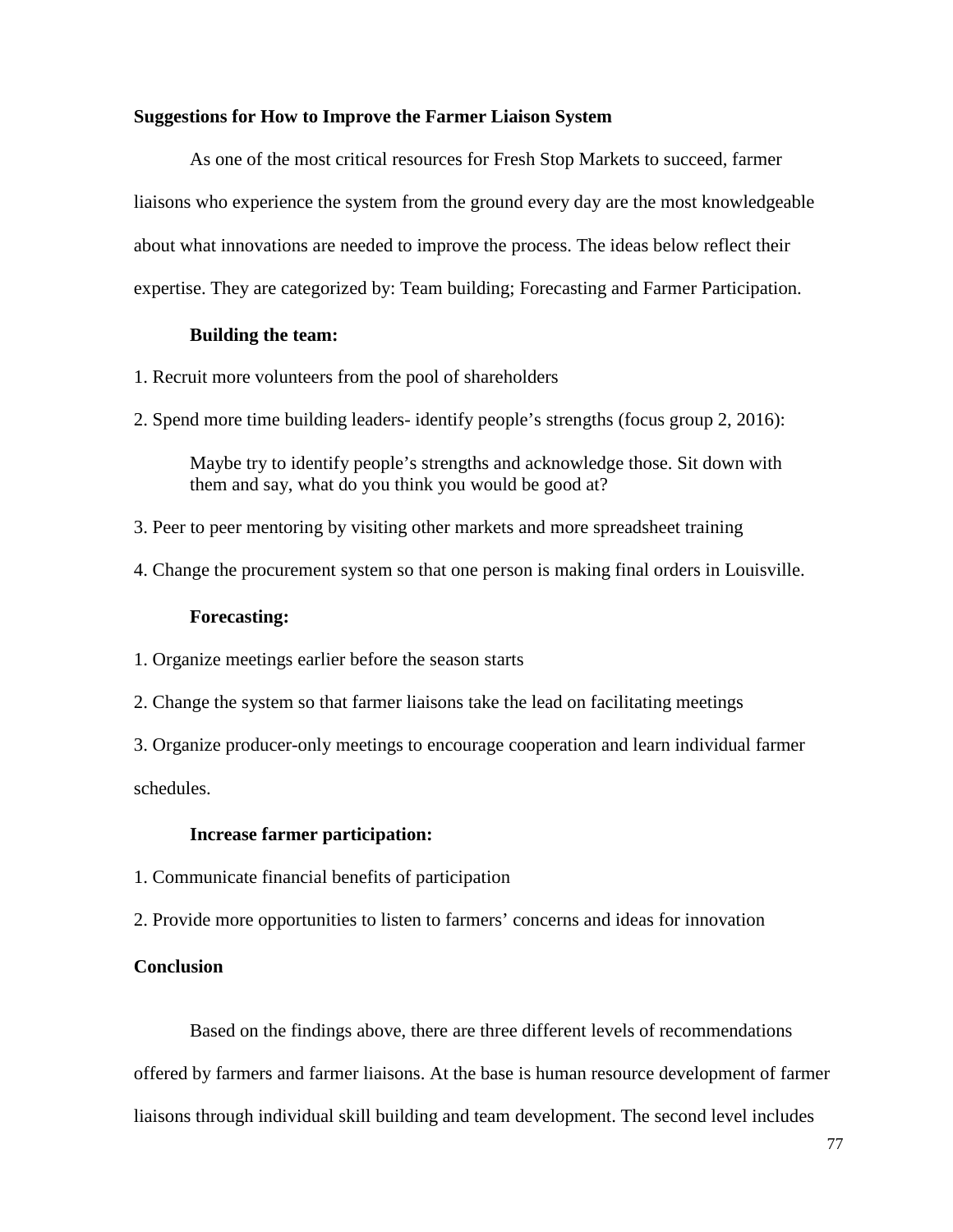relationship strengthening and trust building between liaisons and farmers. Finally, there were also visions for structural change that included changes to the forecasting system and possible new hires. One focus group participant (group 2, 2016) even offered their dream for New Roots to invest beyond purchasing food from their farm partners to advocacy and policy development:

I envision New Roots some time way in the future having a policy arm that people in urban and is rural settings can organize together for policy change and advocacy work together. I see that as a benefit to the farmers in the future.

Applying interactional theory to the recommendations offered above, it would seem that if New Roots Inc. would like to improve at all three levels, there should be more intentional spaces for liaisons to interact with each other; farmers to network and share resources; and farmer and liaisons to discuss challenges and co-develop solutions. This was evident in both focus groups as participants expressed how helpful it had been for them to connect across markets by sharing ideas, challenges, and visions. The sense of belonging to a collective group who shared similar struggles and successes was powerful to witness as a researcher.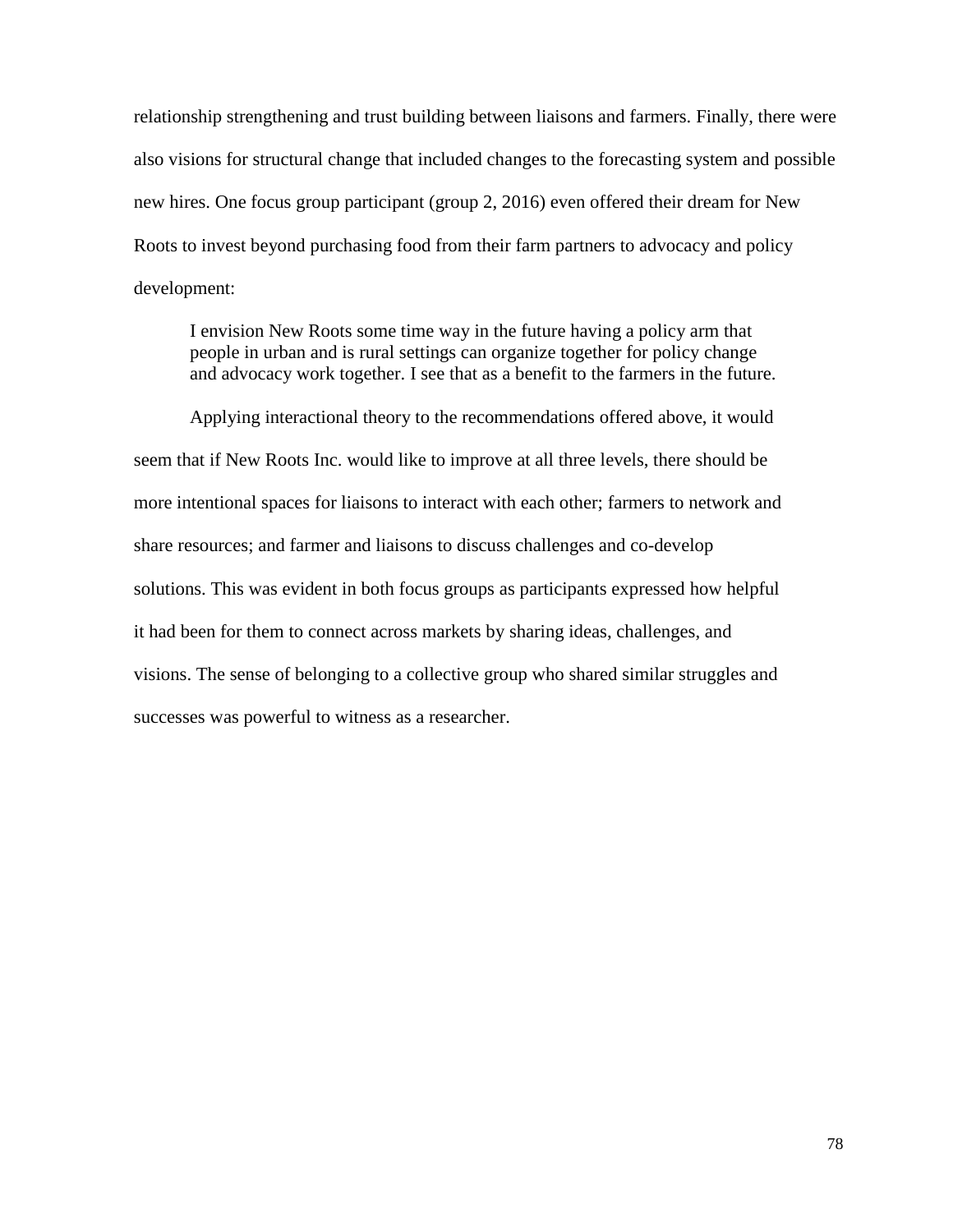# **Chapter 10: Conclusion**

Since 2009, New Roots Inc. has built a regional, cooperative network for families to access fresh, local produce at an affordable price, and an alternative market for farmers. What may be one of the most encouraging findings is that farmers do value their role in contributing to community food security by selling to Fresh Stop Markets. They *want* to sell their food to limited income communities. In fact, what the findings suggest is that the cultural capital embedded in the farmers as hybrid economic subjects motivates them to participate. In other words, participating helps them realize their philosophical and/or moral values or as one farmer expressed, their "calling" is to grow food for people who need it. Yet, without FSMs human, social and cultural assets they do not have the time or labor to participate. And once they are connected to the organizational structure of FSMs, the assets multiply. Time savings through payment on delivery, fair prices, large volume purchases, flexibility and guaranteed markets are all valuable financial resources that contribute to whole farm success.

We have also found that farmer liaisons are becoming new economic subjects through their integral role(s) as food procurement gurus. They are learning new skills (technical and leadership development), building extensive resource networks and social capital, increasing their food systems literacy and realizing their own personal goals of supporting community food security.

The findings verify that both groups are working towards shared goals through the cooperative system of interaction. The NR community organizing strategy is reliant on human and social capital development, which supports those in the collective to achieve mutual goals. The solidarity and multiple values produced by participating in the cooperative can be further defined as the "collective power" of Fresh Stop Markets. A farmer liaison describes how

79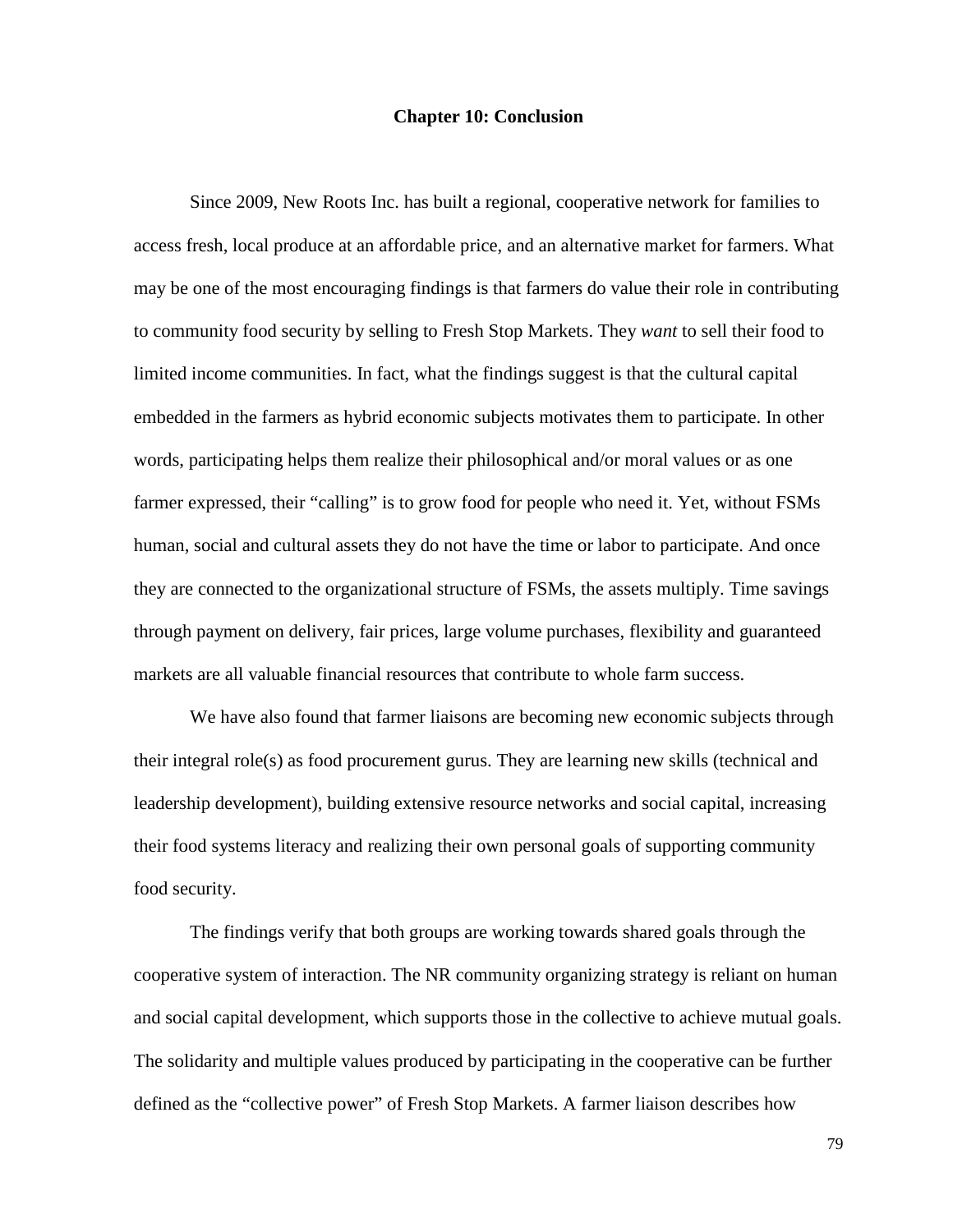mobilizing the assets of the collective is critical to sustaining bonds with farmers (Focus Group 2, 2016).

We're able to hold all of them together and pour out the social capital, financial capital and spiritual capital in to all of them to say if you fall under our umbrella then we belong to you and you belong. We are connected. We are supporting all of you. We are willing to drive to the gas station to meet you.

# **Improving Cooperation**

New Roots Inc. acts as a bridge to facilitate the "spiraling up" of farmer and FSM capital systems through their community organizing infrastructure. Thus, what enables multistakeholder cooperation broadly is the organizing system. But, what supports it during everyday interactions is clear and transparent communication between farmers, farmer liaisons and NR staff. Trust, reciprocity and constant affirmation are the glue that hold these delicate social bonds together. Also, facilitated spaces for interaction are critical. The forecasting process is a requisite and based on recommendations from farmers and liaisons, there should be more investment in it. Both farmers and liaisons outline more specific recommendations for improving the forecasting systems in the previous chapter.

Maintenance of relationships within the cooperative system also require an investment in conflict management infrastructure. It is inherent that through the process of translating between such diverse groups of people that conflict will arise. We have found that miscommunication is the number one challenge. This can happen at any time during the timeline of interaction from initial contact, planning, to delivery. Since liaisons already act as translators/mediators between stakeholders and farmers, they should be trained in conflict management and taught the diverse languages of their farm partners.

Finally, for cooperation to be sustained, there needs to be an intentional focus on democratic processes. Currently, de-centralized leadership allows farmer liaisons and staff to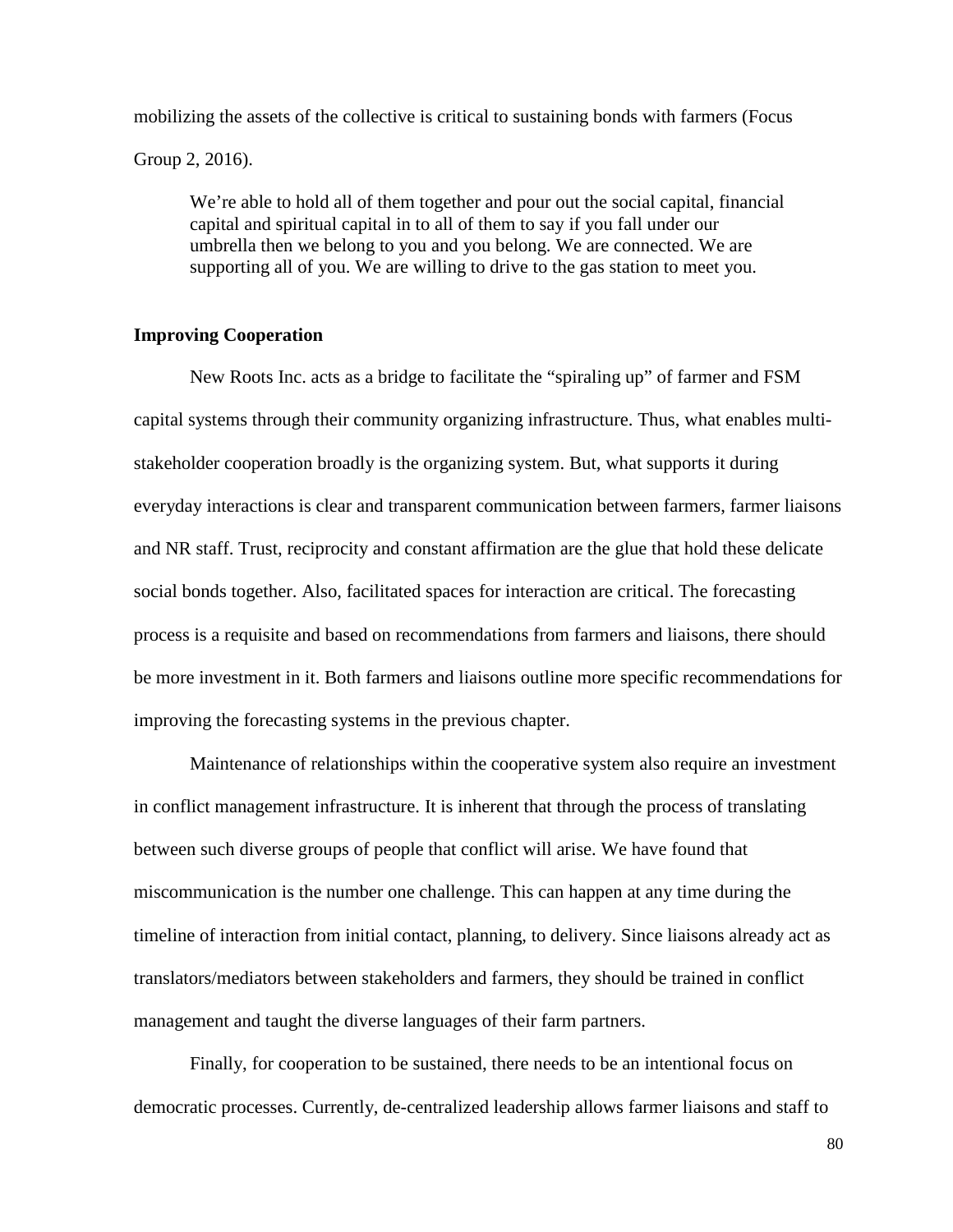innovate "on the fly," which creates a transformational atmosphere for community leaders to creatively solve problems without jumping through time consuming approval processes. This is part of the magic of FSMs. It is also representative of a grassroots organizing philosophy that people are creative, resourceful and whole. But, as the NR grows, it becomes increasingly difficult to facilitate and manage this type of structure. In my personal experience, the day to day struggle of procuring food for 50 families each week during the FSM season is all consuming and does not allow much time or space for leadership development. Nor does it allow space and time for an organizational identity crisis. However, the findings of this thesis do recommend more investment in spaces for team building and planning with farmers. Without taking a major leap towards becoming a more formal cooperative business, perhaps a first step could be an annual meeting.

This annual meeting space could also help move the food justice work of NR from food provisioning and justice literacy to advocacy. From the capital systems analysis, there is a gap in political capital. In order for NR's community organizing model to have long-term impacts towards food justice, policy and advocacy work needs to be a prioritized. I know from working with NR for over four years that they ARE involved in changing policy and systems. Their leaders are also movement leaders. But, that work is not as publically acknowledged, nor was it within the scope of this thesis to catalogue it. The seeds are all there waiting to be cultivated.

# **Investing in Food Justice**

The findings from this thesis confirm the positive impact of investing in cultural, social and human capital resources for the local food system. With a budget of less than \$250,000 a year with only 3 full-time staff, NR has created a culture of food justice for 1,000 families, 50 farmers and 100s of volunteers. And, they were able to buy \$100,000 worth of produce from

81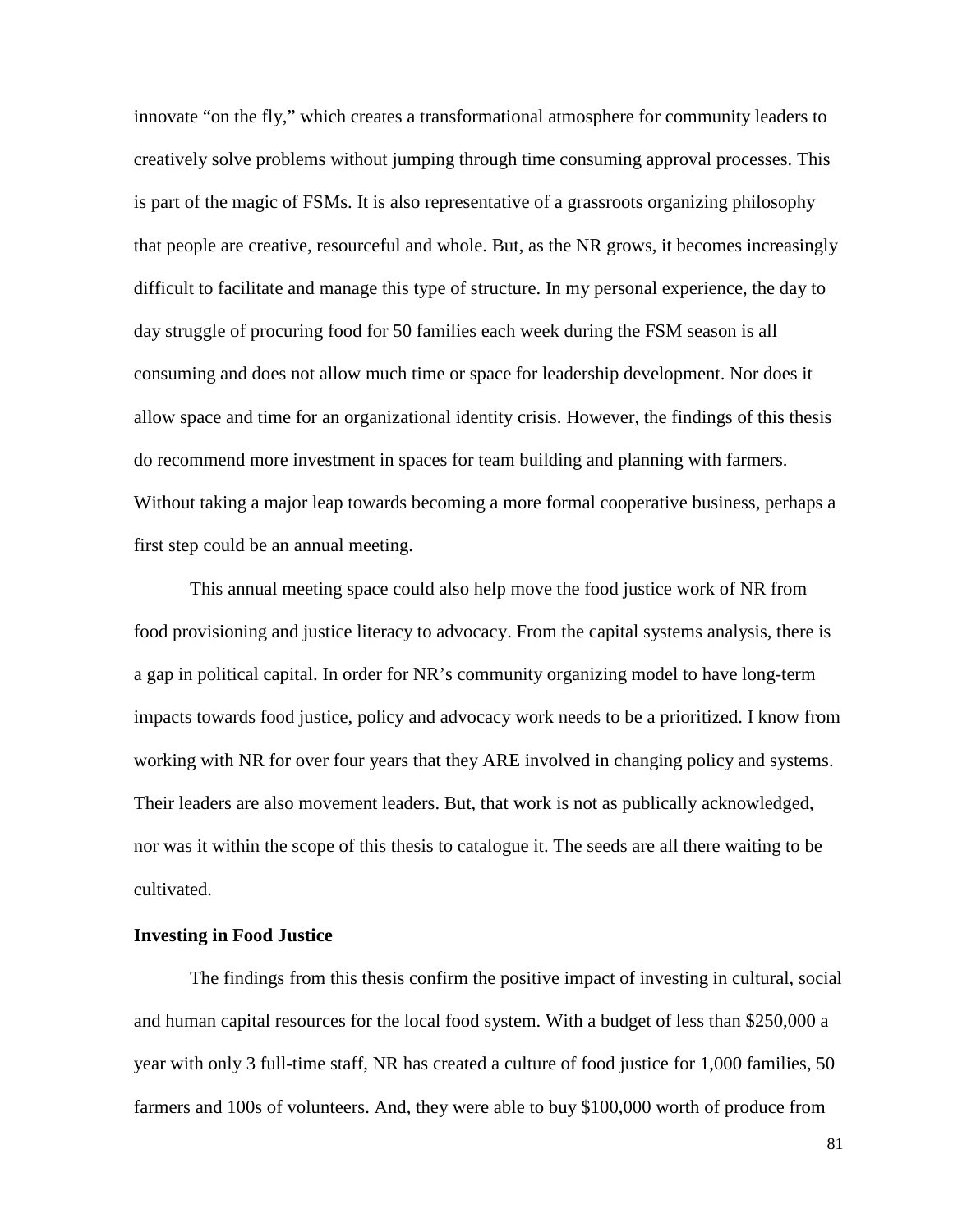local farmers in 2015. To put this in perspective, the Fayette county school system  $(41,686)$ students) only spent \$25,000 on local food for the entire year in 2014. Clearly, an investment in community organizing infrastructure brings high returns.

The West Louisville Food Port project was slated to cost over \$35 million for major built infrastructure, but imagine what community organizers could do with a fraction of that investment. It would be an investment in the foundation for long-term systems change. It means shifting traditional power dynamics, recognizing the role that liberal elites have played in the systemic oppression of whole communities which has led to so-called "food deserts." It means shifting from a fixation on fixing what is framed as a logistical and physical access problem to investing in people who already doing the work. It would mean investing in people over profits and justice over buildings.

I am not naïve in asking for our policymakers, funders, philanthropists and local food advocates to consider shifting its priorities. I have been at the meetings where developers ask, "How is *that* work *sustainable*?" What they mean is how will it be profitable so that it does not need to rely on grant funding to continue. This reflects an egregiously limited understanding of the insurmountable systems we truly need to transform. Is the goal of the work NOT: to sustain our small farmers, alleviate a diet-related public health crisis, save our farmland and alleviate further damage to our waterways, land and air? Is this work not a public service? My question in response is: What are we trying to sustain? The continued disinvestment of critical public services? Our arcane farm bill infrastructure that leaves peanuts for farmers and major profits agriculture corporations? How are we supposed to transform this dysfunctional agriculture system that was built from slavery and massive land grabbing without investments in human, social and cultural capital? This requires a shift in thinking from seeing grants as the end goal to a small stepping stone towards systemic change.

82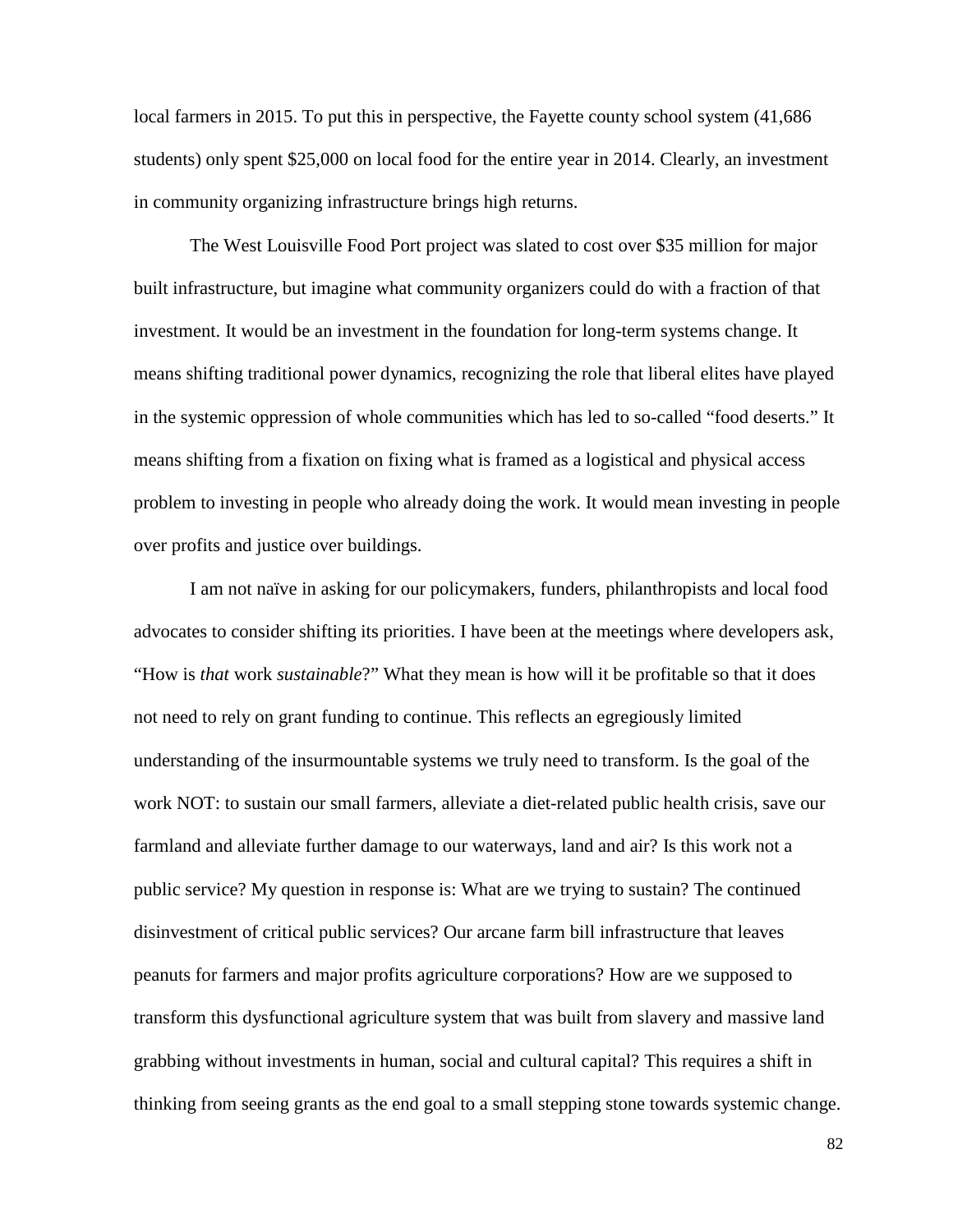Following this line of thinking, we need considerable and constant public funding-not one off mini-grants. But, also through this lens we can see where local profit-driven developers may feel compelled to ask how a project like FSM can be sustained. After all, if the lead developers of the West Louisville Food Port truly wanted to "develop" the local food system to benefit the largest population then they would have invested that money into the school system where thousands of children are hungry for answers.

Anderson et al. (2014) support my passionate response to questions of the financial sustainability of FSMs (emphasis added):

We might reconsider the tendency of commentators to uncritically lament the dependency of the social economy on the state. These nonprofit and cooperative initiatives *may both require and warrant* ongoing support because they *offer a public good by supporting the development of healthy, environmentally friendly food systems or contributing to social inclusion and cohesion* — a much longer-term project of social change that may never be accomplished within the limits of the current market logic. (p. 6) In short, community organizing infrastructure that supports small farmers, supports food security and builds a culture of food justice is a public good. As the foundational capital

system for systemic change, it deserves major investment.

# **Final Thoughts**

In conclusion, the material components of the FSM "vortex" consisting of community leaders, a handful of staff and predominantly small, minority farmers weave together incredible human, social and cultural capital resources in Kentucky's local food movement. The intentional investment in community organizing over built infrastructure transforms the questions asked about how to change the local food system from scale to food justice. From an idea of fixed objects (food and table) to processes and relationships, acknowledging the politics of getting food from farms to tables. In short, this work is carving out a unique space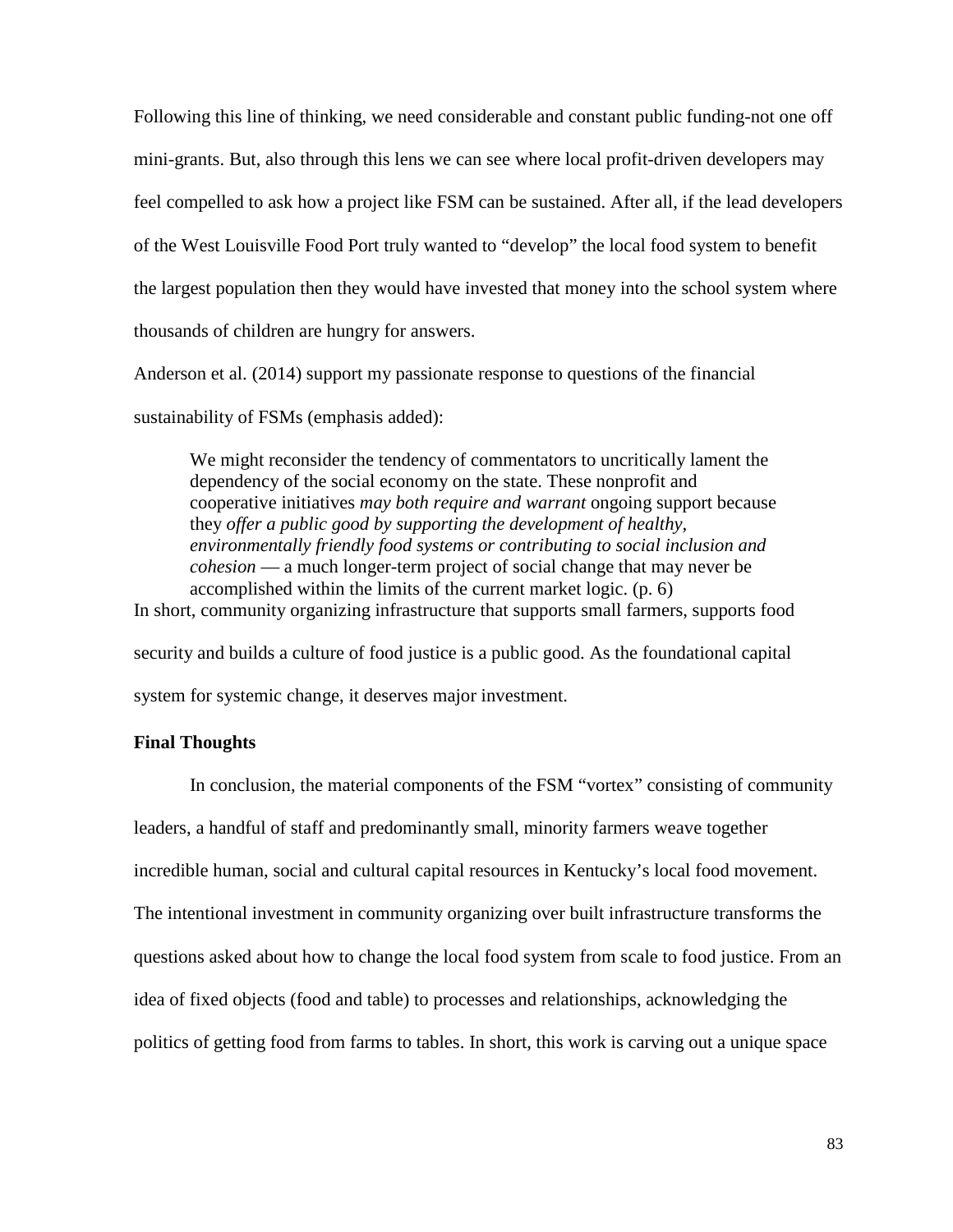for food justice in the local food movement by relying on community organizing principles to bring the "movement" to *life*.

#### **Future Research**

Several themes emerged throughout the development of this masters thesis that were not able to be comprehensively addressed. Additionally, new questions have emerged that could significantly contribute to critical agri-food scholarship and practice. First, I will focus on further research to benefit New Roots Inc.'s on-going evaluation goals, followed by an outline of academic questions that should be considered by future scholars and practitioners.

For NR, questions about their farm partner's economic viability were difficult for most participants to answer. I would suggest focus groups to gain a better understanding of common themes. Also, future research with farm partners should explore how their relationship with FSMs evolves each season. Because the organizational operations shift frequently, it would help to identify specific contextual arrangements that may influence farmer experiences. Also, this research could identify trends in produce sales by each farmer which helps explain the strength of the cooperative relationship. Finally, if the organization is interested in adopting more formal cooperative structures, there should be an analysis that weighs the costs and benefits of this process and possible outcomes.

The informality of FSMs cooperative structure was an interesting topic that I was only able to marginally explore. Future research on food cooperatives should look at how race and culture impact how these "businesses" or organizations are structured and/or practiced. For example, how does culture and group identities shape the goals of food cooperatives, how members interact with each other and how decision-making processes are structured? Also, how has whiteness influenced food cooperative "best practices" and what does this mean for minorities who wish to organize a cooperative?

84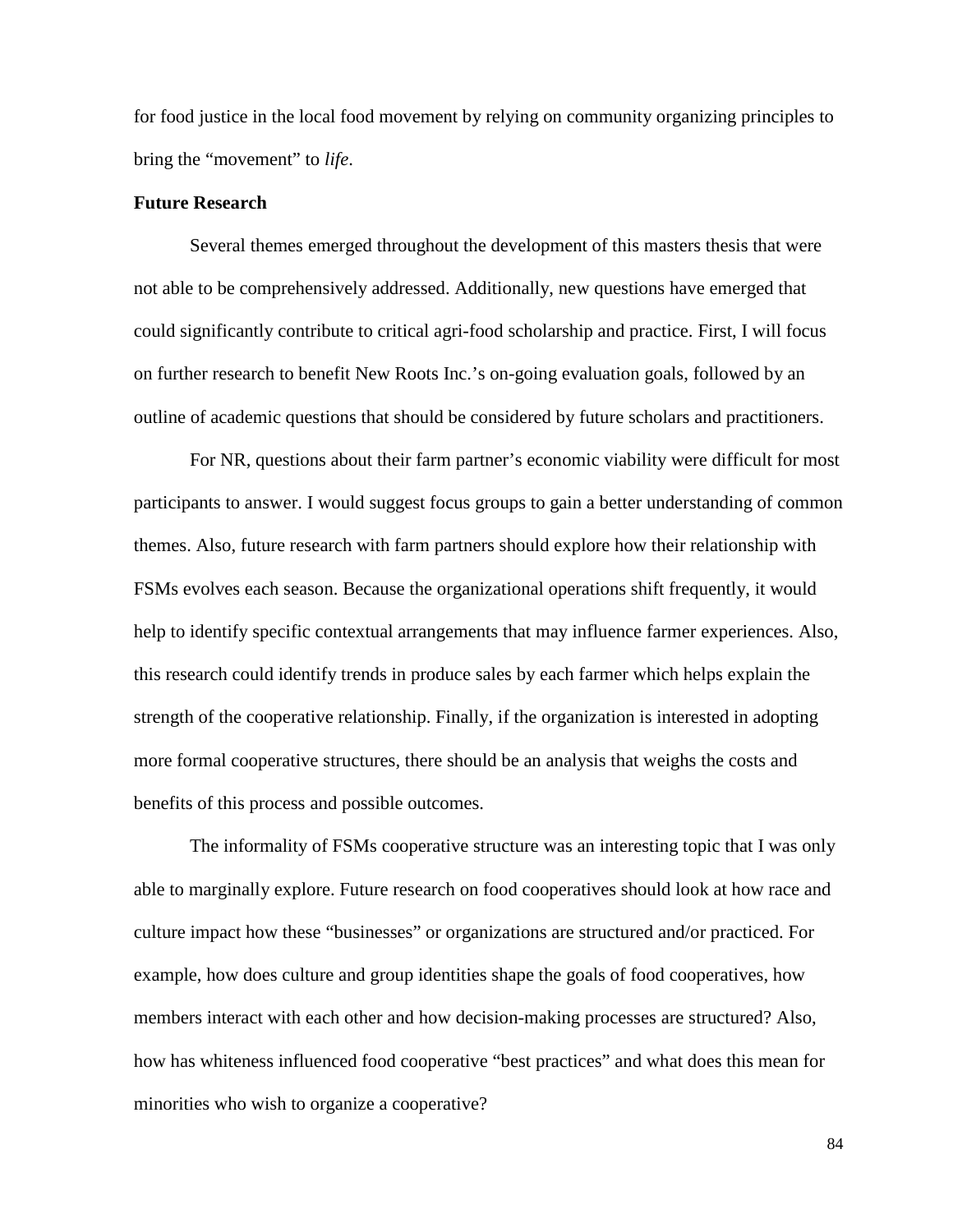Also, my thesis argues that community organizing is a crucial infrastructure for creating more just food systems. However, policymakers and funders may be interested in a comparison of return on investments for built infrastructure projects (food hubs) versus projects that primarily focus on human, cultural and social development. An analysis of the benefits and challenges for each investment would also be significant for understanding the value of community organizing for reach food justice goals. Finally, a meta-analysis of existing community organizing techniques used by food justice organizations would be helpful for identifying "best practices" for practitioners.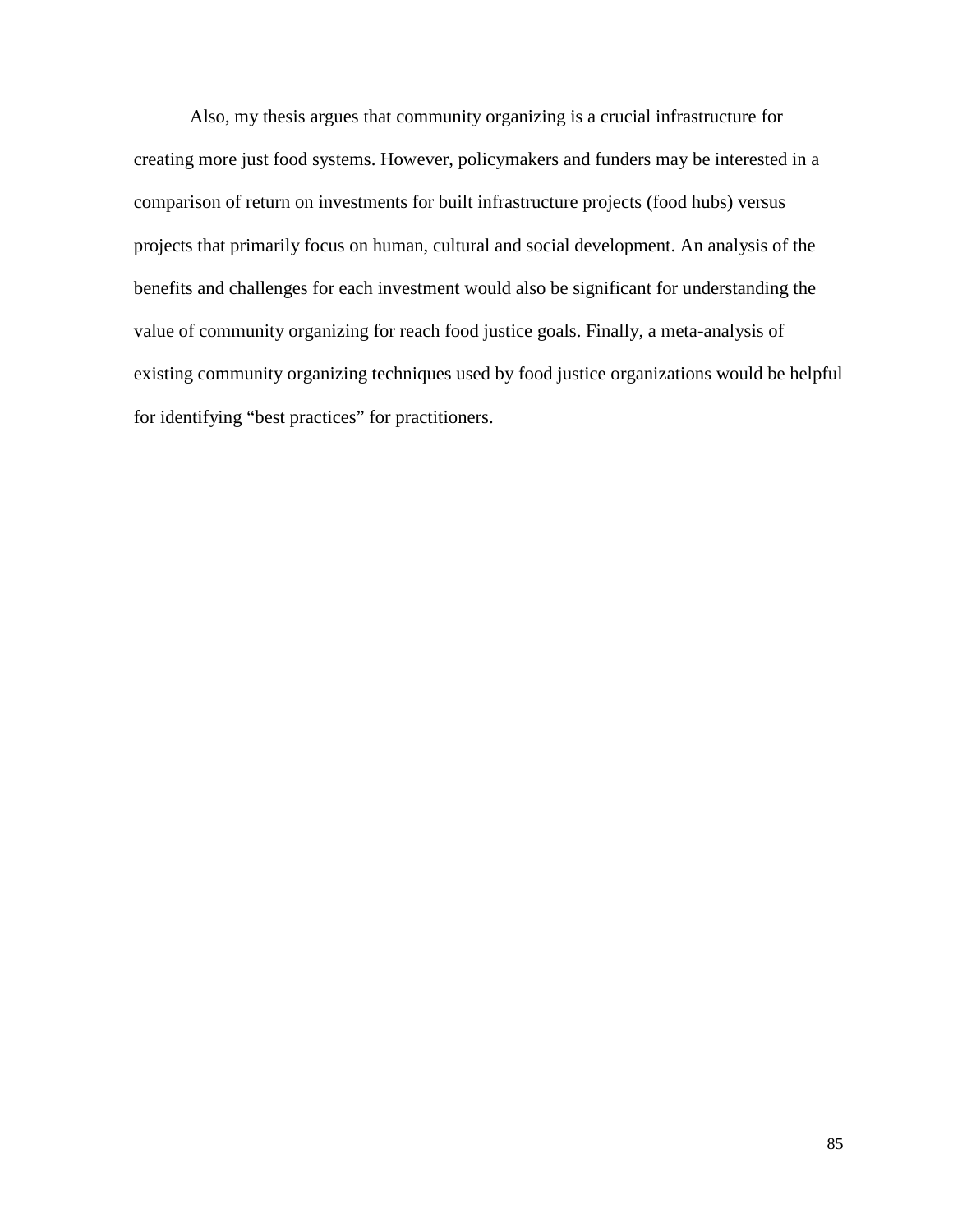#### **Chapter 11: Research Reflections**

Upon writing, considerable changes to Fresh Stop Markets' cooperation system have been made. One change came from the community research team's focus group experience. During our data collection process, focus group meetings were the first time that farmer liaison leaders from several different fresh stops came together to discuss challenges and successes Because this convening was so beneficial for team building and knowledge sharing, NR and the new Lexington Fresh Stop Markets' fiscal sponsor, Tweens Nutrition and Fitness Coalition, are planning to develop more team building workshops and cross-state knowledge sharing opportunities.

Throughout this project, I saw New Roots Inc. staff and Fresh Stop Market leaders as friends and comrades. Many of our debriefing sessions were had over drinks, which is where some of the rawest reflections were captured. The visceral and every day struggles of food justice organizing were articulated through animated stories of traumatic misunderstandings, beautiful produce, 'Fresh Stop Magic', the 'Vortex', loss, hope, logistical wizardry and improvising. As co-conspirators we dreamed of strategies to disrupt existing conversations and practices of the Kentucky local food movement and developed 'on the fly' responses to every day challenges through meeting evaluations and regular check-in calls and text messages. As a friend, evaluator and newly developing academic, there were several moments during this project when I reflect on my research positionality.

What I realize now is that I started this project with very little self confidence in any of the aforementioned identities. I was lost. I was afraid to be a devout friend, activist and/or a researcher. But, I always found self-esteem in a sort of middle space. I was comfortable as a

86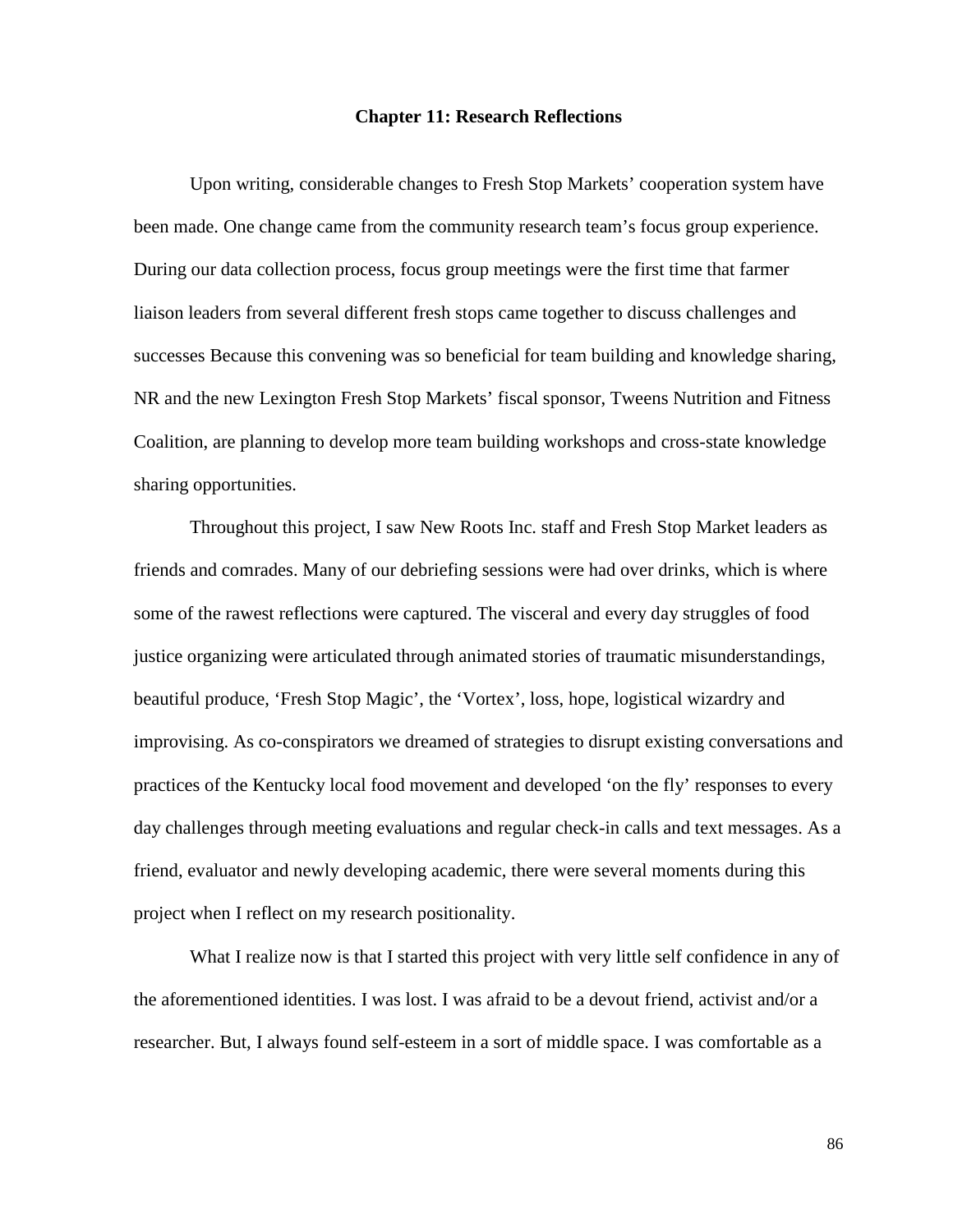translator between the two worlds of theory and practice. This is where I felt helpful and needed. But, it was definitely not the role that was always needed.

As I was reflecting on the tension of feeling more like an activist than a researcher, I found solace in Sarah Wakefield's reflection on critical praxis: "This is not dry academic stuff, but rather what hope is made of…critical praxis at its best serves to bridge the distance between academics and others, so that the oppressed are *no longer* distant or strangers but rather colleagues and companions and occasionally co-conspirators" (Wakefield, 2007:349).

"PAR is a process of self-naming, self-defining, and self-creation and recreation. It is action on the world while reflection continues – in other words, praxis" – Smith et al., 2010:419

I close this reflection chapter with the above quote because it affirms a central tension I felt throughout this project, attempting to navigate my own identity as an academic and community advocate. My academic personality is not patient and is critical in a way that is primarily focused on macro issues of the political economy. I found myself in a rut several times in my data analysis process with an imagination of how the entire non-profit industry should be transformed. I often wanted New Roots Inc. to be something different or to strive towards radical changes beyond their day to day tasks. But, honestly they do not have time for massive existential crises (which is what feeds academic research questions) while they are laser focused on putting out day to day fires. Yet, this is not to let non-profits like New Roots off the hook. Not at all. But, is to argue for better ways of listening to their needs and responding to them. I was not the best listener in the beginning. I wanted to create my own ideal world and place the work of Fresh Stop Markets as part of it. But, that approach absolved me of the responsibility of explaining that imagined food justice world to the people I was closest to on the project.

87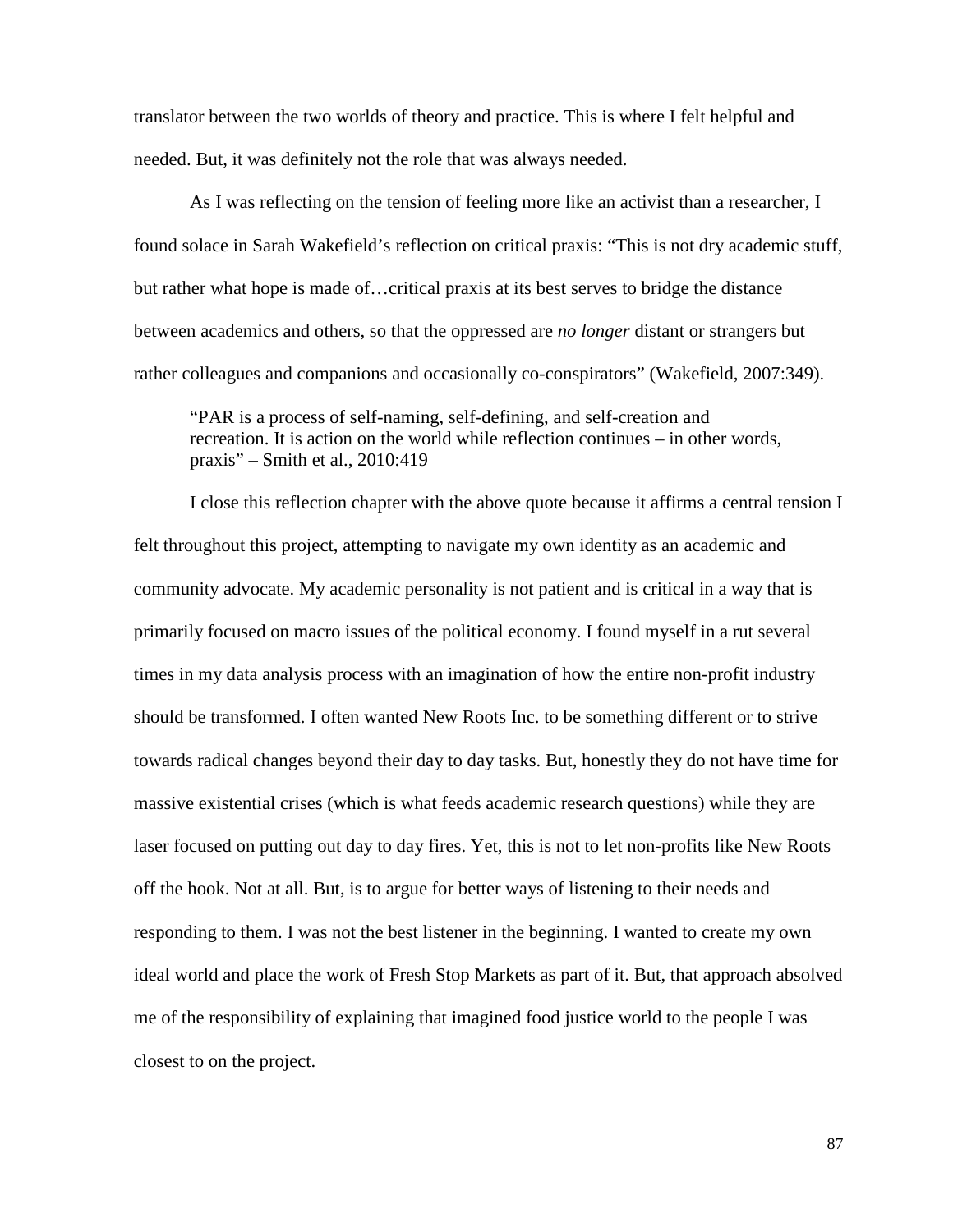I was insecure about my vision in the beginning. But, the more I told the story of the data to the farmers, to the farmer liaisons, to New Roots staff, to my colleagues with Fresh Stop Markets in Lexington and to my thesis committee, the more confident I became. And the more specific, comprehensive and clear it became. Thus, as it was better defined and redefined through multiple stages of metamorphosis, so did it seem more tangible. Finally, through the multiple trials of telling the stories of this research project, I was able to better define who I want to and have the capacity to be as a researcher and community advocate.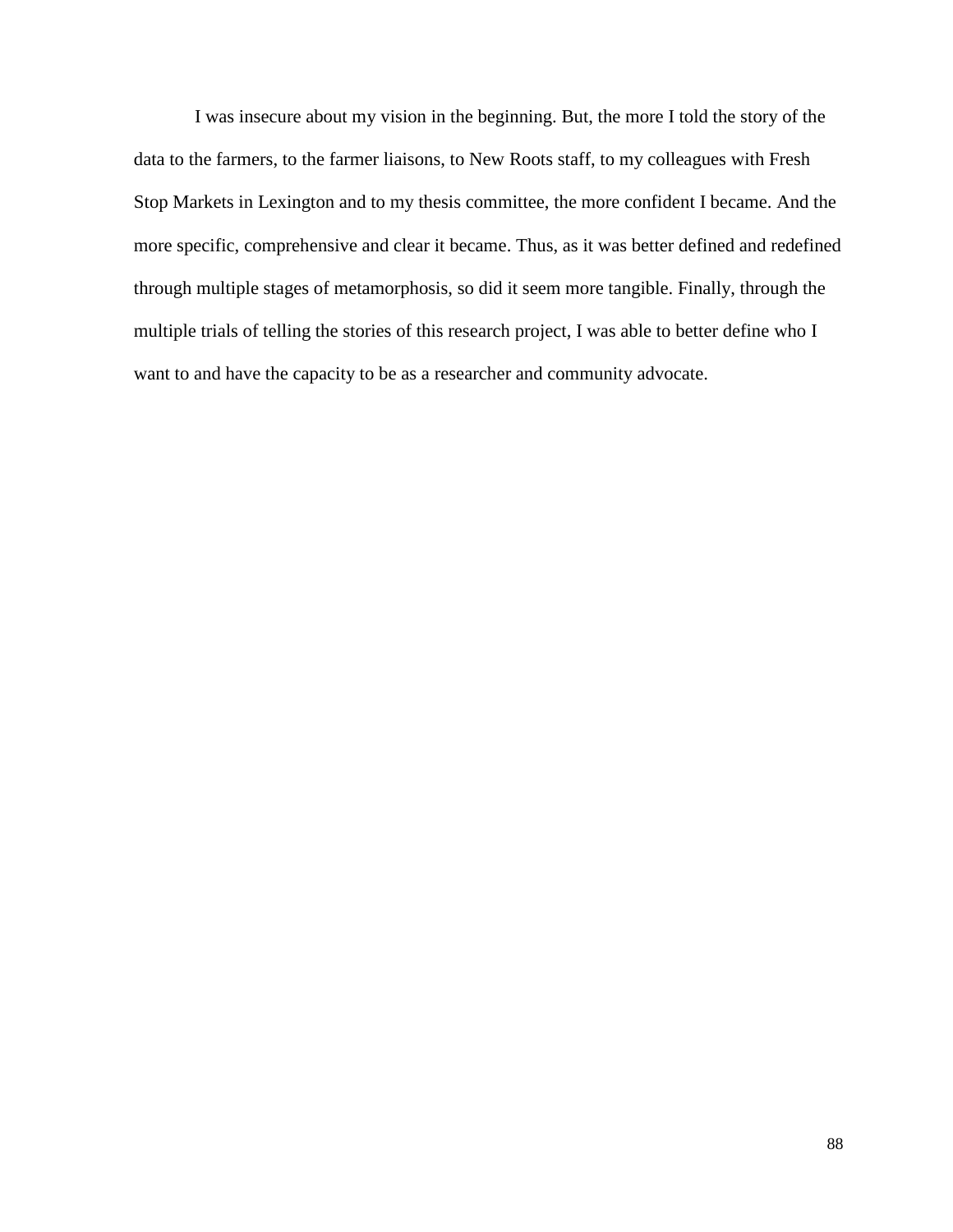# **Appendix 1: Farmer Interview Guide**

**1. Do you consider yourself a limited resource and/or minority farmer?** Define limited resource farmers: household income of less than \$23,000/year, small acreage producers, female farmers, minority farmers, and the 53 "Appalachian" counties. **2. What does leadership look like for you? What do you feel is your role in leadership or making limited resource and/or minority farmers more successful in general?**

**3. Walk us through a normal week preparing to sell to Fresh Stops? How do you collaborate with Farmer Liaison team members?**

**4. How many Fresh Stops do you currently use to sell your products?**

**5. What percentage of your produce sales come from Fresh Stop? (If unknown, ask for total sales. We can calculate percentage.) Need a dollar figure.**

**6. What percentage of your income comes from Fresh Stop? (If unknown, ask for total income. We can calculate percentage.)**

**7. What items do you think you might be willing to produce for Fresh Stops that you are not already producing?**

**8. Besides Fresh Stop, which of the following market channels do youcurrently use? Check all that apply**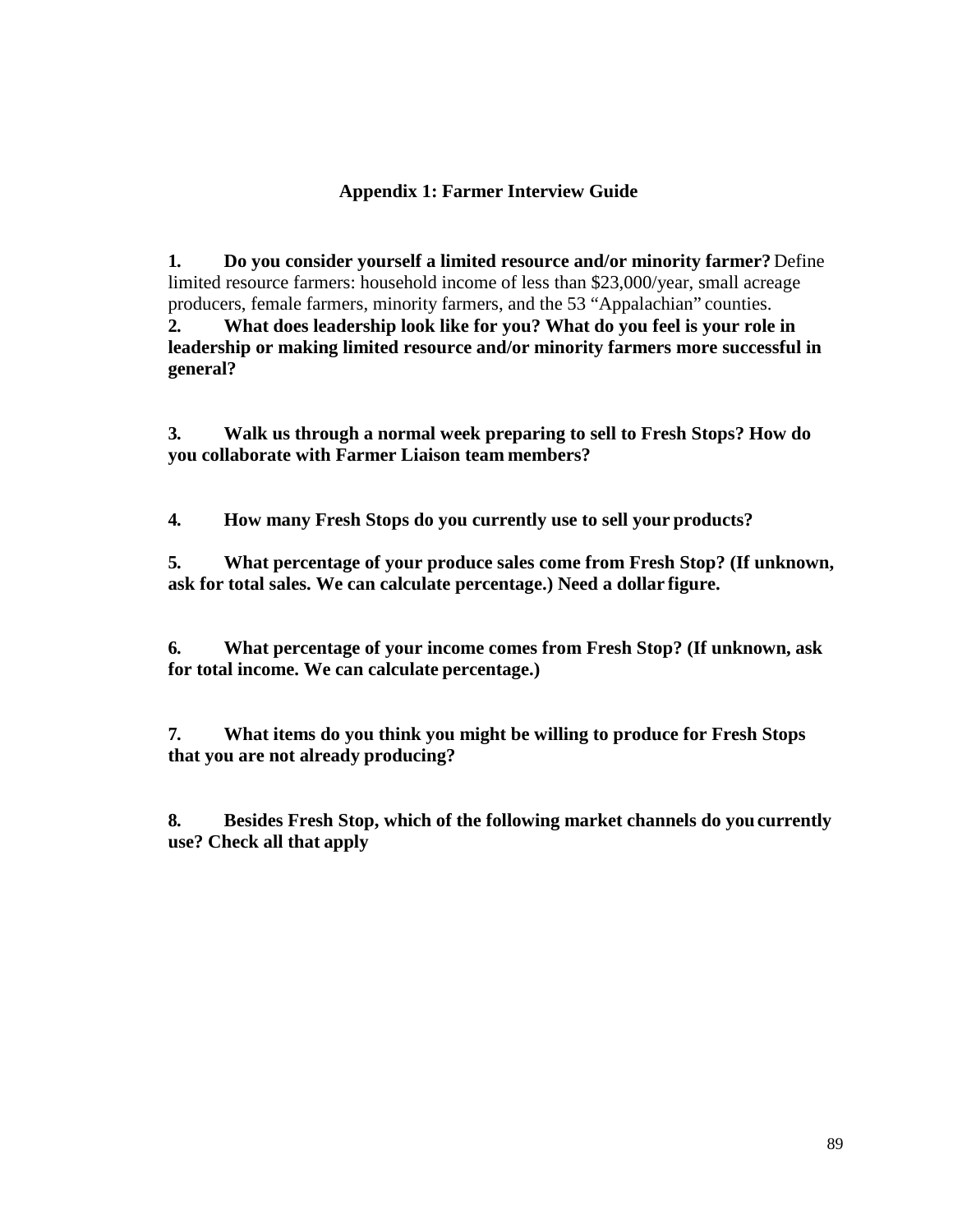| Farmers market(s) in Kentucky                                                    |
|----------------------------------------------------------------------------------|
| Farmers market(s) in Indiana                                                     |
| Farmers market(s) in Tennessee                                                   |
| Other farmers market(s) (please specify)                                         |
| Farm stand or store                                                              |
| CSA- Next year                                                                   |
| Direct sales to individuals other than a CSA                                     |
| Direct sales to restaurant(s)                                                    |
| Direct sales to grocery store(s) –                                               |
| Direct sales to commercial or institutional kitchens (hospitals, schools, jails) |
| Sales through wholesaler                                                         |
| Sales through another farmer                                                     |
| Fresh Stops (How many?)                                                          |
| Other (please specify): $\overline{\phantom{a}}$                                 |

**9. From the list above, rank your top 3 market channels in terms of sales for 2014. I.E. Where did you make the most money LAST year?**

**10 From the list above, rank your top 3 market channels in terms of sales for 2015. I.E. Where are you making the most money THIS year?**

 **11. How risky are these market channels for your business? What are the top riskiest channels?**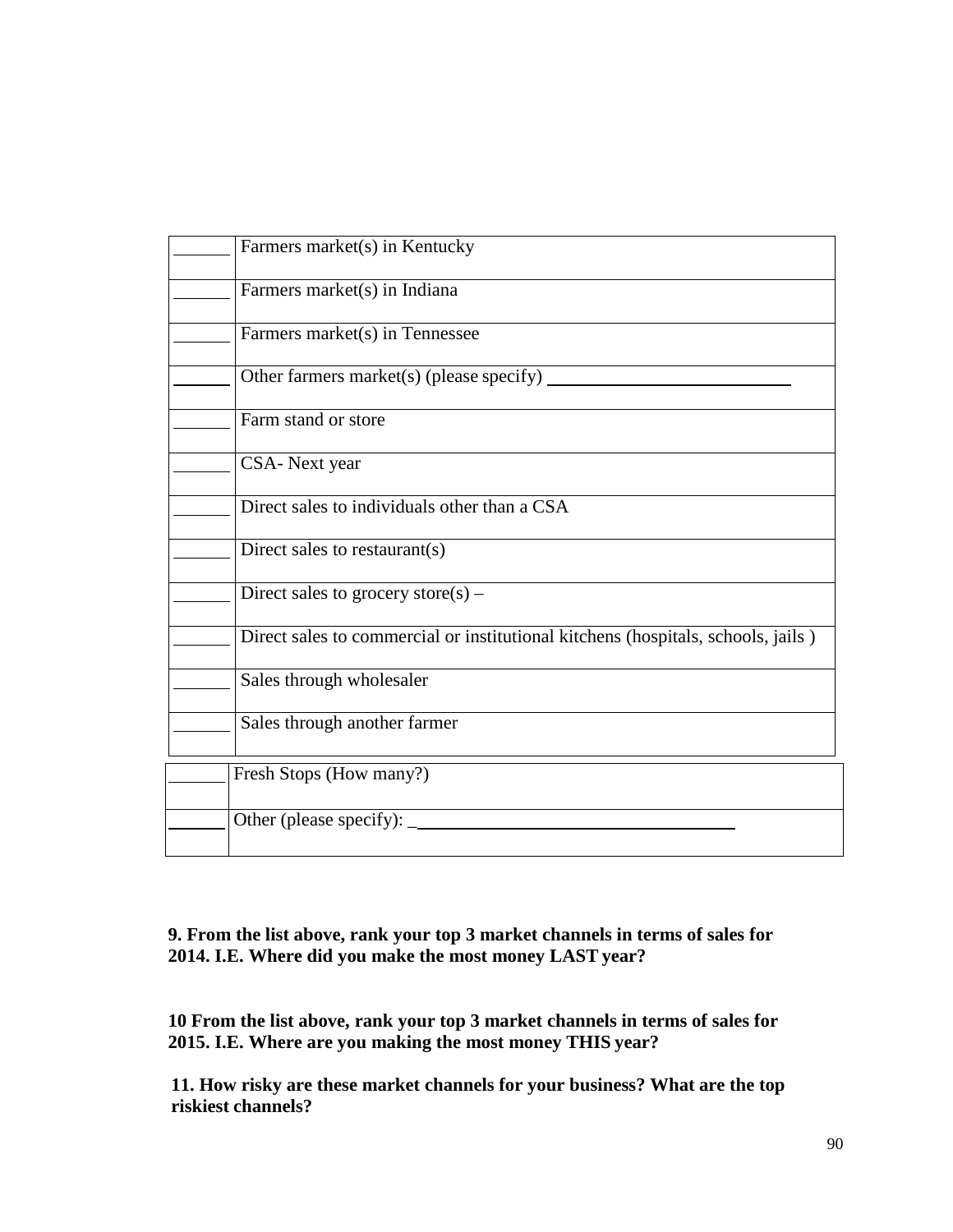**12. Do you use Interns? Why or why not? How do you find them? Have you heard of this resource for finding interns? <https://attra.ncat.org/>**

 **13. How do you access financial capital? (Kiva Zip, family, New Roots, etc)?**

 **14. What post-harvest handling do you currently do at your farm?**

| Washing    |
|------------|
| Grading    |
| Packaging  |
| Processing |

# **15. Which of the following storage options do you currently use at your farm?**

| Freezer space                                         |
|-------------------------------------------------------|
| Refrigerated space                                    |
| Dry goods storage space (fresh and packaged products) |
| Storage for root crops to be sold during winter       |
| Certified organic storage space                       |

# **16. How do you deal with excess products?**

| I participate in the Farms to Food bank Program.                         |
|--------------------------------------------------------------------------|
| I give leftover products to the local food bank or community<br>kitchen. |
| I process it or store it for personal use.                               |
| I process it for value added products that I sell.                       |
| I compost or feed my livestock with it.                                  |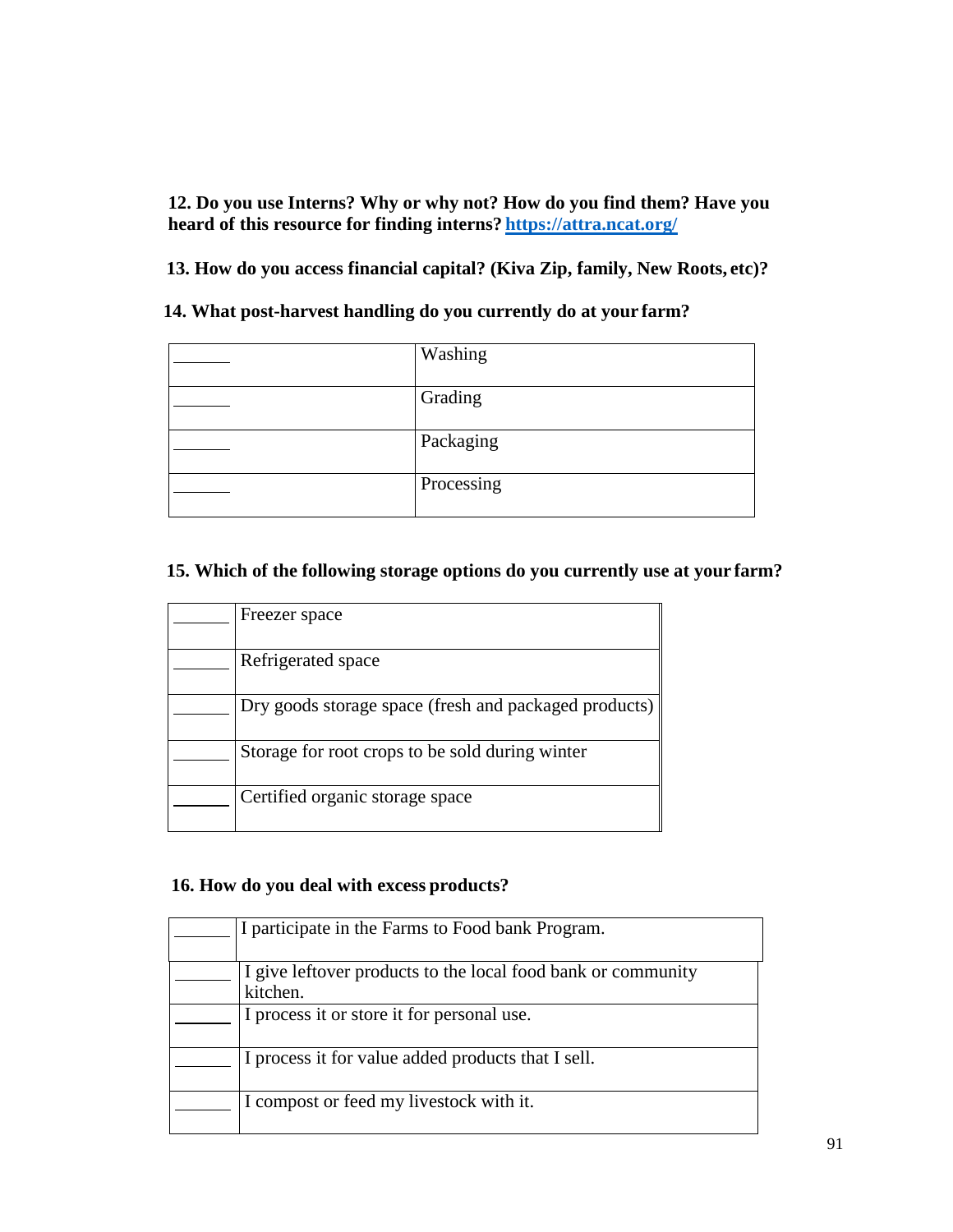| ຳລະ<br>uru |
|------------|
|            |

# 17. **Are you interested in developing a value-added product (e.g. salsa) made from what you grow?**

# **18. What are the main constraints or obstacles that keep you from expanding production? Check all that apply**

| n an matappiy                                                                  |
|--------------------------------------------------------------------------------|
| There doesn't seem to be an expanding market for my product.                   |
| Costs of marketing (time and effort needed to find buyers and negotiate        |
| contracts) seem too high.                                                      |
| Transportation costs seem too high.                                            |
| I am not set up for larger volumes of post-harvest handling (washing, sorting, |
| grading packaging, cooling, etc).                                              |
| I do not have adequate storage facilities.                                     |
| I cannot find enough farm labor at a reasonable wage.                          |
| I cannot access enough suitable land.                                          |
| I do not have the equipment that I would need.                                 |
| Alternate markets seem to require lots of red tape (contracts, insurance,      |
| bookkeeping, etc.).                                                            |
| I cannot get a loan (at a reasonable interest rate) to make necessary          |
| investments.                                                                   |
| Other constraints or obstacles? (please specify) _                             |
|                                                                                |
| I am not interested in expanding production. (please specify)                  |
|                                                                                |
|                                                                                |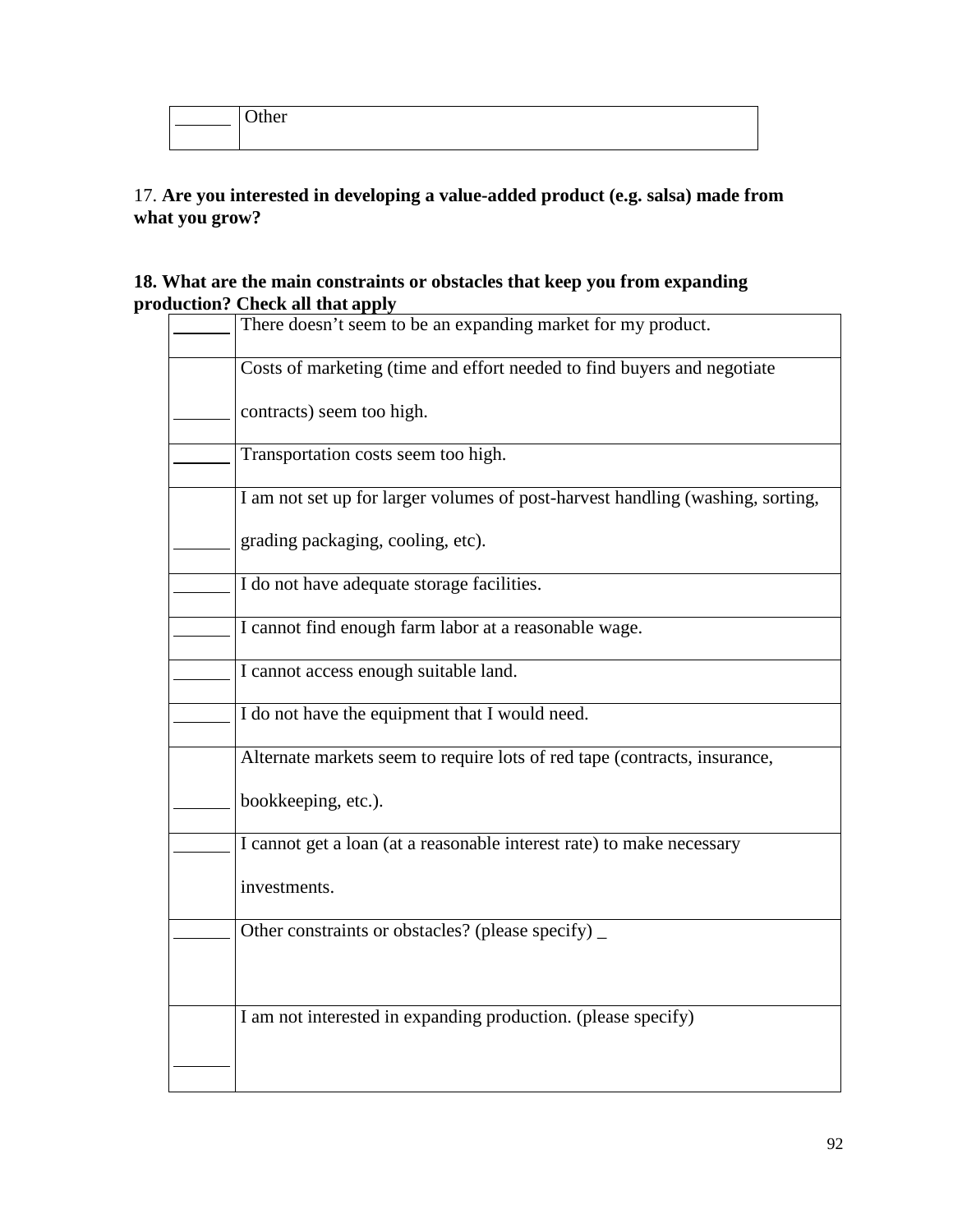**19. What factors concern you the most in regards to maintaining your economic stability?**

**20. Why do you like selling to Fresh Stops? Are there examples of New Roots Inc. supporting your farm besides buying your products?**

**21. What are challenges in selling to Fresh Stops?**

**22. Is there anything that New Roots can do to improve or make working with us better?**

**Thank you! Thank you! Thank you! Thank you! Thank you! Thank you!** 

**Thank you!**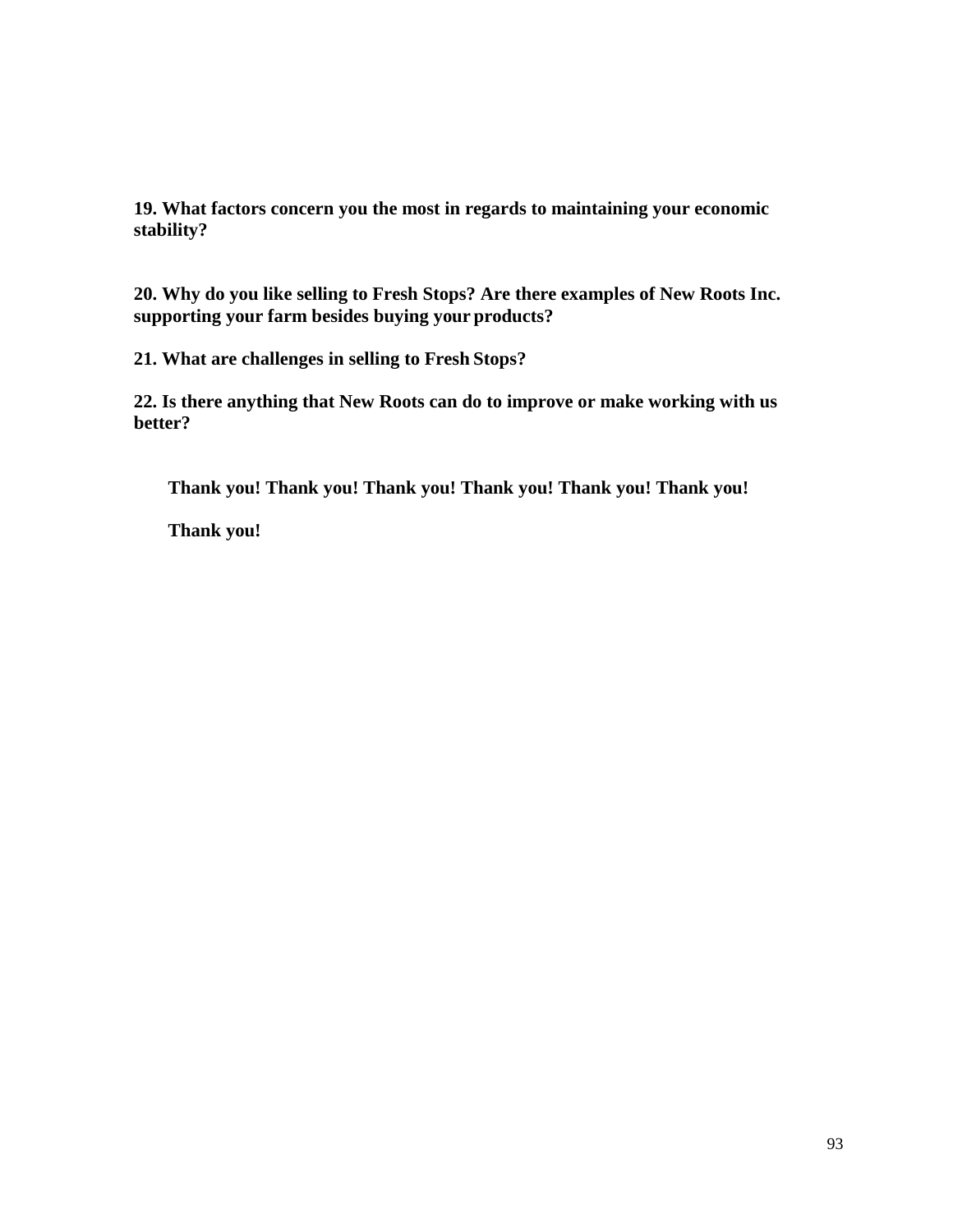# **Appendix 2: Focus Group Guide**

# **1. Facilitator Introduction**

Why do you think I am here? What are your expectations Discuss group care during discussions.

# **2. Group introductions:**

a. Name. What Fresh Stop are you from? What is your role on the farmer liaison team? How long have you been a member? How did you learn how to be a farmer liaison team member? Did you attend the FSTI training?

**3. Tell us why you joined the farmer liaison team. Did you attend the FSTI training? How**

**4. What do you think makes a good farmer liaison team member?**

**5. How has New Roots Inc. supported you? Staff? Board? Organization?**

**6. Tell us about a normal week preparing for the Fresh Stop. What does teamwork look like?**

**7. What do you think makes the cooperative system between the team andfarmers work? Tell us about a stop when things went really well.**

**8. What do you think interrupts the system? Tell us about a time when you were scrambling to make a stop successful.**

**9. What do you value about your relationship to local farmers?**

**10. In your conversations with farmers and experience working on the farmer liaison team, what do you think are major challenges that farmersface?**

**11. Are there any ways that you think the fresh stop network could addressfarmer challenges?**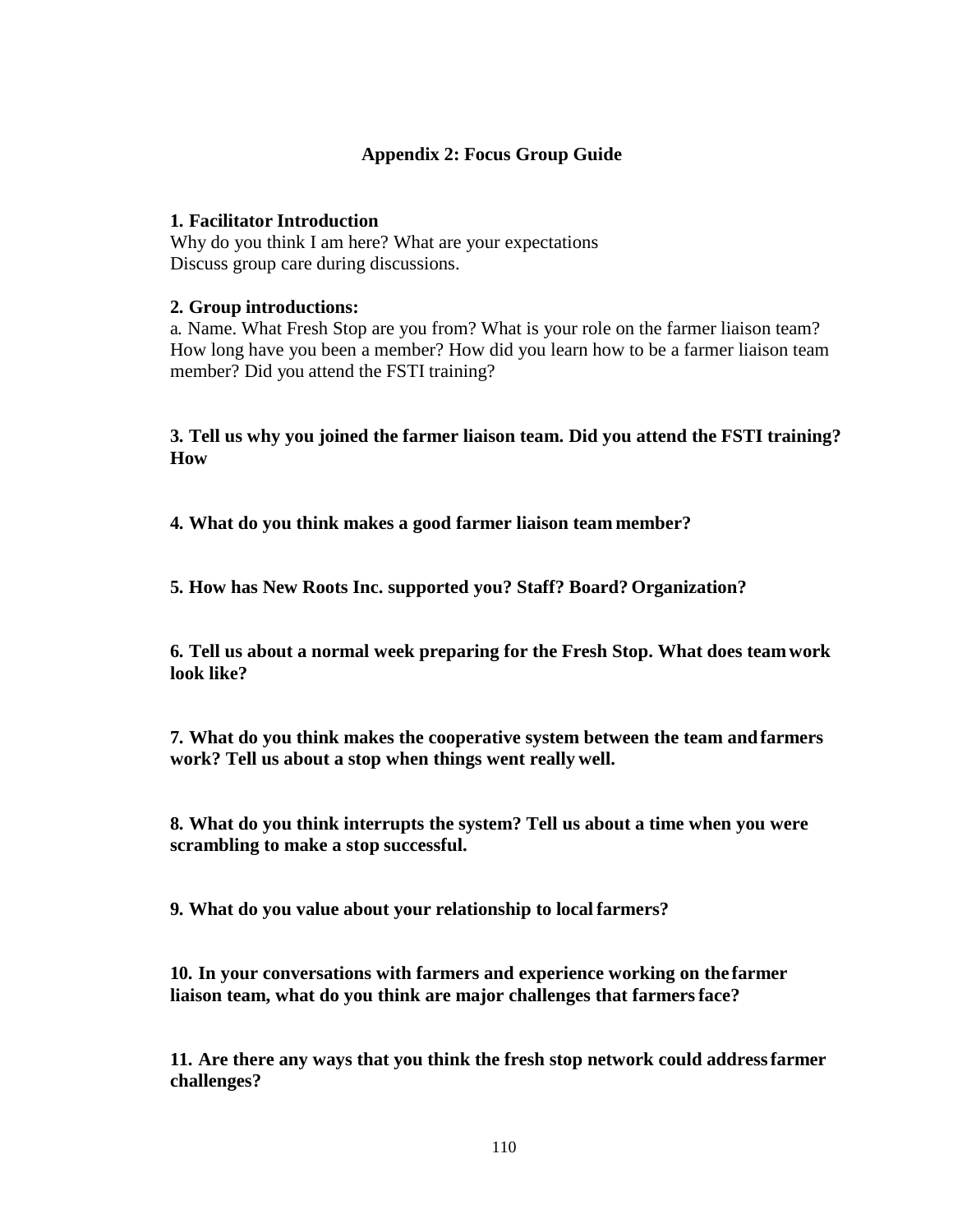# **Appendix 3: Coding Scheme**

| <b>Farmer Community Capital Framework Coding Scheme</b>                    |  |  |
|----------------------------------------------------------------------------|--|--|
| (adapted from Flora and Bregendahl, 2012)                                  |  |  |
| <b>Financial Capital</b>                                                   |  |  |
| Reduce or share risks associated with farming<br>$\bullet$                 |  |  |
| Diversify farm income                                                      |  |  |
| Fair Prices*                                                               |  |  |
| Large Volume Purchasing*                                                   |  |  |
| Time Savings*                                                              |  |  |
| <b>Built Capital</b>                                                       |  |  |
| Easy delivery at locations*                                                |  |  |
| Mechanism/social structure/organization*                                   |  |  |
| <b>Cultural Capital</b>                                                    |  |  |
| Maintain a sense of shared identity with members of the community around   |  |  |
| local or organic foods or farm products                                    |  |  |
| Live your philosophical, spiritual, or ethical values                      |  |  |
| Hosted events, festivals, potlucks, etc.                                   |  |  |
| Help CSA members connect with the land through farm tours                  |  |  |
| Participate in an important social movement                                |  |  |
| Human Capital                                                              |  |  |
| Reduce time spent gaining access to markets-Outreach                       |  |  |
| Reduce time spent managing farm business aspects like billing, managing    |  |  |
| accounts                                                                   |  |  |
| Reduce time spent distributing farm products- less time at farmers markets |  |  |
| Be a part of educating a community about local food systems                |  |  |
| Offer residents access to healthy, nutritious foods                        |  |  |
| Social Capital                                                             |  |  |
| Make professional connections with other producers<br>$\bullet$            |  |  |
| Establish a broader network of relationships in the community              |  |  |
| Strengthen relationships in the community                                  |  |  |
| <b>Political Capital</b>                                                   |  |  |
| Community Ownership*                                                       |  |  |
| Develop relationships with state or federal government                     |  |  |
| Natural Capital                                                            |  |  |
| Maximize use of land*<br>$\bullet$                                         |  |  |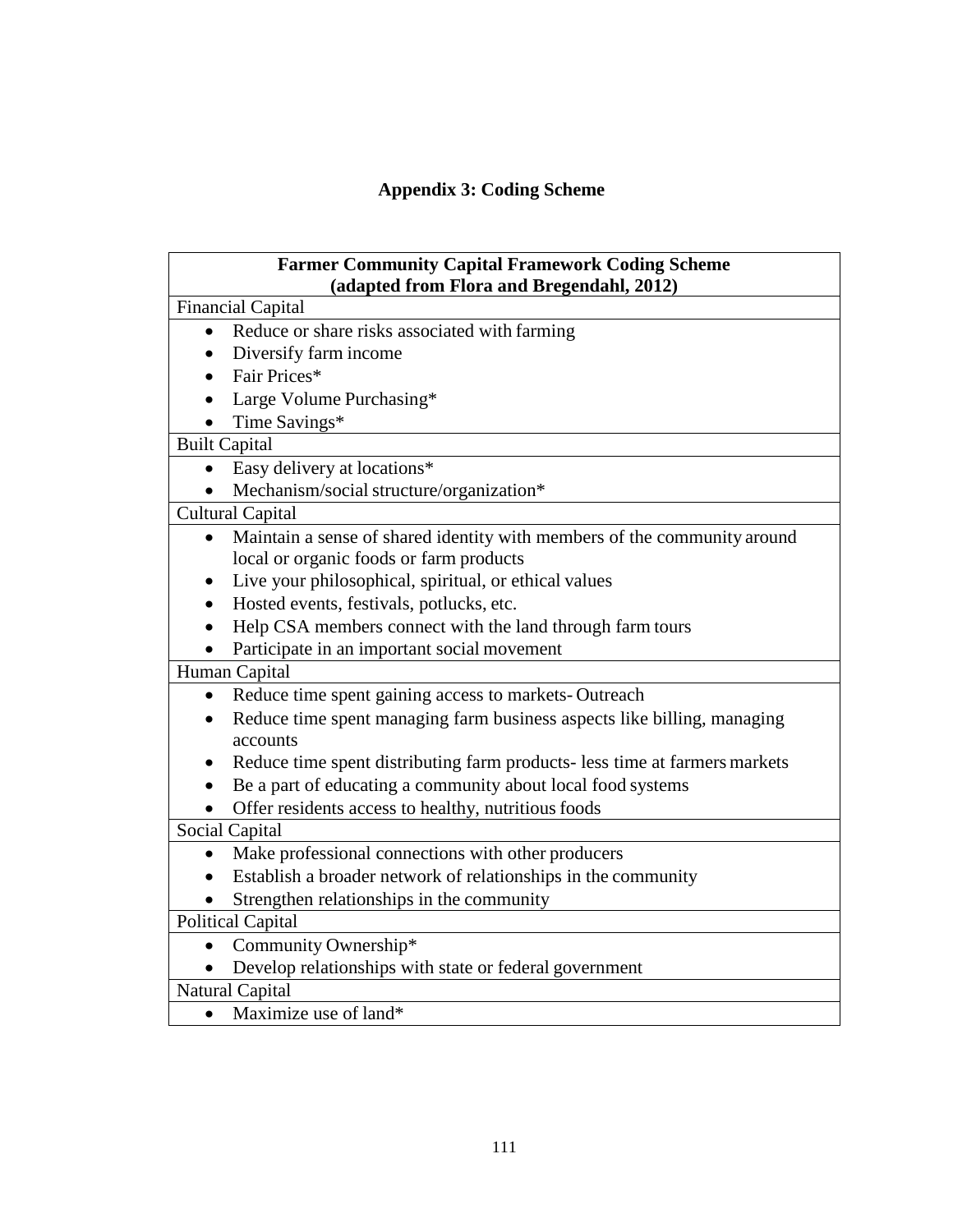**Appendix 4: New Roots Playbook** 



# **our recipe for success**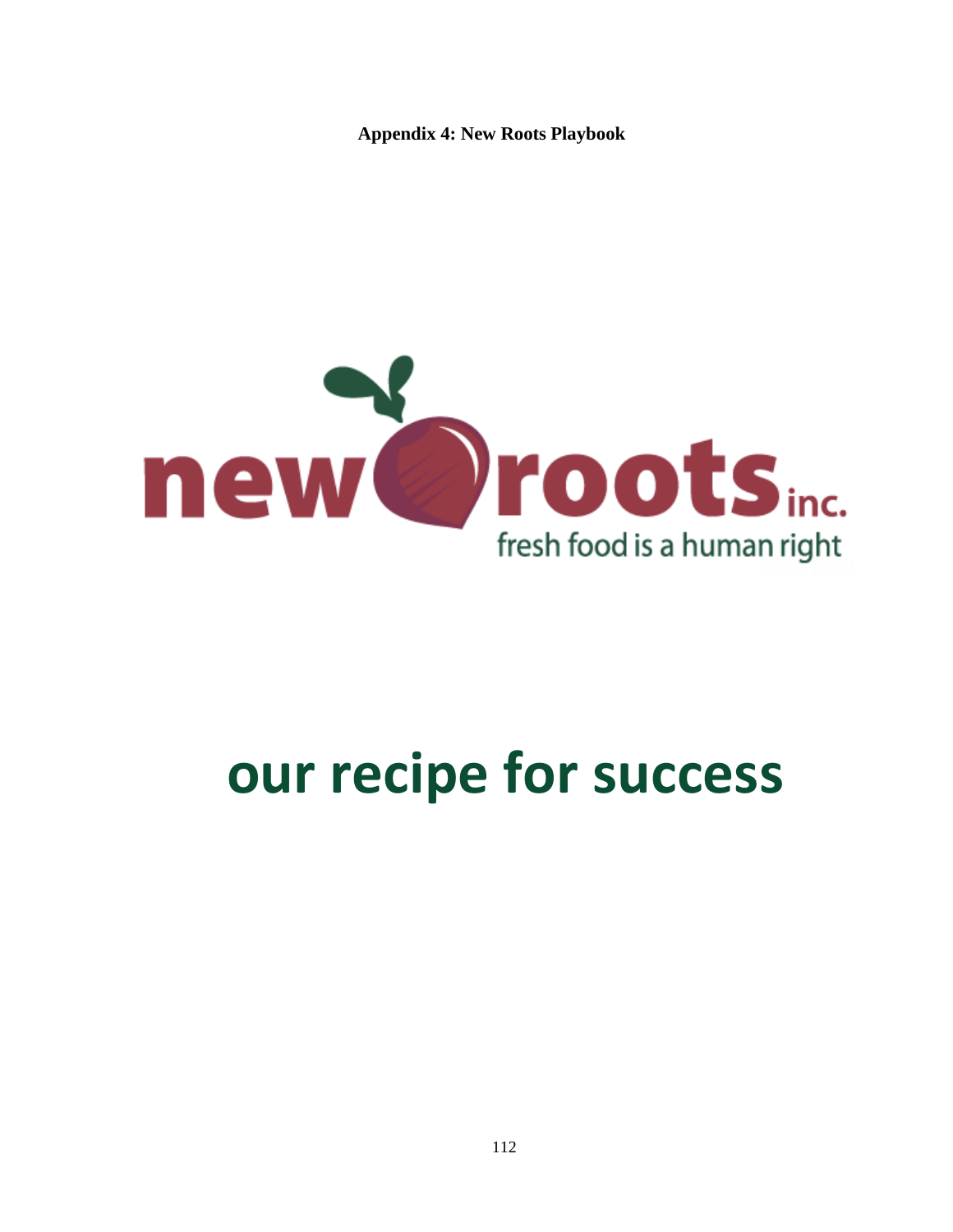

Hello and welcome!

My name is Karyn and I'm the founder and one of the many *fresh-food obsessed*  leaders here at New Roots, Inc. On behalf of all the community leaders, board of directors and staff, I'd like to thank you for joining us in this food justice movement.

The inspiration for New Roots goes all the way back to 2007… My friends and I were growing increasingly frustrated with the failure of farmers' markets in Louisville's "food swamp" neighborhoods and felt that something had to change. As a response, I invested my unemployment check, adopted a community organizing approach that leverages cooperative economics (more on that later) and formed New Roots. This organization was founded on the belief that *fresh food is a basic human right.*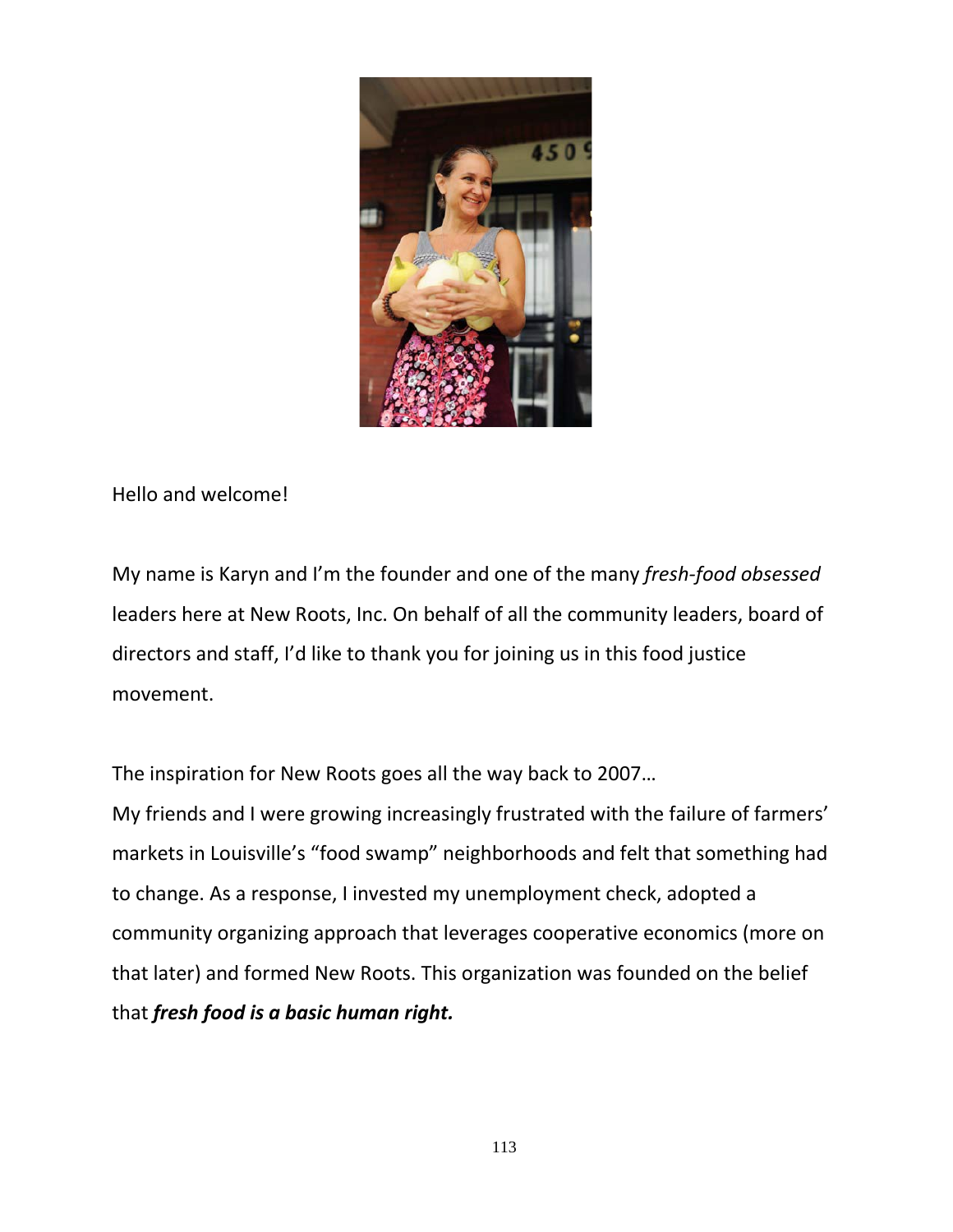We've spent many joyful years listening to the community and farmers that we work with and have learned a lot along the way. Now we're ready to scale our sustainable system for accessing the farm fresh food across the nation. We want to help as many people as we can to be their happiest and healthiest.

You can expect to join a team of people from the community who love and think about farm-fresh food more than you could ever have imagined….and we get sh\*t done!

My hope for New Roots is that our shared passion and purpose establish us as the go to group for expertise in food justice and community-organizing and that we help everyone who approaches us with the same level of curiosity, compassion and commitment. You'll learn more about all of this in the pages ahead.

The final thing to note is that this playbook is a living document, and will be updated as we continue to grow and learn….

So grab your kohlrabi and carrot tops and get ready to go on a most exciting food journey!

Karp Morkait

Karyn Moskowitz, Founder, New Roots, Inc.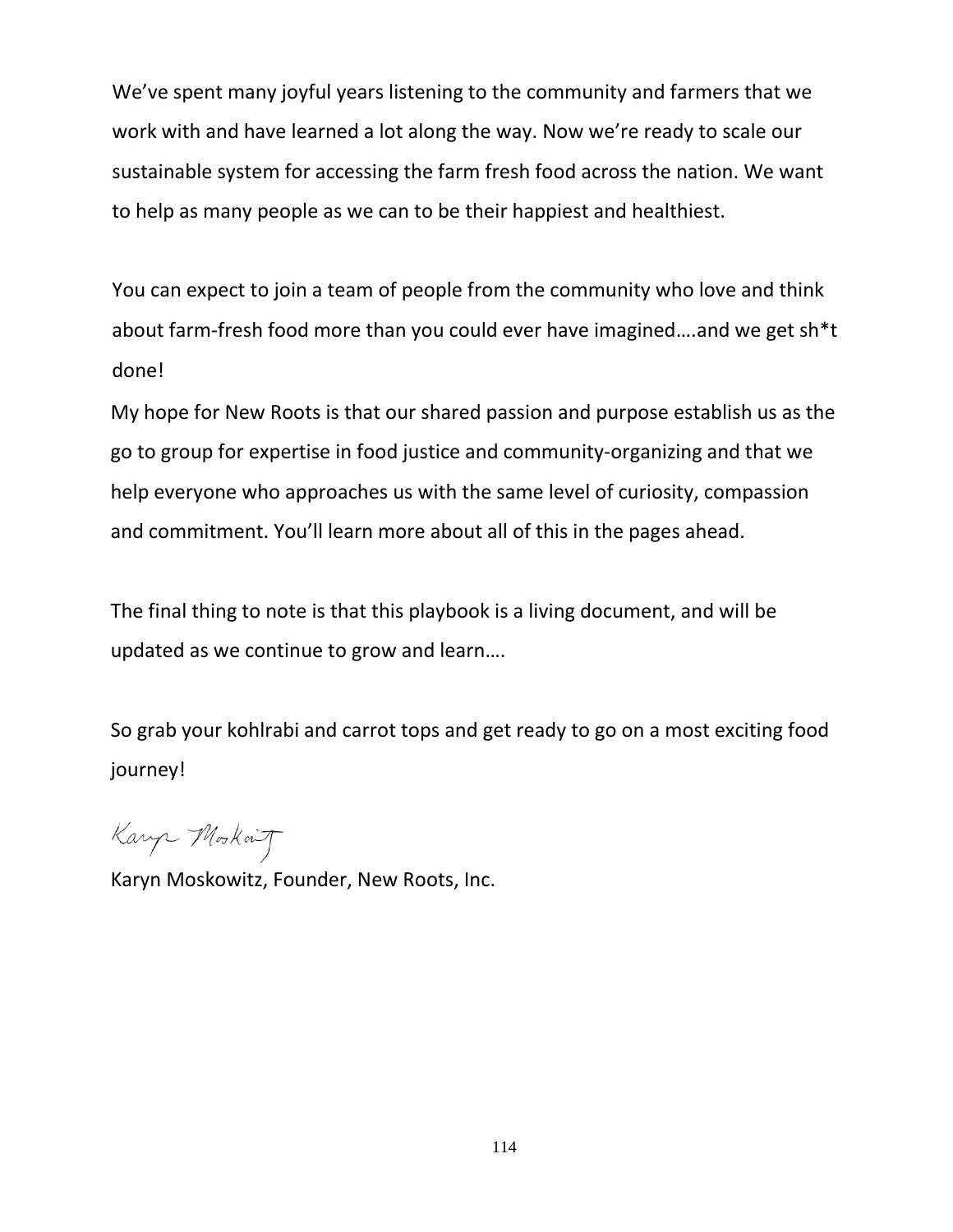*WHAT YOU'LL FIND IN HERE…*

## **WHO WE ARE**

| <b>OUR SUCCESS FORMULA  7</b> |  |
|-------------------------------|--|
|                               |  |
|                               |  |
|                               |  |

## **WHAT WE DO**

| <b>NEW ROOTS GLOSSARY  23-24</b> |  |
|----------------------------------|--|
| <b>FRESH STOP MARKETS  25-28</b> |  |
|                                  |  |
| <b>MAKEBA LEE FUND  30</b>       |  |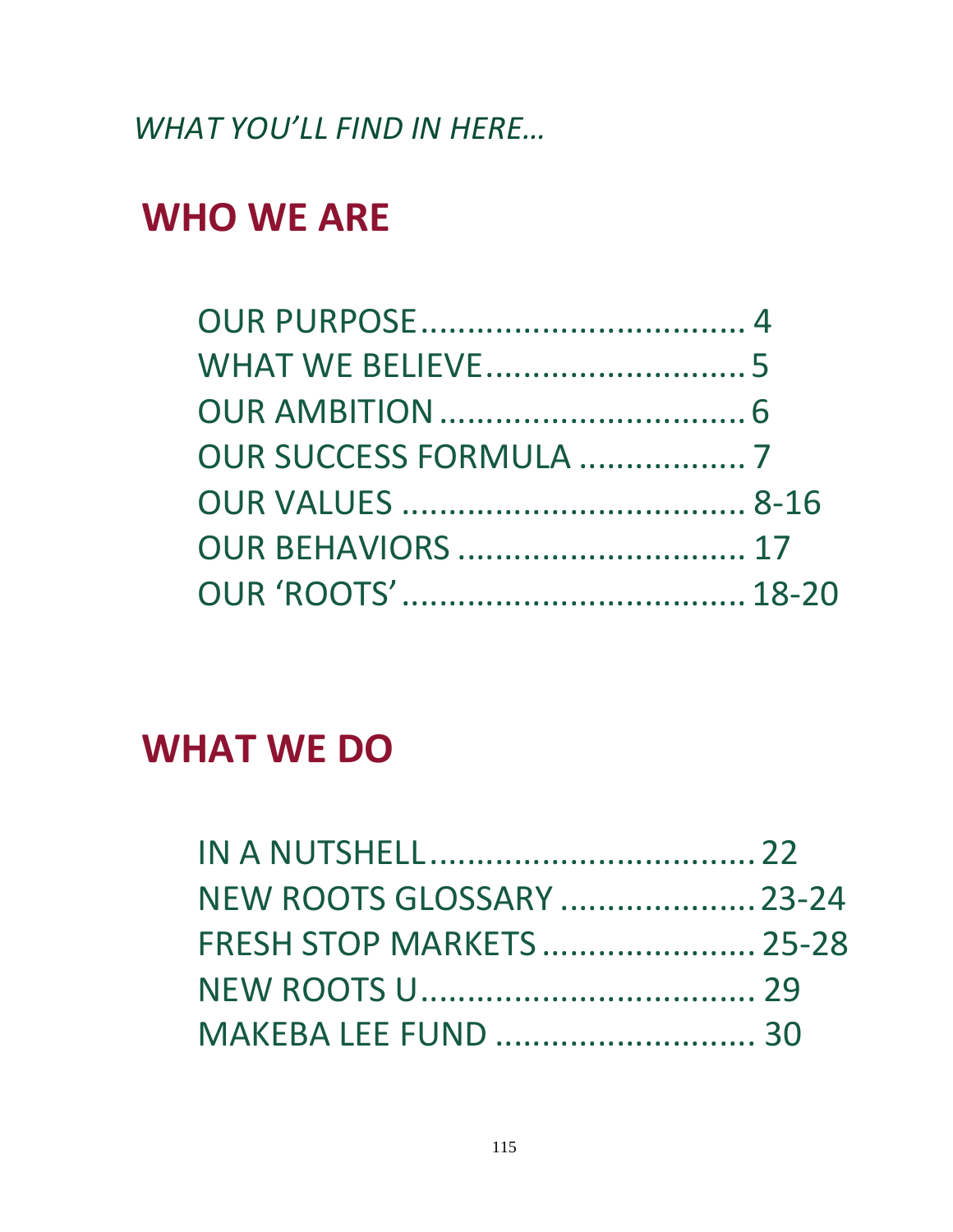**WHO WE ARE**: OUR PURPOSE Why we exist

NEW ROOTS works with *fresh food insecure communities* to create sustainable systems for accessing the farm-fresh food we all need to be healthy and happy.

*In a nutshell, we are…*

# **UNITING COMMUNITIES TO SPREAD FOOD JUSTICE**

*This is not just a mission – it's a movement!*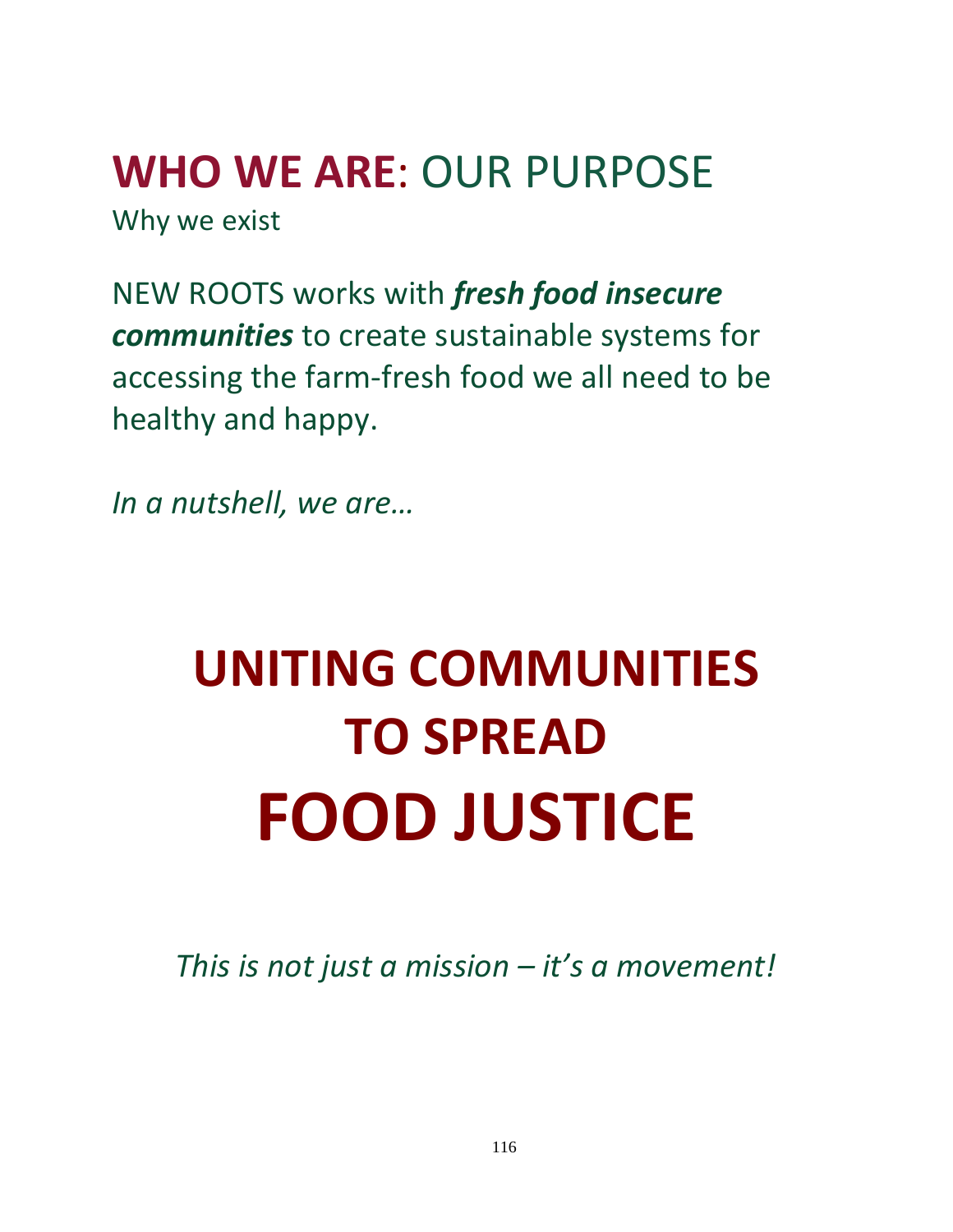# **WHO WE ARE**: WHAT WE BELIEVE

What fuels our purpose

- We believe fresh food is a human right
- We believe we cannot do this without local farmers
- We believe we can have an impact beyond the dinner table
- We believe food justice training can positively transform individuals and entire communities
- We believe access to farm-fresh food can save lives
- We believe FOOD IS LOVE
- We believe in food justice for ALL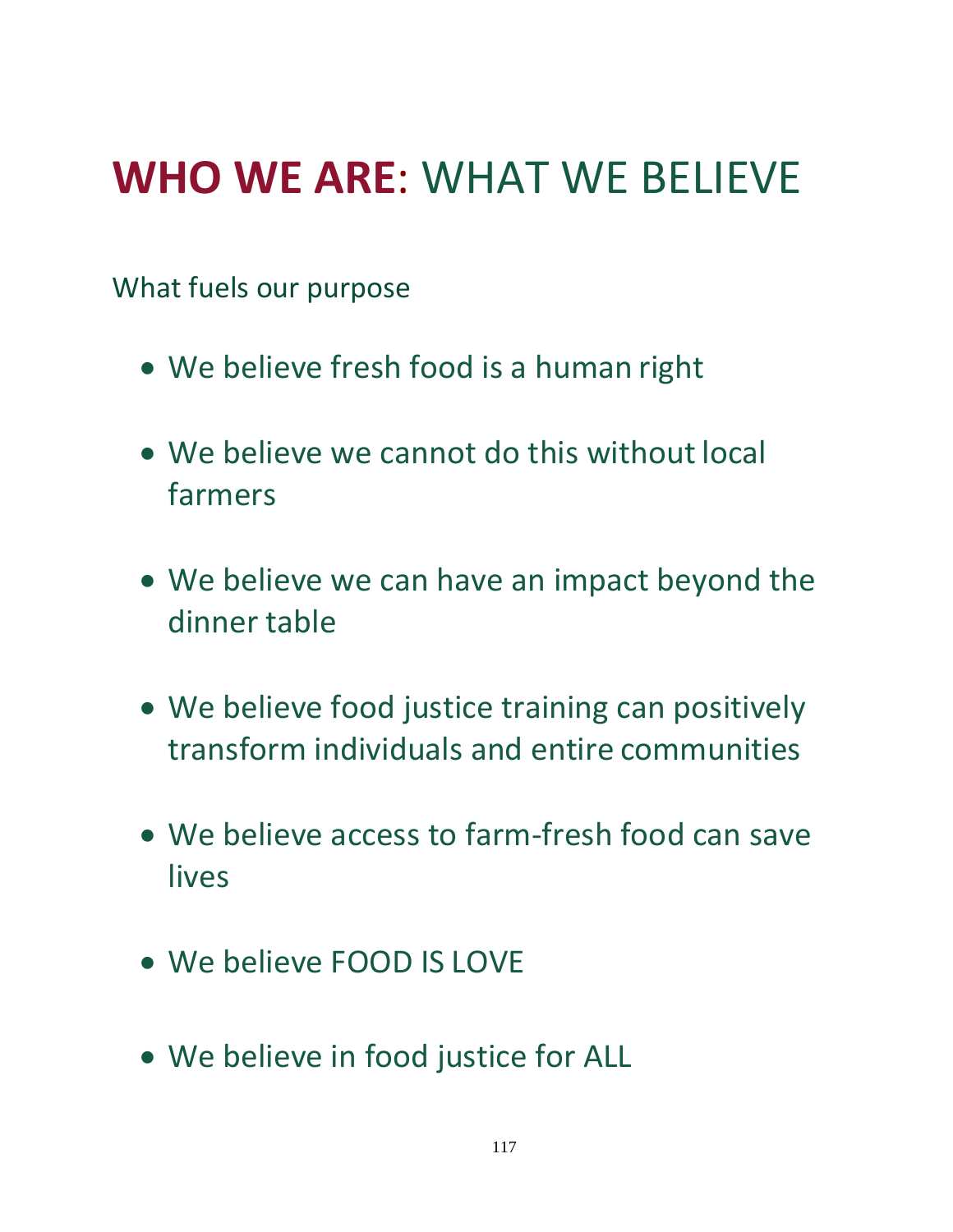# **WHO WE ARE**: OUR AMBITION

What we want to achieve and by when

We want to set *audacious*, *inspiring* and *measurable* 

goals at New Roots and are now at a stage in our

growth where we can…

SCALE THE NEW ROOTS MODEL ACROSS THE U.S.

*(with the immediate goal of doubling the*

*number of Fresh Stop Markets by 2017)*

We will know we're getting there by tracking outputs, outcomes and success stories.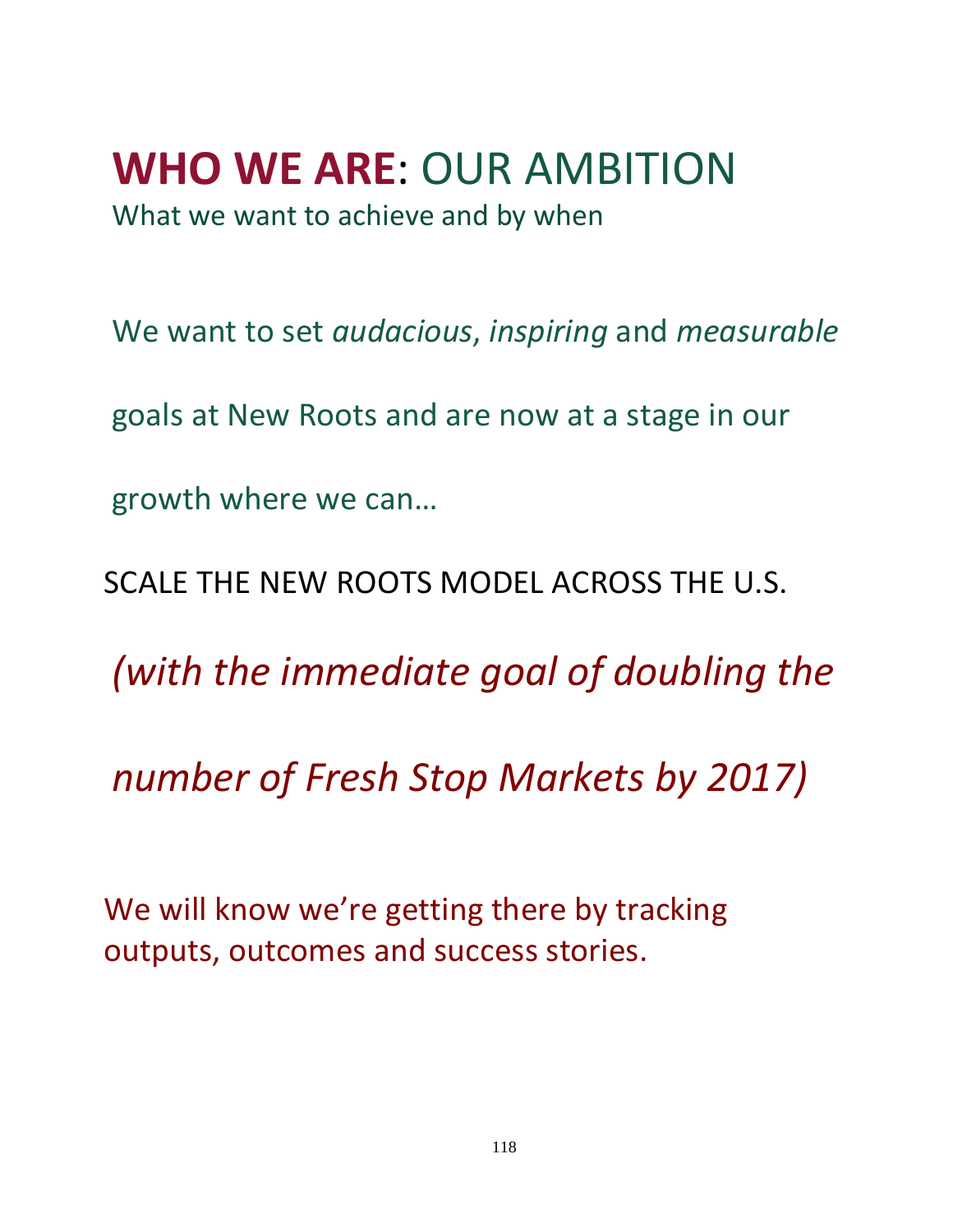## **WHO WE ARE**: OUR SUCCESS FORMULA

How we will fulfill our purpose and achieve our ambition

### **Community-organizing approach**

developing leaders and partnering with them to *create and sustain* Fresh Stops

**+**

## **Local farm-fresh food that's affordable**

shareholder model where families *pool resources* to buy food from small farms

### **+ Allies**

people and institutions with resources to help progress the movement

### **+ Knowledge & Tools**

sharing ideas, best practices and new tech/tools to help drive change

#### **+**

### **Telling success stories**

tracking and broadcasting progress to drive greater demand and interest

#### **+**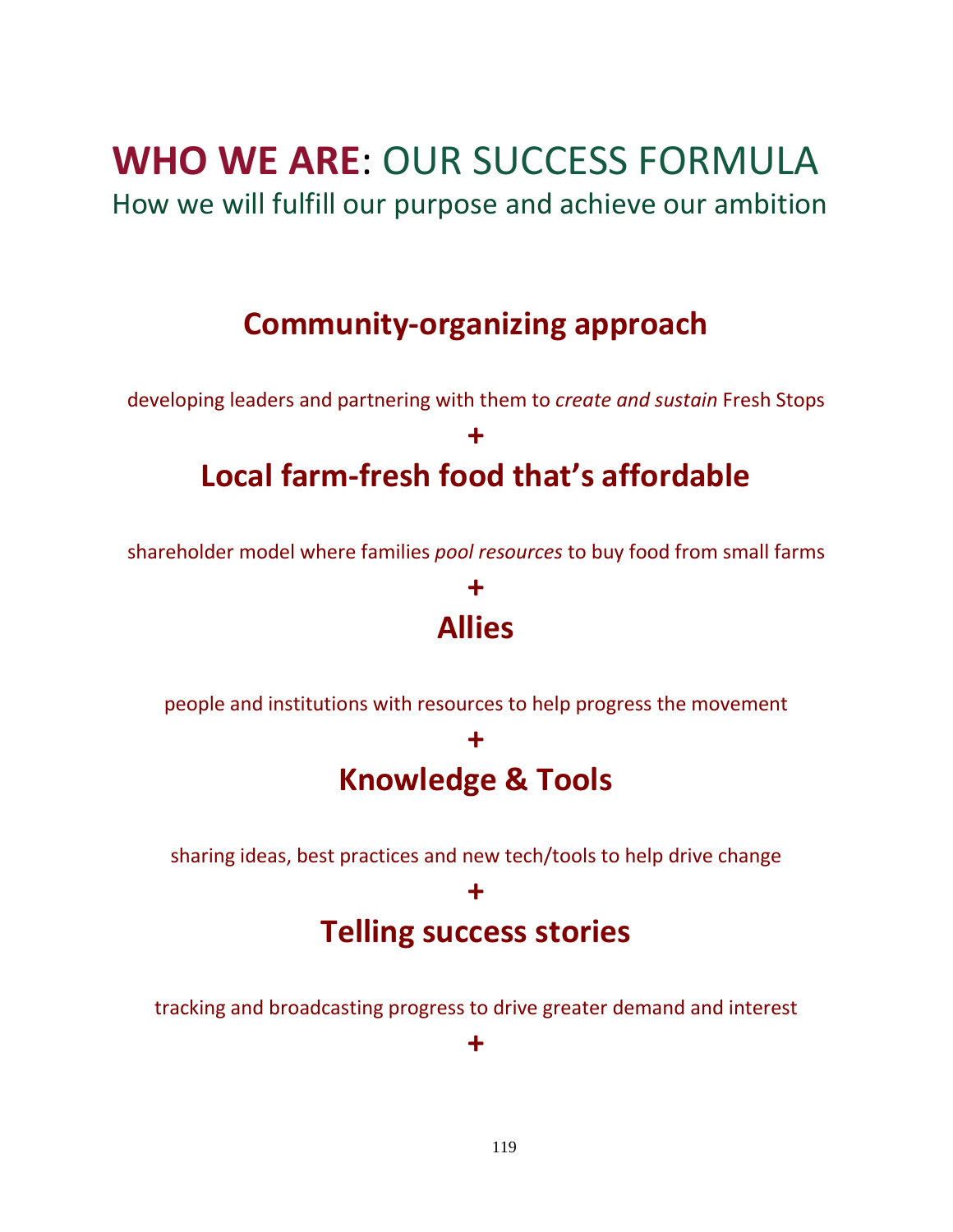## **Grants/Funding**

raising funds for New Roots operations and FSM seed money

 $\equiv$ 

# **UNITING COMMUNITIES**

# **AGAINST FOOD INJUSTICE**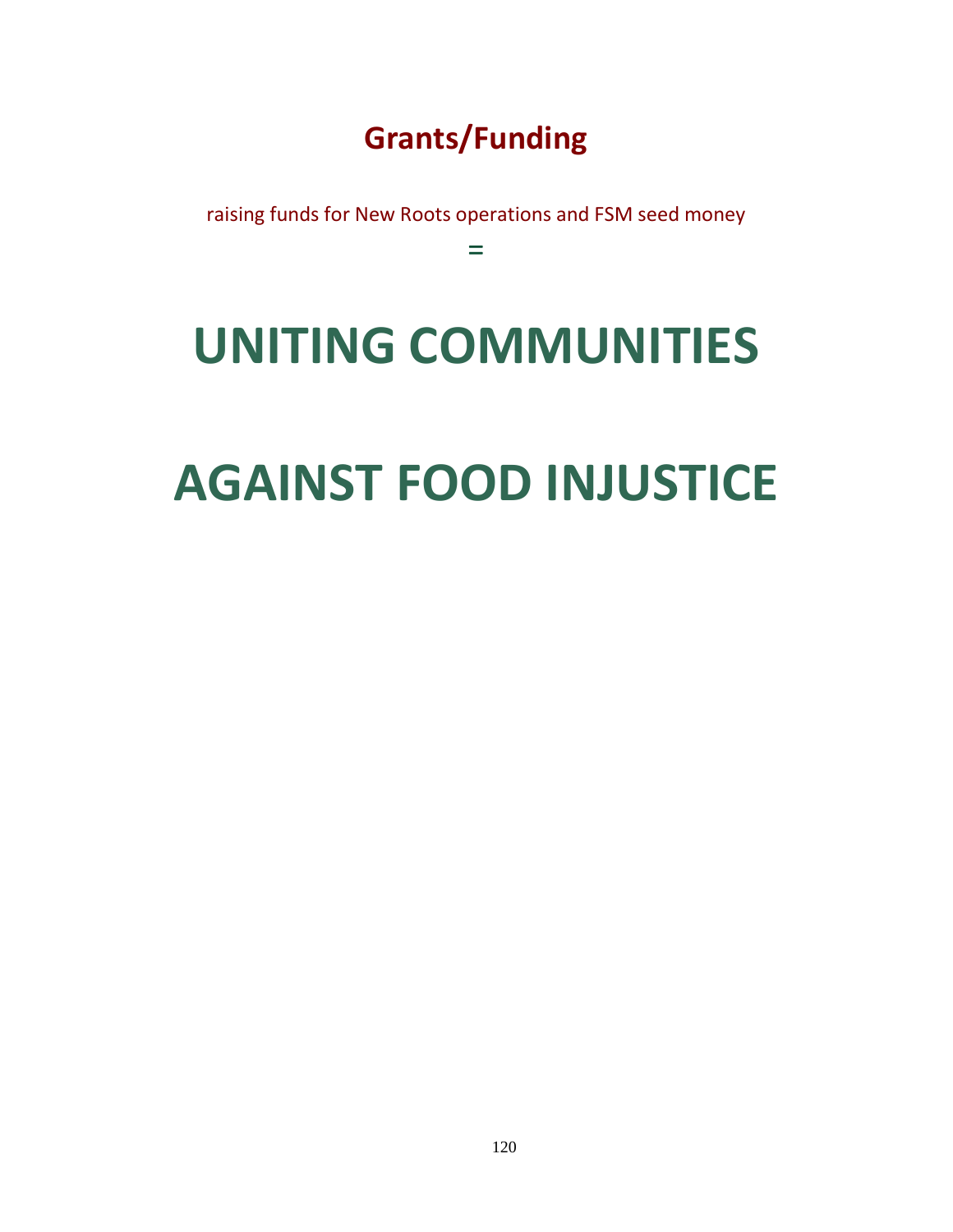## **WHO WE ARE:** OUR VALUES

What guides our actions each and every day

## **At NEW ROOTS our mantra is MAKE IT HAPPEN!**

No matter how big the obstacles are or how many times we're told it can't be done, we find a way to deliver on our promise of food justice for all. Our values are the 'secret ingredients' to our success.

We are at our best when we:

## **1.**see the world through the **EYES OF THE COMMUNITY**

**2.**combine **PASSION WITH PURPOSE**

## **3.**are **FRESH-FOOD OBSESSED**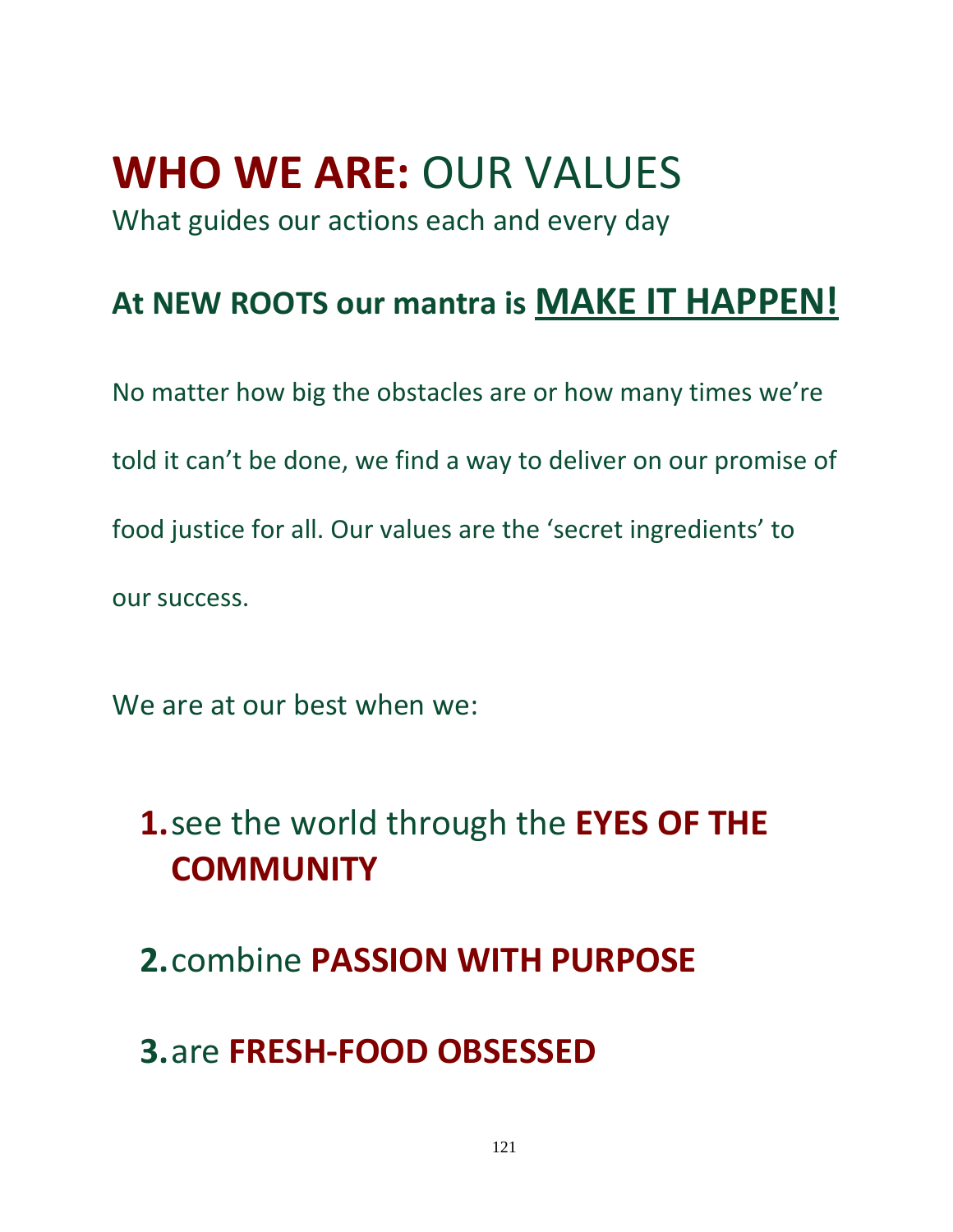## **4.NEVER ACCEPT NO** as the answer

## **5.**DISRUPT, IMPROVISE, INNOVATE

6. are **IN IT TOGETHER**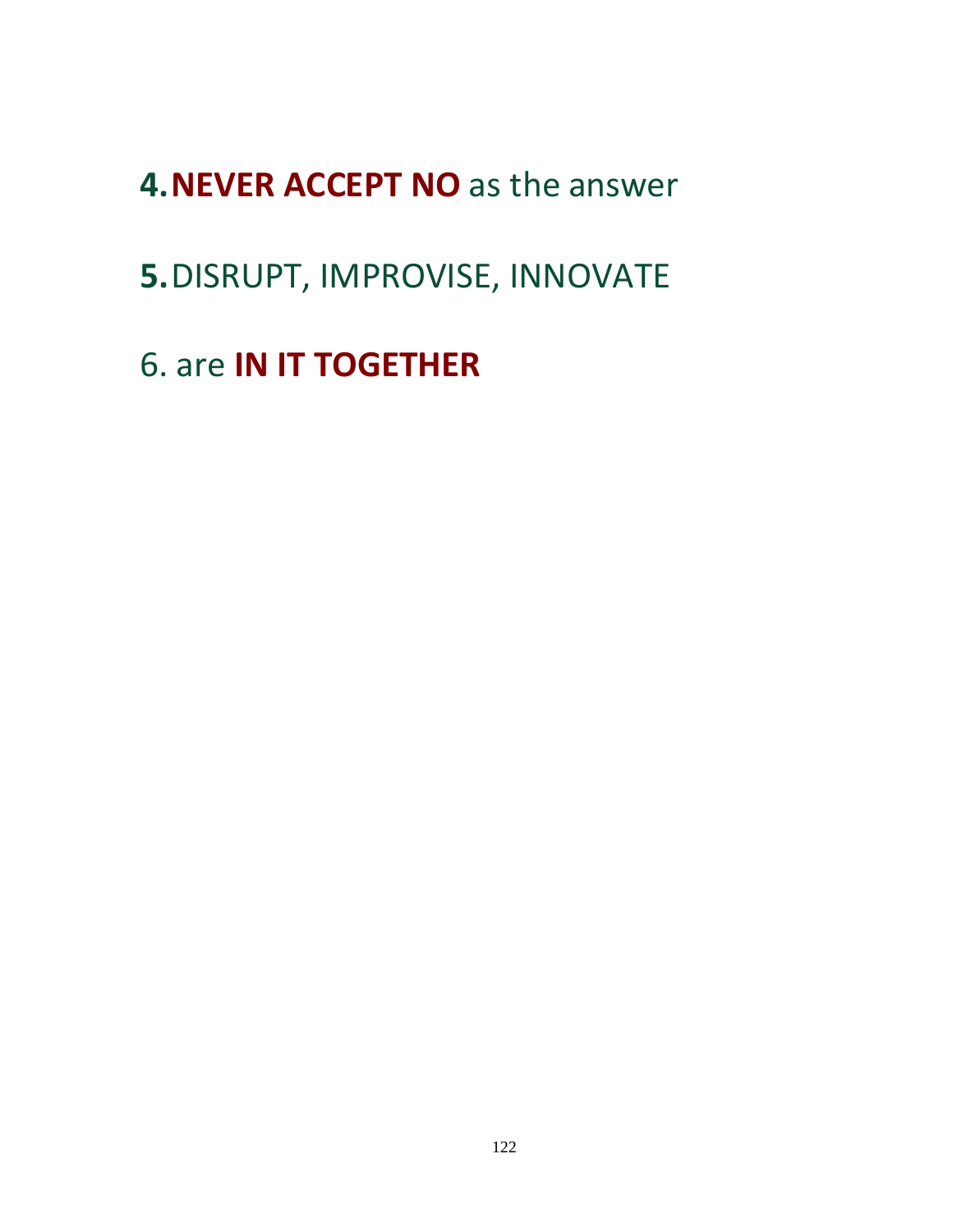## **WHO WE ARE:** OUR VALUES

What guides our actions each and every day

## **1. EYES OF THE COMMUNITY**

We strive to see the world through the eyes of the communities that we partner with each and every day. *It's about empathy, not sympathy.*

We actively listen to the community and learn as much from them as we hope they can learn from us. This ensures the development of human-centered, sustainable solutions.

We keep an eye out for those who are struggling to feed themselves and their families and make sure that no matter what, they get the healthy food they want and deserve.

We develop community volunteers into skilled leaders so that we can advocate for change together.

We work with each community to build upon our existing knowledge and tools and co-create the best system for their specific needs and culture.

#### *Why else is SEEING THE WORLD THROUGH THE EYES OF THE COMMUNITIES WE*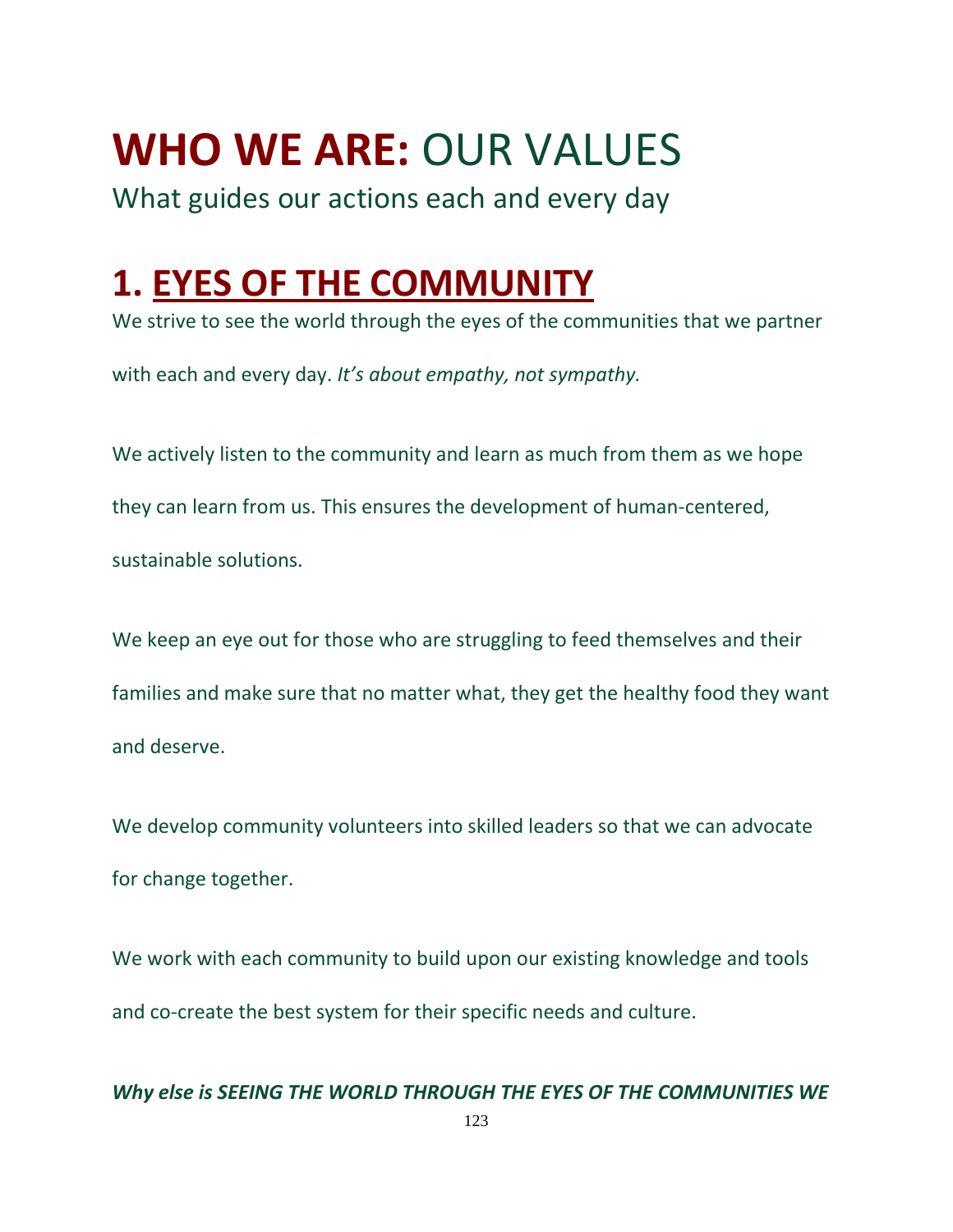#### *SERVE important for the work we do?*

**A VALUES STORY:** When the first Fresh Stop was organized in 2009, we failed to make it truly community driven. It was not until 2011, when we were invited into the Shawnee Neighborhood in West Louisville, that we focused on leadership development and the exchange of knowledge between New Roots and community members. Together we shared our stories. Out of those conversations we realized each other's strengths and interests. Instead of New Roots projecting how we thought Fresh Stops should be structured, community members organized themselves into six leadership teams that have now become the most important components of all Fresh Stops that followed.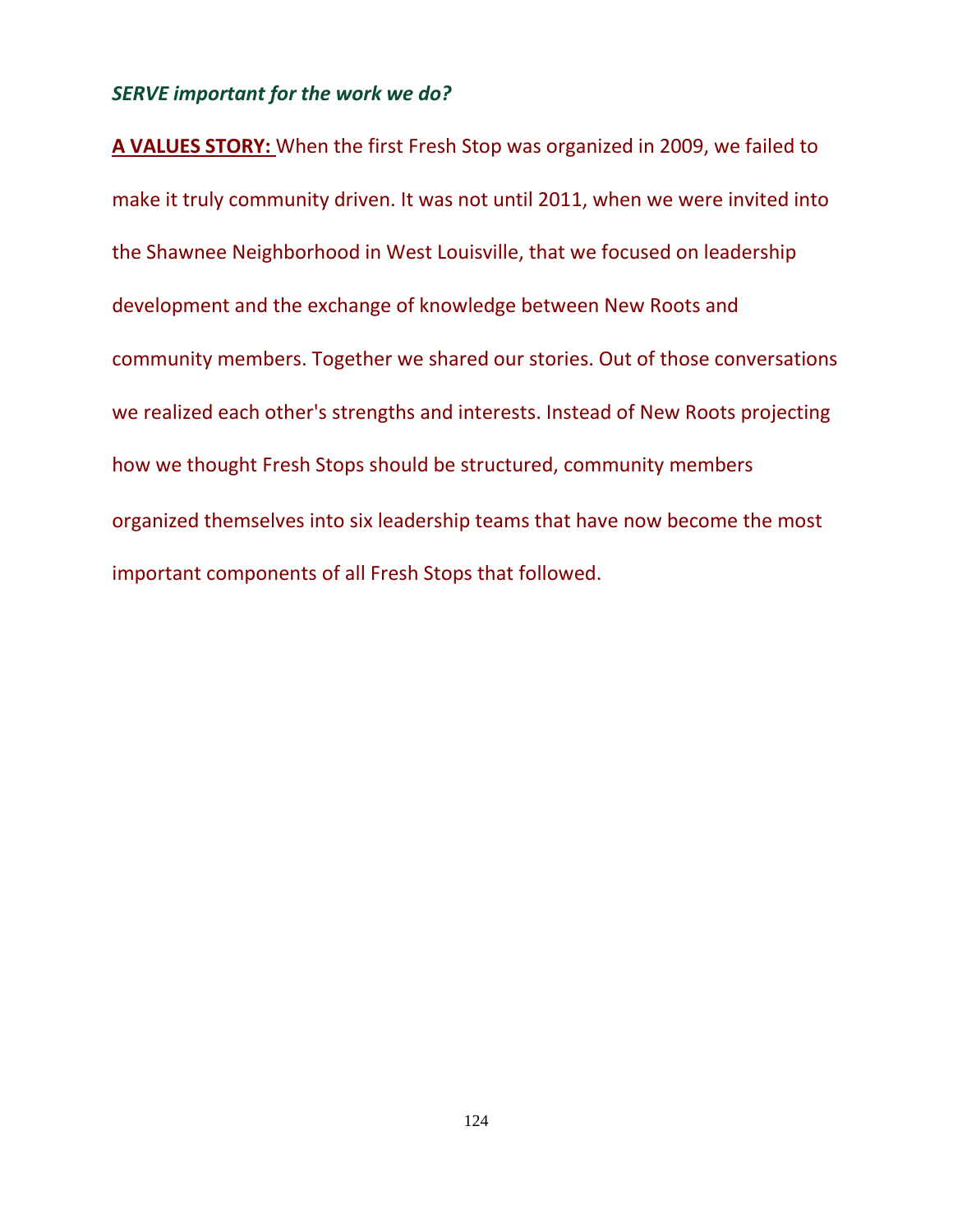## **WHO WE ARE:** OUR VALUES

What guides our actions each and every day

## **2. PASSION WITH PURPOSE**

We are deeply committed to providing training, leadership development and access to farm-fresh food to those who want it most and this singular focus guides our work.

We are persistent in the fight to end food justice and look to our Purpose and Ambition as the compass to guide our efforts so that we can be as effective as possible.

We are self-starters that go above and beyond and are willing to experiment and learn as we go*.*

We know that our actions will further our cause more than our words.

Our passion is contagious and can inspire others to join us in uniting communities against food injustice.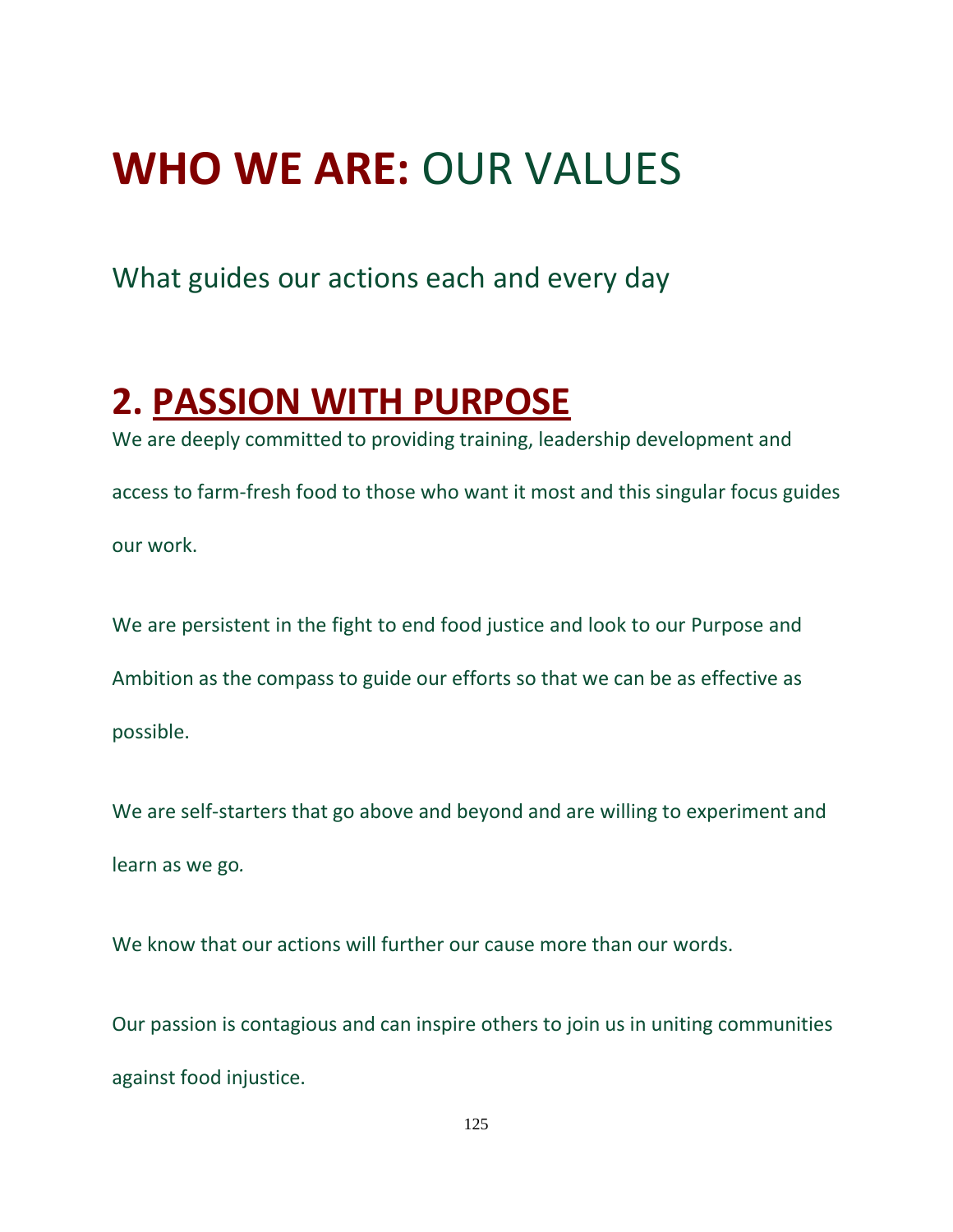#### *How else can having PASSION WITH PURPOSE help us achieve our goals?*

**A VALUES STORY:** We are a community of doers! We don't just talk about food justice – we act on it. Food justice is a verb to us. Last year a farmer stood up the Russell Fresh Stop Market. He promised cherry tomatoes two days before, but the morning of, was nowhere to be found. Shareholders had already pre-paid for their fresh produce. New Roots team member, Ms. Mary, got in her car and drove an hour round trip from the Fresh Stop in West Louisville to pick up Amish slicer tomatoes from southern Indiana to replace the cherry tomatoes. She got backjust in time to put them out at the Fresh Stop. There was no way our shareholders were going to go without tomatoes in the middle of tomato season in Kentucky!

## **WHO WE ARE:** OUR VALUES

What guides our actions each and every day

## **3. FRESH FOOD OBSESSED**

We practice what we preach. We love abundant, beautiful farm-fresh fruit,

veggies, eggs and meat! Even more than that – we love sharing it with others.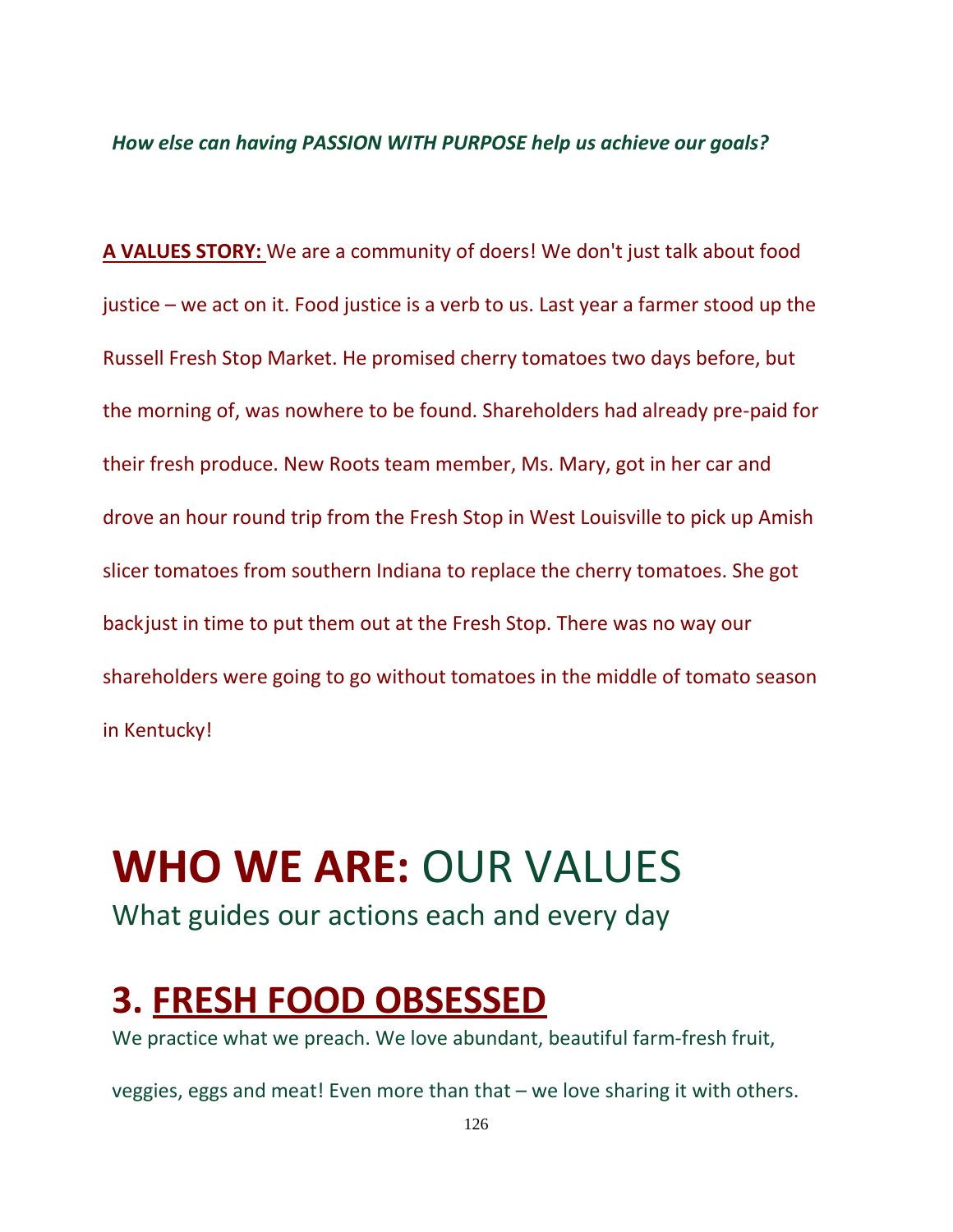*(and we know that 'beautiful' can sometimes mean the funny-shaped fruits and veggies that most grocery stores would never accept!)*

We encourage others to eat farm-fresh food. We reinvent family recipes and create new ones together with healthy, fresh ingredients to feed the hearts, minds *and* bodies of those we love.

We learn as much as we can about fresh foods (cleaning, storing, cooking, variety, organic, etc.) and share that knowledge with as many people as possible.

We know that along with our love of fresh food comes the hard work of making it available to all and spearheading policy campaigns to improve the food currently available to *fresh food insecure* communities.

#### *Tell us about your FRESH FOOD OBSESSION!*

**A VALUES STORY:** Forecasting the season ahead with our farmers is a very exciting experience. This is the community's opportunity to tell the farmers exactly what they would like them to grow for the Fresh Stop. We often meet with Fresh Stop leaders who are forecasting for the first time to coach them through the process. One season as we began to go down the list of available produce, each community member had a story to go along with a favorite fruit or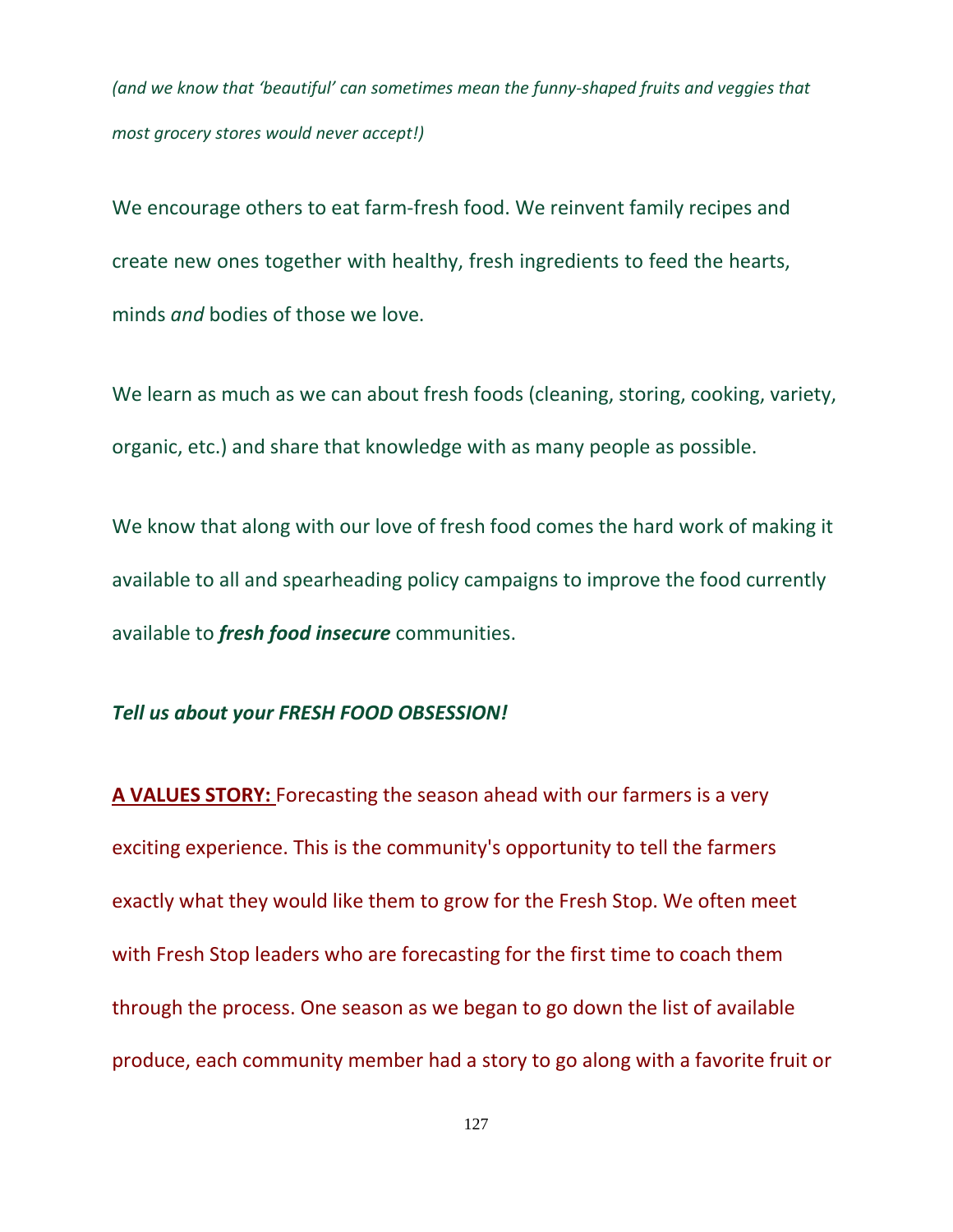vegetable. A woman in her 60's told us about how she would eat winter squash as a child and hadn't had it since. Another woman professed her love for broccoli and when we reached veggies that were less familiar, one of our moreseasoned Fresh Stop leaders, Ms. Mary, shared how she prepares them at home. Others began to speak up, "I want okra!" "Will there be watermelon?!" What was planned as an hour meeting, turned into a three-hour storytelling event revolving around our shared *obsession* with beautiful produce. We all left with our mouths watering in anticipation for the coming season.

# **WHO WE ARE:** OUR VALUES

What guides our actions each and every day

## **4. NEVER ACCEPT NO**

We promise to *never turn anyone away* from the opportunity to experience

healthy, farm-fresh food.

In order to keep this promise we sometimes have to push beyond the 'no' that we receive. Whether it's from a farmer, a member of the community or even someone at New Roots – we work hard to push past 'no' and *co-create* the best solutions.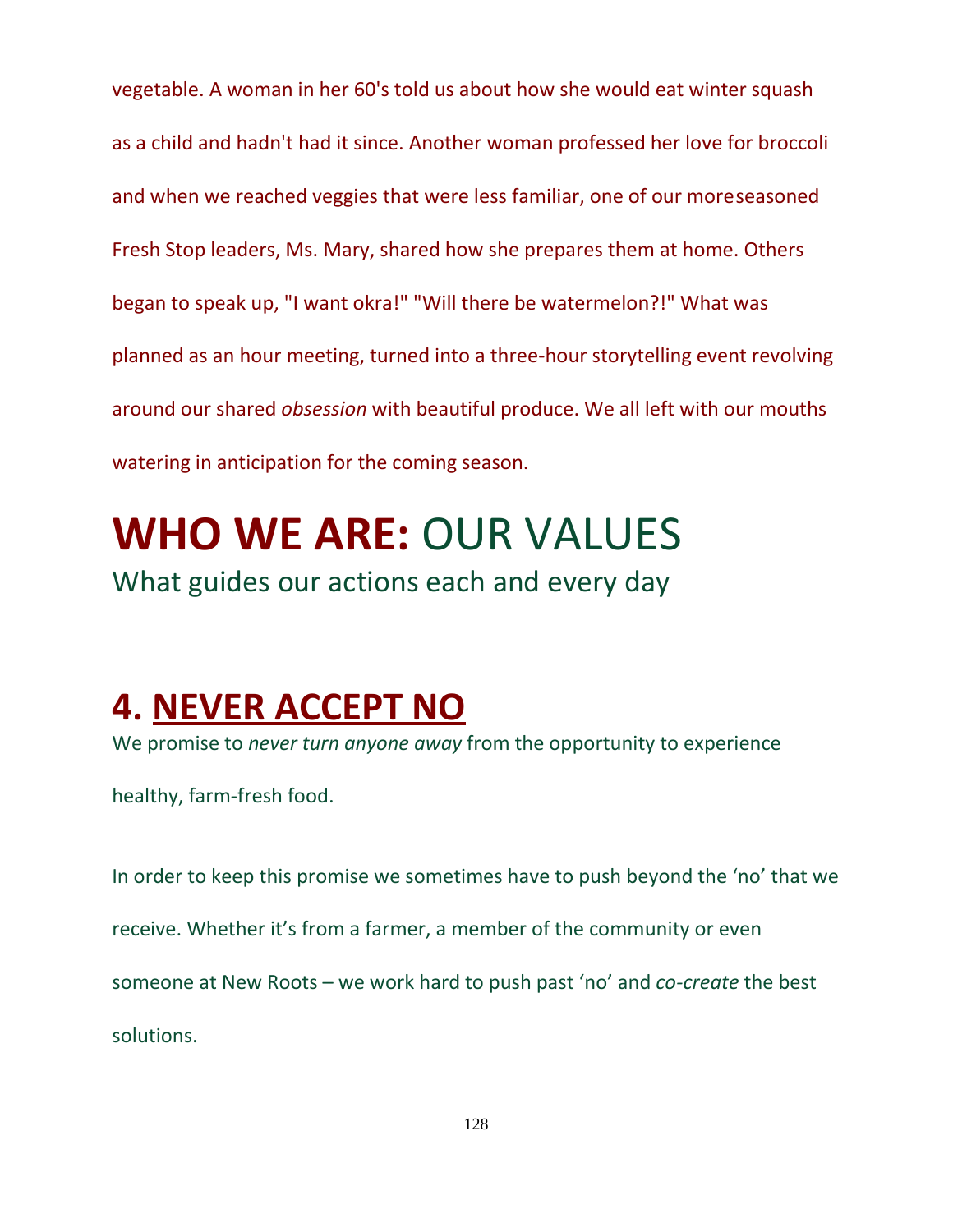We relish a good challenge and believe that most obstacles can be overcome. We've learned that by digging deeper to understand the 'no' we are able to develop new ways forward that work for us all.

*What experiences have you had in positively influencing someone that started with a 'NO'?*

**A VALUES STORY:** One year we met a new farmer in the middle of the growing season that had lost some of his wholesale customers (restaurants) and as a result had "tons of food…literally endless rows of food." We placed a \$650 order for seven of the eleven items he offered us on a Thursday so we'd have it in time for a Saturday Fresh Stop. On Friday night the farmer called to tell us he'd changed his mind and was going to plant garlic that night instead of harvesting our food. Meanwhile, we had 42 food insecure families waiting on that food; families who had already paid for their share and families we knew would go hungry if they didn't get this produce.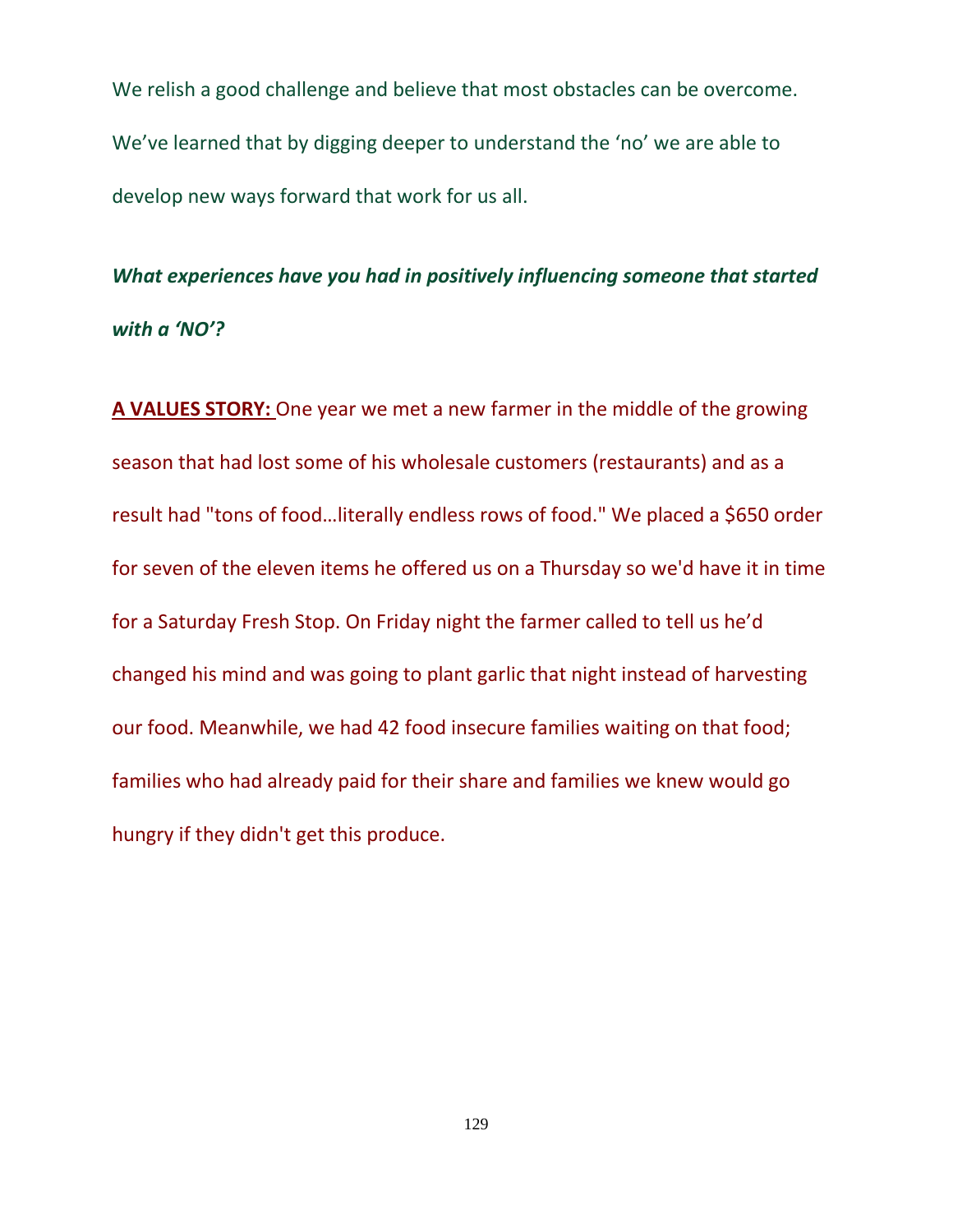We called the farmer and explained that these 42 families were depending on his food and asked if he could possibly plant his garlic later. He brought up other reasons why he couldn't come (no transportation, no time, etc.), and we countered with ways around each of his barriers. Finally, the farmer settled on delivering the produce the night before and all 42 families got their farm-fresh food.

## **WHO WE ARE:** OUR VALUES What guides our actions each and every day

## **5. DISRUPT, IMPROVISE, INNOVATE**

We *positively disrupt* the food systems and beliefs of today so that people can

lead healthier, happier lives.

We're excited and inspired by our audacious ambition to scale the New Roots

model across America and know that innovation is essential to our success.

We work according to a shared set of standards and values while not letting process block progress. It's reaching the end goal that matters most. This gives us the freedom to approach each new problem in the most creative way possible.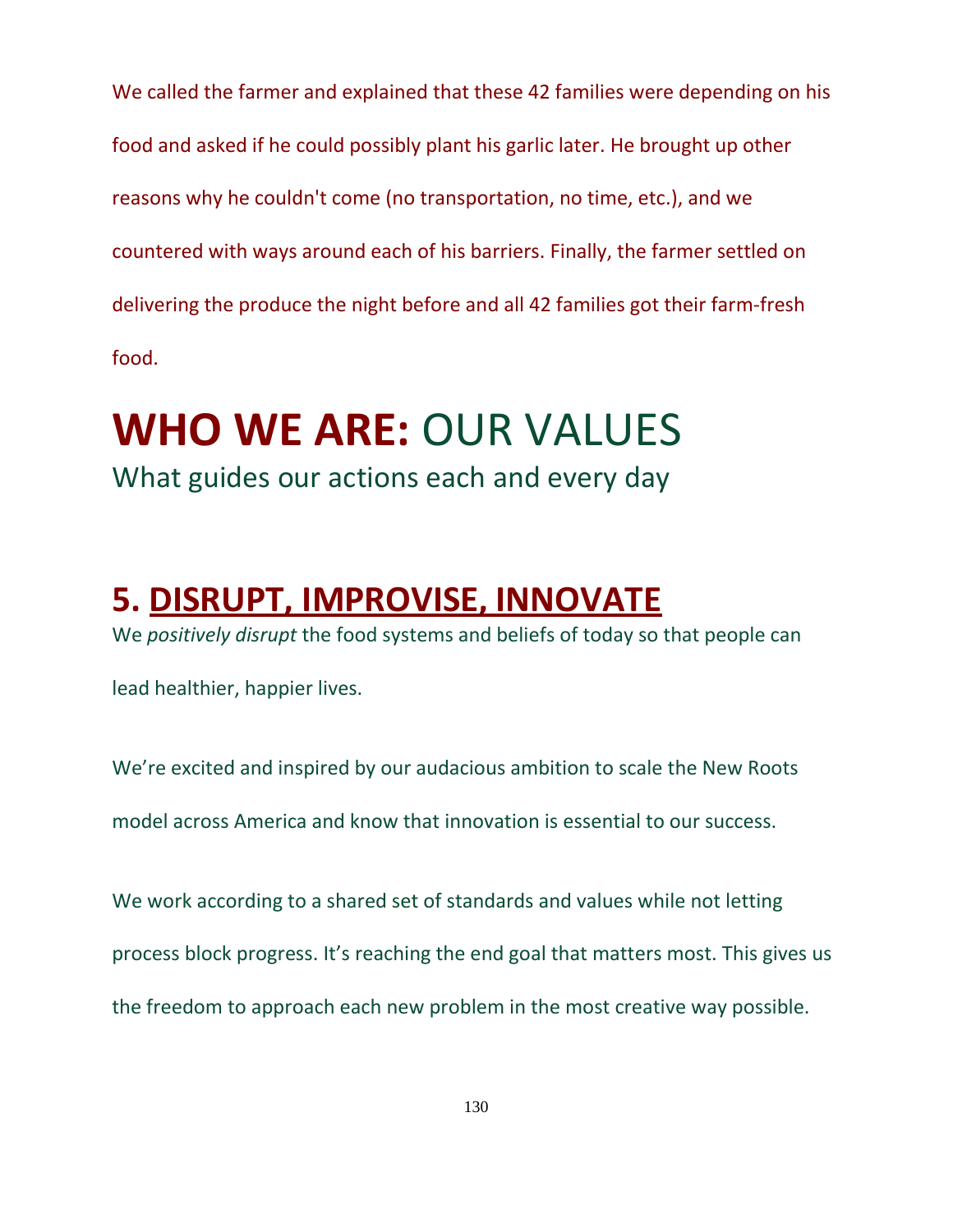We constructively question the rules when it feels like the right thing to do.

We embrace the fear that comes with trying new things that have never been done before and then celebrate the successes and learn from the failures.

#### *Tell us about a time you've disrupted something to drive positive change?*

**A VALUES STORY:** When the Fresh Stops were first created, we were told by the Kentucky Department of Agriculture that we could not accept WIC (Women, Infants and Children) subsidies because farmers' markets in Jefferson County were outside the scope of the program. They explained that Jefferson County had so many moms on WIC that we would 'break the bank', i.e., there were not enough funds to go around the entire state so they declassified the largest county (this seemed very counter-intuitive to us; it never occurred to them to go back to the federal government to ask for more money, as other states have done). We brought carloads of leaders from West Louisville to fight for this but the agency would not budge.

131 Then, the day of our first Strawberry Jamm Festival (May, 2012), a triple shooting occurred about 15 blocks from our location. We quickly found out that one of the young adults that lost her life was a granddaughter of one of our friends and shareholders, Ed White, director of the River City Drum Corps. Although our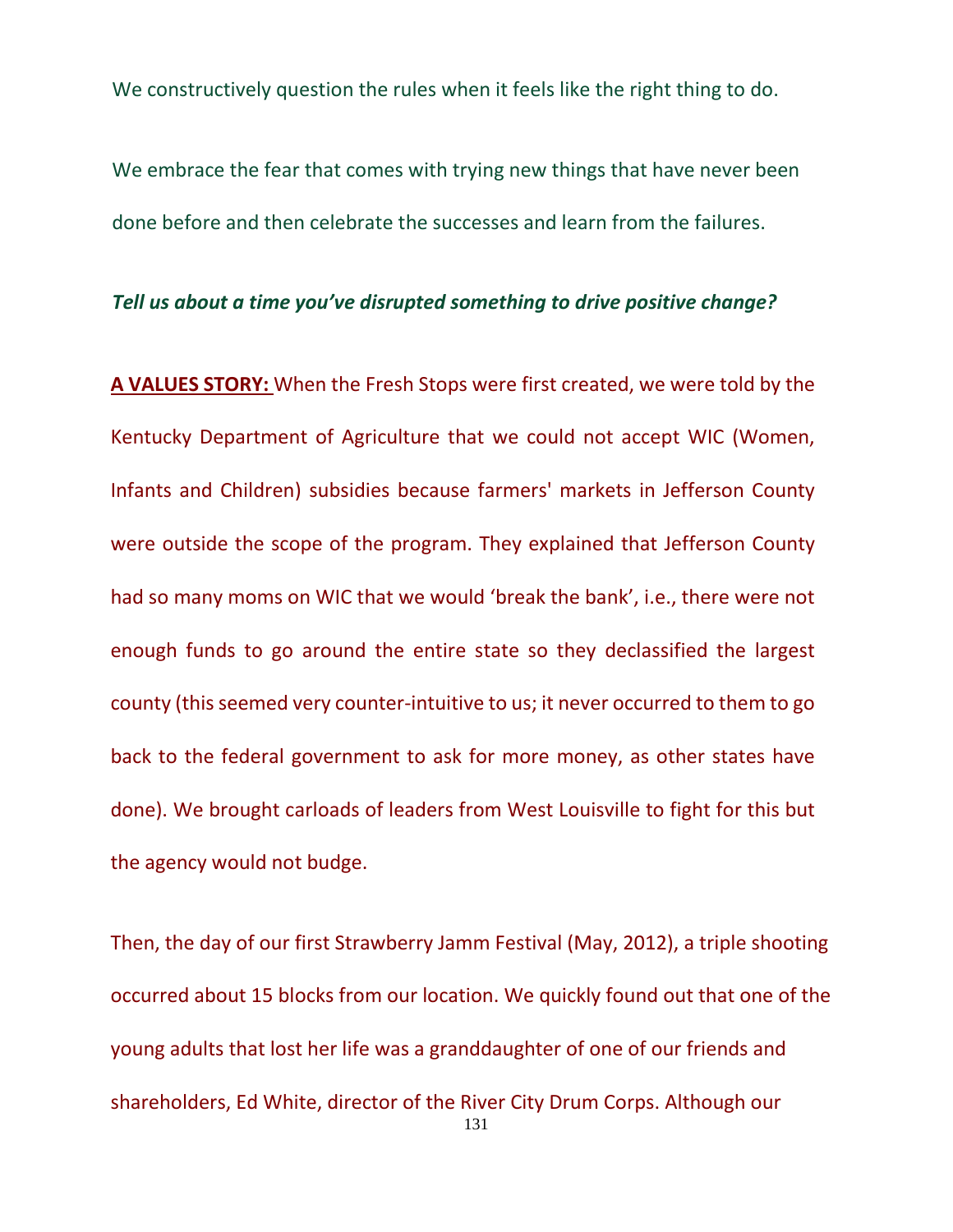leaders were in shock, we decided to move ahead with the festival. We were torn between mourning and celebration. It was hard.

A few weeks later our Founder, Karyn, was still thinking about Ed White's granddaughter, Makeba Lee. It turned out she was a mom on WIC and the subsidies helped her feed her then 2-year-old son. Karyn worked with her family to set up a fund to help pay for matching funds for any mom on WIC to purchase a share for \$6. Since then, we have raised thousands of dollars for the Makeba Lee Fund and many moms and their kids are able to enjoy fresh, local food forthe first time in their lives.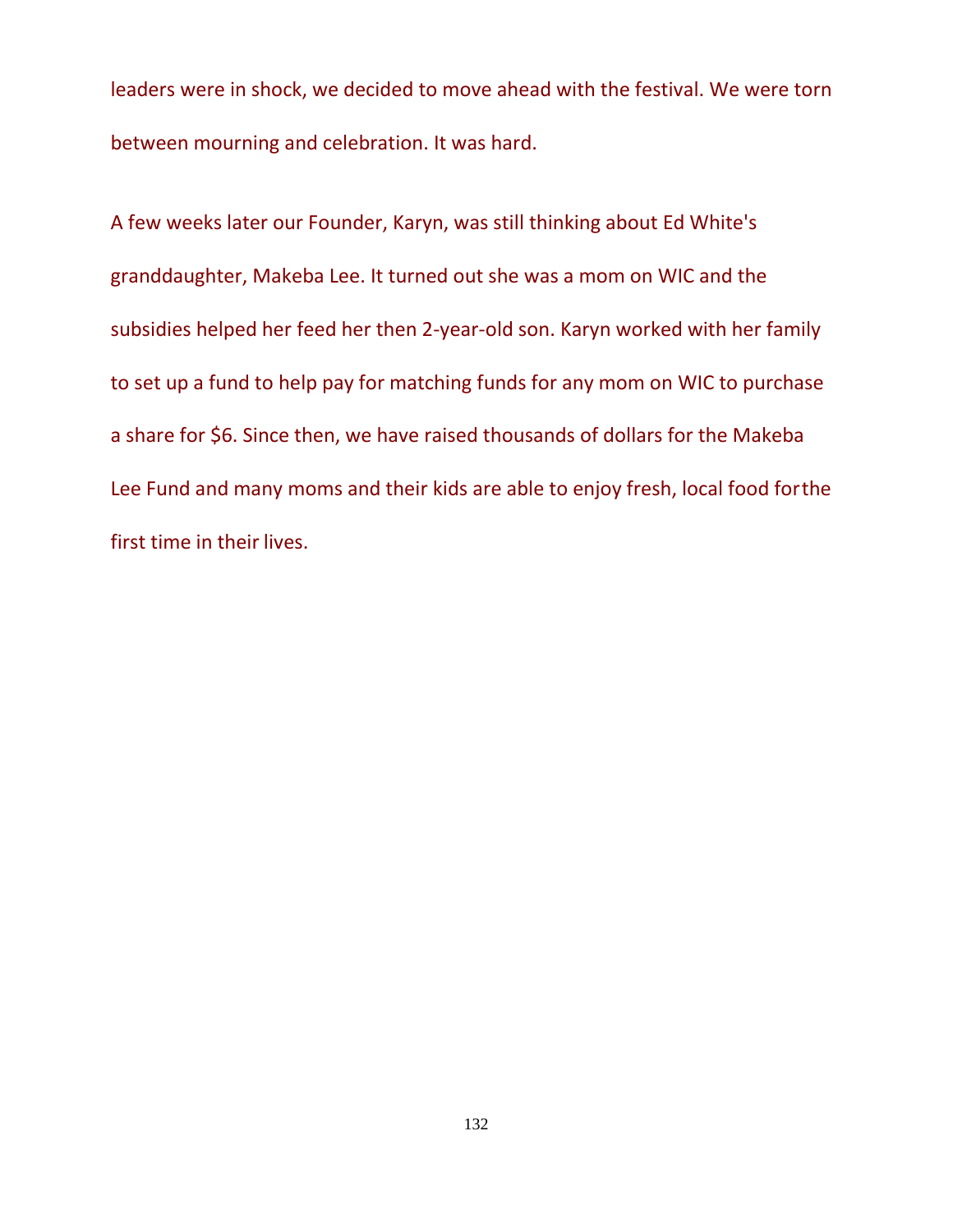# **WHO WE ARE:** OUR VALUES

What guides our actions each and every day

## **6. IN IT TOGETHER**

We know that "we" is greater than "me".

We operate under the assumption that no matter where a New Roots program is created, we are all part of one whole. We are united by and accountable to a shared purpose and set of values. We strive to do what's best for the greater whole.

We are transparent and open so that everyone has equal access to information and ideas.

We know that collaboration is essential to our success and get excited when we have people with diverse perspectives all contributing towards a common goal.

We want everyone to shine and are always on the lookout for fresh talent and new opportunities for our leaders and volunteers.

#### *What's your definition of being a team player – 'in it together'?*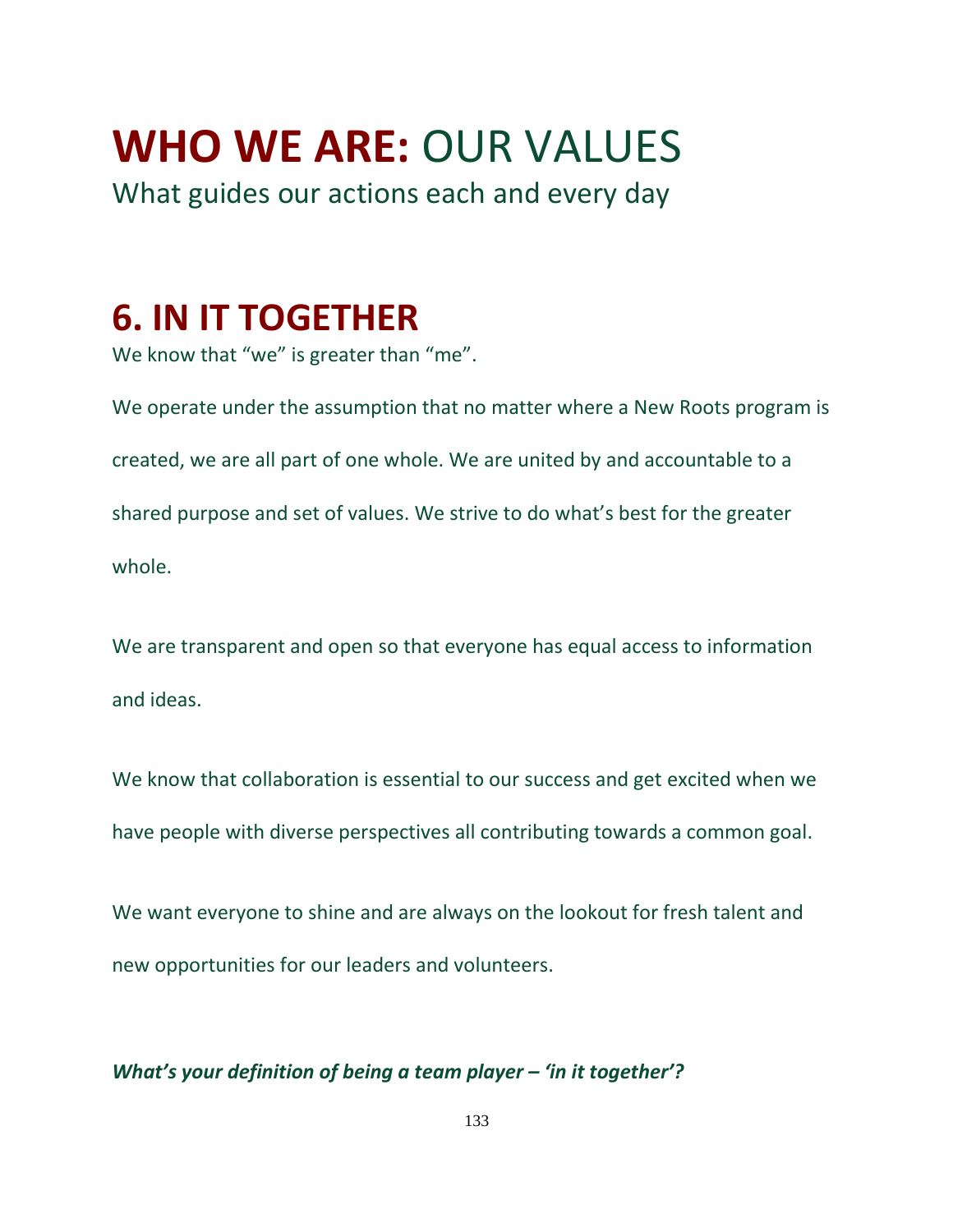**A VALUES STORY:** We partnered with a West Louisville community to create the Shawnee Neighborhood Fresh Stop Market in 2011. It happened after two false starts. We had launched a previous West Louisville Market but the leadership was not committed and we really didn't know what we were doing. After a full year (and some encouragement from a persistent church member) we were able to cocreate the right model for the community.

For most communities, the partnership would have ended there; but not for Shawnee and New Roots. Almost every year Shawnee Fresh Stop leaders have mentored leaders from neighboring communities, Lexington and even Indiana. They pass on all of their rich knowledge on what it takes to create and sustain the model, so other communities can have their own Fresh Stop Markets. And it never seems to stop. Those new leaders return the love to Shawnee and go on to mentor and support other communities. That is how we have grown from a small investment of an unemployment check and three founders, to hundreds of leaders and ten community-driven Fresh Stop Markets. We are indeed in it together.

134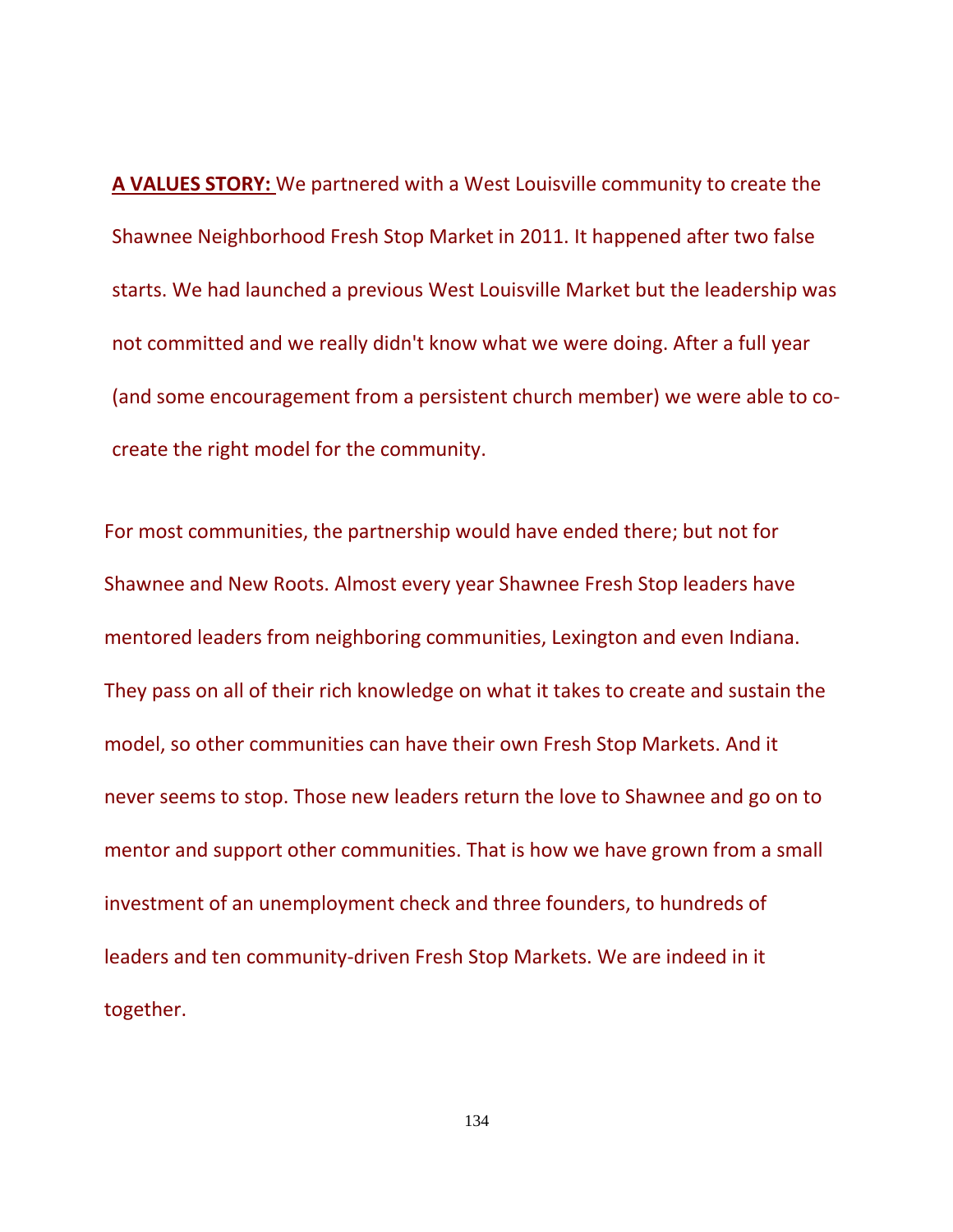# *WHO WE ARE: OUR BEHAVIORS*

How we live our values each and every day in more detail

These ways of being *create positive impact*:

- We welcome everyone with a smile and more often than not, a big hug!
- We know when to take the back seat so that our volunteer leaders can speak for themselves
- We are constantly innovating and improving our processes so they can be easily understood and implemented
- We offer feedback that is constructive, growth-oriented and given with positive intent
- We build on other's ideas rather than rejecting them too quickly
- We share food, recipes, and hopes and dreams for the future!

These ways of being can *hinder us* from achieving our goals and

being our best:

- We are NOT close-minded or negative when faced with new or challenging situations
- We do NOT let process get in the way of progress
- We are NOT about following the rules just because they exist
- We are NOT anti-social nor do we exclude others
- We are NOT reliant on others to tell us what to do or how to do it
- We do NOT create things in a New Roots bubble without engaging others and gaining their valuable input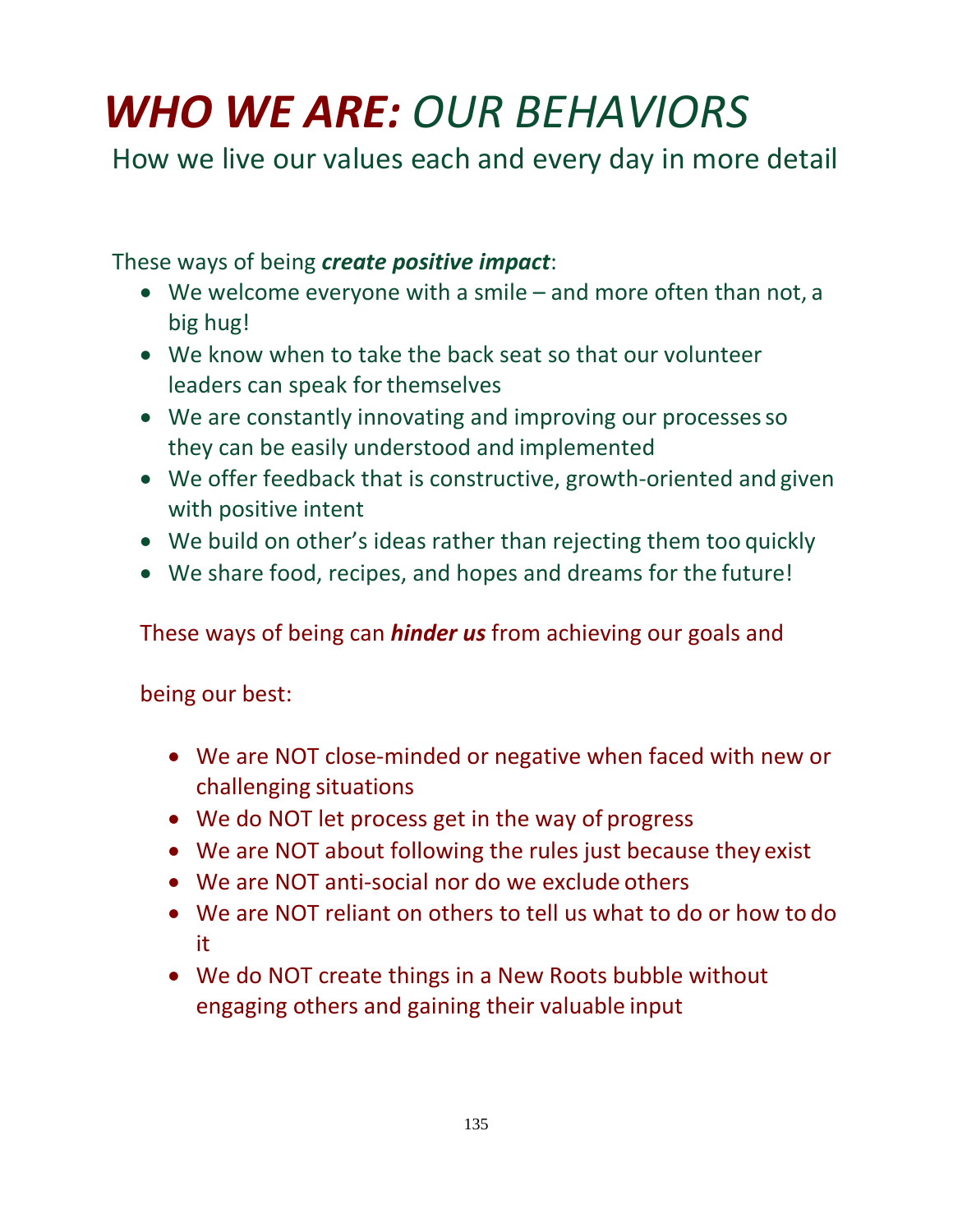*When in doubt, always go back to our PURPOSE, OUR* 

*BELIEFS and OUR VALUES to guide your work at*

*NEW ROOTS.*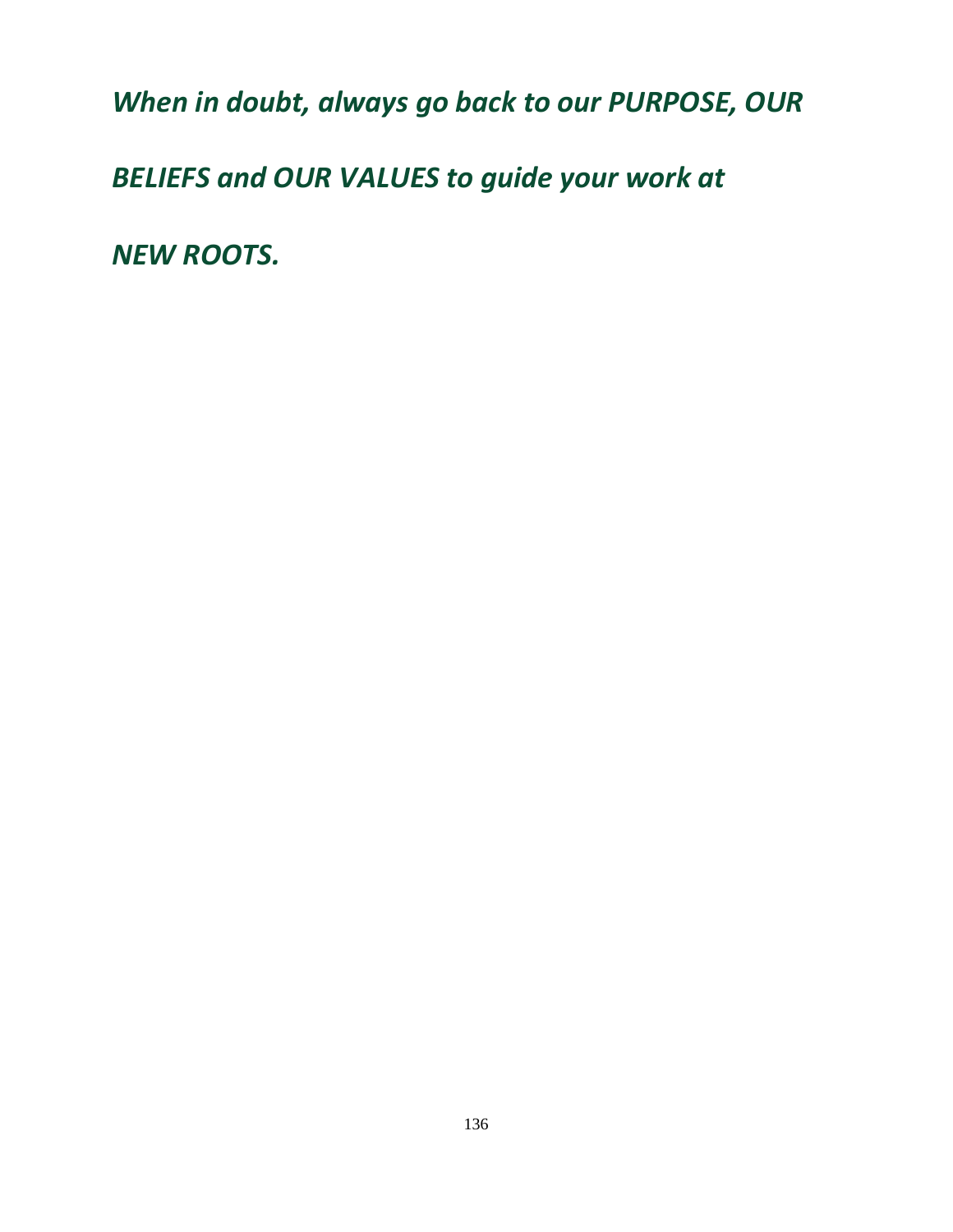## **…SPEAKING OF "ROOTS"** *We thought we might share a bit about our team*

#### *members!*

#### **Karyn Moskowitz, Founder & Executive Director**

Frustrated by the imbalance of quality and variety of real foods in her West Louisville neighborhood, Karyn decided to do something about it. Harnessing her passion and experience with community organizing, policy change and the local food movement, she started New Roots in 2009.

Prior to the official launch of this 501c3 non-profit, Karyn had tried several other models for fighting food injustice in Louisville's urban food deserts. For instance, an effort in 2007 to start a farmers' market in West Louisville failed due to famers not being willing to consistently set-up and sell their food in the neighborhood. It felt like a high-risk effort for them given the lack of resources and high crime-rate in the community - and it was.

Undeterred by these failed attempts, Karyn immersed herself in the community to continue to learn all that she could in the hopes of discovering another possible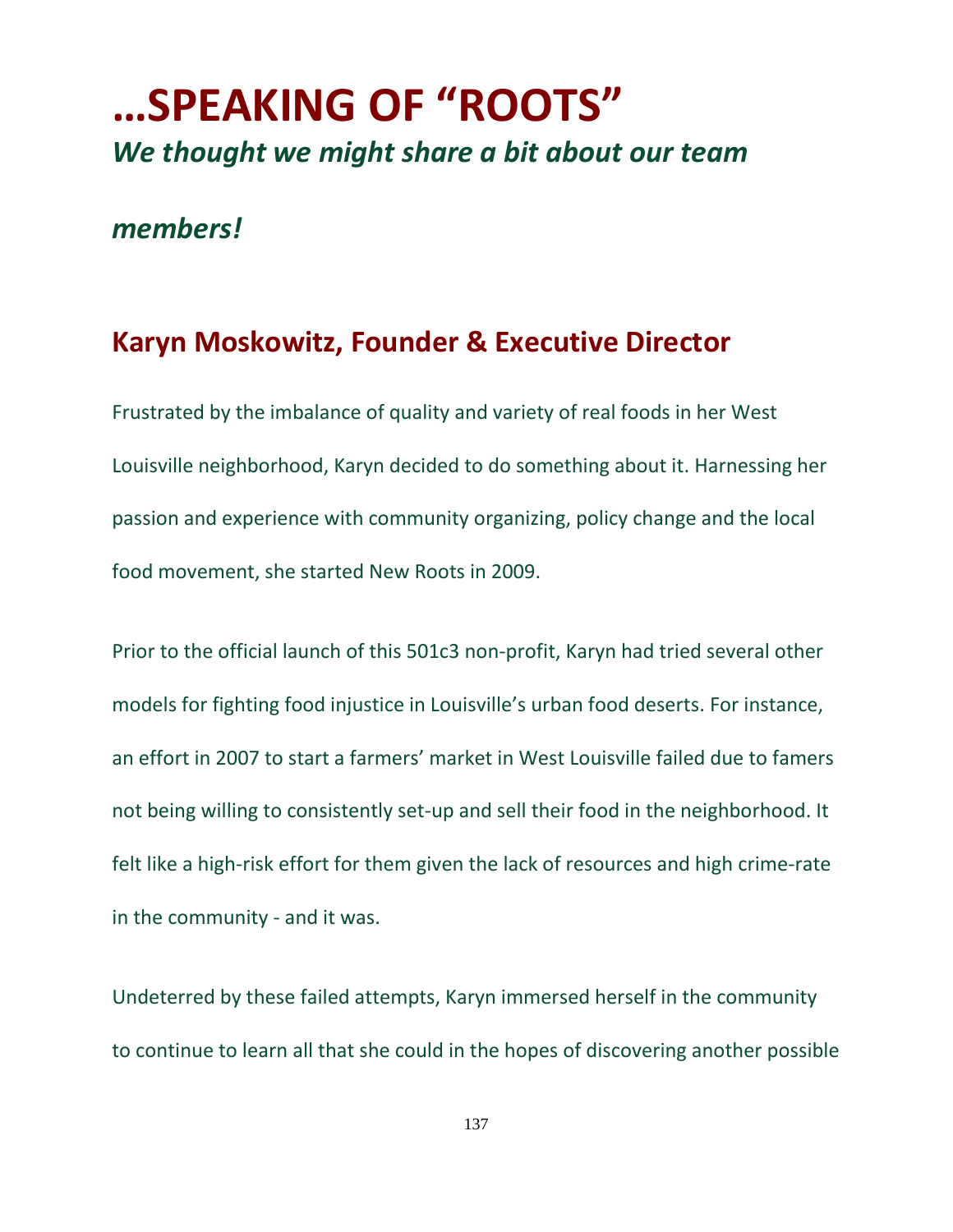solution. In talking to neighborhood leaders and borrowing inspiration from the

cooperative economics model employed by City Fresh (out of Cleveland, Ohio)

she unlocked several principles for a newapproach:

1) Tap into local churches where a "food community" already exists and where local outreach work is alreadyhappening

2) Make sure the food is affordable so that the community can consistently buy it and the risk to farmers isreduced

3) Use a community-driven model where people that need help most canhelp themselves

After approaching 60+ pastors *without a single "yes"* - Karyn finally found one

pastor willing to take a chance on opening up the church to become the first

Fresh Stop organizing and distribution point. Soon thereafter, another interested

church became Louisville's second Fresh Stop. There are now ten Fresh Stop

Markets in Louisville with approximately 1200 shareholders and 50 farmers,

which generate \$90k in revenue to local farms. The New Roots team has also

mentored a successful Fresh Stop Market in Washington, D.C and one in Indiana.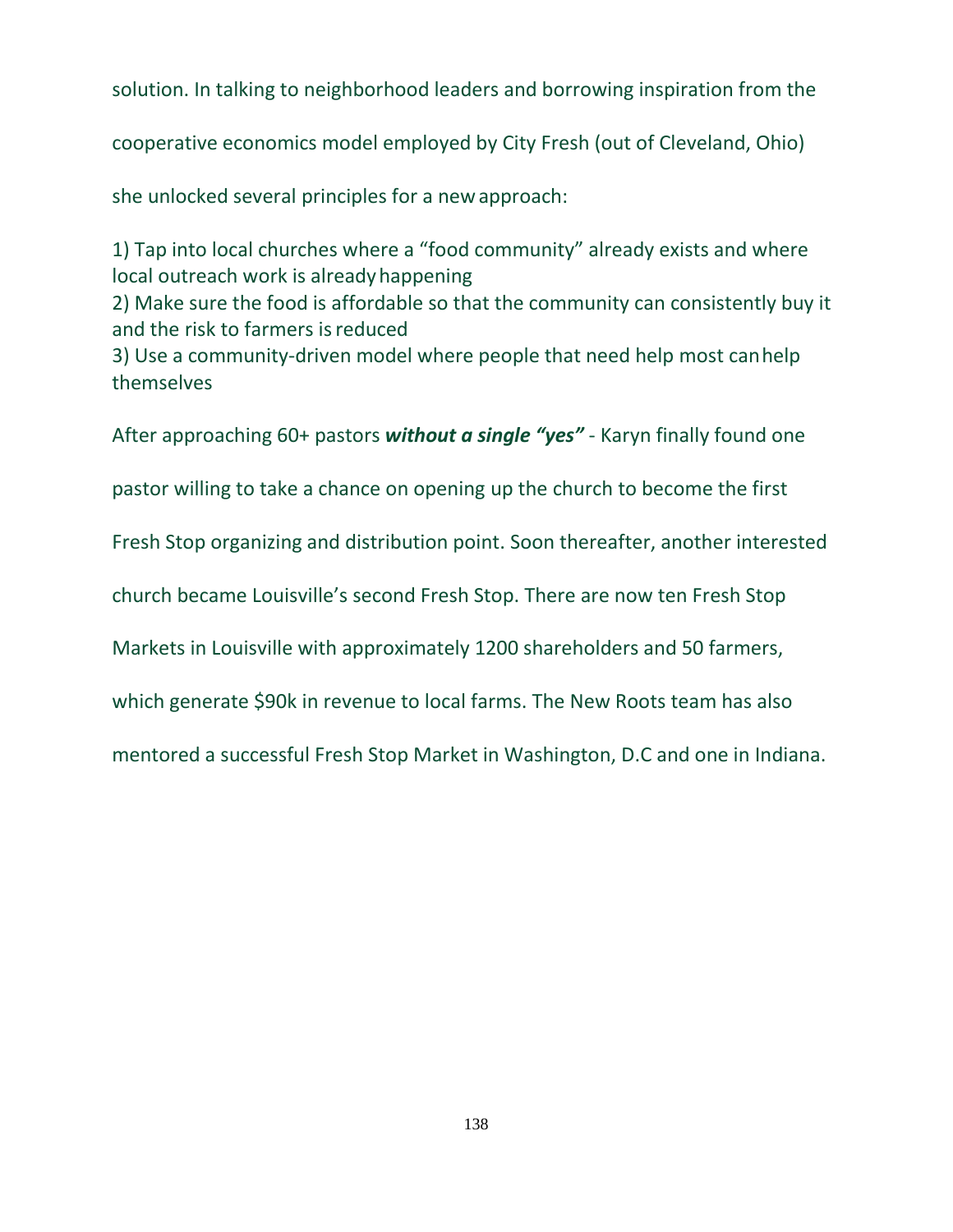A key element of New Roots' innovative model came from a shift in focus from produce distribution to leadership development. By recruiting volunteers in the local neighborhoods and taking them through the FSTI (Fresh Stop Training Institute) curriculum, leaders are developed that can partner with New Roots to drive and sustain the Fresh Stop Markets. This enables New Roots to focus on activities such as knowledge-sharing, fundraising and the development of new technologies to support the Fresh Stop Markets. It also enables the communities most in need of access to fresh food to help themselves.

*"Our leaders have become mavens in their particular area of leadership, from pricing to sourcing and distribution of produce to media relations to finance. But seeing community members take a bite of a season's first ripe tomato, cucumber, or peach, and watch the smiles emerge on their face--well, that's what it's really all about." – Karyn*

#### **'Ms. Mary' Montgomery, Uber Farmer Liaison**

Mary Montgomery is a native of Louisville, Kentucky. She received a flyer in her mailbox five years ago, announcing a meeting for "Food Justice Leaders" at her former church a block away from her home. She showed up and has keptshowing up ever since, first as a founder of one of the Louisville Fresh Stop Markets and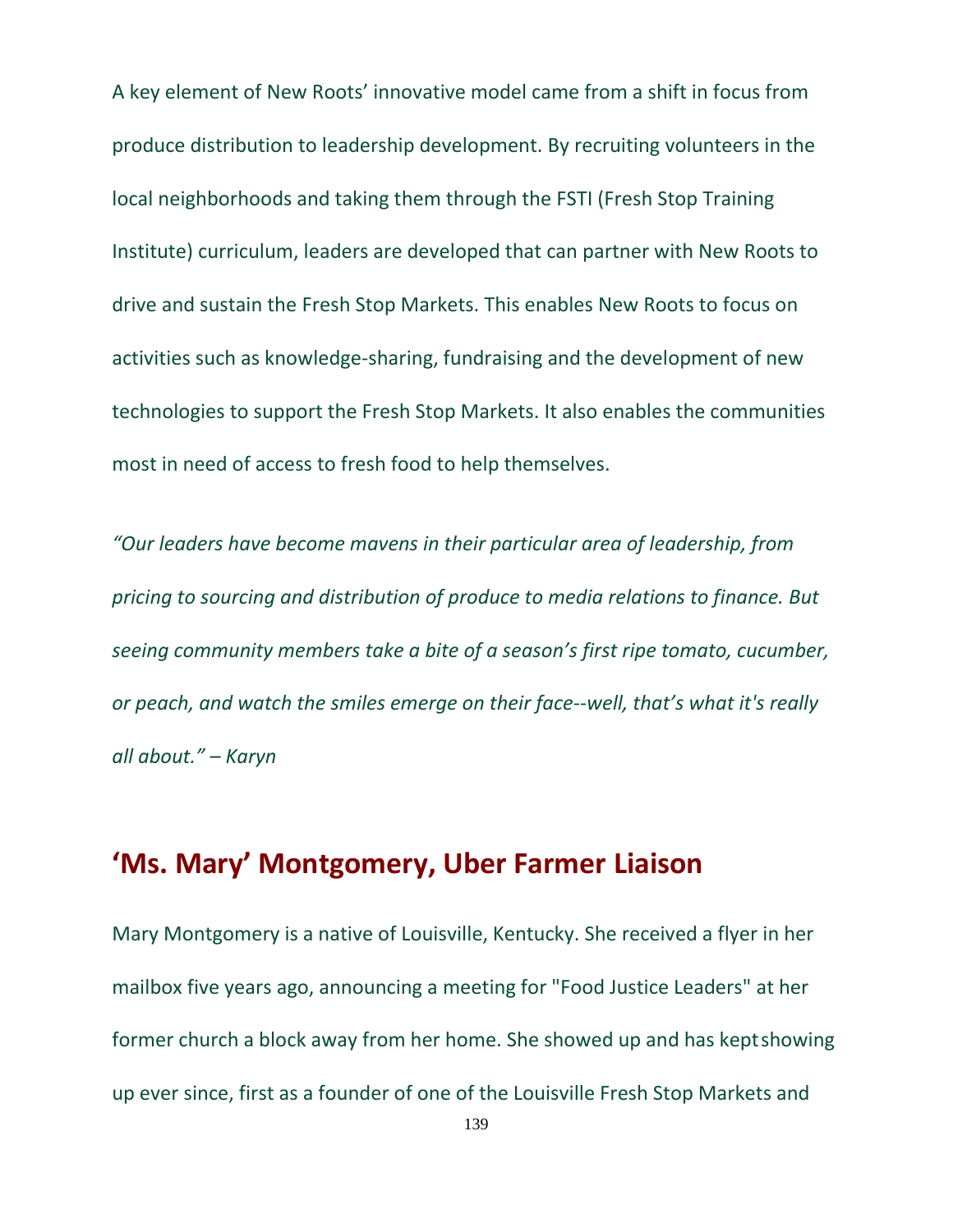now as the New Roots staff member who helps other Fresh Stop Markets understand how to recruit and build relationships with farmers, negotiate prices and create the logistics necessary to get farm-fresh food to everyone. Mary knows more about local food logistics than anyone in the region and is a recognized food justice leader.

*"Knowing that somebody cared about getting individuals in my neighborhood access to fresh foods was what brought me to New Roots. I've made it a personal ministry for myself to be able to help in any way that I can." – Ms. Mary*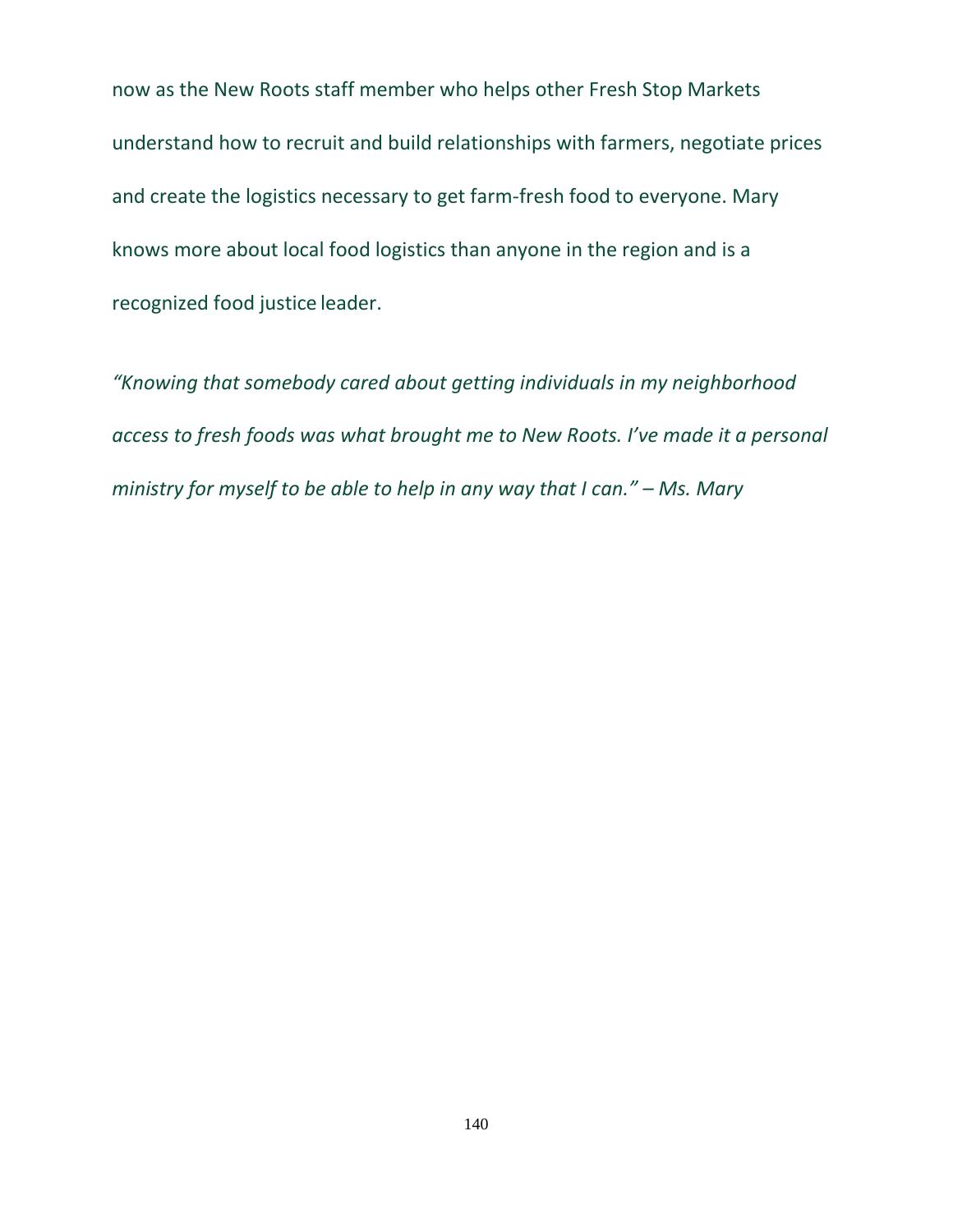# **NOW, HERE'S WHAT**

# **WE DO AND HOW WE**

# **DO IT.**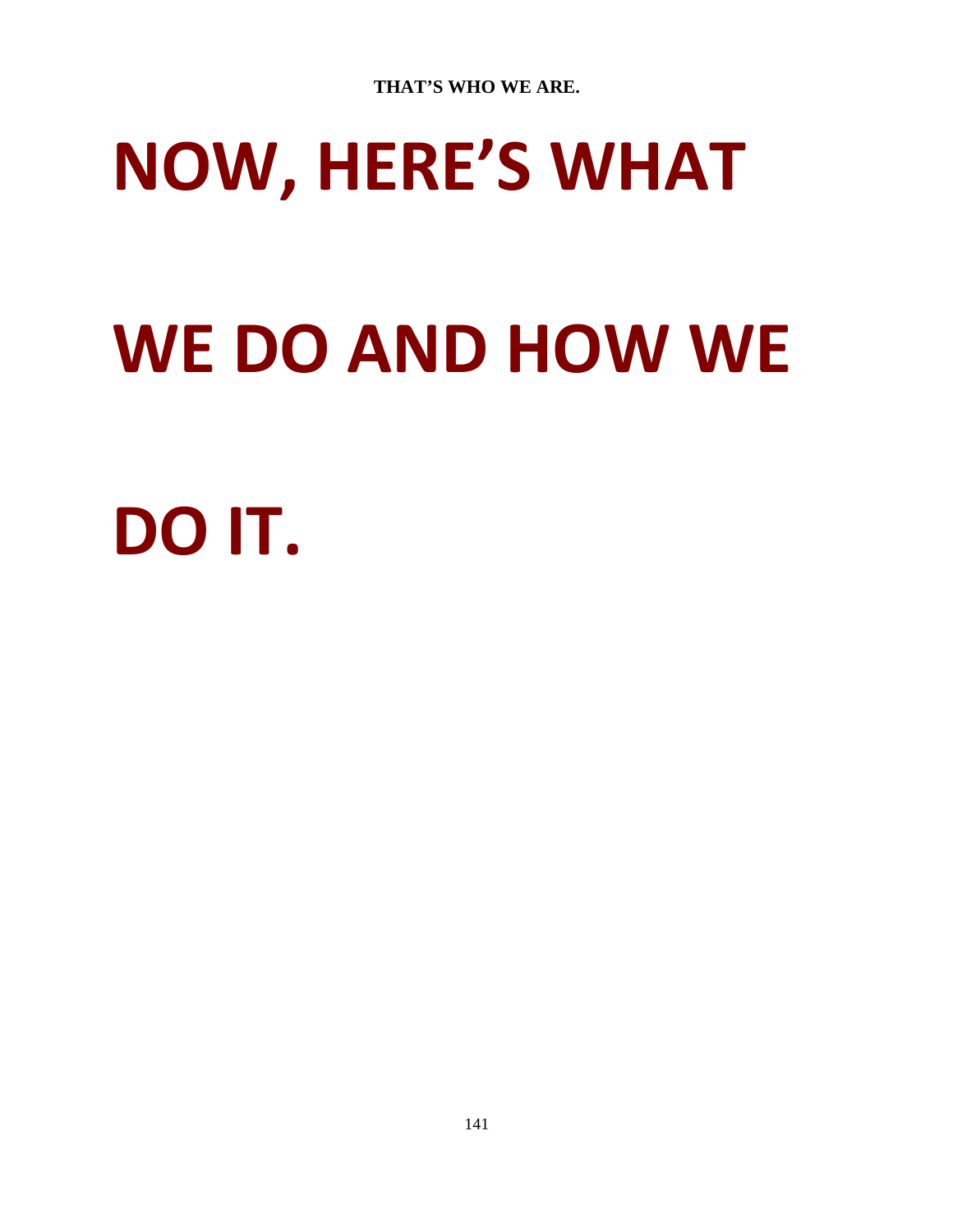## **WHAT WE DO:** IN A NUTSHELL

#### New Roots works with *fresh food insecure* communities to create

sustainable systems for access to fresh food by:

- Recruiting, developing and supporting leaders/volunteers to driveand sustain the Fresh Stop Markets
- Sharing education with families on how to cook, store and get the mostout of their fresh foods
- Connecting neighborhood leaders with local farmers and distributors so that participating communities are able to develop successful long-term relationships
- Obtaining funding for initial Fresh Stop set-up and programs such asthe Makeba Lee Fund
- Advocating for policy change
- Bringing FS leaders together across neighborhoods for knowledge-sharing, mentoring and making it all happen
- Uniting families of different race, religion, income and zip codes to create greater understanding and community
- Advising aspiring young farmers in growing their wholesalemarkets
- Recruiting chefs and 'cooking enthusiasts' to share their knowledge and inspire the community with creative and delicious ways of preparingtheir fresh food
- Consulting physicians on food justice and *fresh food insecurity* issuesand providing them new solutions to offer their patients
- Creating awareness and spreading the idea that communities haveinner potential to drive change

Our 501c3 non-profit status enables us to provide Fresh Stop Markets with many essential resources.

### *We do all of this so that families in these communities can*

#### *lead healthier, happier lifestyles.*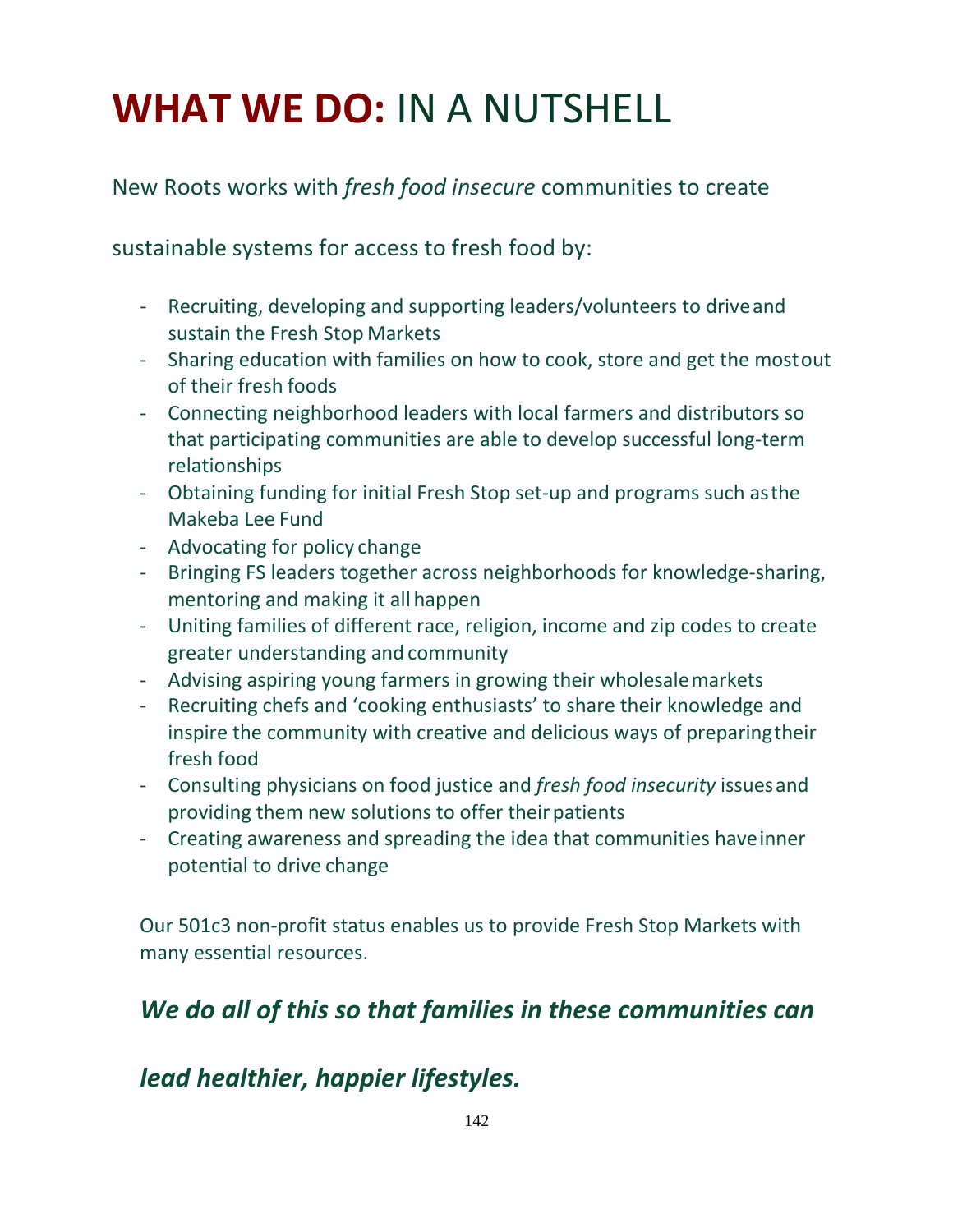### **WHAT WE DO:** NEW ROOTS GLOSSARY

*Before we get into more specifics on the work, let's establish some common language. The terms below are important to know and understand in order to deliver on New Roots' purpose and achieve our ambition. This is a 'living' glossary that we will update as new terms and language are introduced as part of the food justice conversation.*

#### **FOOD JUSTICE**

Communities exercising their right to grow, sell and eat healthy food. Healthy food is fresh, nutritious, affordable, culturally appropriate and grown locally with care for the well being of the land, workers and animals. People practicing food justice leads to a strong local food system, self-reliant communities and a healthy environment. (Just Food, NYC 2012)

#### **FOOD SYSTEM**

All activities involved in the production, processing, distribution, selling and eating of food, as well as waste management practices.

#### **FOOD DESERTS AND FOOD SWAMPS**

Defined (by the USDA) as urban neighborhoods and rural towns without ready

143 access to *fresh*, healthy, and affordable food. Instead of supermarkets and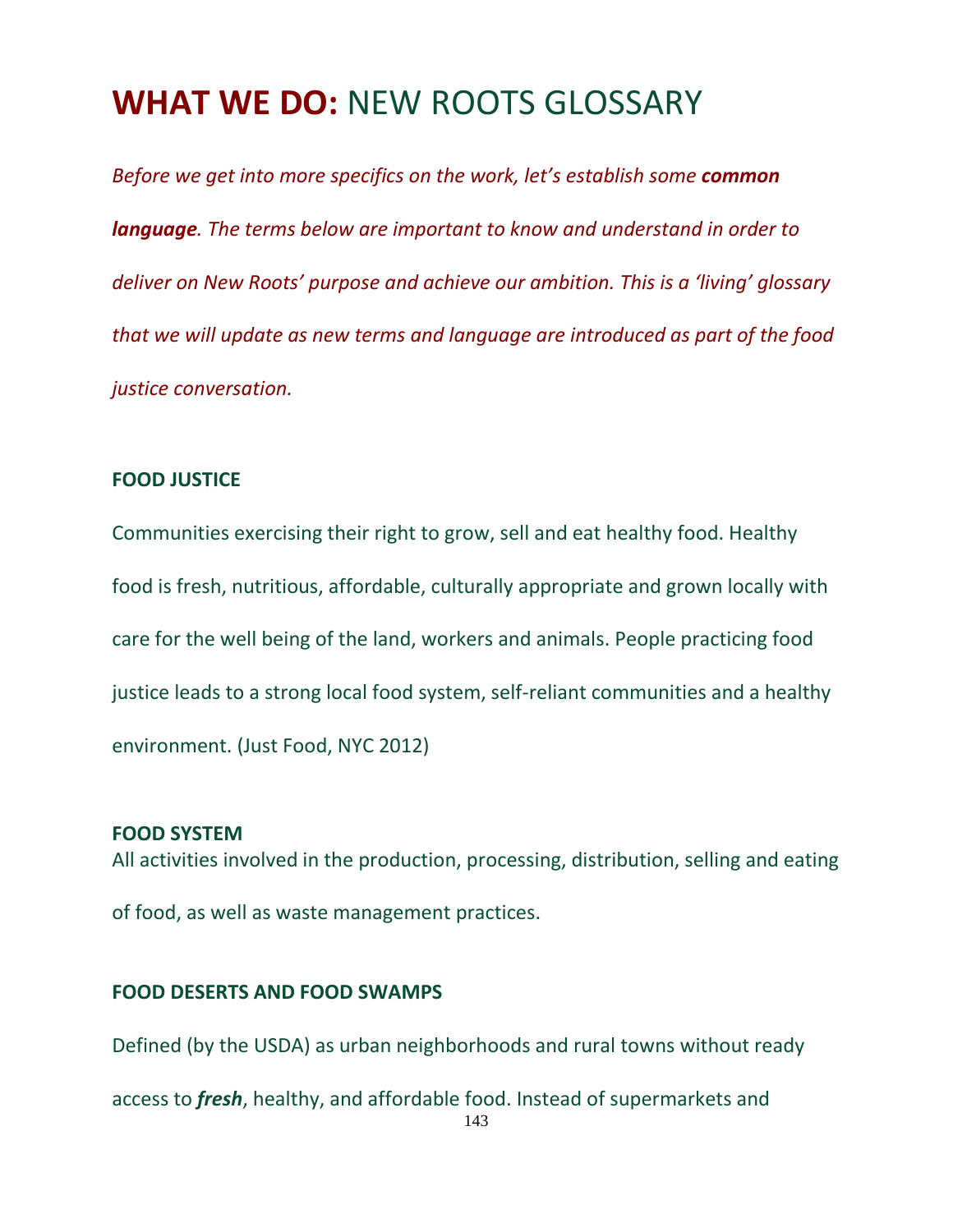grocery stores, these communities experience **"food swamps,"** where unhealthy foods **(**dense in calories, high in sodium, and high in sugar) **are more readily available** than healthy foods.

Census tracts qualify as food deserts if they meet low-income and low-access thresholds based on having: a) a poverty rate of 20 percent or greater, OR b) a median family income at or below 80 percent of the area median family income; AND are based on the determination that at least 500 persons and/or at least 33% of the census tract's population live more than one mile from a supermarket or large grocery store (10 miles, in the case of non-metropolitan census tracts).

New Roots recognizes that there may be communities with grocery stores that might not meet the USDA definition but residents are nonetheless experiencing what we call *fresh food insecurity*. This is because more often than not, markets in food deserts offer subpar quality produce at prices families with limited resources cannot afford. Research shows that food deserts are more abundant in minority neighborhoods. A majority of New Roots leadership and shareholders are African American.

*One final thing to note - the same neighborhood can be both a food desert AND a food swamp.*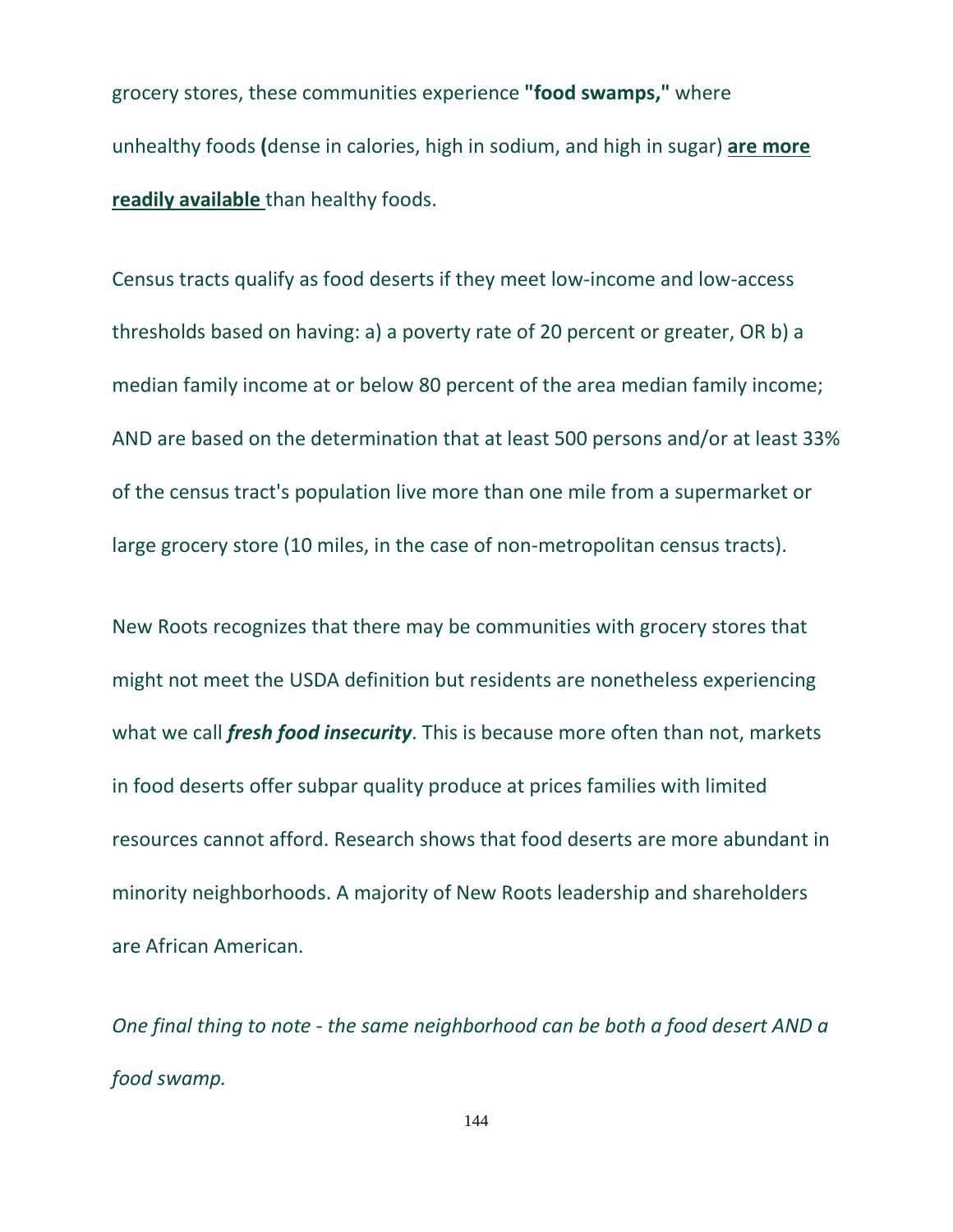#### **FOOD INSECURE**

Food insecurity exists when people lack sustainable physical or economic access

to enough safe, nutritious, and socially acceptable food for a healthy and

productive life.

#### **FARM-FRESH FOOD**

At New Roots this refers to food grown on farms located as close to shareholders as possible. This includes mostly fruit and veggies and sometimes eggs and meat depending on the season and the location. We strive to provide organically grown foods when and where we can.

#### **FRESH FOOD INSECURE**

We focus specifically on those living in *food deserts/swamps* with limited resources and without adequate *access to farm-fresh food*. There may be gas stations, mini-marts, fast food restaurants and even grocery stores but there is still limited access to affordable, nutritious foods in these communities. This is why we prefer to say *'fresh food insecure'* instead of just 'food insecure'.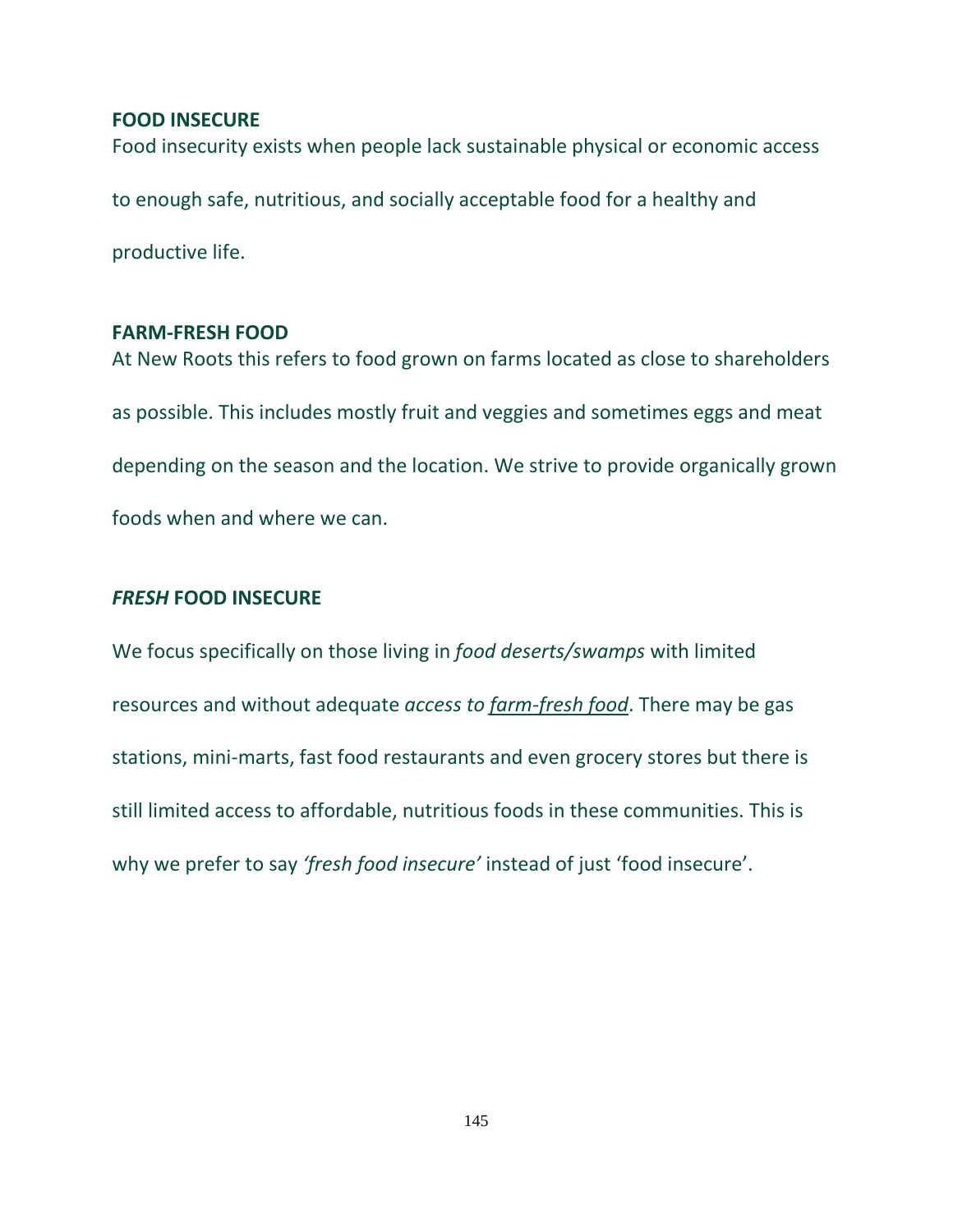#### **'THE VORTEX'**

We've been told many times that once you've been around "the people from New Roots" enough times – you can't help but get sucked in. Some might callthat infectious enthusiasm!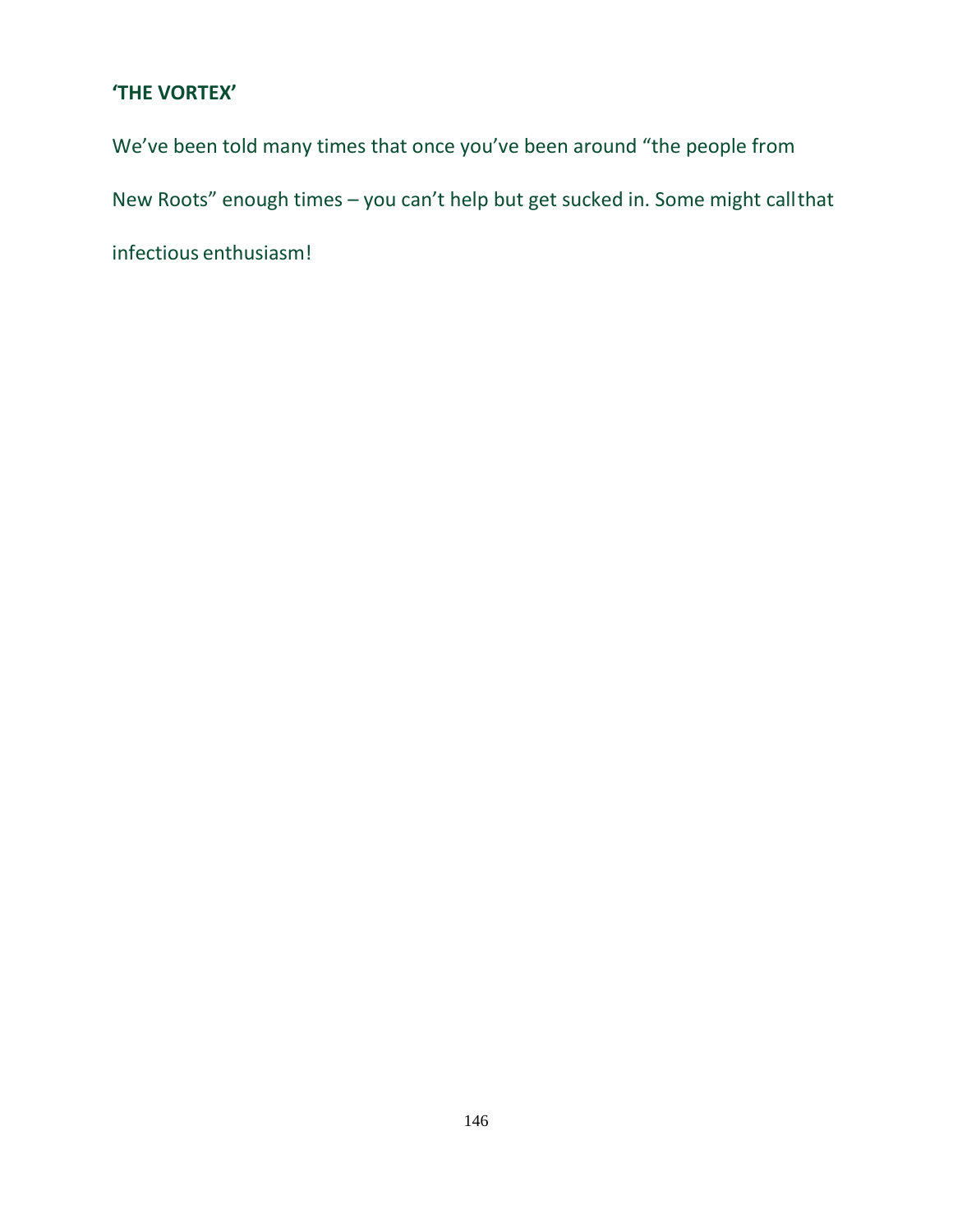## **WHAT WE DO**: FRESH STOP MARKETS A new approach for fighting food injustice in America

**FRESH STOP MARKETS** are "pop up" farm-fresh food markets set up at local churches and community centers in *fresh food insecure* neighborhoods. The food has been paid for in advance so that farmers don't face the same degree of risk as they do with a standard farmers' market.

People in the community describe Fresh Stop Markets as welcoming and happy – like a family reunion where all five senses are engaged and there is lots of laughter, food and fun!

**When it comes to creating the perfect Fresh Stop Market experience there are three key ingredients – people, produce and place.** *Let's start with what matters most…*

#### *THE PEOPLE!*

**Many different people come together to make a Fresh Stop Market happen:**

#### **SHAREHOLDERS**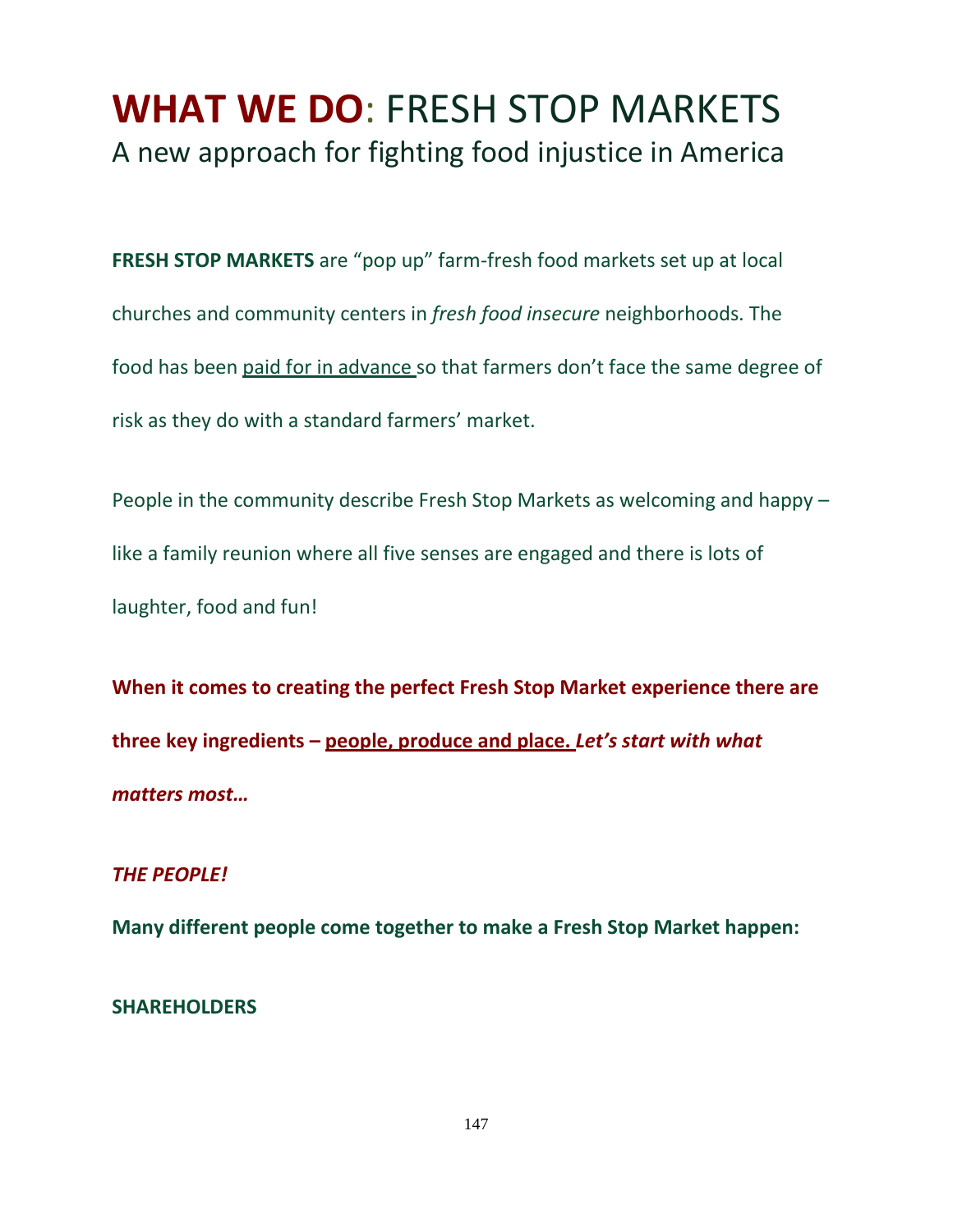People from a *fresh food insecure* community that pay based on a sliding scale with higher income residents (from in or out of the community) helping to subsidize families with limited resources. We've found that the 'sweet spot' for a Fresh Stop Market is 75% of shareholders paying \$12/share and 25% shareholders paying

\$25/share. We are also able to offer families on WIC \$6 shares (through the Makeba Lee Fund). New Roots accepts cash, debit/credit and SNAP Benefits.

Based on our experience so far, 40 is the lowest amount of shareholders a Fresh Stop Market should sustain and beyond 90 becomes too much. Somewhere between 65-75 is optimal. Each "share" feeds two to four people depending on the Fresh Stop Market location.

#### **TEAM MEMBERS**

Volunteers from the community that mostly give their time the day of a Fresh Stop Market (setting up, tearing down, welcoming, etc.) but can also serve on Fresh Stop Market teams.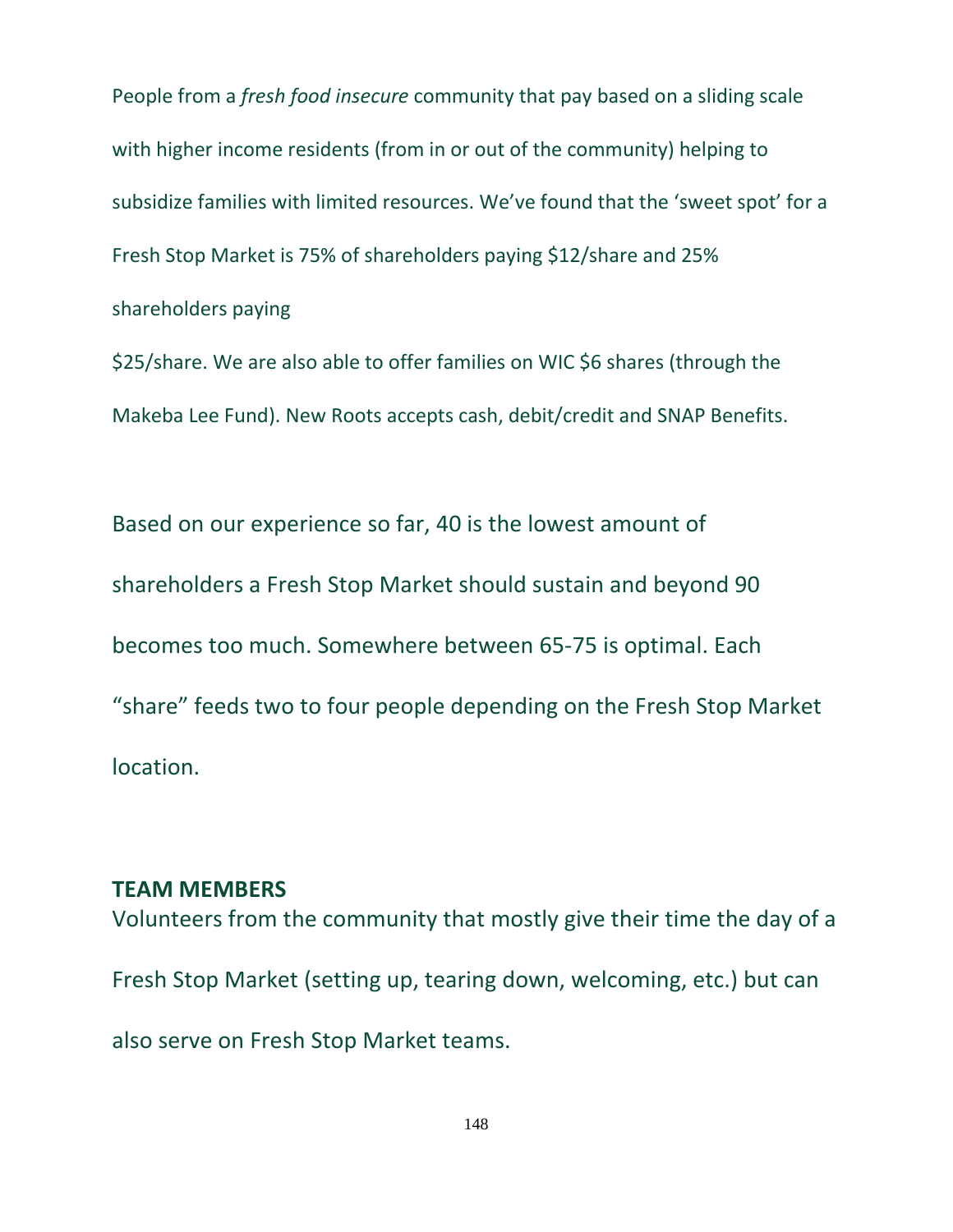### **LEADERS**

Team Members/volunteers from *fresh food insecure* communities that go through New Roots leadership development programs (FSTI) so that they can help create and sustain Fresh Stop Markets. *We look to our leaders to embody and role model New Roots' six values.*

### **FRESH STOP MARKET TEAMS**

*New Roots consults and serves as a resource for teams from all of the* 

*Fresh Stop Markets. The teams are made of up mostly LEADERS with* 

*TEAM MEMBERS also helping in some cases.*

- *1. Farmer Liaison Team*
- *2. Outreach Team*
- *3. Finance Team*
- *4. Newsletter Team*
- *5. Chef and Partner Liaison Team*
- *6. Fresh Stop Market Organizing (DAY OF)*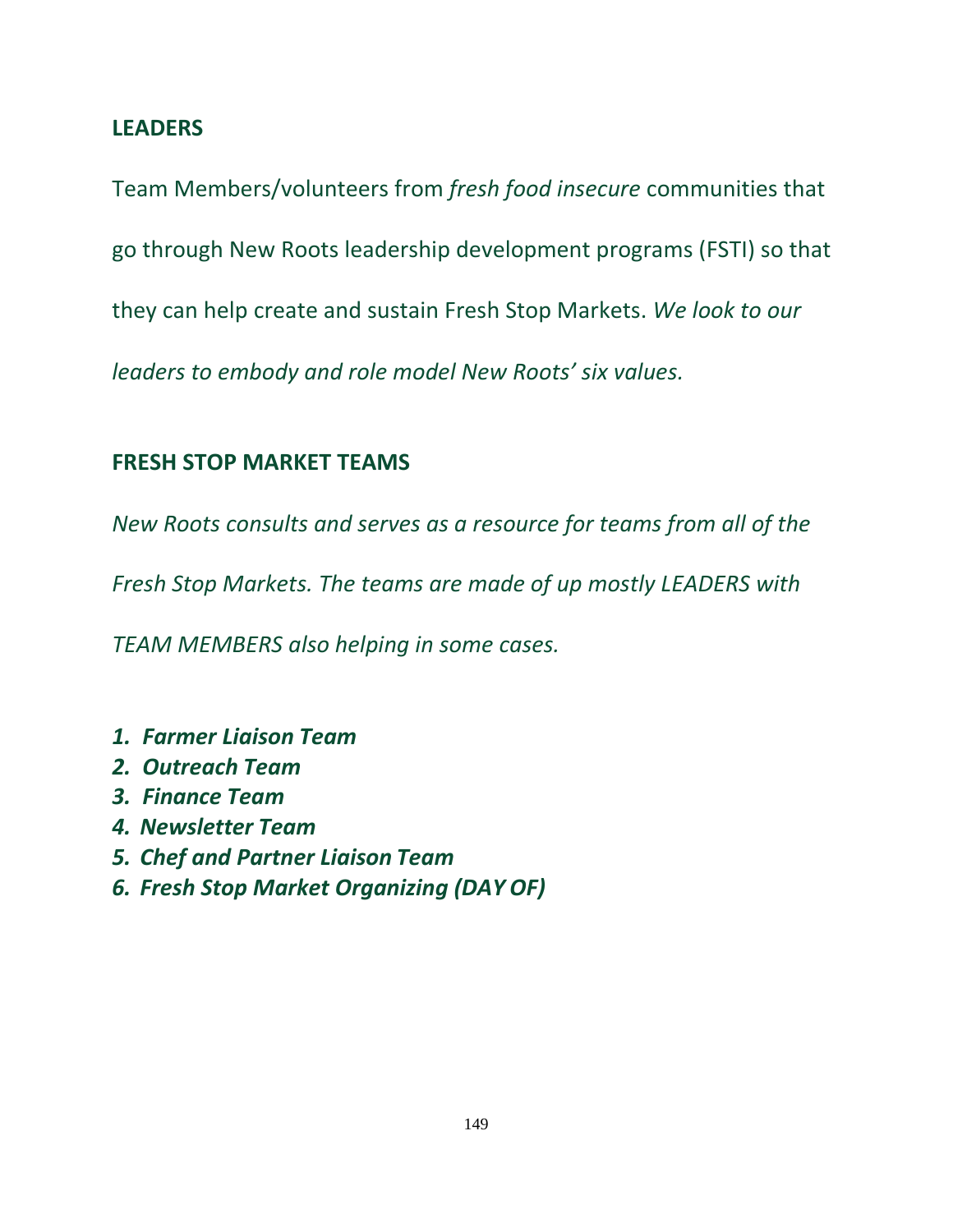## **ALLIES & PARTNERS**

Farmers, chefs, Pastors/churches, community centers, neighborhood institutions, other non-profits and individuals from both inside and outside of the community can all contribute to making a Fresh Stop Market the best possible experience.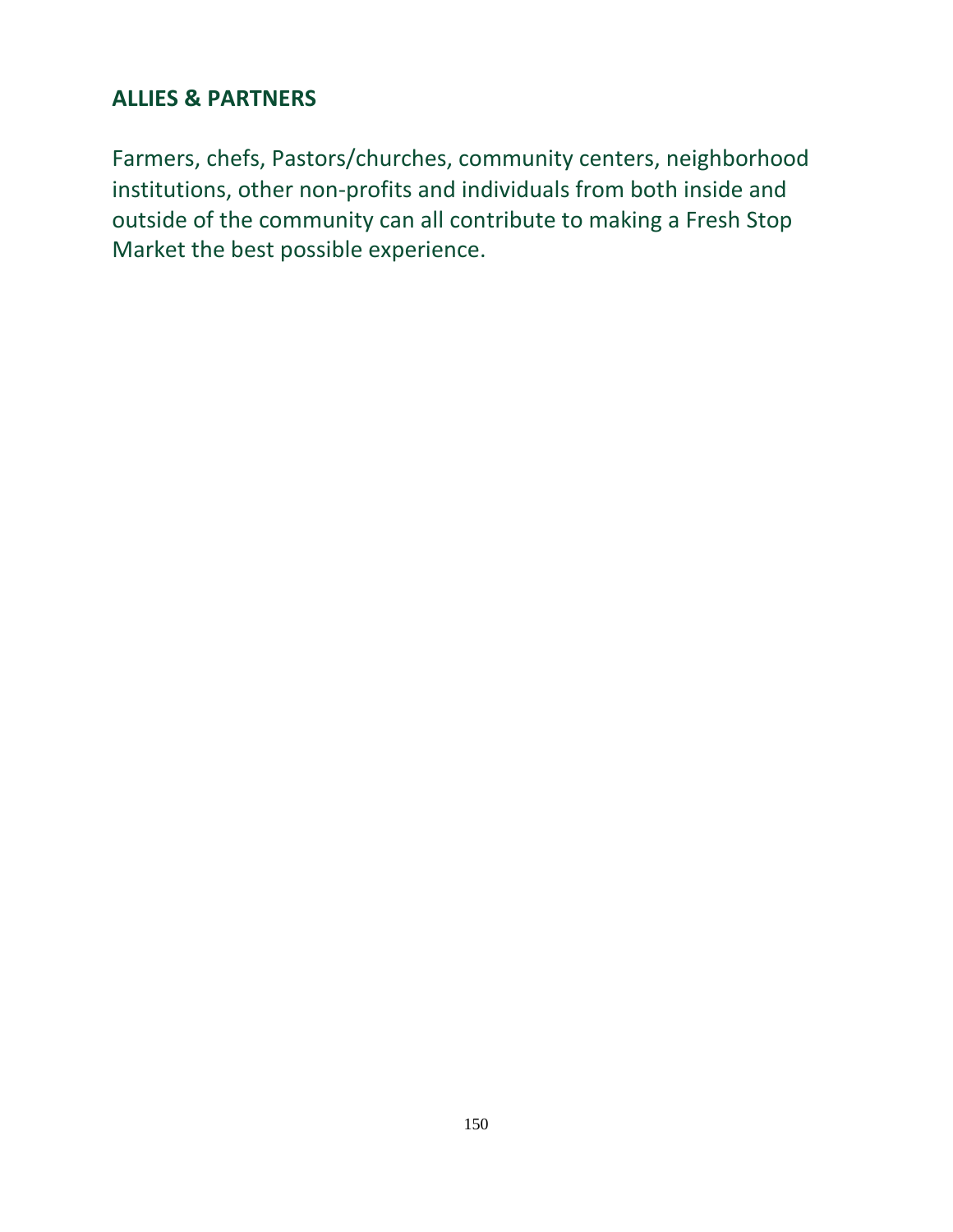## **WHAT WE DO**: FRESH STOP MARKETS A new approach for fighting food injustice in America

## **The next special ingredient for making a Fresh Stop Market a**

## **success is THE PRODUCE.**

Although we know ahead of time what food and how much each shareholder will get, we never bag the food ahead of time. Instead, we beautifully display all of the food in the most inviting and informative way with signs sharing where the food came from and how much to take. This way shareholders can come and "shop" for their food. It's a lot more fun and engaging this way for everyone!

The photos here show how we display our beautiful, abundant, farm-fresh food…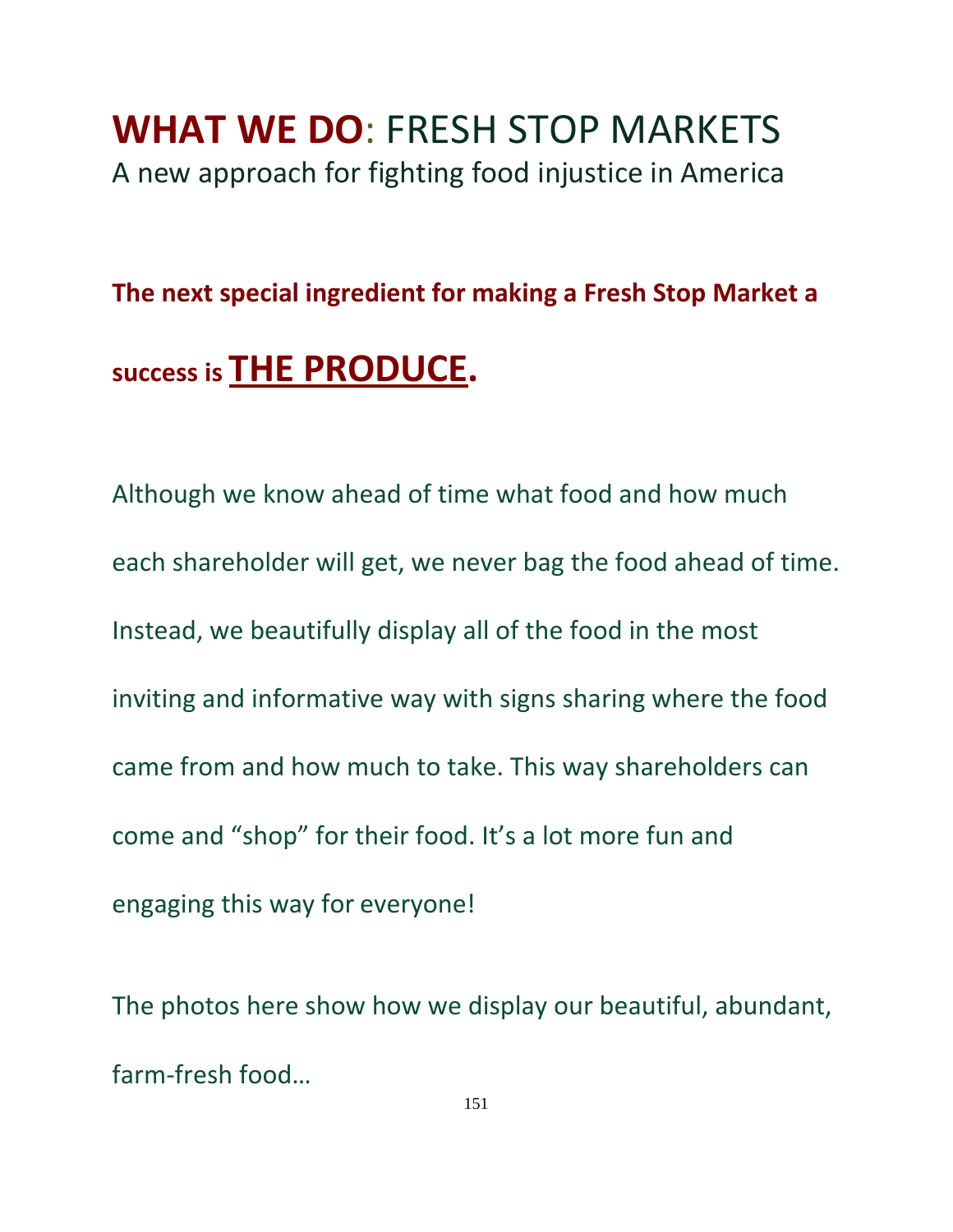## **WHAT WE DO**: FRESH STOP MARKETS A new approach for fighting food injustice in America

## **The final ingredient for making a Fresh Stop Market a success**

## **is THE PLACE.**

In our experience, churches are ideal for setting up a Fresh Stop Market given the community outreach work that they do and their role as a 'food community' where people gather together and break bread. Community Centers are also another good option.

For the Summer/Fall season, Fresh Stop Markets are **outside in green space** with plenty of room for displaying the vegetables, hosting cooking demonstrations, eating and socializing. In the winter months most locations will need to move indoors.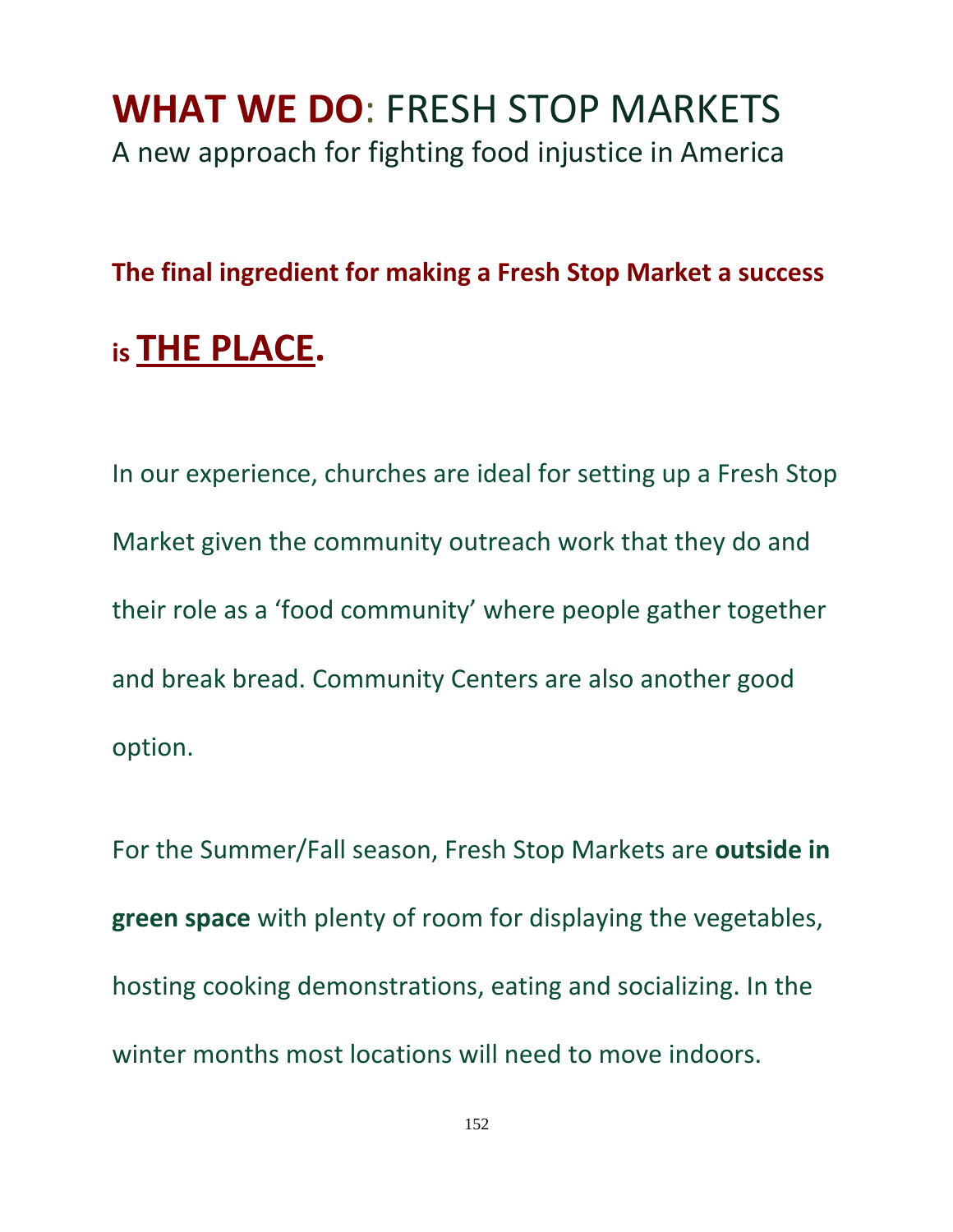Here are some photos to bring to life the attributes of just the right place…

*So there you have it – when it comes to creating the best possible Fresh Stop Market the three special ingredients are PEOPLE, PRODUCE & PLACE.*

**WHAT WE DO**: *NEW ROOTS U (placeholder)* Unlocking the potential in all of us

Leadership development, skills-building and food education are all a big part of creating food systems that not only work – but are also durable. This is why New Roots provides *Food Justice* classes and leads the *Fresh Stop Training Institute (FSTI)* where our leaders learn all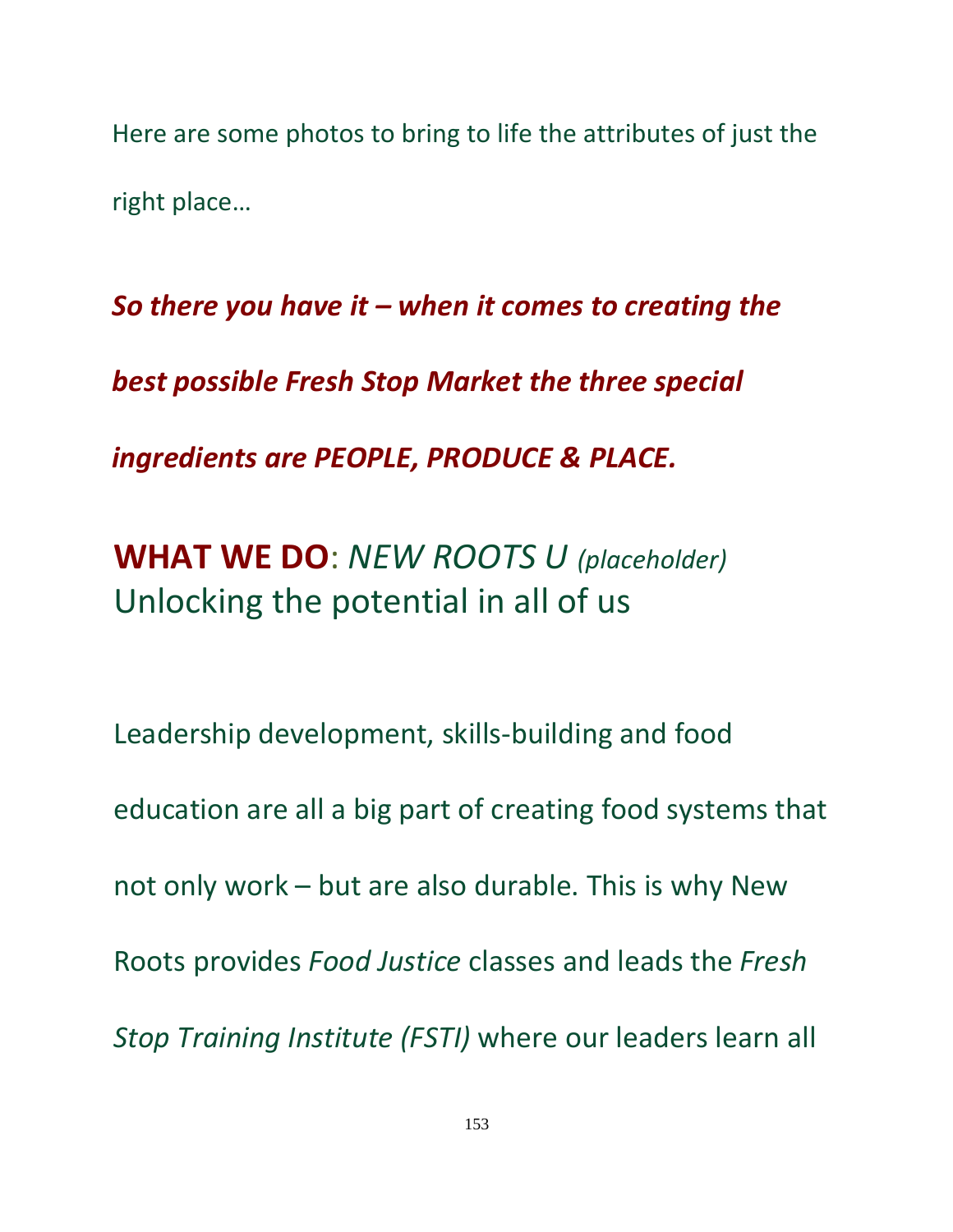they need to create and sustain their own Fresh Stop

Markets. We hope to add even more to the New Roots U

curriculum soon!

## **Food Justice Classes**

Learn the importance and benefits of eating locally grown,

farm-fresh food; understand how the local food system

works and how to drive transformational change.

**FSTI – Fresh Stop Training Institute** A pay-it-forward coaching program focused on developing

neighborhood leaders who create, implement, and sustain their

own solutions for increasing *fresh food security* in their

communities. Sessions cover topics such as price negotiation,

ordering, forecasting, community organizing, Microsoft

Office/Google Drive, and food stamp certification.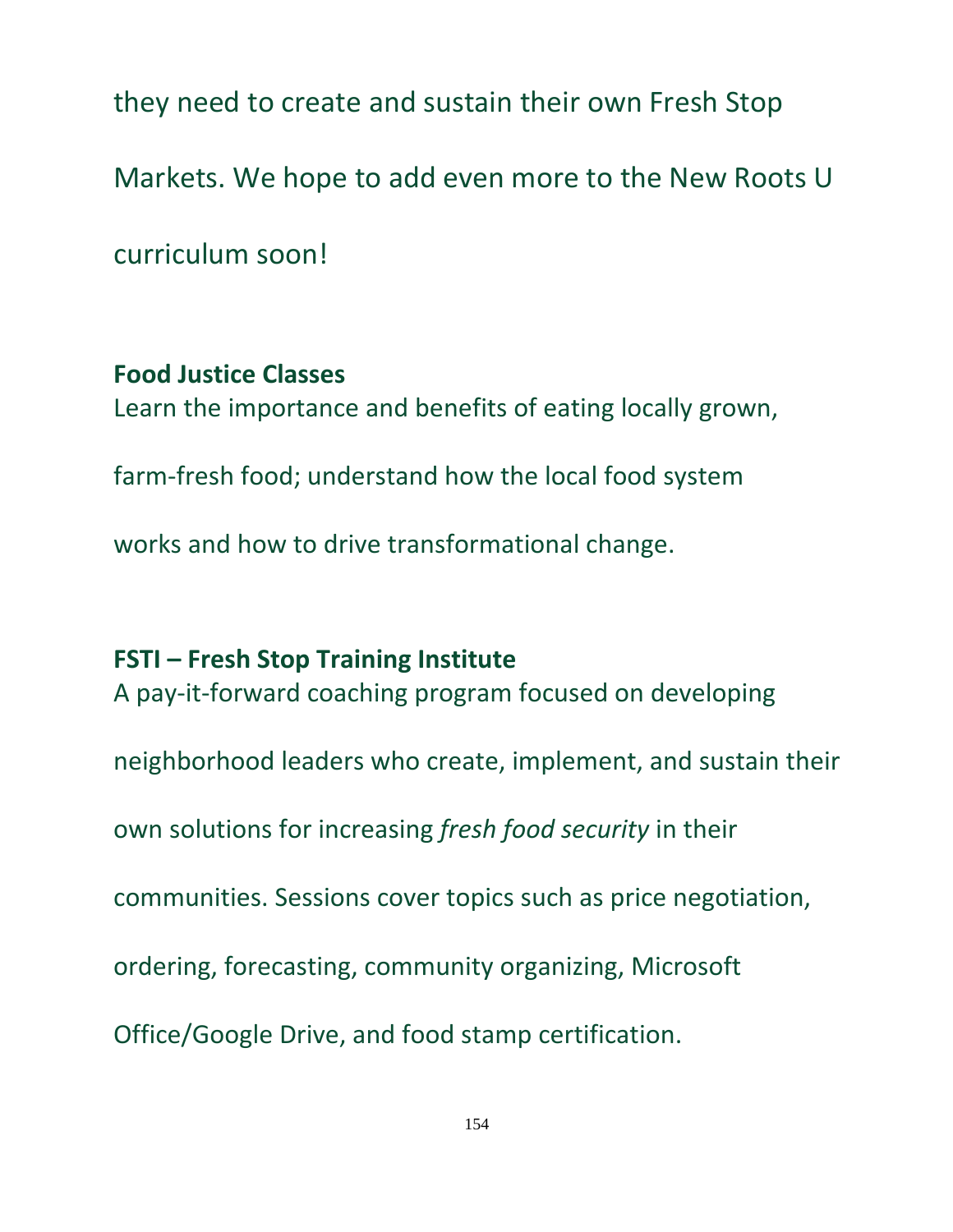## **WHAT WE DO**: MAKEBA LEE FUND

The creation of the Makeba Lee Fund is a story of our values in action!

Legal restrictions prevent mothers from using their WIC funds to purchase New Roots produce; however, thanks to the Makeba Lee Fund, anyone dependent on WIC is eligible to purchase their shares for only six dollars apiece.

This fund was inspired by tragedy and is fueled by generosity.

Makeba Lee was a 24-year-old mother of one who lost her life in a West Louisville shooting on May 17, 2012. Her grandfather, Ed White, *is also one of our shareholders* and with help from him and Lee's mother, Ms. Aja Nkrumah, New Roots created a fund in her honor to support mothers served by the [Special](http://www.fns.usda.gov/wic/women-infants-and-children-wic)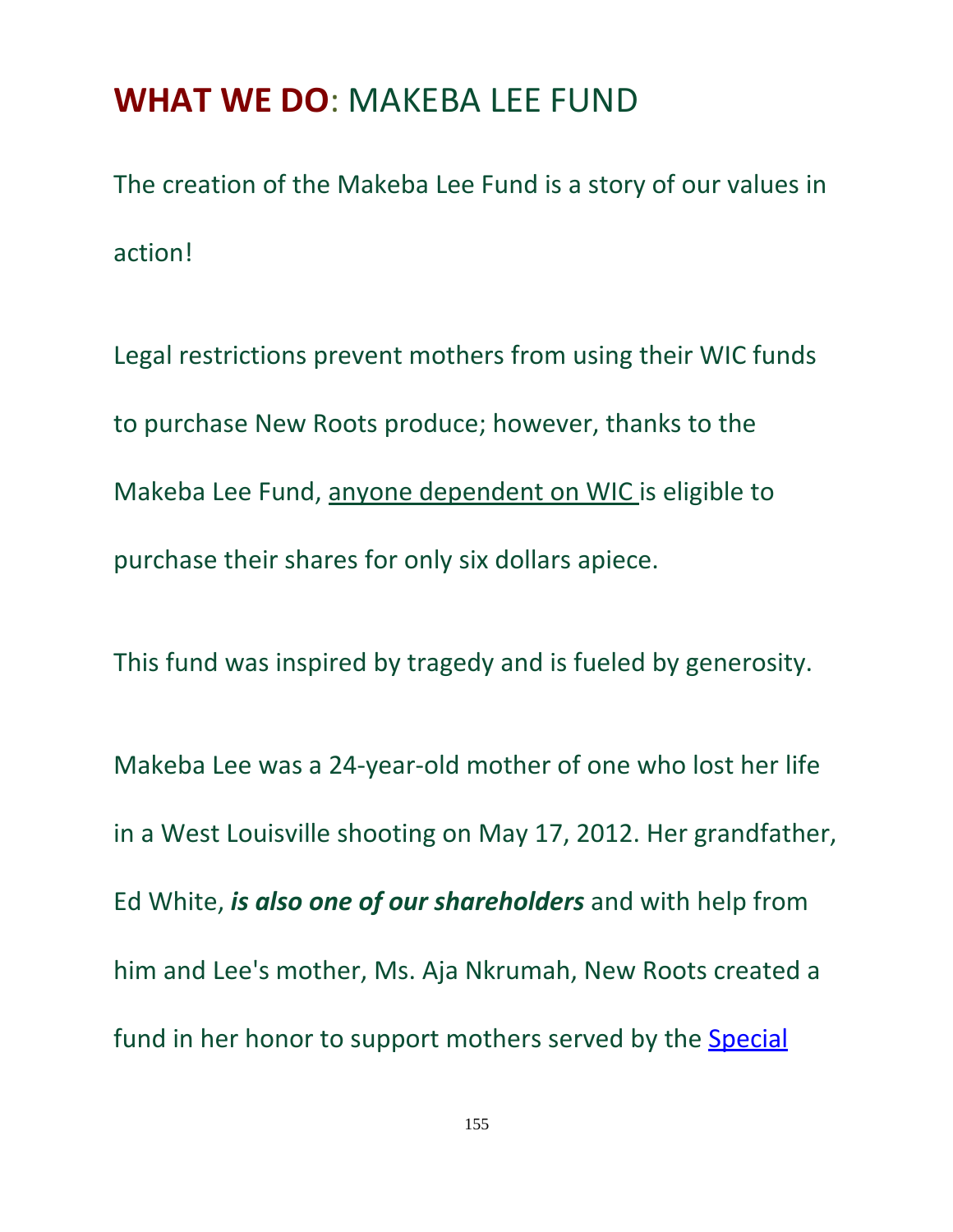[Supplemental Nutrition Program for Women, Infants, and](http://www.fns.usda.gov/wic/women-infants-and-children-wic) [Children \(WIC\).](http://www.fns.usda.gov/wic/women-infants-and-children-wic) With a generous grant from [Women 4 Women,](http://www.w4w.org/) the Makeba Lee Fund was born. Thanks to the fund, for just six dollars, a mother on WIC can purchase farm-fresh, healthy food from New Roots for an *entire growing season*.

*Fresh food IS a human right and food IS love.*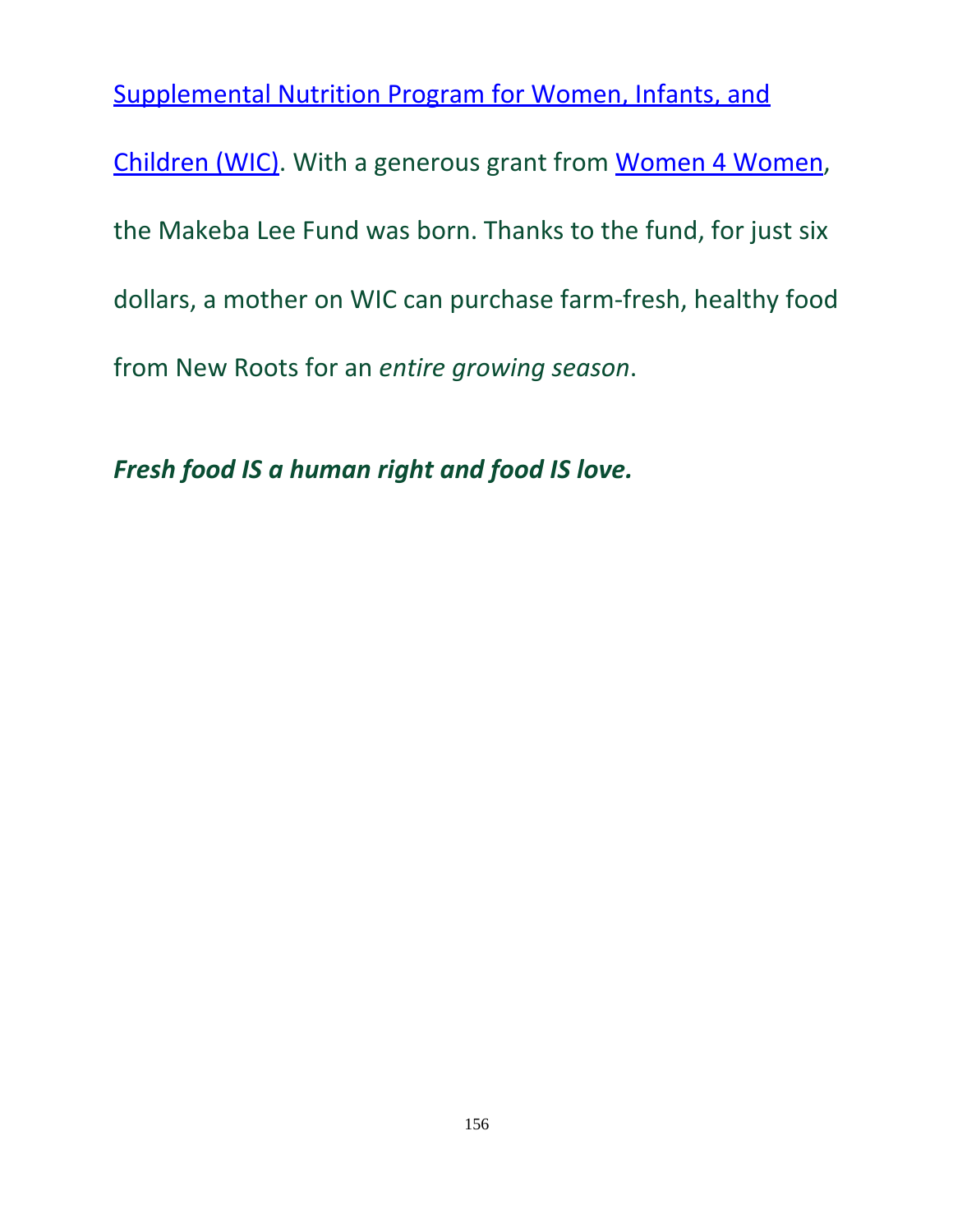# THANK YOU FOR JOINING US IN

# **UNITING**

# **COMMUNITIES**

# **AGAINST FOOD**

# **INJUSTICE!**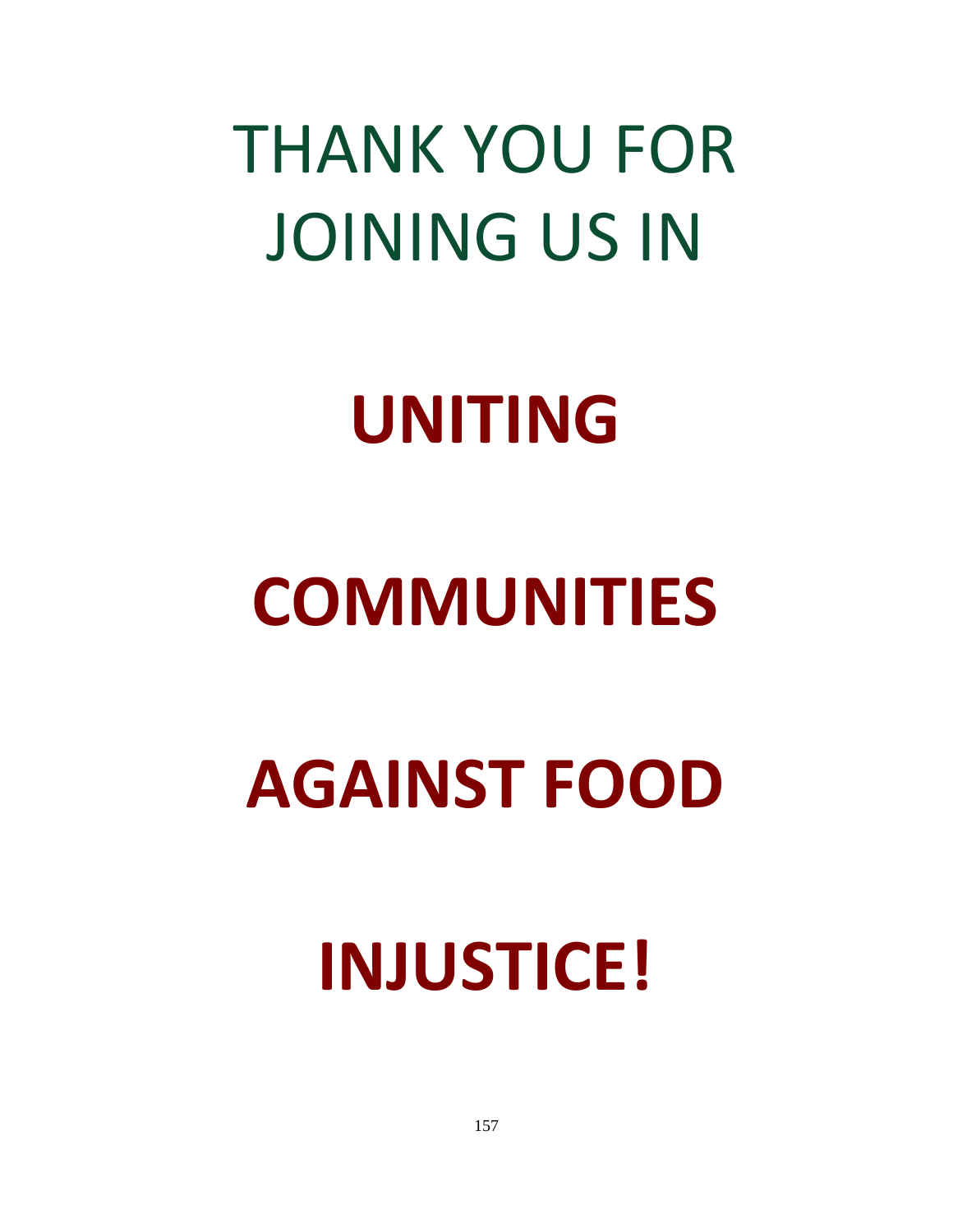#### **References**

- Ahmadi,B. (2011). Racism and Food Justice: The Case of Oakland, Excerpts from interviews with Brahm Ahami, People's Community Market in *Food Movements Unite!: Strategies to Transform Our Food System. Oakland, CA: Food First* Books.
- Alkon, A. & Agyeman, J. (2011). Introduction. In A. Alkon & J. Agyeman (Eds.), *Cultivating Food Justice: Race, Class, and Sustainability* (pp, 1-20). Cambridge, MA: MIT Press.
- Ammons, S. (2014). Shining a light in dark places: Raising up the work of Southern women of color in the food system [policy brief]. New York: Center for Social Inclusion.
- Anderson, C. R., Brushett, L., Gray, T., & Renting, H. (2016). Group Editorial for the Special Issue on Cooperatives and Alternative Food Systems Initiatives Working Together to Build Cooperative Food Systems. *Journal of Agriculture, Food Systems, and Community Development*, 4(3), 3-9.
- Bailey, P.M. & Downs, J. (2016, August 18) Fischer: Food port 'too big' for some to grasp*.* The Courier Journal. Retrieved f[rom http://www.courier-journal.com](http://www.courier-journal.com/)
- Brennan, M.A. & Israel, G.D. (2008). The power of community. *Community Development: Journal of the Community Development Society, 39*(1), 82-98.
- Bridger, J.C., Brennan, M.A., & Luloff, A.E. (2011). The interactional approach to community. In J.W. Robinson & G. Green (Eds.), *Introduction to Community Development: Theory, Practice, and Service Learning (pp. 85-100). Thousand* Oaks, CA: Sage Press.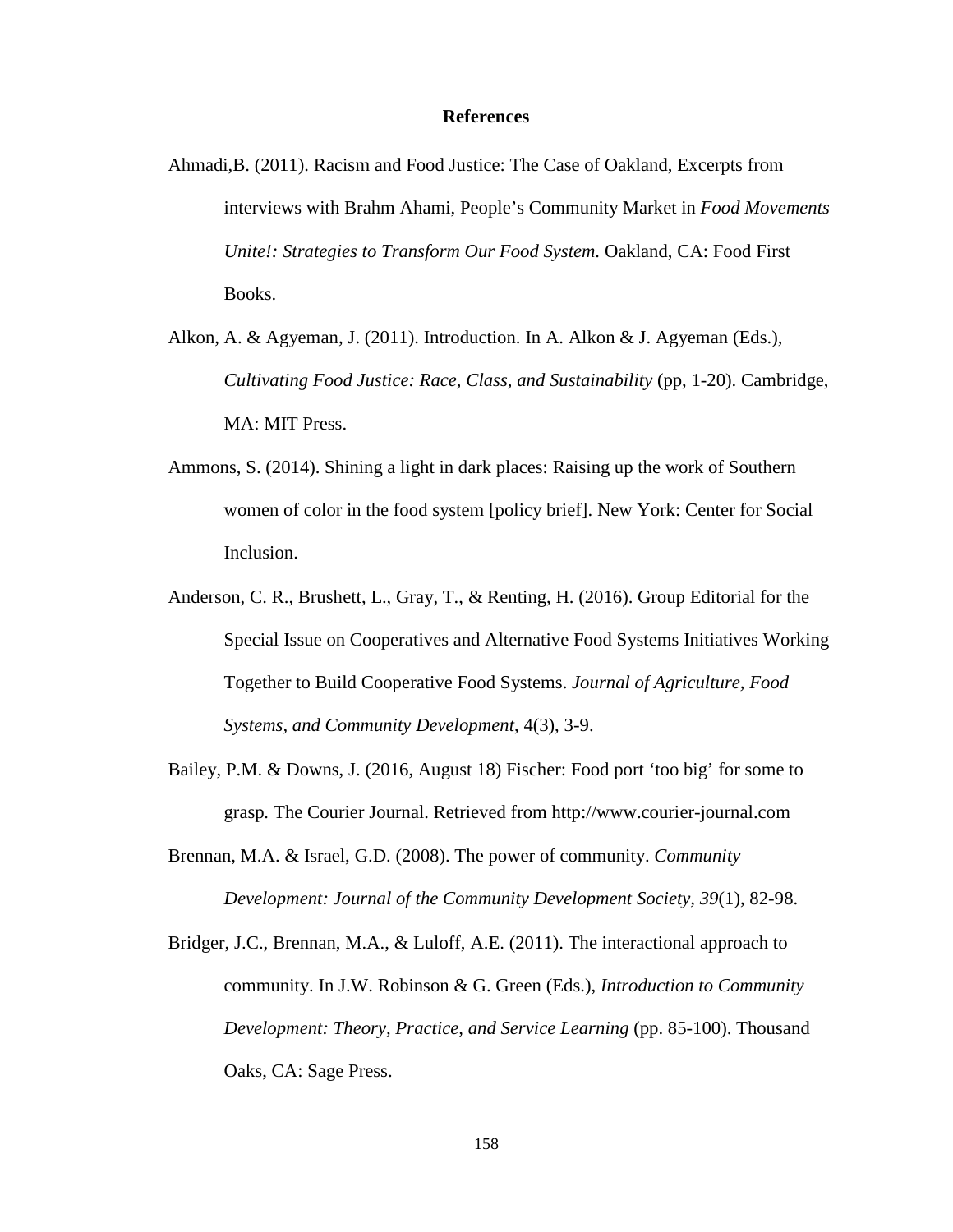- Cadieux, K.V. & Slocum, R. (2015). What does it mean to do food justice? *Journal of Political Ecology, 22,* 1-26.
- Collins, P.H. (1986). Learning from the outsider within: The sociological significance of Black feminist thought. *Social problems, 33*(6), s14-s32.
- Emery, M. & Flora, C. (2006). Spiraling-up: Mapping community transformation with community capitals framework. *Community Development: Journal of the Community Development Society, 37*(1), 19-35.
- Farmer, E. (2015). Strange bedfellows: Community development, democracy, and magic. *Community Development: Journal of the Community Development Society, 46*(3), 294-306.
- Fisher, R. & DeFilippis, J. (2015). Community organizing in the United States. *Community Development Journal, 50*(3), 363-379.
- Flora, C.B. & Bregendahl, C. (2012). Collaborative community-supported agriculture: Balancing community capitals for producers and consumers. *International Journal of Sociology of Agriculture and Food, 19*(3), 329-346.
- Gibson-Graham, J.K., (2006). *Postcapitalist Politics.* Minneapolis, MN: University of Minnesota Press.
- Gottlieb, R. & Joshi, A. (2010). *Food justice*. Cambridge, MA: MIT Press.
- Grasseni, C. (2014). Seeds of trust: Italy's Gruppi di Acquisto Solidale (solidarity purchase groups). *Journal of Political Ecology, 21*, 178-192.
- Guthman, J., (2011). If they only knew: The unbearable whiteness of alternative food. In A. Alkon & J. Agyeman (Eds.), *Cultivating Food Justice: Race, Class, and Sustainability* (pp, 263-282). Cambridge, MA: MIT Press.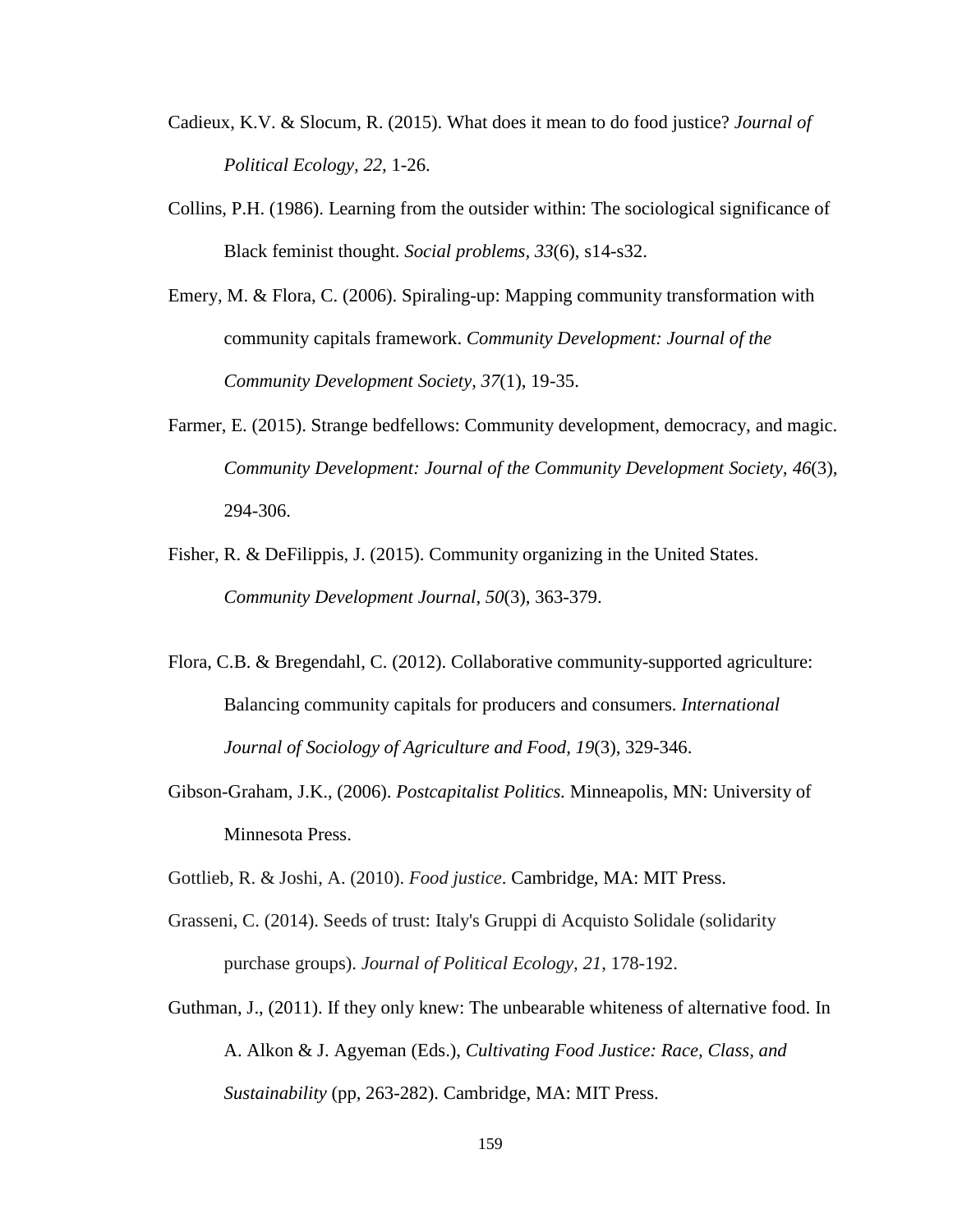- Harper, B.A. (2011). Phenomenology of race and whiteness: Knowing, feeling, and experiencing the vegan 'exotic.' In A. Alkon & J. Agyeman (Eds.), *Cultivating Food Justice: Race, Class, and Sustainability* (pp, 221-238). Cambridge, MA: MIT Press.
- Holt-Giménez, E. (2011). Food security, food justice, or food sovereignty?: Crises, food movements, and regime change. In A. Alkon & J. Agyeman (Eds.), *Cultivating Food Justice: Race, Class, and Sustainability* (pp. 309-330). Cambridge, MA: MIT Press.
- Kepkiewicz, L., Chrobok, M., Whetung, M., Cahuas, M., Gill, J., Walker, S., & Wakefield, S. (2016). Beyond inclusion: Toward an anti-colonial food justice praxis. *Journal of Agriculture, Food Systems, and Community Development, 5*(4), 99-104.
- Levkoe, C. Z. (2011). Towards a transformative food politics. *Local Environment: The International Journal of Justice and Sustainability, 16*(7), 687-705.
- Little, R., Maye, D., & Ilbery, B. (2010). Collective purchase: moving local and organic foods beyond the niche market. *Environment and planning A*, 42(8), 1797-1813.

Massey, D. (2005). *For Space*. London: Sage Publications.

- McKittrick, K. (2013). Plantation futures. *Small Axe, 17*(3 42), 1-15. doi: 10.1215/07990537-2378892
- McKittrick, K. & Woods, C. A. (2007). No one knows the mysteries at the bottom of the ocean. In K. McKittrick & C. A. Woods (Eds.), *Black geographies and the politics of place* (pp. 1-13). Toronto: Between the Lines.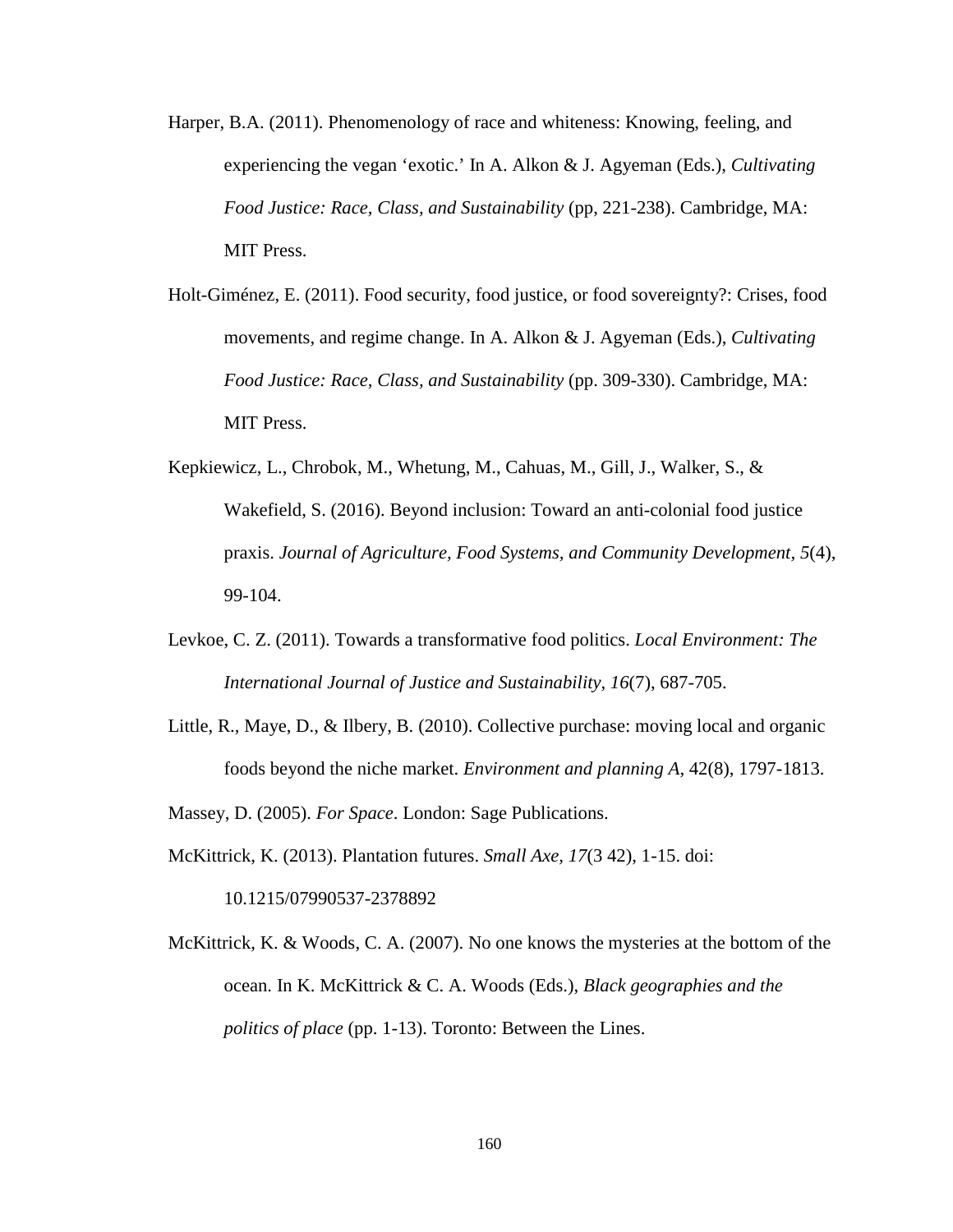- Moskowitz, K. (2013). The Fresh Stop Project: An Oasis in a Food Desert of Louisville. *Sustain,* University of Louisville, Fall/Winter 2013.
- Nembhard, J. G. (2014). *Collective courage: A history of African American cooperative economic thought and practice.* University Park, PA: Penn State Press.

New Roots (n.d.). Our mission, our vision. Retrieved from <http://www.newroots.org/mission-vision-and-values.html>

- Pain, R., Whitman, G., & Milledge, D. (2012). Participatory action research toolkit: An introduction to using PAR as an approach to learning, research, and action. Durham, UK: Durham University.
- Ramírez, M. M. (2015). The elusive inclusive: Black food geographies and racialized food spaces. *Antipode, 47*(3), 748-769.
- Sbicca, J. (2012). Growing food justice by planting an anti-oppression foundation: Opportunities and obstacles for a budding social movement. *Agriculture and Human Values, 29*(4), 455-466. doi:10.1007/s10460-012-9363-0
- Sites, W., Chaskin, R.J., & Parks, V. (2012). Chapter 4 in Defilippis, J. & Saegert, S. (Eds) *The Community Development Reader (pp.38-47).* Routledge, New York and London.
- Slocum, R., Cadieux, K.V., & Blumberg, R. (2016). Solidarity, space, and race: Toward geographies of agrifood justice. *Justice Spatiale/Spatial Justice, 9* (January).
- Smith, L., Bratini, L., Chambers, D. A., Jensen, R. V., & Romero, L. (2010). Between idealism and reality: Meeting the challenges of participatory action research. *Action Research, 8*(4), 407-425.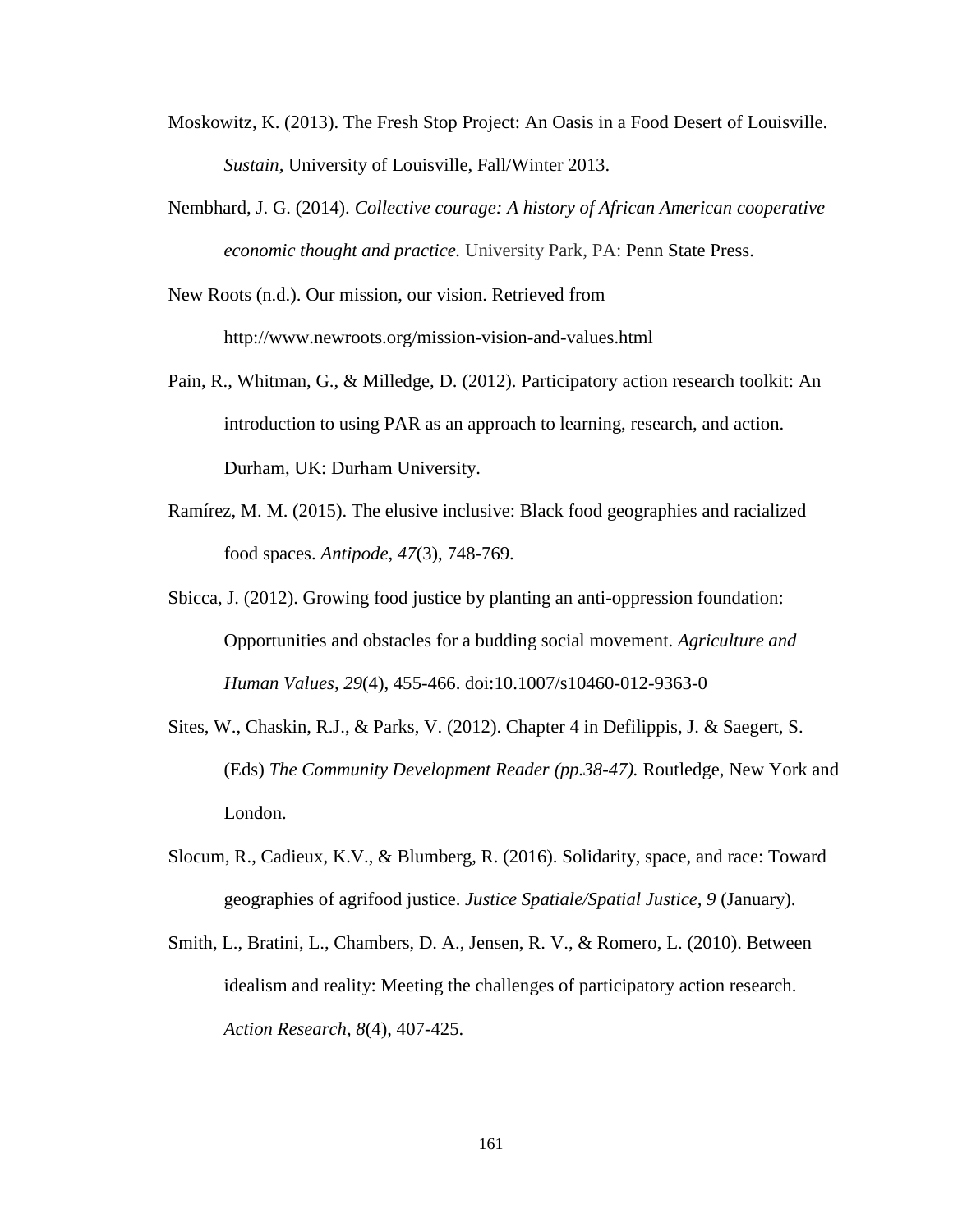- Trauger, A., & Passidomo, C. (2012). Towards a post-capitalist-politics of food: cultivating subjects of community economies*. ACME: An International E-Journal for Critical Geographies*, 11(2), 282-303.
- Woods, C. A. (1998). *Development arrested: The blues and plantation power in the Mississippi Delta*. Verso.

U.S.D.A. (2010). Limited resource farmer and rancher - (LRF/R) Beginning farmer program definition. Retrieved from

https://lrftool.sc.egov.usda.gov/BFRP\_Definition.aspx

- Wakefield, S. E. (2007). Reflective action in the academy: Exploring praxis in critical geography using a "food movement" case study. *Antipode, 39*(2), 331-354.
- Wallerstein, N. & Duran, B. (2008). The theoretical, historical, and practice roots of CBPR. In M. Minkler & N. Wallerstien (Eds.), *Community-based participatory research for health: From process to outcomes* (pp. 25-46). San Francisco, CA: John Wiley & Sons.

West Louisville Food Port. **[http://westlouisvillefoodport.org.](http://westlouisvillefoodport.org/)** Last accessed 10/30/16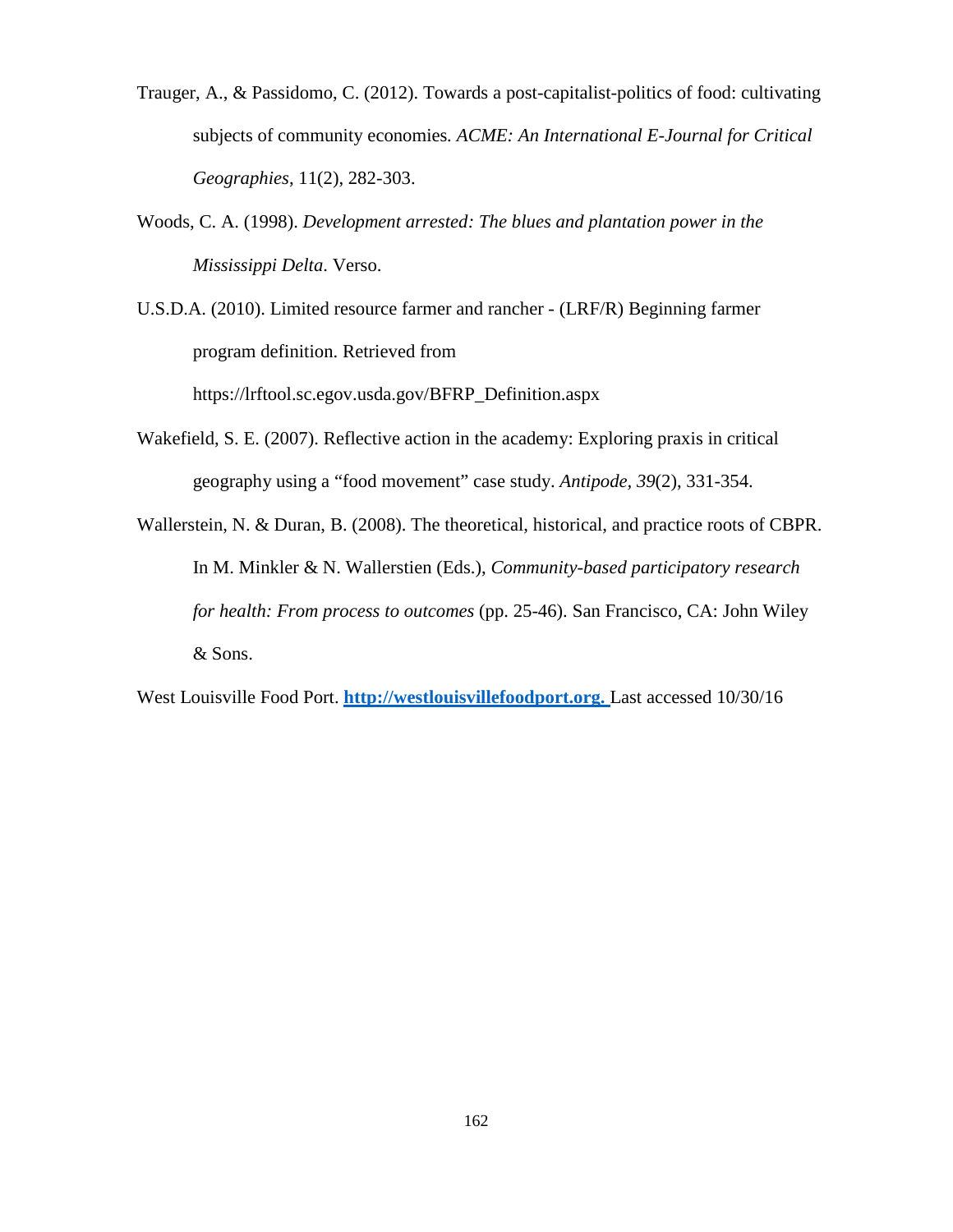#### **Heather Hyden Curriculum Vitae**

#### **Education**

University of Kentucky, College of Agriculture, Food Systems and Environment MS, Community, Leadership and Development

University of Memphis Memphis, TN **Spring 2006 – Spring 2010,** *Honors BA, Geography and Urban Planning*

- 3.61 GPA Cumulative. Magna Cum Laude
- Student Director Memphis Area Geographic Information Councils (M.A.G.I.C.)
- Thesis*: "The Low-Income High School Student's Walk From School: A Local Case Study from Memphis, TN"*

**Sheffield Hallam University Sheffield, United Kingdom Fall 2007 – Spring 2008** *Geography with Planning and Environmental Studies*

#### **Work Experience**

- Graduate Research Assistant- Community and Leadership Development Department. Fall 2015-Fall 2016
- Farmer Organizer- Tweens Nutrition and Fitness Coalition, Lexington, KY: Farmer Liaison and Community Outreach Organizer. Fall 2015- Present
- Louisville Site Coordinator- Middlebury College FoodWorks Program June 2015-Aug. 2015
- Graduate Research Assistant- Community and Leadership Development Department August 2014-Present
- Farm and Food Systems Issues Organizer- Community Farm Alliance, Kentucky May 2012- Sept. 2014
- Community Outreach Specialist-Metro Nashville Public Health Department. July 2010-Feb. 2012
- Assistant Director-Beltline Youth Enrichment Center May 2009-May 2010
- Intern- Center for Community Building and Neighborhood Action Jan. 2009-May 2009

#### **Publications**

Harris, R. and Hyden, H. Land Grant Institutions and Contested Knowledge Within the Black Belt South. The Southeastern Geographer- Special Issue on Race and Agriculture in the U.S. South. February 2017.